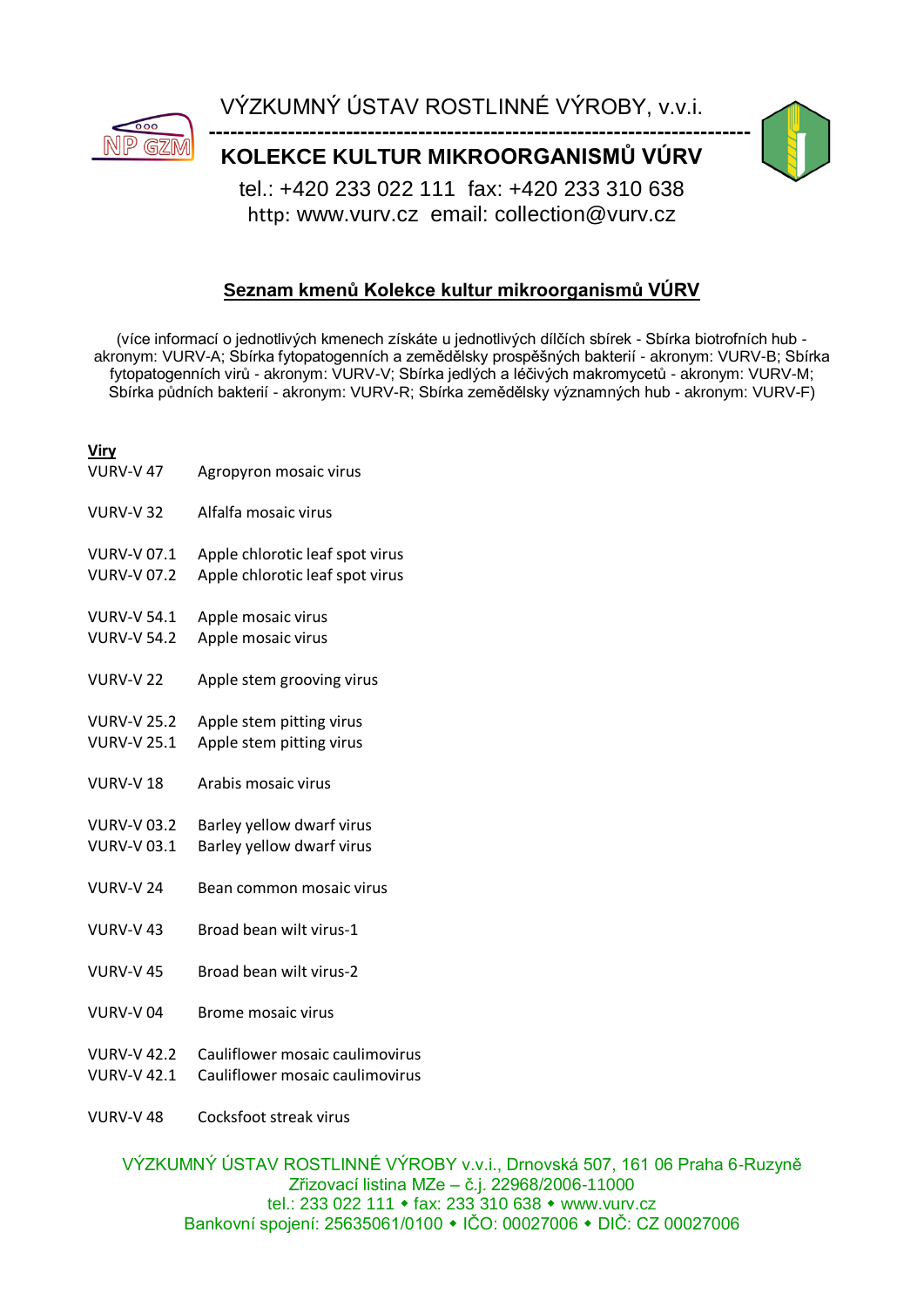| <b>VURV-V 16.2</b>                       | Cucumber mosaic virus                                        |
|------------------------------------------|--------------------------------------------------------------|
| <b>VURV-V 16.1</b>                       | Cucumber mosaic virus                                        |
| <b>VURV-V 16.3</b>                       | Cucumber mosaic virus                                        |
| <b>VURV-V 52</b>                         | European mountain ash ringspot-ass.virus                     |
| <b>VURV-V 40.1</b><br><b>VURV-V 40.2</b> | European stone fruit yellows<br>European stone fruit yellows |
|                                          |                                                              |
| <b>VURV-V 40.3</b>                       | European stone fruit yellows                                 |
| <b>VURV-V 37</b>                         | Grapevine fleck virus                                        |
| <b>VURV-V 33.1</b>                       | Grapevine leafroll-associated virus 1                        |
| <b>VURV-V38</b>                          | Grapevine Red Globe virus                                    |
| <b>VURV-V 53</b>                         | Grapevine rupestris vein feathering v.                       |
| <b>VURV-V 34</b>                         | Grapevine virus A                                            |
| <b>VURV-V35</b>                          | Grapevine virus B                                            |
| <b>VURV-V06</b>                          | Hop mosaic virus                                             |
| <b>VURV-V 26</b>                         | Cherry leaf roll virus                                       |
| <b>VURV-V21</b>                          | Lettuce mosaic virus                                         |
| <b>VURV-V 49</b>                         | Lolium latent virus                                          |
| <b>VURV-V 50</b>                         | Oat necrotic mottle virus                                    |
| <b>VURV-V 30.1</b>                       | Pepper mild mottle virus                                     |
| <b>VURV-V 30.2</b>                       | Pepper mild mottle virus                                     |
|                                          |                                                              |
| <b>VURV-V 57</b>                         | Pleione flower breaking virus                                |
| VURV-V10.3.2                             | Plum pox virus, PPV-D                                        |
| VURV-V10.3.1                             | Plum pox virus, PPV-D                                        |
|                                          |                                                              |
|                                          | VURV-V10.4.1 Plum pox virus, PPV-M                           |
| <b>VURV-V 10.5</b>                       | Plum pox virus, PPV-Rec                                      |
| <b>VURV-V 10.7</b>                       | Plum pox virus, PPV-W                                        |
| VURV-V 31.4                              | Potato Y virus                                               |
|                                          |                                                              |

VURV-V 31.2 Potato Y virus VURV-V 31.1 Potato Y virus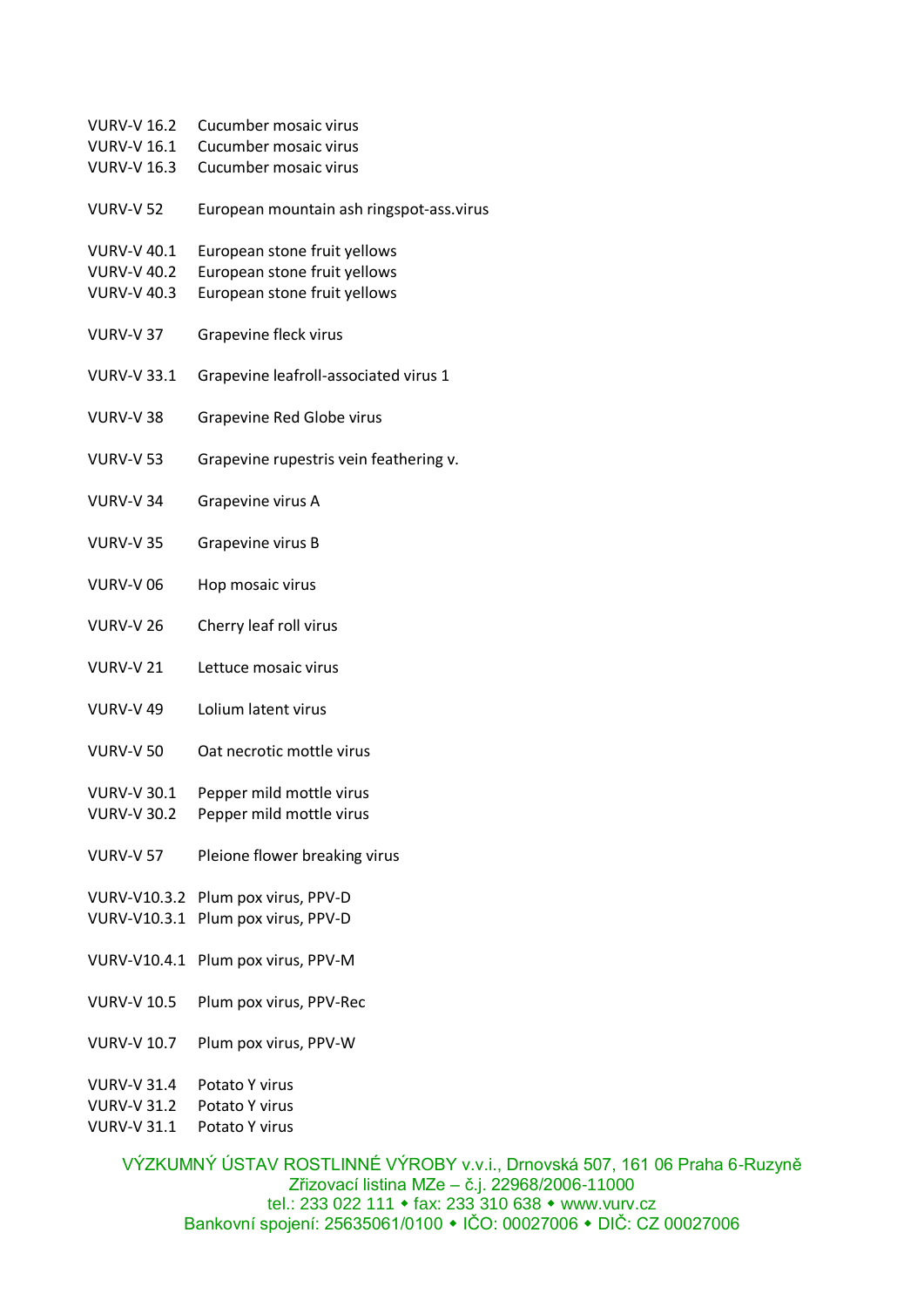| <b>VURV-V 46.1</b><br>Prunus necrotic ringspot virus<br>Prunus necrotic ringspot virus<br><b>VURV-V 46.2</b><br><b>VURV-V 36</b><br><b>VURV-V 51</b><br>Ryegrass mosaic virus<br><b>VURV-V 41</b><br>Squash mosaic virus<br><b>VURV-V 19.2</b><br>Strawberry latent ringspot virus<br>Strawberry latent ringspot virus<br><b>VURV-V 19.1</b><br><b>VURV-V 09.1</b><br>Tomato aspermy virus<br>Tomato aspermy virus<br><b>VURV-V 09.2</b><br><b>VURV-V 44</b><br>Tomato mosaic virus<br><b>VURV-V14</b><br>Turnip mosaic virus<br><b>VURV-V15</b><br>Turnip yellow mosaic virus<br><b>VURV-V 56</b><br>Turnip yellows virus<br>Watermelon mosaic virus<br><b>VURV-V 28.1</b><br><b>VURV-V 28.3</b><br>Watermelon mosaic virus<br>Watermelon mosaic virus<br><b>VURV-V 28.4</b><br>Watermelon mosaic virus<br><b>VURV-V 28.7</b><br>Watermelon mosaic virus<br><b>VURV-V 28.6</b><br>Watermelon mosaic virus<br><b>VURV-V 28.5</b><br>Watermelon mosaic virus<br><b>VURV-V 28.2</b><br><b>VURV-V 01.2</b><br>Wheat dwarf virus<br><b>VURV-V 01.1</b><br>Wheat dwarf virus<br><b>VURV-V 05.1</b><br>Wheat streak mosaic virus<br><b>VURV-V 05.2</b><br>Wheat streak mosaic virus<br>Wheat streak mosaic virus<br><b>VURV-V 05.3</b><br><b>VURV-V 05.4</b><br>Wheat streak mosaic virus<br><b>VURV-V 23.15</b><br>Zucchini yellow mosaic virus<br><b>VURV-V 23.07</b><br>Zucchini yellow mosaic virus<br>Zucchini yellow mosaic virus<br><b>VURV-V 23.09</b><br>Zucchini yellow mosaic virus<br><b>VURV-V 23.04</b><br>Zucchini yellow mosaic virus<br><b>VURV-V 23.13</b><br>Zucchini yellow mosaic virus<br><b>VURV-V 23.10</b><br>Zucchini yellow mosaic virus<br><b>VURV-V 23.14</b> | <b>VURV-V 55</b>    | Prune dwarf virus                       |
|--------------------------------------------------------------------------------------------------------------------------------------------------------------------------------------------------------------------------------------------------------------------------------------------------------------------------------------------------------------------------------------------------------------------------------------------------------------------------------------------------------------------------------------------------------------------------------------------------------------------------------------------------------------------------------------------------------------------------------------------------------------------------------------------------------------------------------------------------------------------------------------------------------------------------------------------------------------------------------------------------------------------------------------------------------------------------------------------------------------------------------------------------------------------------------------------------------------------------------------------------------------------------------------------------------------------------------------------------------------------------------------------------------------------------------------------------------------------------------------------------------------------------------------------------------------------------------------------------------------------------------------------------------------------------------------|---------------------|-----------------------------------------|
|                                                                                                                                                                                                                                                                                                                                                                                                                                                                                                                                                                                                                                                                                                                                                                                                                                                                                                                                                                                                                                                                                                                                                                                                                                                                                                                                                                                                                                                                                                                                                                                                                                                                                      |                     |                                         |
|                                                                                                                                                                                                                                                                                                                                                                                                                                                                                                                                                                                                                                                                                                                                                                                                                                                                                                                                                                                                                                                                                                                                                                                                                                                                                                                                                                                                                                                                                                                                                                                                                                                                                      |                     | Rupestris stem pitting-associated virus |
|                                                                                                                                                                                                                                                                                                                                                                                                                                                                                                                                                                                                                                                                                                                                                                                                                                                                                                                                                                                                                                                                                                                                                                                                                                                                                                                                                                                                                                                                                                                                                                                                                                                                                      |                     |                                         |
|                                                                                                                                                                                                                                                                                                                                                                                                                                                                                                                                                                                                                                                                                                                                                                                                                                                                                                                                                                                                                                                                                                                                                                                                                                                                                                                                                                                                                                                                                                                                                                                                                                                                                      |                     |                                         |
|                                                                                                                                                                                                                                                                                                                                                                                                                                                                                                                                                                                                                                                                                                                                                                                                                                                                                                                                                                                                                                                                                                                                                                                                                                                                                                                                                                                                                                                                                                                                                                                                                                                                                      |                     |                                         |
|                                                                                                                                                                                                                                                                                                                                                                                                                                                                                                                                                                                                                                                                                                                                                                                                                                                                                                                                                                                                                                                                                                                                                                                                                                                                                                                                                                                                                                                                                                                                                                                                                                                                                      |                     |                                         |
|                                                                                                                                                                                                                                                                                                                                                                                                                                                                                                                                                                                                                                                                                                                                                                                                                                                                                                                                                                                                                                                                                                                                                                                                                                                                                                                                                                                                                                                                                                                                                                                                                                                                                      |                     |                                         |
|                                                                                                                                                                                                                                                                                                                                                                                                                                                                                                                                                                                                                                                                                                                                                                                                                                                                                                                                                                                                                                                                                                                                                                                                                                                                                                                                                                                                                                                                                                                                                                                                                                                                                      |                     |                                         |
|                                                                                                                                                                                                                                                                                                                                                                                                                                                                                                                                                                                                                                                                                                                                                                                                                                                                                                                                                                                                                                                                                                                                                                                                                                                                                                                                                                                                                                                                                                                                                                                                                                                                                      |                     |                                         |
|                                                                                                                                                                                                                                                                                                                                                                                                                                                                                                                                                                                                                                                                                                                                                                                                                                                                                                                                                                                                                                                                                                                                                                                                                                                                                                                                                                                                                                                                                                                                                                                                                                                                                      |                     |                                         |
|                                                                                                                                                                                                                                                                                                                                                                                                                                                                                                                                                                                                                                                                                                                                                                                                                                                                                                                                                                                                                                                                                                                                                                                                                                                                                                                                                                                                                                                                                                                                                                                                                                                                                      |                     |                                         |
|                                                                                                                                                                                                                                                                                                                                                                                                                                                                                                                                                                                                                                                                                                                                                                                                                                                                                                                                                                                                                                                                                                                                                                                                                                                                                                                                                                                                                                                                                                                                                                                                                                                                                      |                     |                                         |
|                                                                                                                                                                                                                                                                                                                                                                                                                                                                                                                                                                                                                                                                                                                                                                                                                                                                                                                                                                                                                                                                                                                                                                                                                                                                                                                                                                                                                                                                                                                                                                                                                                                                                      |                     |                                         |
|                                                                                                                                                                                                                                                                                                                                                                                                                                                                                                                                                                                                                                                                                                                                                                                                                                                                                                                                                                                                                                                                                                                                                                                                                                                                                                                                                                                                                                                                                                                                                                                                                                                                                      | <b>VURV-V 23.12</b> | Zucchini yellow mosaic virus            |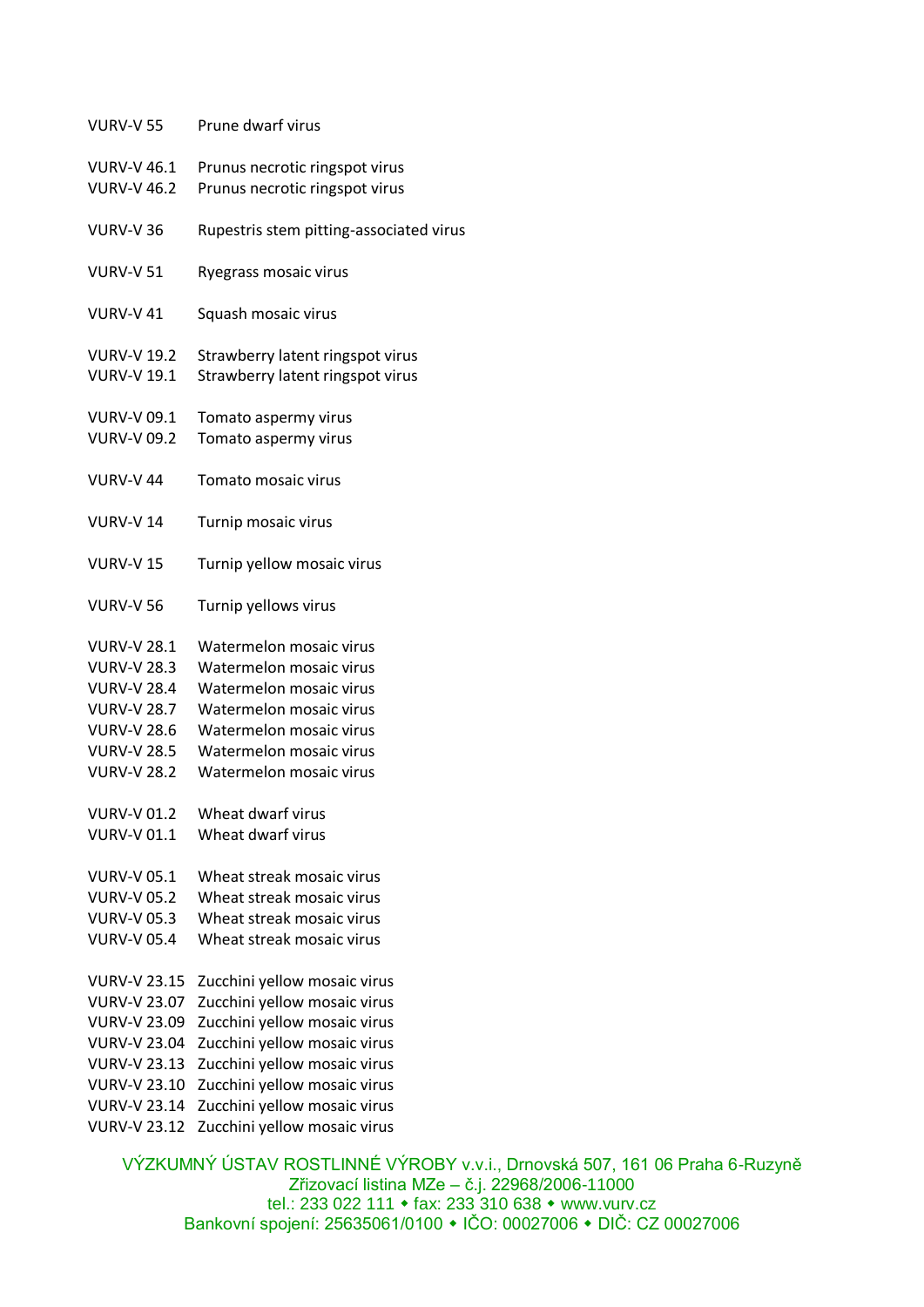| VURV-V 23.11 Zucchini yellow mosaic virus |
|-------------------------------------------|
| VURV-V 23.06 Zucchini yellow mosaic virus |
| VURV-V 23.01 Zucchini yellow mosaic virus |
| VURV-V 23.02 Zucchini yellow mosaic virus |
| VURV-V 23.03 Zucchini yellow mosaic virus |
| VURV-V 23.08 Zucchini yellow mosaic virus |
| VURV-V 23.05 Zucchini yellow mosaic virus |
|                                           |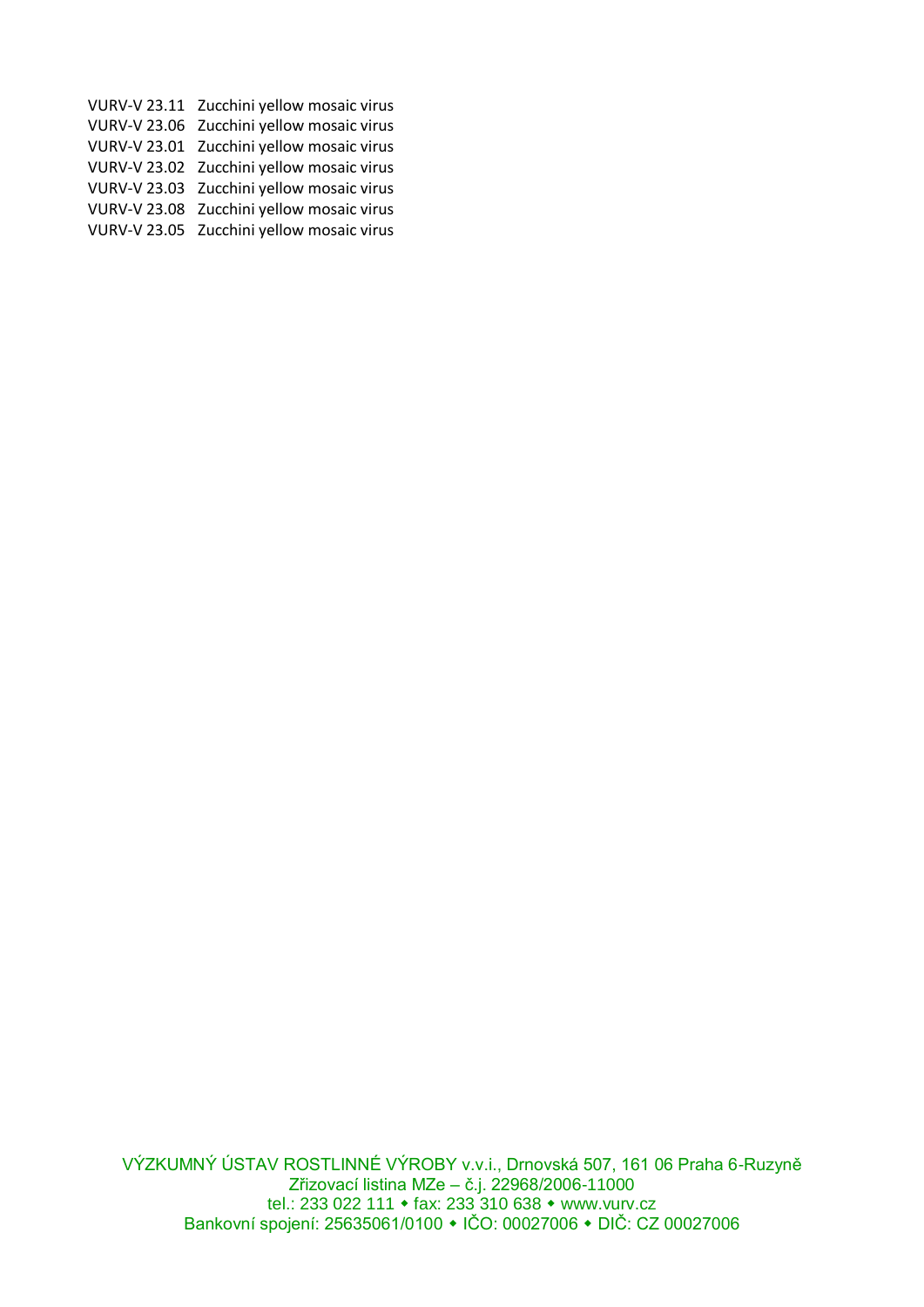| <b>Bakterie</b>   |                                                                                                  |
|-------------------|--------------------------------------------------------------------------------------------------|
| <b>VURV-B 188</b> | Agrobacterium radiobacter (Beijerinck and van Delden 1902) Conn 1942 emend. Zhang et<br>al. 2014 |
| <b>VURV-B 189</b> | Agrobacterium radiobacter (Beijerinck and van Delden 1902) Conn 1942 emend. Zhang et<br>al. 2014 |
| <b>VURV-B034</b>  | Agrobacterium radiobacter (Beijerinck and van Delden 1902) Conn 1942 emend. Zhang et<br>al. 2014 |
| <b>VURV-B037</b>  | Agrobacterium radiobacter (Beijerinck and van Delden 1902) Conn 1942 emend. Zhang et<br>al. 2014 |
| <b>VURV-B042</b>  | Agrobacterium radiobacter (Beijerinck and van Delden 1902) Conn 1942 emend. Zhang et<br>al. 2014 |
| <b>VURV-B043</b>  | Agrobacterium radiobacter (Beijerinck and van Delden 1902) Conn 1942 emend. Zhang et<br>al. 2014 |
| <b>VURV-B044</b>  | Agrobacterium radiobacter (Beijerinck and van Delden 1902) Conn 1942 emend. Zhang et<br>al. 2014 |
| <b>VURV-B 048</b> | Agrobacterium radiobacter (Beijerinck and van Delden 1902) Conn 1942 emend. Zhang et<br>al. 2014 |
| <b>VURV-B 097</b> | Agrobacterium radiobacter (Beijerinck and van Delden 1902) Conn 1942 emend. Zhang et<br>al. 2014 |
| <b>VURV-B 098</b> | Agrobacterium radiobacter (Beijerinck and van Delden 1902) Conn 1942 emend. Zhang et<br>al. 2014 |
| <b>VURV-R 375</b> | Agrobacterium tumefaciens (Smith and Townsend 1907) Conn 1942 (Approved Lists 1980)              |
| <b>VURV-B 185</b> | Allorhizobium vitis (Ophel and Kerr 1990) Mousavi et al. 2016                                    |
| <b>VURV-B 040</b> | Allorhizobium vitis (Ophel and Kerr 1990) Mousavi et al. 2016                                    |
| <b>VURV-B 101</b> | Allorhizobium vitis (Ophel and Kerr 1990) Mousavi et al. 2016                                    |
| <b>VURV-B 198</b> | Allorhizobium vitis (Ophel and Kerr 1990) Mousavi et al. 2016                                    |
| <b>VURV-B 199</b> | Allorhizobium vitis (Ophel and Kerr 1990) Mousavi et al. 2016                                    |
| <b>VURV-B 225</b> | Allorhizobium vitis (Ophel and Kerr 1990) Mousavi et al. 2016                                    |
| <b>VURV-B 226</b> | Allorhizobium vitis (Ophel and Kerr 1990) Mousavi et al. 2016                                    |
| <b>VURV-B 227</b> | Allorhizobium vitis (Ophel and Kerr 1990) Mousavi et al. 2016                                    |
| <b>VURV-B 228</b> | Allorhizobium vitis (Ophel and Kerr 1990) Mousavi et al. 2016                                    |
| <b>VURV-B 229</b> | Allorhizobium vitis (Ophel and Kerr 1990) Mousavi et al. 2016                                    |
| <b>VURV-R 760</b> | Azotobacter chroococcum Beijerinck 1901 (Approved Lists 1980) emend. Jin et al.                  |
| <b>VURV-R 761</b> | Azotobacter chroococcum Beijerinck 1901 (Approved Lists 1980) emend. Jin et al.                  |
| <b>VURV-R 762</b> | Azotobacter sp.                                                                                  |
| <b>VURV-R 763</b> | Azotobacter sp.                                                                                  |
| <b>VURV-R 764</b> | Azotobacter sp.                                                                                  |
| <b>VURV-R 765</b> | Azotobacter sp.                                                                                  |
| <b>VURV-R 766</b> | Azotobacter sp.                                                                                  |
| <b>VURV-R 767</b> | Azotobacter sp.                                                                                  |
| <b>VURV-R 768</b> | Azotobacter sp.                                                                                  |
| <b>VURV-R 769</b> | Azotobacter sp.                                                                                  |
| <b>VURV-R 770</b> | Azotobacter sp.                                                                                  |
| <b>VURV-R 771</b> | Azotobacter sp.                                                                                  |
| <b>VURV-R 772</b> | Azotobacter sp.                                                                                  |
| <b>VURV-R 773</b> | Azotobacter sp.                                                                                  |
|                   |                                                                                                  |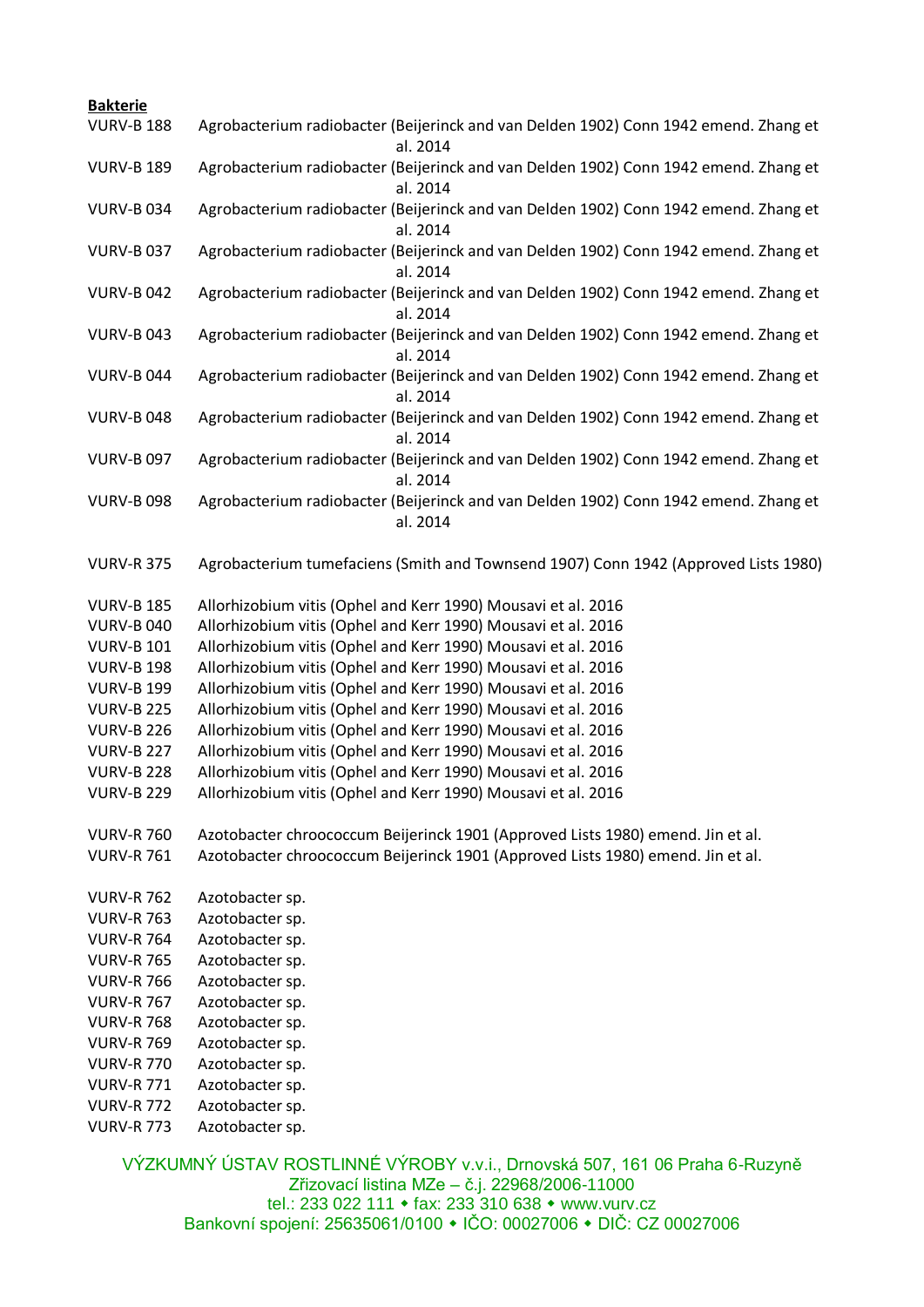| <b>VURV-R 774</b> | Azotobacter sp.                                                   |
|-------------------|-------------------------------------------------------------------|
| <b>VURV-R 775</b> | Azotobacter sp.                                                   |
| <b>VURV-R 776</b> | Azotobacter sp.                                                   |
| <b>VURV-R 777</b> | Azotobacter sp.                                                   |
| <b>VURV-R 778</b> | Azotobacter sp.                                                   |
| <b>VURV-R 779</b> | Azotobacter sp.                                                   |
| <b>VURV-R 780</b> | Azotobacter sp.                                                   |
| <b>VURV-R 781</b> | Azotobacter sp.                                                   |
| <b>VURV-R 782</b> | Azotobacter sp.                                                   |
|                   |                                                                   |
| <b>VURV-B 181</b> | Bacillus cereus Frankland and Frankland 1887                      |
| <b>VURV-B 182</b> | Bacillus subtilis (Ehrenberg 1835) Cohn 1872                      |
| <b>VURV-B 184</b> | Bacillus subtilis (Ehrenberg 1835) Cohn 1872                      |
|                   |                                                                   |
| <b>VURV-R 759</b> | Beijerinckia indica subsp. indica (Starkey and De 1939) Derx 1950 |
| <b>VURV-R 517</b> | Bradyrhizobium japonicum (Kirchner 1896) Jordan 1982              |
| <b>VURV-R068</b>  | Bradyrhizobium japonicum (Kirchner 1896) Jordan 1982              |
| <b>VURV-R 153</b> | Bradyrhizobium japonicum (Kirchner 1896) Jordan 1982              |
| <b>VURV-R 147</b> | Bradyrhizobium japonicum (Kirchner 1896) Jordan 1982              |
| <b>VURV-R 155</b> | Bradyrhizobium japonicum (Kirchner 1896) Jordan 1982              |
| <b>VURV-R 193</b> | Bradyrhizobium japonicum (Kirchner 1896) Jordan 1982              |
| <b>VURV-R 194</b> | Bradyrhizobium japonicum (Kirchner 1896) Jordan 1982              |
| <b>VURV-R 209</b> | Bradyrhizobium japonicum (Kirchner 1896) Jordan 1982              |
| <b>VURV-R 210</b> | Bradyrhizobium japonicum (Kirchner 1896) Jordan 1982              |
| <b>VURV-R 212</b> | Bradyrhizobium japonicum (Kirchner 1896) Jordan 1982              |
| <b>VURV-R 216</b> | Bradyrhizobium japonicum (Kirchner 1896) Jordan 1982              |
| <b>VURV-R 225</b> | Bradyrhizobium japonicum (Kirchner 1896) Jordan 1982              |
| <b>VURV-R 226</b> | Bradyrhizobium japonicum (Kirchner 1896) Jordan 1982              |
| <b>VURV-R 340</b> | Bradyrhizobium japonicum (Kirchner 1896) Jordan 1982              |
| <b>VURV-R 341</b> | Bradyrhizobium japonicum (Kirchner 1896) Jordan 1982              |
| <b>VURV-R 343</b> | Bradyrhizobium japonicum (Kirchner 1896) Jordan 1982              |
| <b>VURV-R 344</b> | Bradyrhizobium japonicum (Kirchner 1896) Jordan 1982              |
| <b>VURV-R 345</b> | Bradyrhizobium japonicum (Kirchner 1896) Jordan 1982              |
| <b>VURV-R 460</b> | Bradyrhizobium japonicum (Kirchner 1896) Jordan 1982              |
| <b>VURV-R 493</b> | Bradyrhizobium japonicum (Kirchner 1896) Jordan 1982              |
| <b>VURV-R 501</b> | Bradyrhizobium japonicum (Kirchner 1896) Jordan 1982              |
| <b>VURV-R 502</b> | Bradyrhizobium japonicum (Kirchner 1896) Jordan 1982              |
| <b>VURV-R 503</b> | Bradyrhizobium japonicum (Kirchner 1896) Jordan 1982              |
| <b>VURV-R 504</b> | Bradyrhizobium japonicum (Kirchner 1896) Jordan 1982              |
| <b>VURV-R 507</b> | Bradyrhizobium japonicum (Kirchner 1896) Jordan 1982              |
| <b>VURV-R 525</b> | Bradyrhizobium japonicum (Kirchner 1896) Jordan 1982              |
| <b>VURV-R 536</b> | Bradyrhizobium japonicum (Kirchner 1896) Jordan 1982              |
| <b>VURV-R 537</b> | Bradyrhizobium japonicum (Kirchner 1896) Jordan 1982              |
| <b>VURV-R 538</b> | Bradyrhizobium japonicum (Kirchner 1896) Jordan 1982              |
| <b>VURV-R 539</b> | Bradyrhizobium japonicum (Kirchner 1896) Jordan 1982              |
| <b>VURV-R 579</b> | Bradyrhizobium japonicum (Kirchner 1896) Jordan 1982              |
| <b>VURV-R 580</b> | Bradyrhizobium japonicum (Kirchner 1896) Jordan 1982              |
| <b>VURV-R 581</b> | Bradyrhizobium japonicum (Kirchner 1896) Jordan 1982              |
|                   |                                                                   |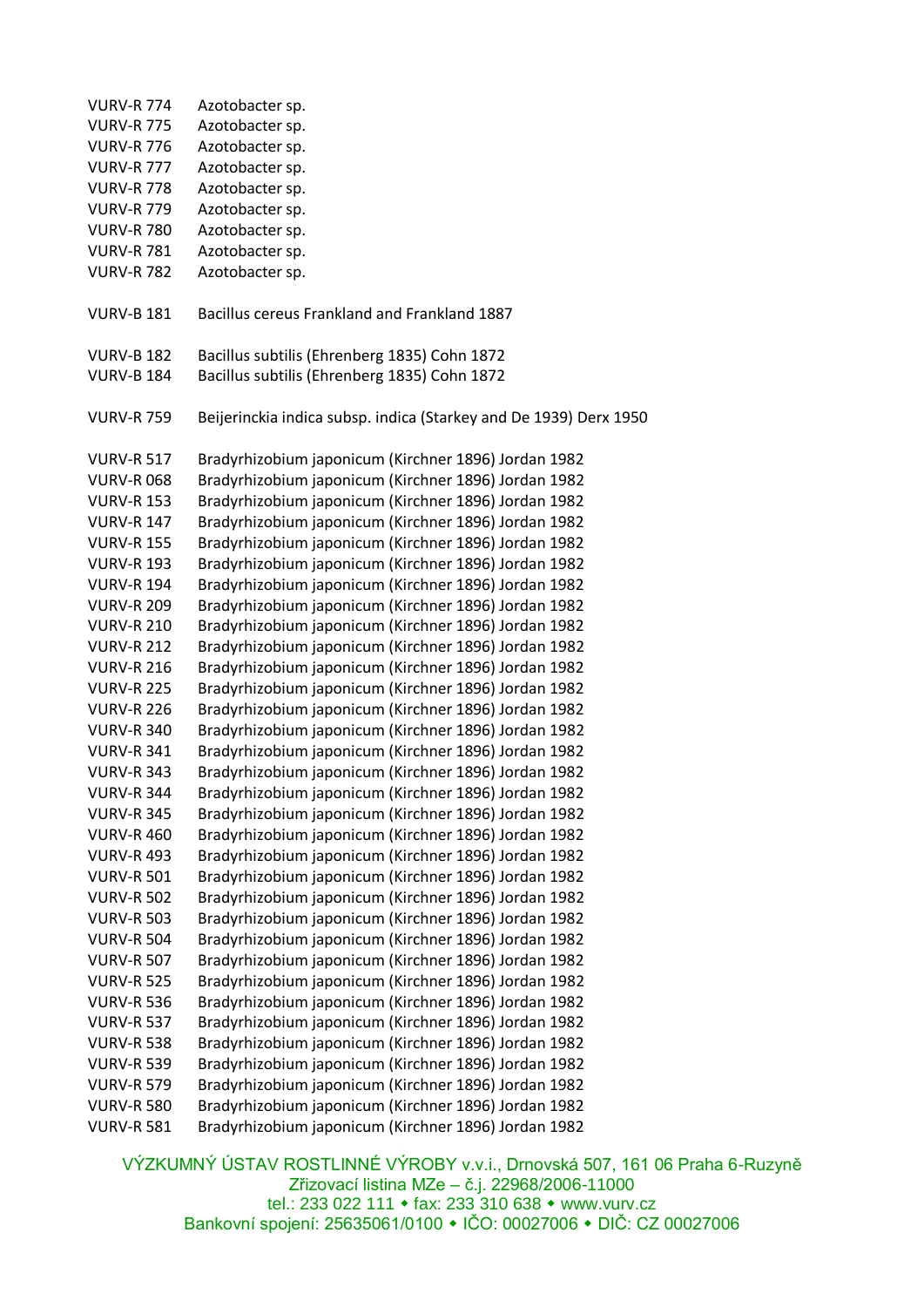| <b>VURV-R 583</b> | Bradyrhizobium japonicum (Kirchner 1896) Jordan 1982 |
|-------------------|------------------------------------------------------|
| <b>VURV-R 585</b> | Bradyrhizobium japonicum (Kirchner 1896) Jordan 1982 |
| <b>VURV-R 588</b> | Bradyrhizobium japonicum (Kirchner 1896) Jordan 1982 |
| <b>VURV-R 594</b> | Bradyrhizobium japonicum (Kirchner 1896) Jordan 1982 |
| <b>VURV-R 628</b> | Bradyrhizobium japonicum (Kirchner 1896) Jordan 1982 |
| <b>VURV-R 629</b> | Bradyrhizobium japonicum (Kirchner 1896) Jordan 1982 |
| <b>VURV-R 630</b> | Bradyrhizobium japonicum (Kirchner 1896) Jordan 1982 |
| <b>VURV-R 639</b> | Bradyrhizobium japonicum (Kirchner 1896) Jordan 1982 |
| <b>VURV-R 642</b> | Bradyrhizobium japonicum (Kirchner 1896) Jordan 1982 |
| <b>VURV-R 643</b> | Bradyrhizobium japonicum (Kirchner 1896) Jordan 1982 |
| <b>VURV-R 687</b> | Bradyrhizobium japonicum (Kirchner 1896) Jordan 1982 |
| <b>VURV-R 688</b> | Bradyrhizobium japonicum (Kirchner 1896) Jordan 1982 |
| <b>VURV-R 692</b> | Bradyrhizobium japonicum (Kirchner 1896) Jordan 1982 |
| <b>VURV-R 743</b> | Bradyrhizobium japonicum (Kirchner 1896) Jordan 1982 |
| <b>VURV-R 744</b> | Bradyrhizobium japonicum (Kirchner 1896) Jordan 1982 |
| <b>VURV-R 745</b> | Bradyrhizobium japonicum (Kirchner 1896) Jordan 1982 |
| <b>VURV-R 590</b> | Bradyrhizobium japonicum (Kirchner 1896) Jordan 1982 |
| <b>VURV-R 748</b> | Bradyrhizobium japonicum (Kirchner 1896) Jordan 1982 |
| <b>VURV-R 750</b> | Bradyrhizobium japonicum (Kirchner 1896) Jordan 1982 |
| <b>VURV-R 755</b> | Bradyrhizobium japonicum (Kirchner 1896) Jordan 1982 |
| <b>VURV-R 756</b> | Bradyrhizobium japonicum (Kirchner 1896) Jordan 1982 |
| <b>VURV-R 749</b> | Bradyrhizobium japonicum (Kirchner 1896) Jordan 1982 |
| <b>VURV-R 591</b> | Bradyrhizobium japonicum (Kirchner 1896) Jordan 1982 |
| <b>VURV-R 686</b> | Bradyrhizobium japonicum (Kirchner 1896) Jordan 1982 |
| <b>VURV-R 696</b> | Bradyrhizobium japonicum (Kirchner 1896) Jordan 1982 |
| <b>VURV-R 698</b> | Bradyrhizobium japonicum (Kirchner 1896) Jordan 1982 |
| <b>VURV-R 727</b> | Bradyrhizobium japonicum (Kirchner 1896) Jordan 1982 |
|                   |                                                      |

VURV-R 681 Bradyrhizobium sp.

VURV-R 680 Bradyrhizobium sp.

| <b>VURV-B 123</b> | Clavibacter insidiosus (McCulloch 1925) Li et al. 2018 |
|-------------------|--------------------------------------------------------|
| <b>VURV-B 124</b> | Clavibacter insidiosus (McCulloch 1925) Li et al. 2018 |
| <b>VURV-B 125</b> | Clavibacter insidiosus (McCulloch 1925) Li et al. 2018 |
| <b>VURV-B 126</b> | Clavibacter insidiosus (McCulloch 1925) Li et al. 2018 |
| <b>VURV-B 127</b> | Clavibacter insidiosus (McCulloch 1925) Li et al. 2018 |
| <b>VURV-B 128</b> | Clavibacter insidiosus (McCulloch 1925) Li et al. 2018 |
| <b>VURV-B 129</b> | Clavibacter insidiosus (McCulloch 1925) Li et al. 2018 |
| <b>VURV-B 130</b> | Clavibacter insidiosus (McCulloch 1925) Li et al. 2018 |
| <b>VURV-B 131</b> | Clavibacter insidiosus (McCulloch 1925) Li et al. 2018 |
| <b>VURV-B 132</b> | Clavibacter insidiosus (McCulloch 1925) Li et al. 2018 |
| <b>VURV-B 133</b> | Clavibacter insidiosus (McCulloch 1925) Li et al. 2018 |
| <b>VURV-B 134</b> | Clavibacter insidiosus (McCulloch 1925) Li et al. 2018 |
| <b>VURV-B 135</b> | Clavibacter insidiosus (McCulloch 1925) Li et al. 2018 |
| <b>VURV-B 136</b> | Clavibacter insidiosus (McCulloch 1925) Li et al. 2018 |
| <b>VURV-B 142</b> | Clavibacter insidiosus (McCulloch 1925) Li et al. 2018 |

VURV-B 111 Clavibacter michiganensis (Smith 1910) Davis et al. 1984 emend. Nouioui et al. 2018 VURV-B 112 Clavibacter michiganensis (Smith 1910) Davis et al. 1984 emend. Nouioui et al. 2018

VURV-B 113 Clavibacter michiganensis (Smith 1910) Davis et al. 1984 emend. Nouioui et al. 2018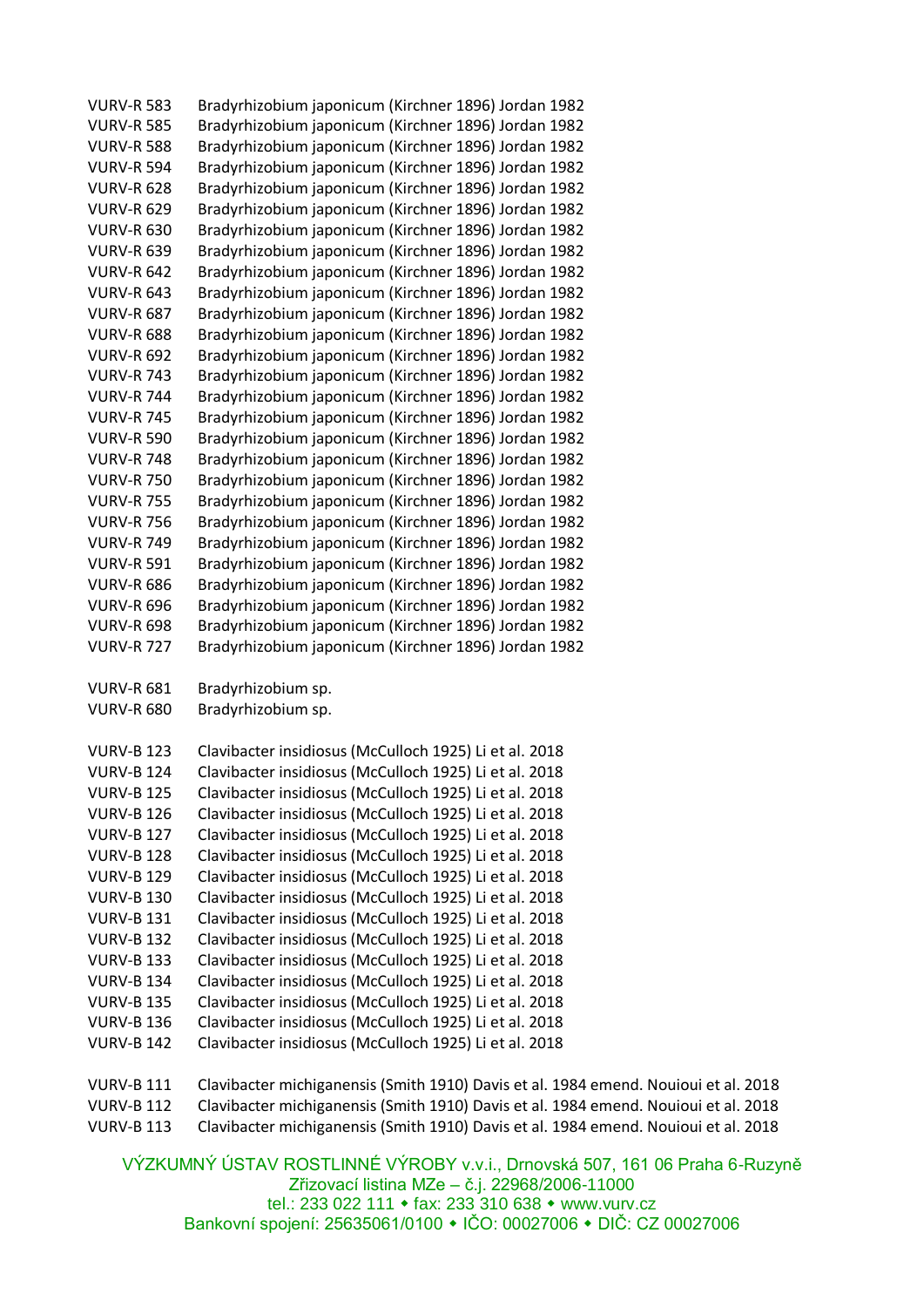VURV-B 114 Clavibacter michiganensis (Smith 1910) Davis et al. 1984 emend. Nouioui et al. 2018 VURV-B 115 Clavibacter michiganensis (Smith 1910) Davis et al. 1984 emend. Nouioui et al. 2018 VURV-B 116 Clavibacter michiganensis (Smith 1910) Davis et al. 1984 emend. Nouioui et al. 2018 VURV-B 117 Clavibacter michiganensis (Smith 1910) Davis et al. 1984 emend. Nouioui et al. 2018 VURV-B 118 Clavibacter michiganensis (Smith 1910) Davis et al. 1984 emend. Nouioui et al. 2018 VURV-B 119 Clavibacter michiganensis (Smith 1910) Davis et al. 1984 emend. Nouioui et al. 2018 VURV-B 120 Clavibacter michiganensis (Smith 1910) Davis et al. 1984 emend. Nouioui et al. 2018 VURV-B 121 Clavibacter michiganensis (Smith 1910) Davis et al. 1984 emend. Nouioui et al. 2018 VURV-B 122 Clavibacter michiganensis (Smith 1910) Davis et al. 1984 emend. Nouioui et al. 2018 VURV-B 067 Clavibacter michiganensis (Smith 1910) Davis et al. 1984 emend. Nouioui et al. 2018 VURV-B 068 Clavibacter michiganensis (Smith 1910) Davis et al. 1984 emend. Nouioui et al. 2018 VURV-B 263 Clavibacter michiganensis (Smith 1910) Davis et al. 1984 emend. Nouioui et al. 2018 VURV-B 066 Clavibacter michiganensis (Smith 1910) Davis et al. 1984 emend. Nouioui et al. 2018 VURV-B 084 Clavibacter sepedonicus (Spieckermann and Kotthoff 1914) Li et al. 2018 VURV-B 085 Clavibacter sepedonicus (Spieckermann and Kotthoff 1914) Li et al. 2018 VURV-B 095 Clavibacter sepedonicus (Spieckermann and Kotthoff 1914) Li et al. 2018 VURV-B 206 Clavibacter sepedonicus (Spieckermann and Kotthoff 1914) Li et al. 2018 VURV-B 207 Clavibacter sepedonicus (Spieckermann and Kotthoff 1914) Li et al. 2018 VURV-B 208 Clavibacter sepedonicus (Spieckermann and Kotthoff 1914) Li et al. 2018 VURV-B 209 Clavibacter sepedonicus (Spieckermann and Kotthoff 1914) Li et al. 2018 VURV-B 210 Clavibacter sepedonicus (Spieckermann and Kotthoff 1914) Li et al. 2018 VURV-B 211 Clavibacter sepedonicus (Spieckermann and Kotthoff 1914) Li et al. 2018 VURV-B 212 Clavibacter sepedonicus (Spieckermann and Kotthoff 1914) Li et al. 2018 VURV-B 096 Clavibacter sepedonicus (Spieckermann and Kotthoff 1914) Li et al. 2018 VURV-B 148 Curtobacterium citreum (Komagata and Iizuka 1964) Yamada and Komagata 1972 VURV-B 153 Curtobacterium pusillum (Iizuka and Komagata 1965) Yamada and Komagata 1972 VURV-B 137 Erwinia amylovora (Burrill 1882) Winslow et al. 1920 emend. Hauben et al. 1998 VURV-B 138 Erwinia amylovora (Burrill 1882) Winslow et al. 1920 emend. Hauben et al. 1998 VURV-B 139 Erwinia amylovora (Burrill 1882) Winslow et al. 1920 emend. Hauben et al. 1998 VURV-B 140 Erwinia amylovora (Burrill 1882) Winslow et al. 1920 emend. Hauben et al. 1998 VURV-B 076 Erwinia amylovora (Burrill 1882) Winslow et al. 1920 emend. Hauben et al. 1998 VURV-B 234 Erwinia amylovora (Burrill 1882) Winslow et al. 1920 emend. Hauben et al. 1998 VURV-B 235 Erwinia amylovora (Burrill 1882) Winslow et al. 1920 emend. Hauben et al. 1998 VURV-B 236 Erwinia amylovora (Burrill 1882) Winslow et al. 1920 emend. Hauben et al. 1998 VURV-B 237 Erwinia amylovora (Burrill 1882) Winslow et al. 1920 emend. Hauben et al. 1998 VURV-B 238 Erwinia amylovora (Burrill 1882) Winslow et al. 1920 emend. Hauben et al. 1998 VURV-B 239 Erwinia amylovora (Burrill 1882) Winslow et al. 1920 emend. Hauben et al. 1998 VURV-B 240 Erwinia amylovora (Burrill 1882) Winslow et al. 1920 emend. Hauben et al. 1998 VURV-B 243 Erwinia amylovora (Burrill 1882) Winslow et al. 1920 emend. Hauben et al. 1998 VURV-B 244 Erwinia amylovora (Burrill 1882) Winslow et al. 1920 emend. Hauben et al. 1998 VURV-B 245 Erwinia amylovora (Burrill 1882) Winslow et al. 1920 emend. Hauben et al. 1998 VURV-B 246 Erwinia amylovora (Burrill 1882) Winslow et al. 1920 emend. Hauben et al. 1998 VURV-B 261 Erwinia amylovora (Burrill 1882) Winslow et al. 1920 emend. Hauben et al. 1998 VURV-B 103 Erwinia amylovora (Burrill 1882) Winslow et al. 1920 emend. Hauben et al. 1998

VURV-B 146 Flavobacterium johnsoniae (Stanier 1947) García-López et al. 2020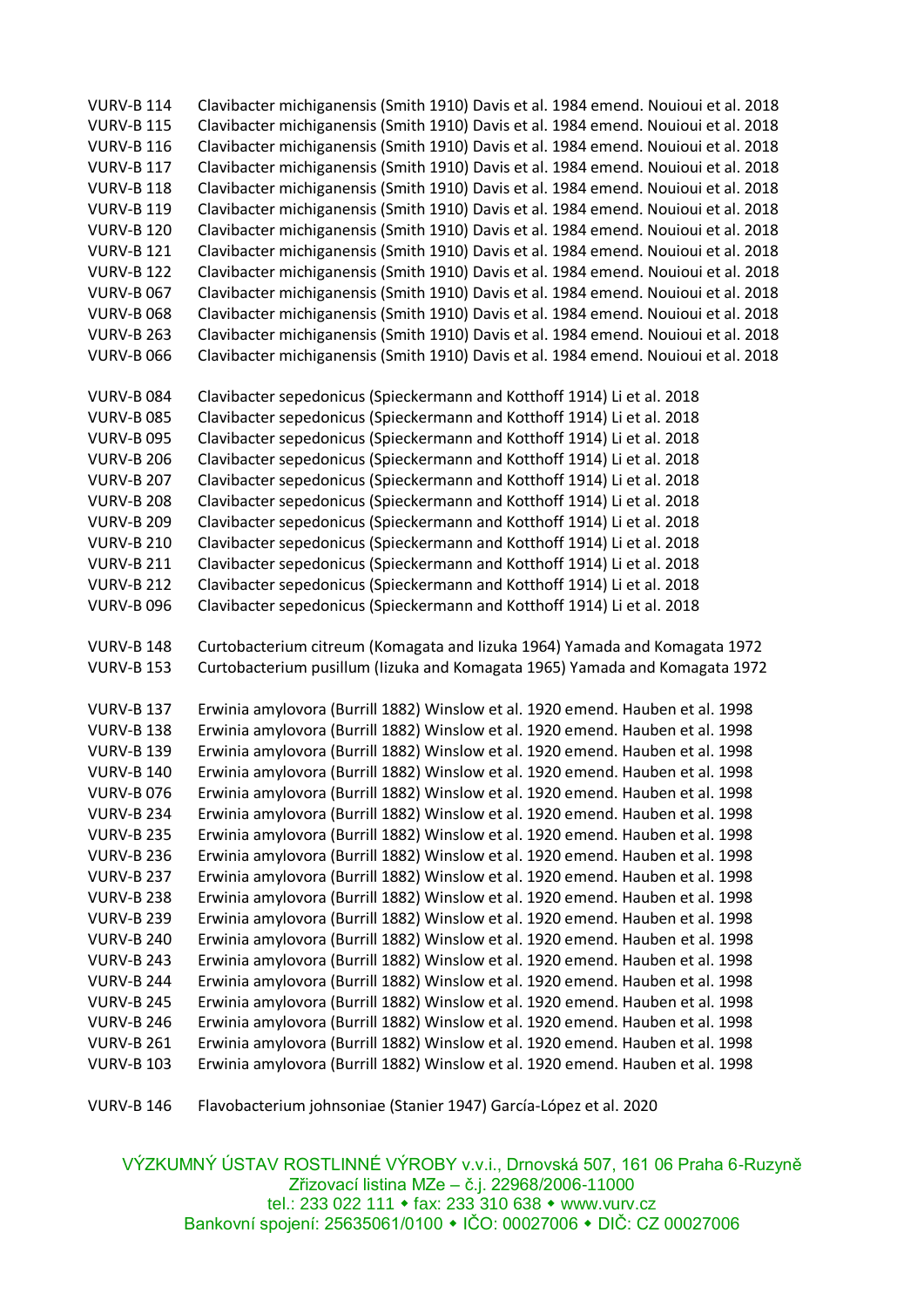| <b>VURV-B 151</b>                      | Leifsonia aquatica (ex Leifson 1962) Evtushenko et al. 2000                                                                      |
|----------------------------------------|----------------------------------------------------------------------------------------------------------------------------------|
| <b>VURV-R044</b>                       | Mesorhizobium loti (Jarvis et al. 1982) Jarvis et al. 1997 emend. Martinez-Hidalgo et al.<br>2015                                |
| <b>VURV-R045</b>                       | Mesorhizobium loti (Jarvis et al. 1982) Jarvis et al. 1997 emend. Martinez-Hidalgo et al.<br>2015                                |
| <b>VURV-R 466</b>                      | Mesorhizobium loti (Jarvis et al. 1982) Jarvis et al. 1997 emend. Martinez-Hidalgo et al.<br>2015                                |
| <b>VURV-R 467</b>                      | Mesorhizobium loti (Jarvis et al. 1982) Jarvis et al. 1997 emend. Martinez-Hidalgo et al.<br>2015                                |
| <b>VURV-R 633</b>                      | Mesorhizobium loti (Jarvis et al. 1982) Jarvis et al. 1997 emend. Martinez-Hidalgo et al.<br>2015                                |
| <b>VURV-R 634</b>                      | Mesorhizobium loti (Jarvis et al. 1982) Jarvis et al. 1997 emend. Martinez-Hidalgo et al.<br>2015                                |
| <b>VURV-B 147</b>                      | Microbacterium testaceum (Komagata and lizuka 1964) Takeuchi and Hatano 1998                                                     |
| <b>VURV-B075</b>                       | Mycobacterium vaccae Bönicke and Juhasz 1964 emend. Nouioui et al. 2018                                                          |
| <b>VURV-B 180</b><br><b>VURV-B 183</b> | Paenibacillus alvei (Cheshire and Cheyne 1885) Ash et al. 1994<br>Paenibacillus alvei (Cheshire and Cheyne 1885) Ash et al. 1994 |
| <b>VURV-B 086</b>                      | Paenibacillus xylanilyticus Rivas et al. 2005                                                                                    |
| <b>VURV-B 141</b>                      | Pantoea agglomerans (Beijerinck 1888) Gavini et al. 1989                                                                         |
| <b>VURV-B 163</b>                      | Pantoea agglomerans (Beijerinck 1888) Gavini et al. 1989                                                                         |
| <b>VURV-B 170</b>                      | Pantoea agglomerans (Beijerinck 1888) Gavini et al. 1989                                                                         |
| <b>VURV-B 186</b>                      | Pantoea agglomerans (Beijerinck 1888) Gavini et al. 1989                                                                         |
| <b>VURV-B 262</b>                      | Pantoea agglomerans (Beijerinck 1888) Gavini et al. 1989                                                                         |
| <b>VURV-B 168</b>                      | Pantoea agglomerans (Beijerinck 1888) Gavini et al. 1989                                                                         |
| <b>VURV-B 162</b>                      | Pantoea dispersa Gavini et al. 1989                                                                                              |
| <b>VURV-B 087</b>                      | Pectobacterium betavasculorum (Thomson et al. 1984) Gardan et al. 2003                                                           |
| <b>VURV-B 104</b>                      | Pseudomonas cichorii (Swingle 1925) Stapp 1928                                                                                   |
| <b>VURV-B 171</b>                      | Pseudomonas fluorescens Migula 1895                                                                                              |
| <b>VURV-B 195</b>                      | Pseudomonas fluorescens Migula 1895                                                                                              |
| <b>VURV-B 231</b>                      | Pseudomonas fluorescens Migula 1895                                                                                              |
| <b>VURV-B 232</b>                      | Pseudomonas fluorescens Migula 1895                                                                                              |
| <b>VURV-B 233</b>                      | Pseudomonas fluorescens Migula 1895                                                                                              |
| <b>VURV-B 089</b>                      | Pseudomonas fluorescens Migula 1895                                                                                              |
| <b>VURV-B 150</b>                      | Pseudomonas fulva lizuka and Komagata 1963                                                                                       |
| <b>VURV-B 161</b>                      | Pseudomonas marginalis (Brown 1918) Stevens 1925                                                                                 |
| <b>VURV-B 203</b>                      | Pseudomonas marginalis (Brown 1918) Stevens 1925                                                                                 |
| <b>VURV-B 204</b>                      | Pseudomonas marginalis (Brown 1918) Stevens 1925                                                                                 |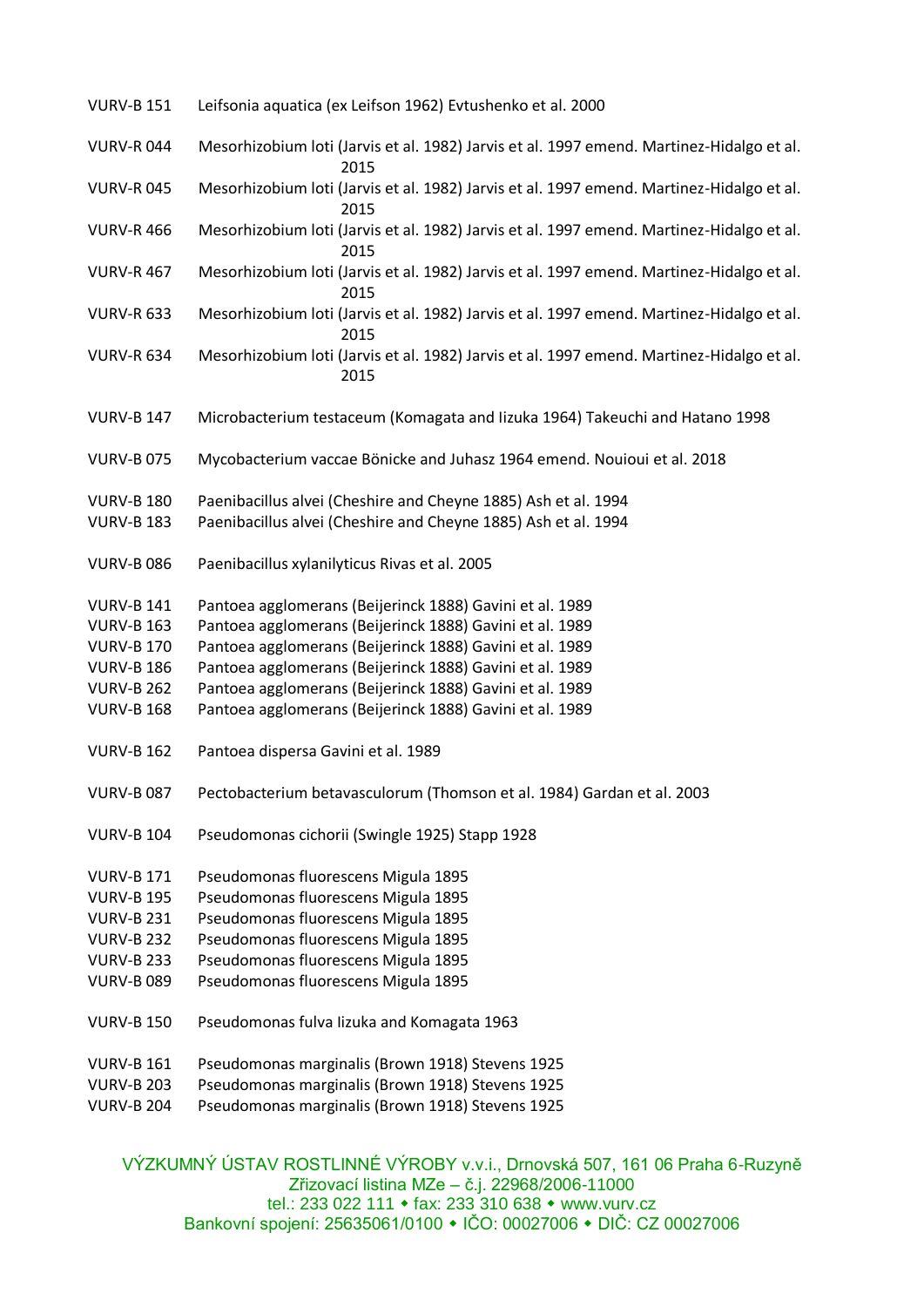| <b>VURV-B 051</b> | Pseudomonas putida (Trevisan 1889) Migula 1895                                  |
|-------------------|---------------------------------------------------------------------------------|
| <b>VURV-B 052</b> | Pseudomonas putida (Trevisan 1889) Migula 1895                                  |
| <b>VURV-B073</b>  | Pseudomonas putida (Trevisan 1889) Migula 1895                                  |
| <b>VURV-B072</b>  | Pseudomonas putida (Trevisan 1889) Migula 1895                                  |
|                   | Pseudomonas putida (Trevisan 1889) Migula 1895                                  |
| <b>VURV-B 099</b> |                                                                                 |
| <b>VURV-B 241</b> | Pseudomonas putida (Trevisan 1889) Migula 1895                                  |
| <b>VURV-B 242</b> | Pseudomonas putida (Trevisan 1889) Migula 189                                   |
| <b>VURV-B 249</b> | Pseudomonas putida (Trevisan 1889) Migula 1895                                  |
| <b>VURV-B074</b>  | Pseudomonas putida (Trevisan 1889) Migula 1895                                  |
| <b>VURV-B088</b>  | Pseudomonas putida (Trevisan 1889) Migula 1895                                  |
| <b>VURV-B 100</b> | Pseudomonas putida (Trevisan 1889) Migula 1895                                  |
| <b>VURV-B 273</b> | Pseudomonas savastanoi pv. glycinea (Coerper 1919) Gardan et al. 1992           |
| <b>VURV-B 179</b> | Pseudomonas savastonoi (Janse 1982) Gardan et al. 1992                          |
| <b>VURV-B 154</b> | Pseudomonas synxantha (Ehrenberg 1840) Holland 1920                             |
| <b>VURV-B 149</b> | Pseudomonas synxantha (Ehrenberg 1840) Holland 1920                             |
|                   |                                                                                 |
| <b>VURV-B 193</b> | Pseudomonas syringae van Hal 1902                                               |
| <b>VURV-B 158</b> | Pseudomonas syringae van Hall 1902                                              |
| <b>VURV-B 166</b> | Pseudomonas syringae van Hall 1902                                              |
| <b>VURV-B 167</b> | Pseudomonas syringae van Hall 1902                                              |
| <b>VURV-B 192</b> | Pseudomonas syringae van Hall 1902                                              |
| <b>VURV-B029</b>  | Pseudomonas syringae van Hall 1902                                              |
| <b>VURV-B030</b>  | Pseudomonas syringae van Hall 1902                                              |
| <b>VURV-B 202</b> | Pseudomonas syringae van Hall 1902                                              |
| <b>VURV-B 205</b> | Pseudomonas syringae van Hall 1902                                              |
| <b>VURV-B 214</b> | Pseudomonas syringae van Hall 1902                                              |
| <b>VURV-B 216</b> | Pseudomonas syringae van Hall 1902                                              |
| <b>VURV-B 217</b> | Pseudomonas syringae van Hall 1902                                              |
| <b>VURV-B 219</b> | Pseudomonas syringae van Hall 1902                                              |
| <b>VURV-B 220</b> | Pseudomonas syringae van Hall 1902                                              |
| <b>VURV-B 221</b> | Pseudomonas syringae van Hall 1902                                              |
| <b>VURV-B 218</b> | Pseudomonas syringae van Hall 1902                                              |
|                   |                                                                                 |
| <b>VURV-B028</b>  | Pseudomonas syringae pv. aesculi (ex Durgapal and Singh 1980) Young et al. 1991 |
| <b>VURV-B 109</b> | Pseudomonas syringae pv. aesculi (ex Durgapal and Singh 1980) Young et al. 1991 |
| <b>VURV-B021</b>  | Pseudomonas syringae pv. aesculi (ex Durgapal and Singh 1980) Young et al. 1991 |
| <b>VURV-B022</b>  | Pseudomonas syringae pv. aesculi (ex Durgapal and Singh 1980) Young et al. 1991 |
| <b>VURV-B027</b>  | Pseudomonas syringae pv. aesculi (ex Durgapal and Singh 1980) Young et al. 1991 |
| <b>VURV-B032</b>  | Pseudomonas syringae pv. aesculi (ex Durgapal and Singh 1980) Young et al. 1991 |
| <b>VURV-B033</b>  | Pseudomonas syringae pv. aesculi (ex Durgapal and Singh 1980) Young et al. 1991 |
| <b>VURV-B 062</b> | Pseudomonas syringae pv. aesculi (ex Durgapal and Singh 1980) Young et al. 1991 |
| <b>VURV-B 063</b> | Pseudomonas syringae pv. aesculi (ex Durgapal and Singh 1980) Young et al. 1991 |
| <b>VURV-B 091</b> | Pseudomonas syringae pv. aesculi (ex Durgapal and Singh 1980) Young et al. 1991 |
| <b>VURV-B 107</b> | Pseudomonas syringae pv. aesculi (ex Durgapal and Singh 1980) Young et al. 1991 |
| <b>VURV-B 061</b> | Pseudomonas syringae pv. aesculi (ex Durgapal and Singh 1980) Young et al. 1991 |
| <b>VURV-B 064</b> | Pseudomonas syringae pv. aesculi (ex Durgapal and Singh 1980) Young et al. 1991 |
|                   |                                                                                 |
| <b>VURV-B 090</b> | Pseudomonas syringae pv. aesculi (ex Durgapal and Singh 1980) Young et al. 1991 |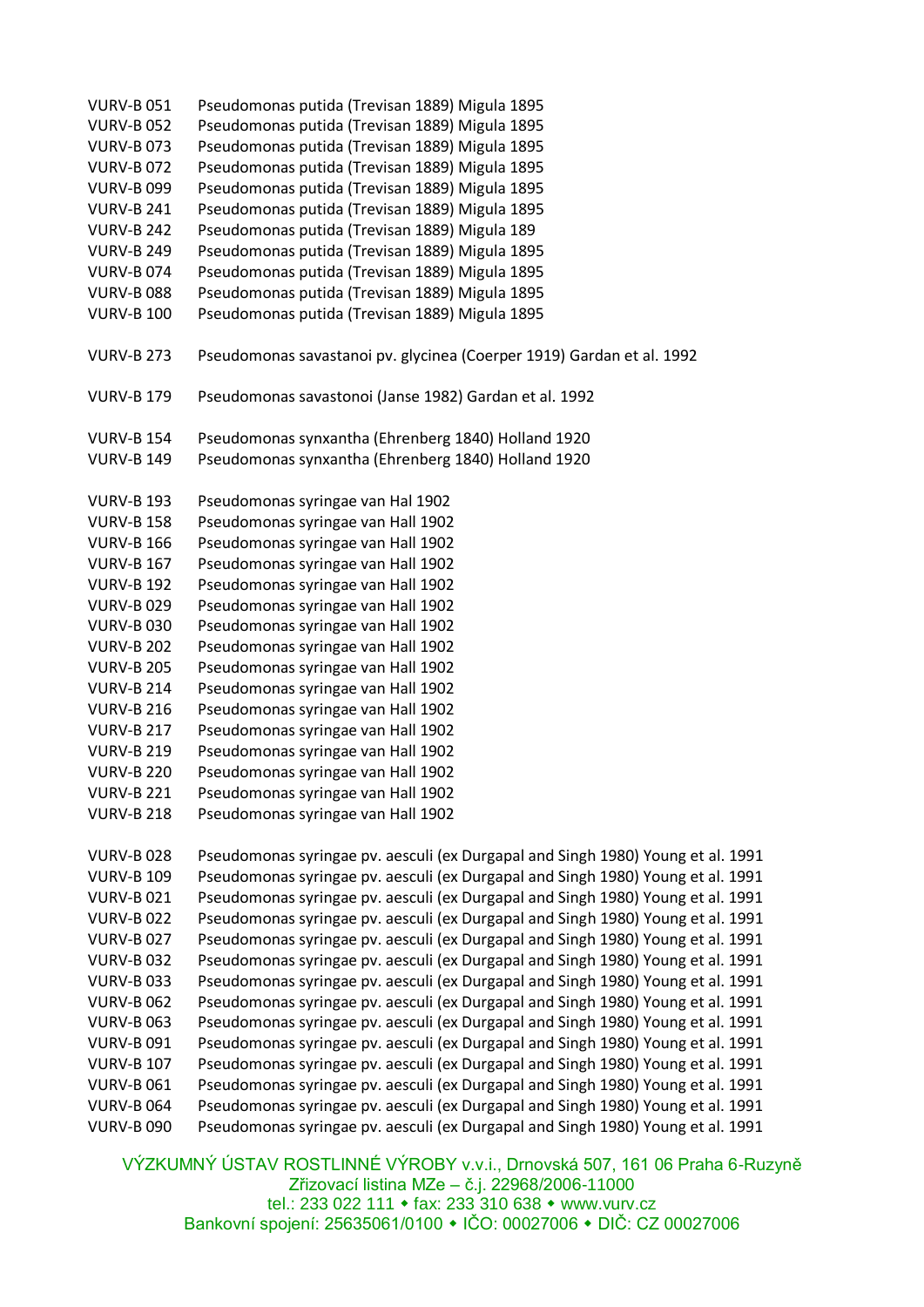VÝZKUMNÝ ÚSTAV ROSTLINNÉ VÝROBY v.v.i., Drnovská 507, 161 06 Praha 6-Ruzyně VURV-B 092 Pseudomonas syringae pv. aesculi (ex Durgapal and Singh 1980) Young et al. 1991 VURV-B 093 Pseudomonas syringae pv. aesculi (ex Durgapal and Singh 1980) Young et al. 1991 VURV-B 094 Pseudomonas syringae pv. aesculi (ex Durgapal and Singh 1980) Young et al. 1991 VURV-B 108 Pseudomonas syringae pv. aesculi (ex Durgapal and Singh 1980) Young et al. 1991 VURV-B 026 Pseudomonas syringae pv. aesculi (ex Durgapal and Singh 1980) Young et al. 1991 VURV-B 031 Pseudomonas syringae pv. aesculi (ex Durgapal and Singh 1980) Young et al. 1991 VURV-B 152 Pseudomonas syringae pv. lachrymans (Smith & Bryan 1915) Young, Dye & Wilkie 1978 VURV-B 023 Pseudomonas syringae pv. morsprunorum (Wormald 1931) Young, Dye & Wilkie 1978 VURV-B 024 Pseudomonas syringae pv. morsprunorum (Wormald 1931) Young, Dye & Wilkie 1978 VURV-B 155 Pseudomonas syringae pv. syringae van Hall 1902 VURV-B 156 Pseudomonas syringae pv. syringae van Hall 1902 VURV-B 157 Pseudomonas syringae pv. syringae van Hall 1902 VURV-B 159 Pseudomonas syringae pv. syringae van Hall 1902 VURV-B 160 Pseudomonas syringae pv. syringae van Hall 1902 VURV-B 164 Pseudomonas syringae pv. syringae van Hall 1902 VURV-B 165 Pseudomonas syringae pv. syringae van Hall 1902 VURV-B 191 Pseudomonas syringae pv. syringae van Hall 1902 VURV-B 194 Pseudomonas syringae pv. syringae van Hall 1902 VURV-B 035 Pseudomonas syringae pv. syringae van Hall 1902 VURV-B 036 Pseudomonas syringae pv. syringae van Hall 1902 VURV-B 038 Pseudomonas syringae pv. syringae van Hall 1902 VURV-B 039 Pseudomonas syringae pv. syringae van Hall 1902 VURV-B 041 Pseudomonas syringae pv. syringae van Hall 1902 VURV-B 045 Pseudomonas syringae pv. syringae van Hall 1902 VURV-B 046 Pseudomonas syringae pv. syringae van Hall 1902 VURV-B 196 Pseudomonas syringae pv. syringae van Hall 1902 VURV-B 197 Pseudomonas syringae pv. syringae van Hall 1902 VURV-B 213 Pseudomonas syringae pv. syringae van Hall 1902 VURV-B 215 Pseudomonas syringae pv. syringae van Hall 1902 VURV-B 274 Pseudomonas syringae pv. syringae van Hall 1902 VURV-B 190 Pseudomonas syringae pv. tagetis (Hellmers 1955) Young, Dye and Wilkie 1978 VURV-B 172 Pseudomonas tolaasii Paine 1919 VURV-B 169 Pseudomonas viridiflava (Burkholder 1930) Dowson 1939 VURV-B 025 Pseudomonas viridiflava (Burkholder 1930) Dowson 1939 VURV-B 102 Pseudomonas viridiflava (Burkholder 1930) Dowson 1939 VURV-B 069 Pseudomonas viridiflava (Burkholder 1930) Dowson 1939 VURV-B 070 Pseudomonas viridiflava (Burkholder 1930) Dowson 1939 VURV-B 071 Pseudomonas viridiflava (Burkholder 1930) Dowson 1939 VURV-B 264 Ralstonia solanacearum (Smith 1896) Yabuuchi et al. 1996 emend. Safni et al. 2014 VURV-B 266 Ralstonia solanacearum (Smith 1896) Yabuuchi et al. 1996 emend. Safni et al. 2014 VURV-B 265 Ralstonia solanacearum (Smith 1896) Yabuuchi et al. 1996 emend. Safni et al. 2014 VURV-B 251 Ralstonia solanacearum (Smith 1896) Yabuuchi et al. 1996 emend. Safni et al. 2014 VURV-B 252 Ralstonia solanacearum (Smith 1896) Yabuuchi et al. 1996 emend. Safni et al. 2014

Zřizovací listina MZe – č.j. 22968/2006-11000 tel.: 233 022 111 • fax: 233 310 638 • www.vurv.cz Bankovní spojení: 25635061/0100 • IČO: 00027006 • DIČ: CZ 00027006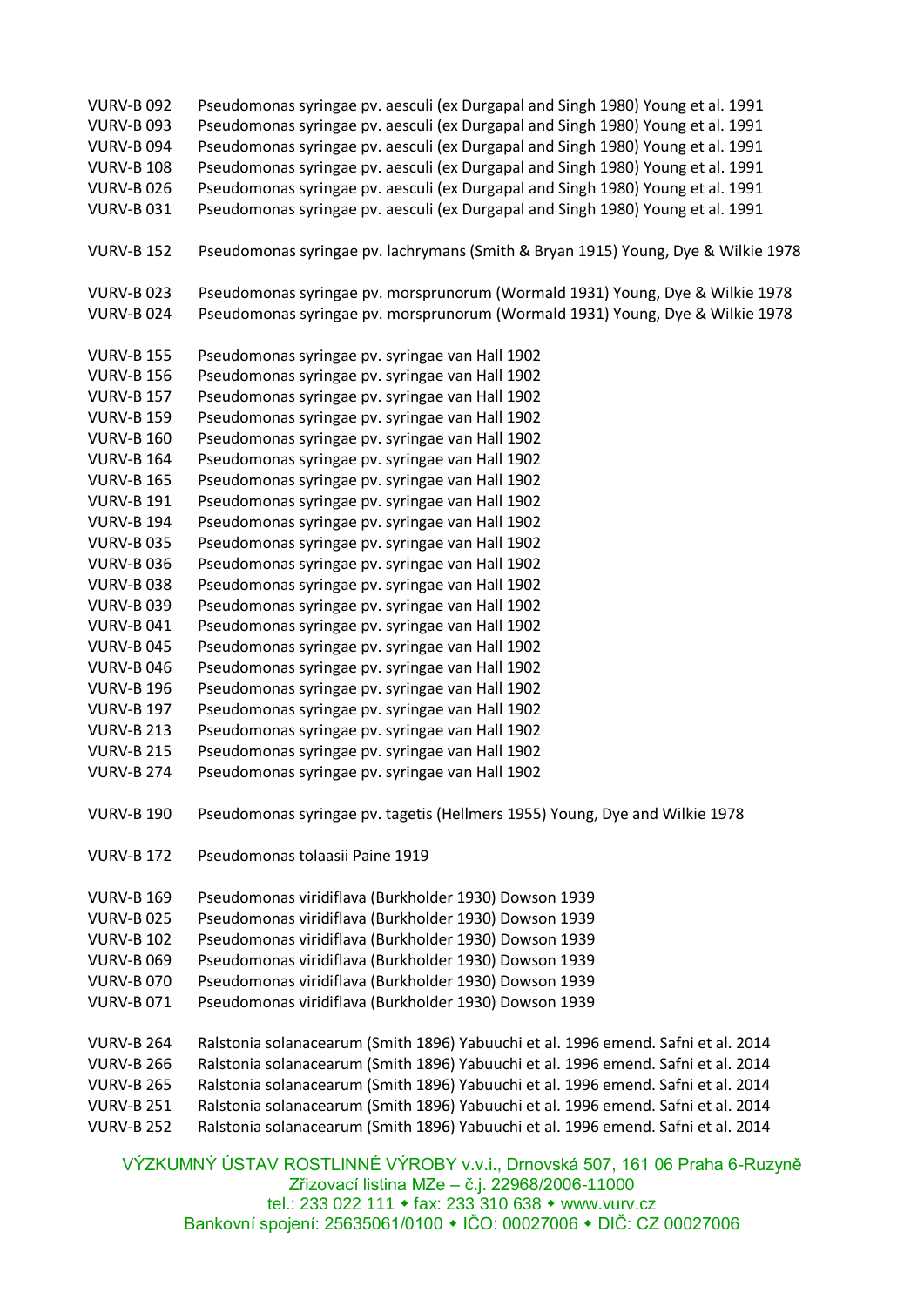| <b>VURV-B 253</b> | Ralstonia solanacearum (Smith 1896) Yabuuchi et al. 1996 emend. Safni et al. 2014     |
|-------------------|---------------------------------------------------------------------------------------|
| <b>VURV-B 254</b> | Ralstonia solanacearum (Smith 1896) Yabuuchi et al. 1996 emend. Safni et al. 2014     |
| <b>VURV-B 255</b> | Ralstonia solanacearum (Smith 1896) Yabuuchi et al. 1996 emend. Safni et al. 2014     |
| <b>VURV-B 256</b> | Ralstonia solanacearum (Smith 1896) Yabuuchi et al. 1996 emend. Safni et al. 2014     |
| <b>VURV-B 257</b> | Ralstonia solanacearum (Smith 1896) Yabuuchi et al. 1996 emend. Safni et al. 2014     |
| <b>VURV-B 258</b> | Ralstonia solanacearum (Smith 1896) Yabuuchi et al. 1996 emend. Safni et al. 2014     |
| <b>VURV-B 259</b> | Ralstonia solanacearum (Smith 1896) Yabuuchi et al. 1996 emend. Safni et al. 2014     |
| <b>VURV-B 260</b> | Ralstonia solanacearum (Smith 1896) Yabuuchi et al. 1996 emend. Safni et al. 2014     |
| <b>VURV-B 267</b> | Ralstonia solanacearum (Smith 1896) Yabuuchi et al. 1996 emend. Safni et al. 2014     |
| <b>VURV-B 268</b> | Ralstonia solanacearum (Smith 1896) Yabuuchi et al. 1996 emend. Safni et al. 2014     |
| <b>VURV-B 269</b> | Ralstonia solanacearum (Smith 1896) Yabuuchi et al. 1996 emend. Safni et al. 2014     |
|                   |                                                                                       |
| <b>VURV-R028</b>  | Rhizobium leguminosarum (Frank 1879) Frank 1889 (Approved Lists 1980) emend. Ramirez- |
|                   | Bahena et al. 2008                                                                    |
| <b>VURV-R047</b>  | Rhizobium leguminosarum (Frank 1879) Frank 1889 (Approved Lists 1980) emend. Ramirez- |
|                   | Bahena et al. 2008                                                                    |
| <b>VURV-R057</b>  | Rhizobium leguminosarum (Frank 1879) Frank 1889 (Approved Lists 1980) emend. Ramirez- |
|                   | Bahena et al. 2008                                                                    |
| <b>VURV-R064</b>  | Rhizobium leguminosarum (Frank 1879) Frank 1889 (Approved Lists 1980) emend. Ramirez- |
|                   | Bahena et al. 2008                                                                    |
| <b>VURV-R070</b>  | Rhizobium leguminosarum (Frank 1879) Frank 1889 (Approved Lists 1980) emend. Ramirez- |
|                   | Bahena et al. 2008                                                                    |
|                   |                                                                                       |
| <b>VURV-R074</b>  | Rhizobium leguminosarum (Frank 1879) Frank 1889 (Approved Lists 1980) emend. Ramirez- |
|                   | Bahena et al. 2008                                                                    |
| <b>VURV-R081</b>  | Rhizobium leguminosarum (Frank 1879) Frank 1889 (Approved Lists 1980) emend. Ramirez- |
|                   | Bahena et al. 2008                                                                    |
| <b>VURV-R083</b>  | Rhizobium leguminosarum (Frank 1879) Frank 1889 (Approved Lists 1980) emend. Ramirez- |
|                   | Bahena et al. 2008                                                                    |
| <b>VURV-R084</b>  | Rhizobium leguminosarum (Frank 1879) Frank 1889 (Approved Lists 1980) emend. Ramirez- |
|                   | Bahena et al. 2008                                                                    |
| <b>VURV-R086</b>  | Rhizobium leguminosarum (Frank 1879) Frank 1889 (Approved Lists 1980) emend. Ramirez- |
|                   | Bahena et al. 2008                                                                    |
| <b>VURV-R093</b>  | Rhizobium leguminosarum (Frank 1879) Frank 1889 (Approved Lists 1980) emend. Ramirez- |
|                   | Bahena et al. 2008                                                                    |
| <b>VURV-R094</b>  | Rhizobium leguminosarum (Frank 1879) Frank 1889 (Approved Lists 1980) emend. Ramirez- |
|                   | Bahena et al. 2008                                                                    |
| <b>VURV-R 115</b> | Rhizobium leguminosarum (Frank 1879) Frank 1889 (Approved Lists 1980) emend. Ramirez- |
|                   | Bahena et al. 2008                                                                    |
| <b>VURV-R 116</b> | Rhizobium leguminosarum (Frank 1879) Frank 1889 (Approved Lists 1980) emend. Ramirez- |
|                   | Bahena et al. 2008                                                                    |
| <b>VURV-R 117</b> | Rhizobium leguminosarum (Frank 1879) Frank 1889 (Approved Lists 1980) emend. Ramirez- |
|                   | Bahena et al. 2008                                                                    |
| <b>VURV-R 129</b> | Rhizobium leguminosarum (Frank 1879) Frank 1889 (Approved Lists 1980) emend. Ramirez- |
|                   | Bahena et al. 2008                                                                    |
| <b>VURV-R 136</b> | Rhizobium leguminosarum (Frank 1879) Frank 1889 (Approved Lists 1980) emend. Ramirez- |
|                   | Bahena et al. 2008                                                                    |
| <b>VURV-R 137</b> | Rhizobium leguminosarum (Frank 1879) Frank 1889 (Approved Lists 1980) emend. Ramirez- |
|                   | Bahena et al. 2008                                                                    |
| <b>VURV-R 141</b> | Rhizobium leguminosarum (Frank 1879) Frank 1889 (Approved Lists 1980) emend. Ramirez- |
|                   | Bahena et al. 2008                                                                    |
|                   |                                                                                       |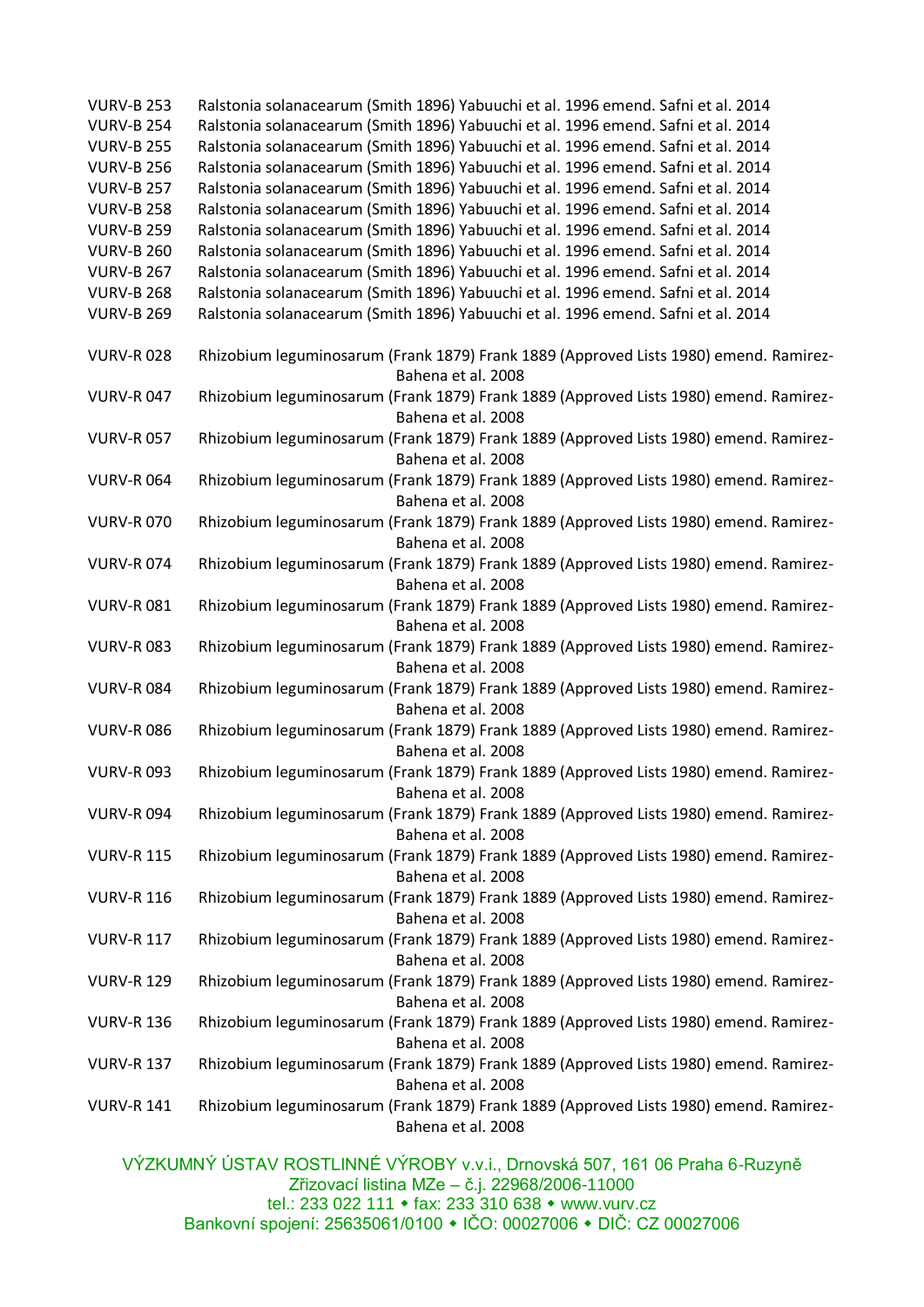| <b>VURV-R 189</b> | Rhizobium leguminosarum (Frank 1879) Frank 1889 (Approved Lists 1980) emend. Ramirez-<br>Bahena et al. 2008 |
|-------------------|-------------------------------------------------------------------------------------------------------------|
| <b>VURV-R 192</b> | Rhizobium leguminosarum (Frank 1879) Frank 1889 (Approved Lists 1980) emend. Ramirez-<br>Bahena et al. 2008 |
| <b>VURV-R 217</b> | Rhizobium leguminosarum (Frank 1879) Frank 1889 (Approved Lists 1980) emend. Ramirez-<br>Bahena et al. 2008 |
| <b>VURV-R 227</b> | Rhizobium leguminosarum (Frank 1879) Frank 1889 (Approved Lists 1980) emend. Ramirez-<br>Bahena et al. 2008 |
| <b>VURV-R 228</b> | Rhizobium leguminosarum (Frank 1879) Frank 1889 (Approved Lists 1980) emend. Ramirez-<br>Bahena et al. 2008 |
| <b>VURV-R 250</b> | Rhizobium leguminosarum (Frank 1879) Frank 1889 (Approved Lists 1980) emend. Ramirez-<br>Bahena et al. 2008 |
| <b>VURV-R 252</b> | Rhizobium leguminosarum (Frank 1879) Frank 1889 (Approved Lists 1980) emend. Ramirez-<br>Bahena et al. 2008 |
| <b>VURV-R 253</b> | Rhizobium leguminosarum (Frank 1879) Frank 1889 (Approved Lists 1980) emend. Ramirez-<br>Bahena et al. 2008 |
| <b>VURV-R 254</b> | Rhizobium leguminosarum (Frank 1879) Frank 1889 (Approved Lists 1980) emend. Ramirez-<br>Bahena et al. 2008 |
| <b>VURV-R 255</b> | Rhizobium leguminosarum (Frank 1879) Frank 1889 (Approved Lists 1980) emend. Ramirez-<br>Bahena et al. 2008 |
| <b>VURV-R 256</b> | Rhizobium leguminosarum (Frank 1879) Frank 1889 (Approved Lists 1980) emend. Ramirez-<br>Bahena et al. 2008 |
| <b>VURV-R 257</b> | Rhizobium leguminosarum (Frank 1879) Frank 1889 (Approved Lists 1980) emend. Ramirez-<br>Bahena et al. 2008 |
| <b>VURV-R 324</b> | Rhizobium leguminosarum (Frank 1879) Frank 1889 (Approved Lists 1980) emend. Ramirez-<br>Bahena et al. 2008 |
| <b>VURV-R 325</b> | Rhizobium leguminosarum (Frank 1879) Frank 1889 (Approved Lists 1980) emend. Ramirez-<br>Bahena et al. 2008 |
| <b>VURV-R 326</b> | Rhizobium leguminosarum (Frank 1879) Frank 1889 (Approved Lists 1980) emend. Ramirez-<br>Bahena et al. 2008 |
| <b>VURV-R 327</b> | Rhizobium leguminosarum (Frank 1879) Frank 1889 (Approved Lists 1980) emend. Ramirez-<br>Bahena et al. 2008 |
| <b>VURV-R 329</b> | Rhizobium leguminosarum (Frank 1879) Frank 1889 (Approved Lists 1980) emend. Ramirez-<br>Bahena et al. 2008 |
| <b>VURV-R 330</b> | Rhizobium leguminosarum (Frank 1879) Frank 1889 (Approved Lists 1980) emend. Ramirez-<br>Bahena et al. 2008 |
| <b>VURV-R 331</b> | Rhizobium leguminosarum (Frank 1879) Frank 1889 (Approved Lists 1980) emend. Ramirez-<br>Bahena et al. 2008 |
| <b>VURV-R 332</b> | Rhizobium leguminosarum (Frank 1879) Frank 1889 (Approved Lists 1980) emend. Ramirez-<br>Bahena et al. 2008 |
| <b>VURV-R 374</b> | Rhizobium leguminosarum (Frank 1879) Frank 1889 (Approved Lists 1980) emend. Ramirez-<br>Bahena et al. 2008 |
| <b>VURV-R 389</b> | Rhizobium leguminosarum (Frank 1879) Frank 1889 (Approved Lists 1980) emend. Ramirez-<br>Bahena et al. 2008 |
| <b>VURV-R 402</b> | Rhizobium leguminosarum (Frank 1879) Frank 1889 (Approved Lists 1980) emend. Ramirez-<br>Bahena et al. 2008 |
| <b>VURV-R 457</b> | Rhizobium leguminosarum (Frank 1879) Frank 1889 (Approved Lists 1980) emend. Ramirez-<br>Bahena et al. 2008 |
| <b>VURV-R 463</b> | Rhizobium leguminosarum (Frank 1879) Frank 1889 (Approved Lists 1980) emend. Ramirez-<br>Bahena et al. 2008 |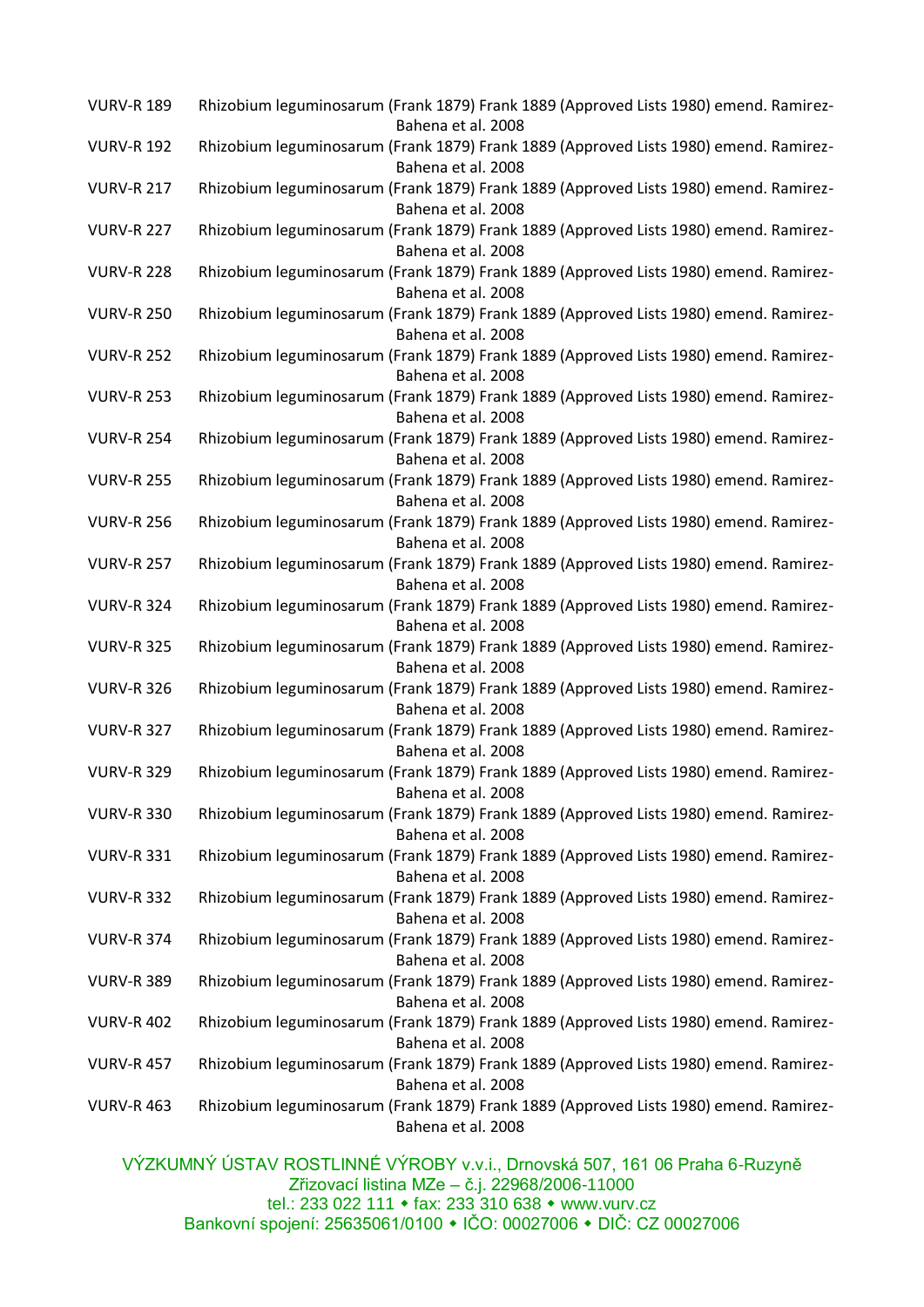| <b>VURV-R 497</b> | Rhizobium leguminosarum (Frank 1879) Frank 1889 (Approved Lists 1980) emend. Ramirez-<br>Bahena et al. 2008 |
|-------------------|-------------------------------------------------------------------------------------------------------------|
| <b>VURV-R 498</b> | Rhizobium leguminosarum (Frank 1879) Frank 1889 (Approved Lists 1980) emend. Ramirez-<br>Bahena et al. 2008 |
| <b>VURV-R 506</b> | Rhizobium leguminosarum (Frank 1879) Frank 1889 (Approved Lists 1980) emend. Ramirez-<br>Bahena et al. 2008 |
| <b>VURV-R 512</b> | Rhizobium leguminosarum (Frank 1879) Frank 1889 (Approved Lists 1980) emend. Ramirez-<br>Bahena et al. 2008 |
| <b>VURV-R 515</b> | Rhizobium leguminosarum (Frank 1879) Frank 1889 (Approved Lists 1980) emend. Ramirez-<br>Bahena et al. 2008 |
| <b>VURV-R 531</b> | Rhizobium leguminosarum (Frank 1879) Frank 1889 (Approved Lists 1980) emend. Ramirez-<br>Bahena et al. 2008 |
| <b>VURV-R 543</b> | Rhizobium leguminosarum (Frank 1879) Frank 1889 (Approved Lists 1980) emend. Ramirez-<br>Bahena et al. 2008 |
| <b>VURV-R 559</b> | Rhizobium leguminosarum (Frank 1879) Frank 1889 (Approved Lists 1980) emend. Ramirez-<br>Bahena et al. 2008 |
| <b>VURV-R 560</b> | Rhizobium leguminosarum (Frank 1879) Frank 1889 (Approved Lists 1980) emend. Ramirez-<br>Bahena et al. 2008 |
| <b>VURV-R 561</b> | Rhizobium leguminosarum (Frank 1879) Frank 1889 (Approved Lists 1980) emend. Ramirez-<br>Bahena et al. 2008 |
| <b>VURV-R 562</b> | Rhizobium leguminosarum (Frank 1879) Frank 1889 (Approved Lists 1980) emend. Ramirez-<br>Bahena et al. 2008 |
| <b>VURV-R 564</b> | Rhizobium leguminosarum (Frank 1879) Frank 1889 (Approved Lists 1980) emend. Ramirez-<br>Bahena et al. 2008 |
| <b>VURV-R 565</b> | Rhizobium leguminosarum (Frank 1879) Frank 1889 (Approved Lists 1980) emend. Ramirez-<br>Bahena et al. 2008 |
| <b>VURV-R 566</b> | Rhizobium leguminosarum (Frank 1879) Frank 1889 (Approved Lists 1980) emend. Ramirez-<br>Bahena et al. 2008 |
| <b>VURV-R 569</b> | Rhizobium leguminosarum (Frank 1879) Frank 1889 (Approved Lists 1980) emend. Ramirez-<br>Bahena et al. 2008 |
| <b>VURV-R 600</b> | Rhizobium leguminosarum (Frank 1879) Frank 1889 (Approved Lists 1980) emend. Ramirez-<br>Bahena et al. 2008 |
| <b>VURV-R 622</b> | Rhizobium leguminosarum (Frank 1879) Frank 1889 (Approved Lists 1980) emend. Ramirez-<br>Bahena et al. 2008 |
| <b>VURV-R 623</b> | Rhizobium leguminosarum (Frank 1879) Frank 1889 (Approved Lists 1980) emend. Ramirez-<br>Bahena et al. 2008 |
| <b>VURV-R 625</b> | Rhizobium leguminosarum (Frank 1879) Frank 1889 (Approved Lists 1980) emend. Ramirez-<br>Bahena et al. 2008 |
| <b>VURV-R 626</b> | Rhizobium leguminosarum (Frank 1879) Frank 1889 (Approved Lists 1980) emend. Ramirez-<br>Bahena et al. 2008 |
| <b>VURV-R 627</b> | Rhizobium leguminosarum (Frank 1879) Frank 1889 (Approved Lists 1980) emend. Ramirez-<br>Bahena et al. 2008 |
| <b>VURV-R 644</b> | Rhizobium leguminosarum (Frank 1879) Frank 1889 (Approved Lists 1980) emend. Ramirez-<br>Bahena et al. 2008 |
| <b>VURV-R 646</b> | Rhizobium leguminosarum (Frank 1879) Frank 1889 (Approved Lists 1980) emend. Ramirez-<br>Bahena et al. 2008 |
| <b>VURV-R 645</b> | Rhizobium leguminosarum (Frank 1879) Frank 1889 (Approved Lists 1980) emend. Ramirez-<br>Bahena et al. 2008 |
| <b>VURV-R 647</b> | Rhizobium leguminosarum (Frank 1879) Frank 1889 (Approved Lists 1980) emend. Ramirez-<br>Bahena et al. 2008 |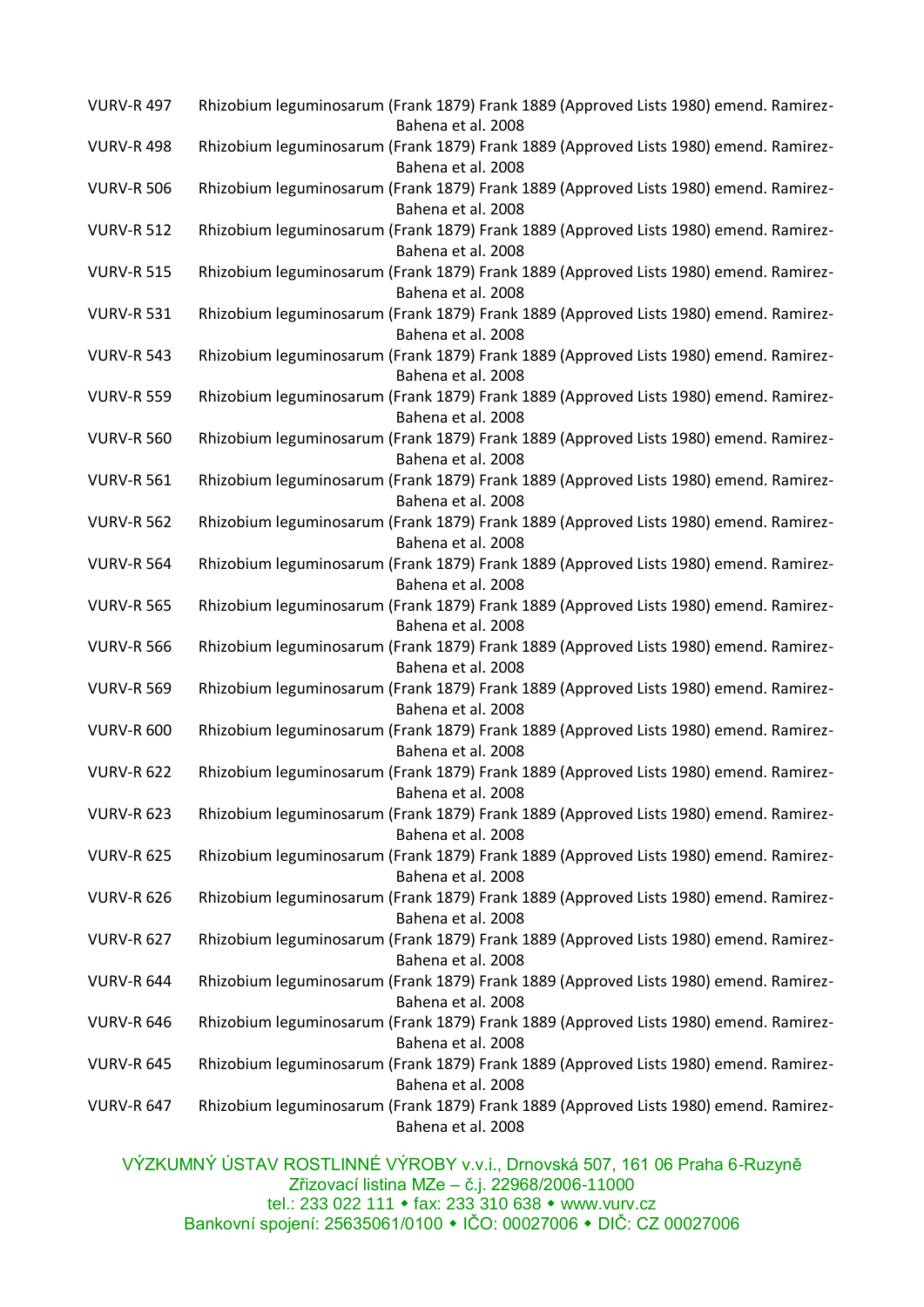| <b>VURV-R 648</b> | Rhizobium leguminosarum (Frank 1879) Frank 1889 (Approved Lists 1980) emend. Ramirez-<br>Bahena et al. 2008             |
|-------------------|-------------------------------------------------------------------------------------------------------------------------|
| <b>VURV-R 650</b> | Rhizobium leguminosarum (Frank 1879) Frank 1889 (Approved Lists 1980) emend. Ramirez-<br>Bahena et al. 2008             |
| <b>VURV-R 649</b> | Rhizobium leguminosarum (Frank 1879) Frank 1889 (Approved Lists 1980) emend. Ramirez-<br>Bahena et al. 2008             |
| <b>VURV-R 651</b> | Rhizobium leguminosarum (Frank 1879) Frank 1889 (Approved Lists 1980) emend. Ramirez-<br>Bahena et al. 2008             |
| <b>VURV-R 652</b> | Rhizobium leguminosarum (Frank 1879) Frank 1889 (Approved Lists 1980) emend. Ramirez-<br>Bahena et al. 2008             |
| <b>VURV-R 653</b> | Rhizobium leguminosarum (Frank 1879) Frank 1889 (Approved Lists 1980) emend. Ramirez-<br>Bahena et al. 2008             |
| <b>VURV-R 654</b> | Rhizobium leguminosarum (Frank 1879) Frank 1889 (Approved Lists 1980) emend. Ramirez-<br>Bahena et al. 2008             |
| <b>VURV-R 655</b> | Rhizobium leguminosarum (Frank 1879) Frank 1889 (Approved Lists 1980) emend. Ramirez-<br>Bahena et al. 2008             |
| <b>VURV-R 656</b> | Rhizobium leguminosarum (Frank 1879) Frank 1889 (Approved Lists 1980) emend. Ramirez-<br>Bahena et al. 2008             |
| <b>VURV-R 657</b> | Rhizobium leguminosarum (Frank 1879) Frank 1889 (Approved Lists 1980) emend. Ramirez-<br>Bahena et al. 2008             |
| <b>VURV-R 658</b> | Rhizobium leguminosarum (Frank 1879) Frank 1889 (Approved Lists 1980) emend. Ramirez-<br>Bahena et al. 2008             |
| <b>VURV-R 728</b> | Rhizobium leguminosarum (Frank 1879) Frank 1889 (Approved Lists 1980) emend. Ramirez-<br>Bahena et al. 2008             |
| <b>VURV-R 729</b> | Rhizobium leguminosarum (Frank 1879) Frank 1889 (Approved Lists 1980) emend. Ramirez-<br>Bahena et al. 2008             |
| <b>VURV-R 730</b> | Rhizobium leguminosarum (Frank 1879) Frank 1889 (Approved Lists 1980) emend. Ramirez-<br>Bahena et al. 2008             |
| <b>VURV-R 742</b> | Rhizobium leguminosarum (Frank 1879) Frank 1889 (Approved Lists 1980) emend. Ramirez-<br>Bahena et al. 2008             |
| <b>VURV-R015</b>  | Rhizobium leguminosarum bv. trifolii (Frank 1879) Frank 1889 (Approved Lists 1980)<br>emend. Ramirez-Bahena et al. 2008 |
| <b>VURV-R020</b>  | Rhizobium leguminosarum bv. trifolii (Frank 1879) Frank 1889 (Approved Lists 1980)<br>emend. Ramirez-Bahena et al. 2008 |
| <b>VURV-R022</b>  | Rhizobium leguminosarum bv. trifolii (Frank 1879) Frank 1889 (Approved Lists 1980)<br>emend. Ramirez-Bahena et al. 2008 |
| <b>VURV-R025</b>  | Rhizobium leguminosarum bv. trifolii (Frank 1879) Frank 1889 (Approved Lists 1980)<br>emend. Ramirez-Bahena et al. 2008 |
| <b>VURV-R035</b>  | Rhizobium leguminosarum bv. trifolii (Frank 1879) Frank 1889 (Approved Lists 1980)<br>emend. Ramirez-Bahena et al. 2008 |
| <b>VURV-R036</b>  | Rhizobium leguminosarum bv. trifolii (Frank 1879) Frank 1889 (Approved Lists 1980)<br>emend. Ramirez-Bahena et al. 2008 |
| <b>VURV-R037</b>  | Rhizobium leguminosarum bv. trifolii (Frank 1879) Frank 1889 (Approved Lists 1980)<br>emend. Ramirez-Bahena et al. 2008 |
| <b>VURV-R043</b>  | Rhizobium leguminosarum bv. trifolii (Frank 1879) Frank 1889 (Approved Lists 1980)<br>emend. Ramirez-Bahena et al. 2008 |
| <b>VURV-R059</b>  | Rhizobium leguminosarum bv. trifolii (Frank 1879) Frank 1889 (Approved Lists 1980)<br>emend. Ramirez-Bahena et al. 2008 |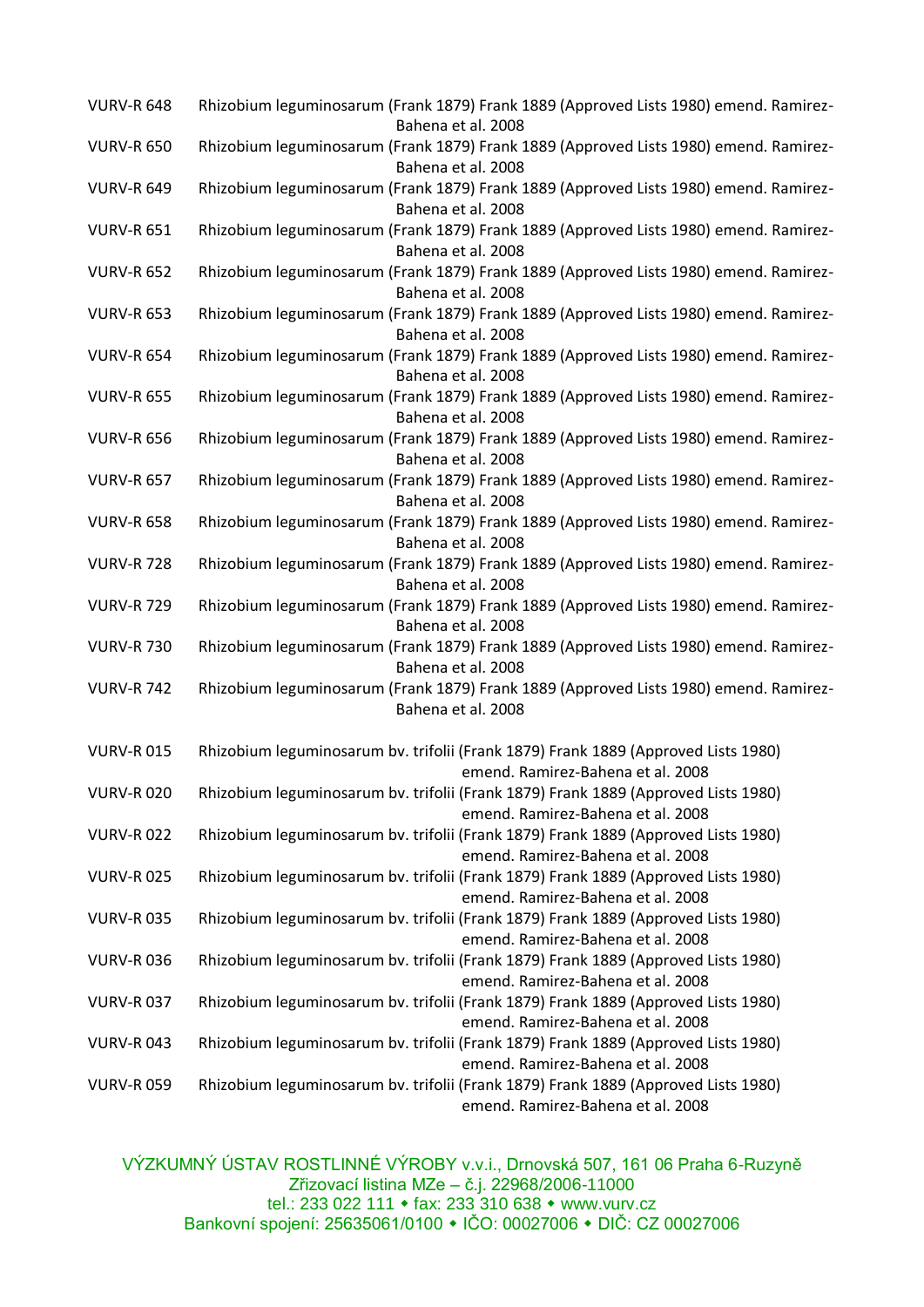| <b>VURV-R065</b>  | Rhizobium leguminosarum bv. trifolii (Frank 1879) Frank 1889 (Approved Lists 1980)<br>emend. Ramirez-Bahena et al. 2008 |
|-------------------|-------------------------------------------------------------------------------------------------------------------------|
| <b>VURV-R076</b>  | Rhizobium leguminosarum bv. trifolii (Frank 1879) Frank 1889 (Approved Lists 1980)                                      |
|                   | emend. Ramirez-Bahena et al. 2008                                                                                       |
| <b>VURV-R079</b>  | Rhizobium leguminosarum bv. trifolii (Frank 1879) Frank 1889 (Approved Lists 1980)<br>emend. Ramirez-Bahena et al. 2008 |
| <b>VURV-R080</b>  | Rhizobium leguminosarum bv. trifolii (Frank 1879) Frank 1889 (Approved Lists 1980)                                      |
|                   | emend. Ramirez-Bahena et al. 2008                                                                                       |
| <b>VURV-R 111</b> | Rhizobium leguminosarum bv. trifolii (Frank 1879) Frank 1889 (Approved Lists 1980)                                      |
|                   | emend. Ramirez-Bahena et al. 2008                                                                                       |
| <b>VURV-R 112</b> | Rhizobium leguminosarum bv. trifolii (Frank 1879) Frank 1889 (Approved Lists 1980)                                      |
|                   | emend. Ramirez-Bahena et al. 2008                                                                                       |
| <b>VURV-R 126</b> | Rhizobium leguminosarum bv. trifolii (Frank 1879) Frank 1889 (Approved Lists 1980)                                      |
|                   | emend. Ramirez-Bahena et al. 2008                                                                                       |
| <b>VURV-R 127</b> | Rhizobium leguminosarum bv. trifolii (Frank 1879) Frank 1889 (Approved Lists 1980)                                      |
|                   | emend. Ramirez-Bahena et al. 2008                                                                                       |
| <b>VURV-R 133</b> | Rhizobium leguminosarum bv. trifolii (Frank 1879) Frank 1889 (Approved Lists 1980)                                      |
|                   | emend. Ramirez-Bahena et al. 2008                                                                                       |
| <b>VURV-R 164</b> | Rhizobium leguminosarum bv. trifolii (Frank 1879) Frank 1889 (Approved Lists 1980)                                      |
|                   | emend. Ramirez-Bahena et al. 2008                                                                                       |
| <b>VURV-R 165</b> | Rhizobium leguminosarum bv. trifolii (Frank 1879) Frank 1889 (Approved Lists 1980)                                      |
|                   | emend. Ramirez-Bahena et al. 2008                                                                                       |
| <b>VURV-R 166</b> | Rhizobium leguminosarum bv. trifolii (Frank 1879) Frank 1889 (Approved Lists 1980)                                      |
|                   | emend. Ramirez-Bahena et al. 2008                                                                                       |
| <b>VURV-R 167</b> | Rhizobium leguminosarum bv. trifolii (Frank 1879) Frank 1889 (Approved Lists 1980)                                      |
|                   | emend. Ramirez-Bahena et al. 2008                                                                                       |
| <b>VURV-R 181</b> | Rhizobium leguminosarum bv. trifolii (Frank 1879) Frank 1889 (Approved Lists 1980)                                      |
|                   | emend. Ramirez-Bahena et al. 2008                                                                                       |
| <b>VURV-R 182</b> | Rhizobium leguminosarum bv. trifolii (Frank 1879) Frank 1889 (Approved Lists 1980)                                      |
|                   | emend. Ramirez-Bahena et al. 2008                                                                                       |
| <b>VURV-R 183</b> | Rhizobium leguminosarum bv. trifolii (Frank 1879) Frank 1889 (Approved Lists 1980)                                      |
|                   | emend. Ramirez-Bahena et al. 2008                                                                                       |
| <b>VURV-R 203</b> | Rhizobium leguminosarum bv. trifolii (Frank 1879) Frank 1889 (Approved Lists 1980)                                      |
|                   | emend. Ramirez-Bahena et al. 2008                                                                                       |
| <b>VURV-R 223</b> | Rhizobium leguminosarum bv. trifolii (Frank 1879) Frank 1889 (Approved Lists 1980)                                      |
|                   | emend. Ramirez-Bahena et al. 2008                                                                                       |
| <b>VURV-R 236</b> | Rhizobium leguminosarum bv. trifolii (Frank 1879) Frank 1889 (Approved Lists 1980)                                      |
|                   | emend. Ramirez-Bahena et al. 2008                                                                                       |
| <b>VURV-R 241</b> | Rhizobium leguminosarum bv. trifolii (Frank 1879) Frank 1889 (Approved Lists 1980)                                      |
|                   | emend. Ramirez-Bahena et al. 2008                                                                                       |
| <b>VURV-R 270</b> | Rhizobium leguminosarum bv. trifolii (Frank 1879) Frank 1889 (Approved Lists 1980)                                      |
|                   | emend. Ramirez-Bahena et al. 2008                                                                                       |
| <b>VURV-R 271</b> | Rhizobium leguminosarum bv. trifolii (Frank 1879) Frank 1889 (Approved Lists 1980)                                      |
|                   | emend. Ramirez-Bahena et al. 2008                                                                                       |
| <b>VURV-R 272</b> | Rhizobium leguminosarum bv. trifolii (Frank 1879) Frank 1889 (Approved Lists 1980)                                      |
|                   | emend. Ramirez-Bahena et al. 2008                                                                                       |
| <b>VURV-R 273</b> | Rhizobium leguminosarum bv. trifolii (Frank 1879) Frank 1889 (Approved Lists 1980)                                      |
|                   | emend. Ramirez-Bahena et al. 2008                                                                                       |
| <b>VURV-R 274</b> | Rhizobium leguminosarum bv. trifolii (Frank 1879) Frank 1889 (Approved Lists 1980)<br>emend. Ramirez-Bahena et al. 2008 |
|                   |                                                                                                                         |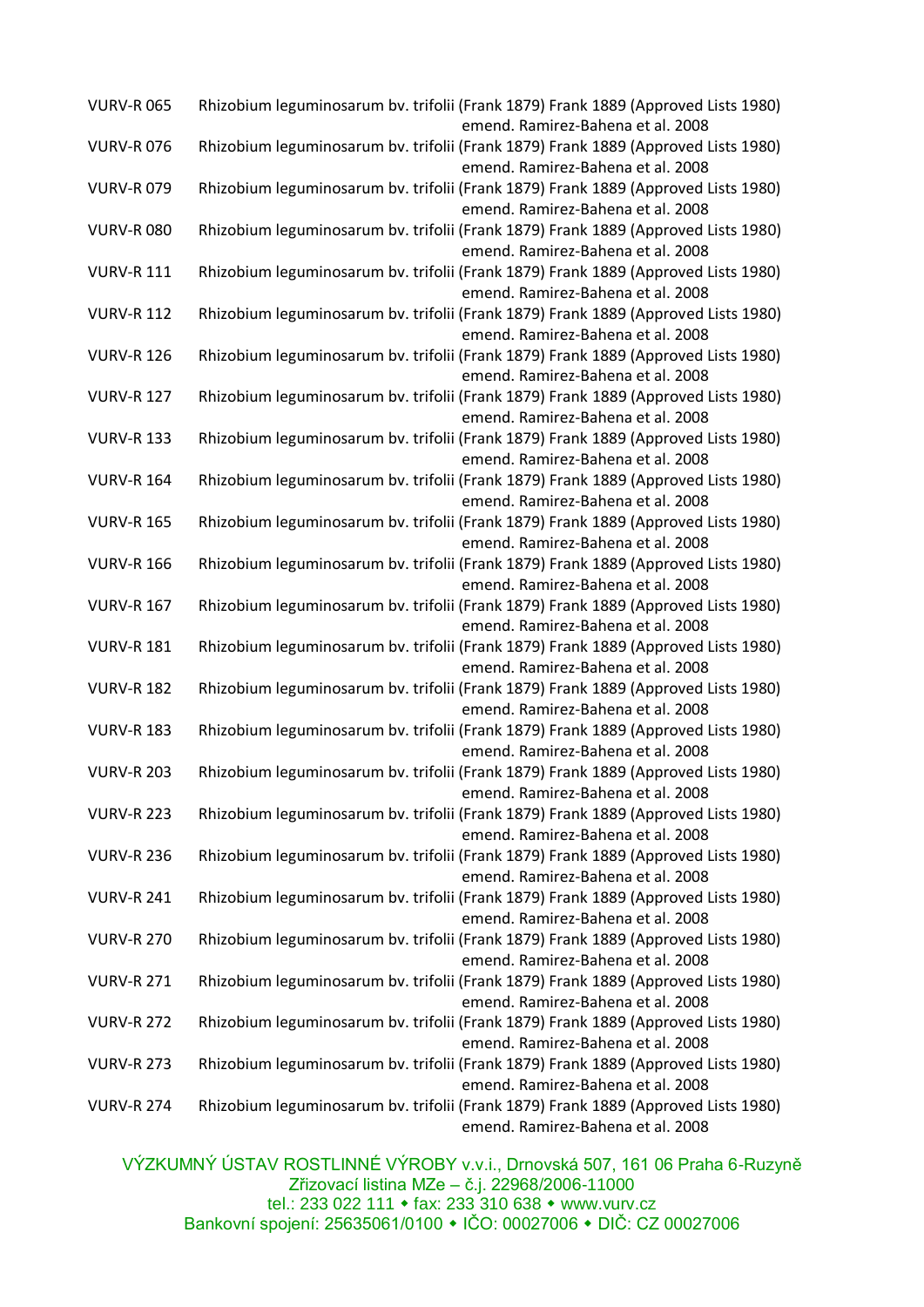| <b>VURV-R 275</b> | Rhizobium leguminosarum bv. trifolii (Frank 1879) Frank 1889 (Approved Lists 1980)<br>emend. Ramirez-Bahena et al. 2008 |
|-------------------|-------------------------------------------------------------------------------------------------------------------------|
| <b>VURV-R 276</b> | Rhizobium leguminosarum bv. trifolii (Frank 1879) Frank 1889 (Approved Lists 1980)                                      |
|                   | emend. Ramirez-Bahena et al. 2008                                                                                       |
| <b>VURV-R 277</b> | Rhizobium leguminosarum bv. trifolii (Frank 1879) Frank 1889 (Approved Lists 1980)<br>emend. Ramirez-Bahena et al. 2008 |
| <b>VURV-R 278</b> | Rhizobium leguminosarum bv. trifolii (Frank 1879) Frank 1889 (Approved Lists 1980)                                      |
|                   | emend. Ramirez-Bahena et al. 2008                                                                                       |
| <b>VURV-R 279</b> | Rhizobium leguminosarum bv. trifolii (Frank 1879) Frank 1889 (Approved Lists 1980)                                      |
|                   | emend. Ramirez-Bahena et al. 2008                                                                                       |
| <b>VURV-R 280</b> | Rhizobium leguminosarum bv. trifolii (Frank 1879) Frank 1889 (Approved Lists 1980)                                      |
|                   | emend. Ramirez-Bahena et al. 2008                                                                                       |
| <b>VURV-R 281</b> | Rhizobium leguminosarum bv. trifolii (Frank 1879) Frank 1889 (Approved Lists 1980)                                      |
|                   | emend. Ramirez-Bahena et al. 2008                                                                                       |
| <b>VURV-R 282</b> | Rhizobium leguminosarum bv. trifolii (Frank 1879) Frank 1889 (Approved Lists 1980)                                      |
|                   | emend. Ramirez-Bahena et al. 2008                                                                                       |
| <b>VURV-R 283</b> | Rhizobium leguminosarum bv. trifolii (Frank 1879) Frank 1889 (Approved Lists 1980)                                      |
|                   | emend. Ramirez-Bahena et al. 2008                                                                                       |
| <b>VURV-R 287</b> | Rhizobium leguminosarum bv. trifolii (Frank 1879) Frank 1889 (Approved Lists 1980)                                      |
|                   | emend. Ramirez-Bahena et al. 2008                                                                                       |
|                   |                                                                                                                         |
| <b>VURV-R 289</b> | Rhizobium leguminosarum bv. trifolii (Frank 1879) Frank 1889 (Approved Lists 1980)                                      |
|                   | emend. Ramirez-Bahena et al. 2008                                                                                       |
| <b>VURV-R 290</b> | Rhizobium leguminosarum bv. trifolii (Frank 1879) Frank 1889 (Approved Lists 1980)                                      |
|                   | emend. Ramirez-Bahena et al. 2008                                                                                       |
| <b>VURV-R 291</b> | Rhizobium leguminosarum bv. trifolii (Frank 1879) Frank 1889 (Approved Lists 1980)                                      |
|                   | emend. Ramirez-Bahena et al. 2008                                                                                       |
| <b>VURV-R 293</b> | Rhizobium leguminosarum bv. trifolii (Frank 1879) Frank 1889 (Approved Lists 1980)                                      |
|                   | emend. Ramirez-Bahena et al. 2008                                                                                       |
| <b>VURV-R 294</b> | Rhizobium leguminosarum bv. trifolii (Frank 1879) Frank 1889 (Approved Lists 1980)                                      |
| <b>VURV-R 295</b> | emend. Ramirez-Bahena et al. 2008<br>Rhizobium leguminosarum bv. trifolii (Frank 1879) Frank 1889 (Approved Lists 1980) |
|                   | emend. Ramirez-Bahena et al. 2008                                                                                       |
| <b>VURV-R 296</b> | Rhizobium leguminosarum bv. trifolii (Frank 1879) Frank 1889 (Approved Lists 1980)                                      |
|                   | emend. Ramirez-Bahena et al. 2008                                                                                       |
| <b>VURV-R 297</b> | Rhizobium leguminosarum bv. trifolii (Frank 1879) Frank 1889 (Approved Lists 1980)                                      |
|                   | emend. Ramirez-Bahena et al. 2008                                                                                       |
| <b>VURV-R 371</b> | Rhizobium leguminosarum bv. trifolii (Frank 1879) Frank 1889 (Approved Lists 1980)                                      |
|                   | emend. Ramirez-Bahena et al. 2008                                                                                       |
| <b>VURV-R 377</b> | Rhizobium leguminosarum bv. trifolii (Frank 1879) Frank 1889 (Approved Lists 1980)                                      |
|                   | emend. Ramirez-Bahena et al. 2008                                                                                       |
| <b>VURV-R 399</b> | Rhizobium leguminosarum bv. trifolii (Frank 1879) Frank 1889 (Approved Lists 1980)                                      |
|                   | emend. Ramirez-Bahena et al. 2008                                                                                       |
| <b>VURV-R 400</b> | Rhizobium leguminosarum bv. trifolii (Frank 1879) Frank 1889 (Approved Lists 1980)                                      |
|                   | emend. Ramirez-Bahena et al. 2008                                                                                       |
| <b>VURV-R 465</b> | Rhizobium leguminosarum bv. trifolii (Frank 1879) Frank 1889 (Approved Lists 1980)                                      |
|                   | emend. Ramirez-Bahena et al. 2008                                                                                       |
| <b>VURV-R 481</b> | Rhizobium leguminosarum bv. trifolii (Frank 1879) Frank 1889 (Approved Lists 1980)                                      |
|                   | emend. Ramirez-Bahena et al. 2008                                                                                       |
| <b>VURV-R 476</b> | Rhizobium leguminosarum bv. trifolii (Frank 1879) Frank 1889 (Approved Lists 1980)                                      |
|                   | emend. Ramirez-Bahena et al. 2008                                                                                       |
|                   |                                                                                                                         |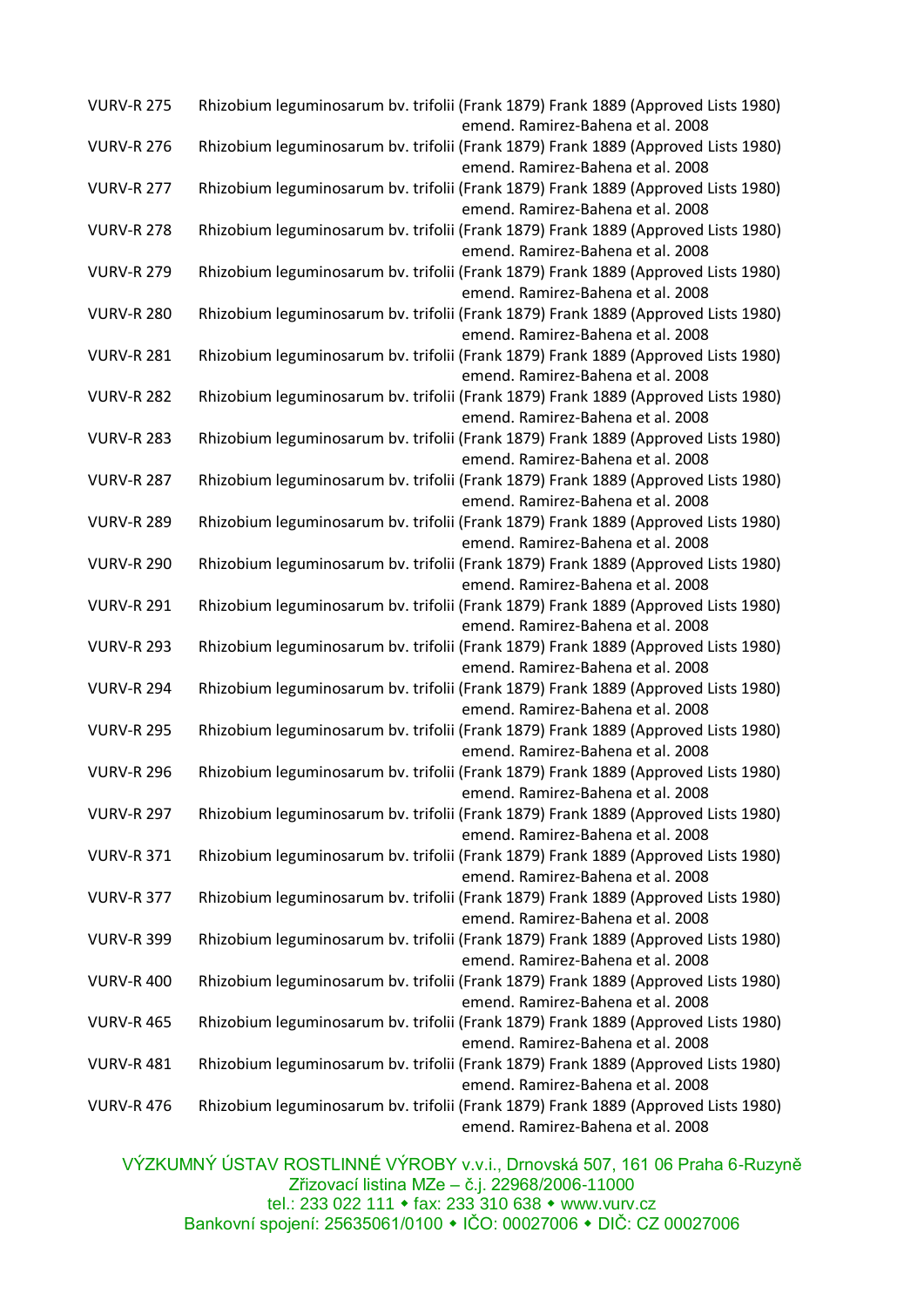| <b>VURV-R 495</b> | Rhizobium leguminosarum bv. trifolii (Frank 1879) Frank 1889 (Approved Lists 1980)<br>emend. Ramirez-Bahena et al. 2008 |
|-------------------|-------------------------------------------------------------------------------------------------------------------------|
| <b>VURV-R 496</b> | Rhizobium leguminosarum bv. trifolii (Frank 1879) Frank 1889 (Approved Lists 1980)                                      |
|                   | emend. Ramirez-Bahena et al. 2008                                                                                       |
| <b>VURV-R 505</b> | Rhizobium leguminosarum bv. trifolii (Frank 1879) Frank 1889 (Approved Lists 1980)<br>emend. Ramirez-Bahena et al. 2008 |
| <b>VURV-R 522</b> | Rhizobium leguminosarum bv. trifolii (Frank 1879) Frank 1889 (Approved Lists 1980)<br>emend. Ramirez-Bahena et al. 2008 |
| <b>VURV-R 544</b> | Rhizobium leguminosarum bv. trifolii (Frank 1879) Frank 1889 (Approved Lists 1980)                                      |
|                   | emend. Ramirez-Bahena et al. 2008                                                                                       |
| <b>VURV-R 558</b> | Rhizobium leguminosarum bv. trifolii (Frank 1879) Frank 1889 (Approved Lists 1980)                                      |
|                   | emend. Ramirez-Bahena et al. 2008                                                                                       |
| <b>VURV-R 582</b> | Rhizobium leguminosarum bv. trifolii (Frank 1879) Frank 1889 (Approved Lists 1980)                                      |
|                   | emend. Ramirez-Bahena et al. 2008                                                                                       |
| <b>VURV-R 593</b> | Rhizobium leguminosarum bv. trifolii (Frank 1879) Frank 1889 (Approved Lists 1980)                                      |
|                   | emend. Ramirez-Bahena et al. 2008                                                                                       |
| <b>VURV-R 598</b> | Rhizobium leguminosarum bv. trifolii (Frank 1879) Frank 1889 (Approved Lists 1980)                                      |
|                   | emend. Ramirez-Bahena et al. 2008                                                                                       |
| <b>VURV-R 603</b> | Rhizobium leguminosarum bv. trifolii (Frank 1879) Frank 1889 (Approved Lists 1980)                                      |
|                   | emend. Ramirez-Bahena et al. 2008                                                                                       |
| <b>VURV-R 604</b> | Rhizobium leguminosarum bv. trifolii (Frank 1879) Frank 1889 (Approved Lists 1980)                                      |
|                   | emend. Ramirez-Bahena et al. 2008                                                                                       |
| <b>VURV-R 605</b> | Rhizobium leguminosarum bv. trifolii (Frank 1879) Frank 1889 (Approved Lists 1980)                                      |
|                   | emend. Ramirez-Bahena et al. 2008                                                                                       |
| <b>VURV-R 606</b> | Rhizobium leguminosarum bv. trifolii (Frank 1879) Frank 1889 (Approved Lists 1980)                                      |
|                   | emend. Ramirez-Bahena et al. 2008                                                                                       |
| <b>VURV-R 607</b> | Rhizobium leguminosarum bv. trifolii (Frank 1879) Frank 1889 (Approved Lists 1980)                                      |
|                   | emend. Ramirez-Bahena et al. 2008                                                                                       |
| <b>VURV-R 631</b> | Rhizobium leguminosarum bv. trifolii (Frank 1879) Frank 1889 (Approved Lists 1980)                                      |
|                   | emend. Ramirez-Bahena et al. 2008                                                                                       |
| <b>VURV-R 632</b> | Rhizobium leguminosarum bv. trifolii (Frank 1879) Frank 1889 (Approved Lists 1980)                                      |
|                   | emend. Ramirez-Bahena et al. 2008                                                                                       |
| <b>VURV-R 659</b> | Rhizobium leguminosarum bv. trifolii (Frank 1879) Frank 1889 (Approved Lists 1980)                                      |
|                   | emend. Ramirez-Bahena et al. 2008                                                                                       |
| <b>VURV-R 660</b> | Rhizobium leguminosarum bv. trifolii (Frank 1879) Frank 1889 (Approved Lists 1980)                                      |
|                   | emend. Ramirez-Bahena et al. 2008                                                                                       |
| <b>VURV-R 661</b> | Rhizobium leguminosarum bv. trifolii (Frank 1879) Frank 1889 (Approved Lists 1980)                                      |
|                   | emend. Ramirez-Bahena et al. 2008                                                                                       |
| <b>VURV-R 662</b> | Rhizobium leguminosarum bv. trifolii (Frank 1879) Frank 1889 (Approved Lists 1980)                                      |
|                   | emend. Ramirez-Bahena et al. 2008                                                                                       |
| <b>VURV-R 663</b> | Rhizobium leguminosarum bv. trifolii (Frank 1879) Frank 1889 (Approved Lists 1980)                                      |
|                   | emend. Ramirez-Bahena et al. 2008                                                                                       |
| <b>VURV-R 699</b> | Rhizobium leguminosarum bv. trifolii (Frank 1879) Frank 1889 (Approved Lists 1980)                                      |
|                   | emend. Ramirez-Bahena et al. 2008                                                                                       |
| <b>VURV-R 700</b> | Rhizobium leguminosarum bv. trifolii (Frank 1879) Frank 1889 (Approved Lists 1980)                                      |
|                   | emend. Ramirez-Bahena et al. 2008                                                                                       |
| <b>VURV-R 701</b> | Rhizobium leguminosarum bv. trifolii (Frank 1879) Frank 1889 (Approved Lists 1980)                                      |
|                   | emend. Ramirez-Bahena et al. 2008                                                                                       |
| <b>VURV-R 702</b> | Rhizobium leguminosarum bv. trifolii (Frank 1879) Frank 1889 (Approved Lists 1980)<br>emend. Ramirez-Bahena et al. 2008 |
|                   |                                                                                                                         |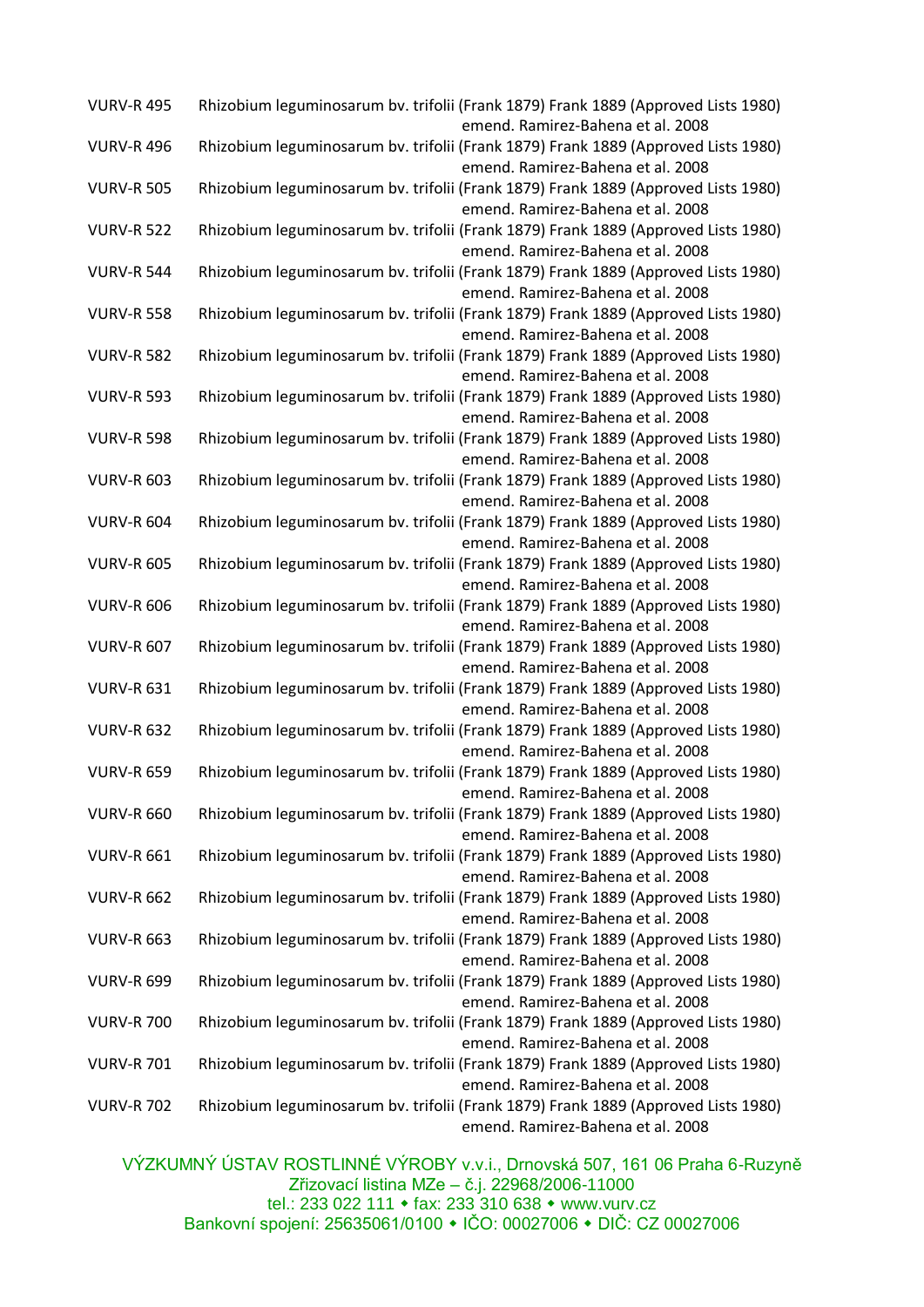| <b>VURV-R 703</b> | Rhizobium leguminosarum bv. trifolii (Frank 1879) Frank 1889 (Approved Lists 1980)<br>emend. Ramirez-Bahena et al. 2008 |
|-------------------|-------------------------------------------------------------------------------------------------------------------------|
| <b>VURV-R 704</b> | Rhizobium leguminosarum bv. trifolii (Frank 1879) Frank 1889 (Approved Lists 1980)<br>emend. Ramirez-Bahena et al. 2008 |
| <b>VURV-R 705</b> | Rhizobium leguminosarum bv. trifolii (Frank 1879) Frank 1889 (Approved Lists 1980)<br>emend. Ramirez-Bahena et al. 2008 |
| <b>VURV-R 706</b> | Rhizobium leguminosarum bv. trifolii (Frank 1879) Frank 1889 (Approved Lists 1980)<br>emend. Ramirez-Bahena et al. 2008 |
| <b>VURV-R 707</b> | Rhizobium leguminosarum bv. trifolii (Frank 1879) Frank 1889 (Approved Lists 1980)<br>emend. Ramirez-Bahena et al. 2008 |
| <b>VURV-R 708</b> | Rhizobium leguminosarum bv. trifolii (Frank 1879) Frank 1889 (Approved Lists 1980)<br>emend. Ramirez-Bahena et al. 2008 |
| <b>VURV-R 709</b> | Rhizobium leguminosarum bv. trifolii (Frank 1879) Frank 1889 (Approved Lists 1980)<br>emend. Ramirez-Bahena et al. 2008 |
| <b>VURV-R 710</b> | Rhizobium leguminosarum bv. trifolii (Frank 1879) Frank 1889 (Approved Lists 1980)<br>emend. Ramirez-Bahena et al. 2008 |
| <b>VURV-R 711</b> | Rhizobium leguminosarum bv. trifolii (Frank 1879) Frank 1889 (Approved Lists 1980)<br>emend. Ramirez-Bahena et al. 2008 |
| <b>VURV-R 712</b> | Rhizobium leguminosarum bv. trifolii (Frank 1879) Frank 1889 (Approved Lists 1980)<br>emend. Ramirez-Bahena et al. 2008 |
| <b>VURV-R 713</b> | Rhizobium leguminosarum bv. trifolii (Frank 1879) Frank 1889 (Approved Lists 1980)<br>emend. Ramirez-Bahena et al. 2008 |
| <b>VURV-R 714</b> | Rhizobium leguminosarum bv. trifolii (Frank 1879) Frank 1889 (Approved Lists 1980)<br>emend. Ramirez-Bahena et al. 2008 |
| <b>VURV-R 715</b> | Rhizobium leguminosarum bv. trifolii (Frank 1879) Frank 1889 (Approved Lists 1980)<br>emend. Ramirez-Bahena et al. 2008 |
| <b>VURV-R 716</b> | Rhizobium leguminosarum bv. trifolii (Frank 1879) Frank 1889 (Approved Lists 1980)<br>emend. Ramirez-Bahena et al. 2008 |
| <b>VURV-R 717</b> | Rhizobium leguminosarum bv. trifolii (Frank 1879) Frank 1889 (Approved Lists 1980)<br>emend. Ramirez-Bahena et al. 2008 |
| <b>VURV-R 718</b> | Rhizobium leguminosarum bv. trifolii (Frank 1879) Frank 1889 (Approved Lists 1980)<br>emend. Ramirez-Bahena et al. 2008 |
| <b>VURV-R 719</b> | Rhizobium leguminosarum bv. trifolii (Frank 1879) Frank 1889 (Approved Lists 1980)<br>emend. Ramirez-Bahena et al. 2008 |
| <b>VURV-R 720</b> | Rhizobium leguminosarum bv. trifolii (Frank 1879) Frank 1889 (Approved Lists 1980)<br>emend. Ramirez-Bahena et al. 2008 |
| <b>VURV-R 721</b> | Rhizobium leguminosarum bv. trifolii (Frank 1879) Frank 1889 (Approved Lists 1980)<br>emend. Ramirez-Bahena et al. 2008 |
| <b>VURV-R 722</b> | Rhizobium leguminosarum bv. trifolii (Frank 1879) Frank 1889 (Approved Lists 1980)<br>emend. Ramirez-Bahena et al. 2008 |
| <b>VURV-R 723</b> | Rhizobium leguminosarum bv. trifolii (Frank 1879) Frank 1889 (Approved Lists 1980)<br>emend. Ramirez-Bahena et al. 2008 |
| <b>VURV-R 725</b> | Rhizobium leguminosarum bv. trifolii (Frank 1879) Frank 1889 (Approved Lists 1980)<br>emend. Ramirez-Bahena et al. 2008 |
| <b>VURV-R 724</b> | Rhizobium leguminosarum bv. trifolii (Frank 1879) Frank 1889 (Approved Lists 1980)<br>emend. Ramirez-Bahena et al. 2008 |
| <b>VURV-R 726</b> | Rhizobium leguminosarum bv. trifolii (Frank 1879) Frank 1889 (Approved Lists 1980)<br>emend. Ramirez-Bahena et al. 2008 |
| <b>VURV-R 739</b> | Rhizobium leguminosarum bv. trifolii (Frank 1879) Frank 1889 (Approved Lists 1980)<br>emend. Ramirez-Bahena et al. 2008 |
|                   |                                                                                                                         |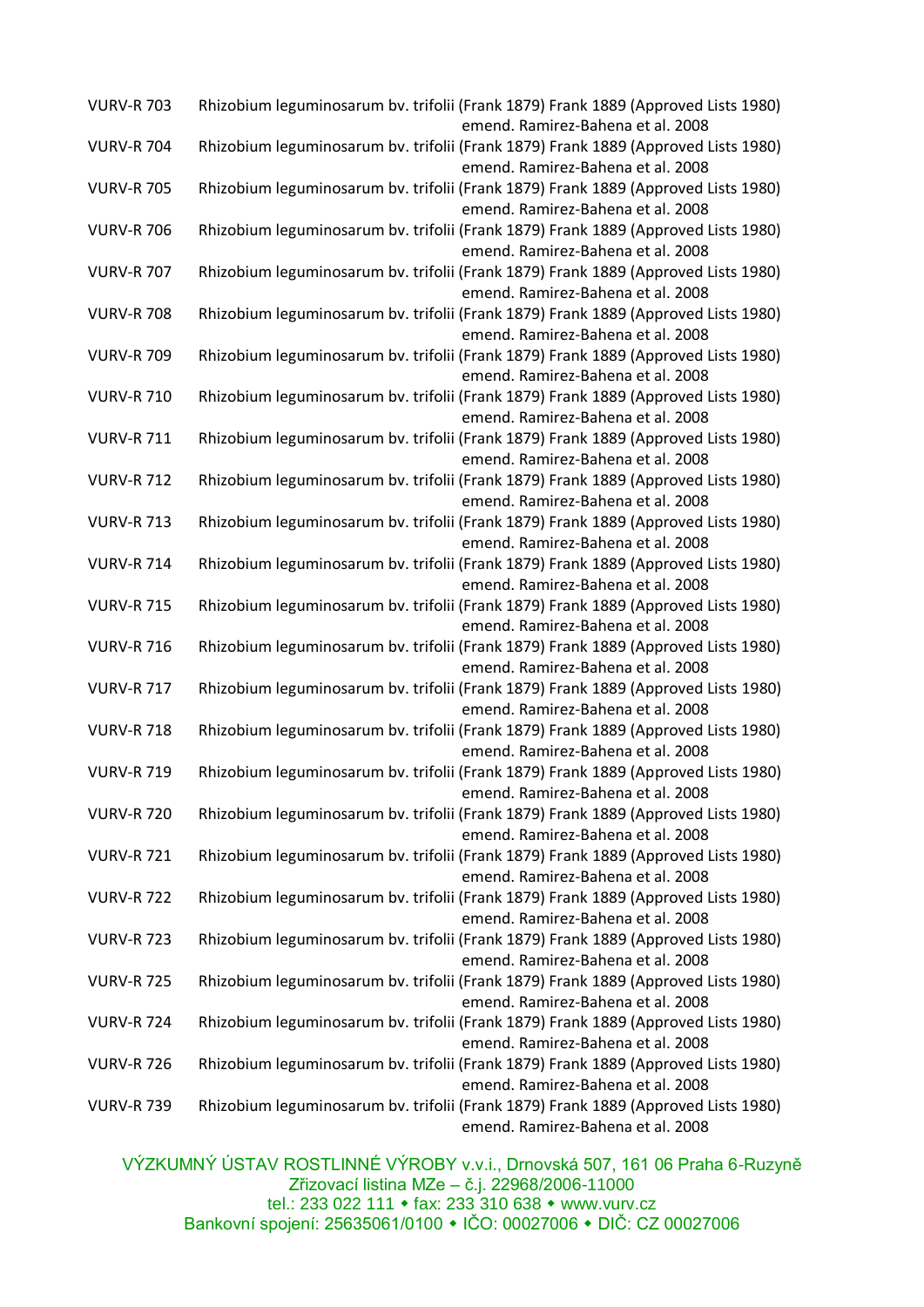| <b>VURV-R 738</b> | Rhizobium leguminosarum bv. trifolii (Frank 1879) Frank 1889 (Approved Lists 1980)<br>emend. Ramirez-Bahena et al. 2008 |
|-------------------|-------------------------------------------------------------------------------------------------------------------------|
| <b>VURV-R019</b>  | Rhizobium phaseoli Dangeard 1926 (Approved Lists 1980) emend. Ramirez-Bahena et al.<br>2008                             |
| <b>VURV-R053</b>  | Rhizobium phaseoli Dangeard 1926 (Approved Lists 1980) emend. Ramirez-Bahena et al.<br>2008                             |
| <b>VURV-R061</b>  | Rhizobium phaseoli Dangeard 1926 (Approved Lists 1980) emend. Ramirez-Bahena et al.<br>2008                             |
| <b>URV-R062</b>   | Rhizobium phaseoli Dangeard 1926 (Approved Lists 1980) emend. Ramirez-Bahena et al.<br>2008                             |
| <b>VURV-R071</b>  | Rhizobium phaseoli Dangeard 1926 (Approved Lists 1980) emend. Ramirez-Bahena et al.<br>2008                             |
| <b>VURV-R072</b>  | Rhizobium phaseoli Dangeard 1926 (Approved Lists 1980) emend. Ramirez-Bahena et al.<br>2008                             |
| <b>VURV-R077</b>  | Rhizobium phaseoli Dangeard 1926 (Approved Lists 1980) emend. Ramirez-Bahena et al.<br>2008                             |
| <b>VURV-R078</b>  | Rhizobium phaseoli Dangeard 1926 (Approved Lists 1980) emend. Ramirez-Bahena et al.<br>2008                             |
| <b>VURV-R085</b>  | Rhizobium phaseoli Dangeard 1926 (Approved Lists 1980) emend. Ramirez-Bahena et al.<br>2008                             |
| <b>VURV-R087</b>  | Rhizobium phaseoli Dangeard 1926 (Approved Lists 1980) emend. Ramirez-Bahena et al.<br>2008                             |
| <b>VURV-R096</b>  | Rhizobium phaseoli Dangeard 1926 (Approved Lists 1980) emend. Ramirez-Bahena et al.<br>2008                             |
| <b>VURV-R097</b>  | Rhizobium phaseoli Dangeard 1926 (Approved Lists 1980) emend. Ramirez-Bahena et al.<br>2008                             |
| <b>VURV-R 119</b> | Rhizobium phaseoli Dangeard 1926 (Approved Lists 1980) emend. Ramirez-Bahena et al.<br>2008                             |
| <b>VURV-R 121</b> | Rhizobium phaseoli Dangeard 1926 (Approved Lists 1980) emend. Ramirez-Bahena et al.<br>2008                             |
| <b>VURV-R 197</b> | Rhizobium phaseoli Dangeard 1926 (Approved Lists 1980) emend. Ramirez-Bahena et al.<br>2008                             |
| <b>VURV-R 233</b> | Rhizobium phaseoli Dangeard 1926 (Approved Lists 1980) emend. Ramirez-Bahena et al.<br>2008                             |
| <b>VURV-R 234</b> | Rhizobium phaseoli Dangeard 1926 (Approved Lists 1980) emend. Ramirez-Bahena et al.<br>2008                             |
| <b>VURV-R 347</b> | Rhizobium phaseoli Dangeard 1926 (Approved Lists 1980) emend. Ramirez-Bahena et al.<br>2008                             |
| <b>VURV-R 348</b> | Rhizobium phaseoli Dangeard 1926 (Approved Lists 1980) emend. Ramirez-Bahena et al.<br>2008                             |
| <b>VURV-R 349</b> | Rhizobium phaseoli Dangeard 1926 (Approved Lists 1980) emend. Ramirez-Bahena et al.<br>2008                             |
| <b>VURV-R 350</b> | Rhizobium phaseoli Dangeard 1926 (Approved Lists 1980) emend. Ramirez-Bahena et al.<br>2008                             |
| <b>VURV-R 353</b> | Rhizobium phaseoli Dangeard 1926 (Approved Lists 1980) emend. Ramirez-Bahena et al.<br>2008                             |
| <b>VURV-R 354</b> | Rhizobium phaseoli Dangeard 1926 (Approved Lists 1980) emend. Ramirez-Bahena et al.<br>2008                             |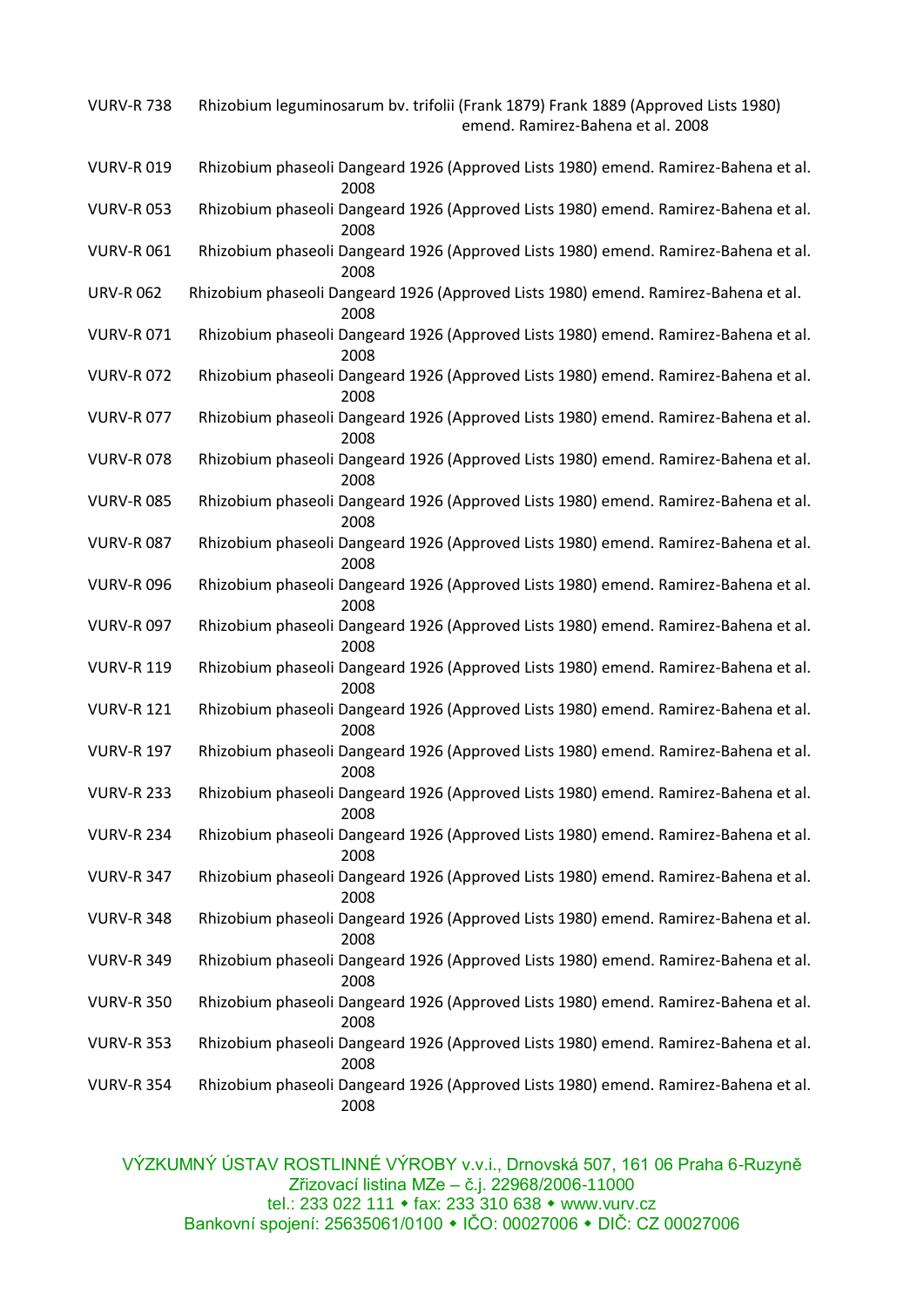| <b>VURV-R 381</b> | Rhizobium phaseoli Dangeard 1926 (Approved Lists 1980) emend. Ramirez-Bahena et al. | 2008 |  |  |  |
|-------------------|-------------------------------------------------------------------------------------|------|--|--|--|
| <b>VURV-R 383</b> | Rhizobium phaseoli Dangeard 1926 (Approved Lists 1980) emend. Ramirez-Bahena et al. | 2008 |  |  |  |
| <b>VURV-R 382</b> | Rhizobium phaseoli Dangeard 1926 (Approved Lists 1980) emend. Ramirez-Bahena et al. | 2008 |  |  |  |
| <b>VURV-R 403</b> | Rhizobium phaseoli Dangeard 1926 (Approved Lists 1980) emend. Ramirez-Bahena et al. | 2008 |  |  |  |
| VURV-R 407        | Rhizobium phaseoli Dangeard 1926 (Approved Lists 1980) emend. Ramirez-Bahena et al. | 2008 |  |  |  |
| <b>VURV-R 439</b> | Rhizobium phaseoli Dangeard 1926 (Approved Lists 1980) emend. Ramirez-Bahena et al. | 2008 |  |  |  |
| <b>VURV-R 475</b> | Rhizobium phaseoli Dangeard 1926 (Approved Lists 1980) emend. Ramirez-Bahena et al. | 2008 |  |  |  |
| <b>VURV-R 550</b> | Rhizobium phaseoli Dangeard 1926 (Approved Lists 1980) emend. Ramirez-Bahena et al. | 2008 |  |  |  |
| <b>VURV-R 552</b> | Rhizobium phaseoli Dangeard 1926 (Approved Lists 1980) emend. Ramirez-Bahena et al. | 2008 |  |  |  |
| <b>VURV-R 553</b> | Rhizobium phaseoli Dangeard 1926 (Approved Lists 1980) emend. Ramirez-Bahena et al. | 2008 |  |  |  |
| <b>VURV-R 567</b> | Rhizobium phaseoli Dangeard 1926 (Approved Lists 1980) emend. Ramirez-Bahena et al. | 2008 |  |  |  |
| <b>VURV-R 568</b> | Rhizobium phaseoli Dangeard 1926 (Approved Lists 1980) emend. Ramirez-Bahena et al. | 2008 |  |  |  |
| <b>VURV-R 570</b> | Rhizobium phaseoli Dangeard 1926 (Approved Lists 1980) emend. Ramirez-Bahena et al. | 2008 |  |  |  |
| <b>VURV-R 624</b> | Rhizobium phaseoli Dangeard 1926 (Approved Lists 1980) emend. Ramirez-Bahena et al. | 2008 |  |  |  |
| <b>VURV-R 664</b> | Rhizobium phaseoli Dangeard 1926 (Approved Lists 1980) emend. Ramirez-Bahena et al. | 2008 |  |  |  |
| <b>VURV-R 667</b> | Rhizobium phaseoli Dangeard 1926 (Approved Lists 1980) emend. Ramirez-Bahena et al. | 2008 |  |  |  |
| <b>VURV-B 187</b> | Rhizobium rhizogenes (Riker, Banfield, Wright, Keitt and Sagen 1930) Conn 1942      |      |  |  |  |
| <b>VURV-R046</b>  | Rhizobium sp.                                                                       |      |  |  |  |
| <b>VURV-R 118</b> | Rhizobium sp.                                                                       |      |  |  |  |
|                   |                                                                                     |      |  |  |  |

- VURV-R 001 Rhizobium sp.
- VURV-R 017 Rhizobium sp.
- VURV-R 018 Rhizobium sp.
- VURV-R 021 Rhizobium sp.
- VURV-R 027 Rhizobium sp.
- VURV-R 033 Rhizobium sp.
- VURV-R 038 Rhizobium sp.
- VURV-R 039 Rhizobium sp.
- VURV-R 041 Rhizobium sp.
- VURV-R 048 Rhizobium sp.
- VURV-R 049 Rhizobium sp.
- VURV-R 050 Rhizobium sp.
- VURV-R 051 Rhizobium sp.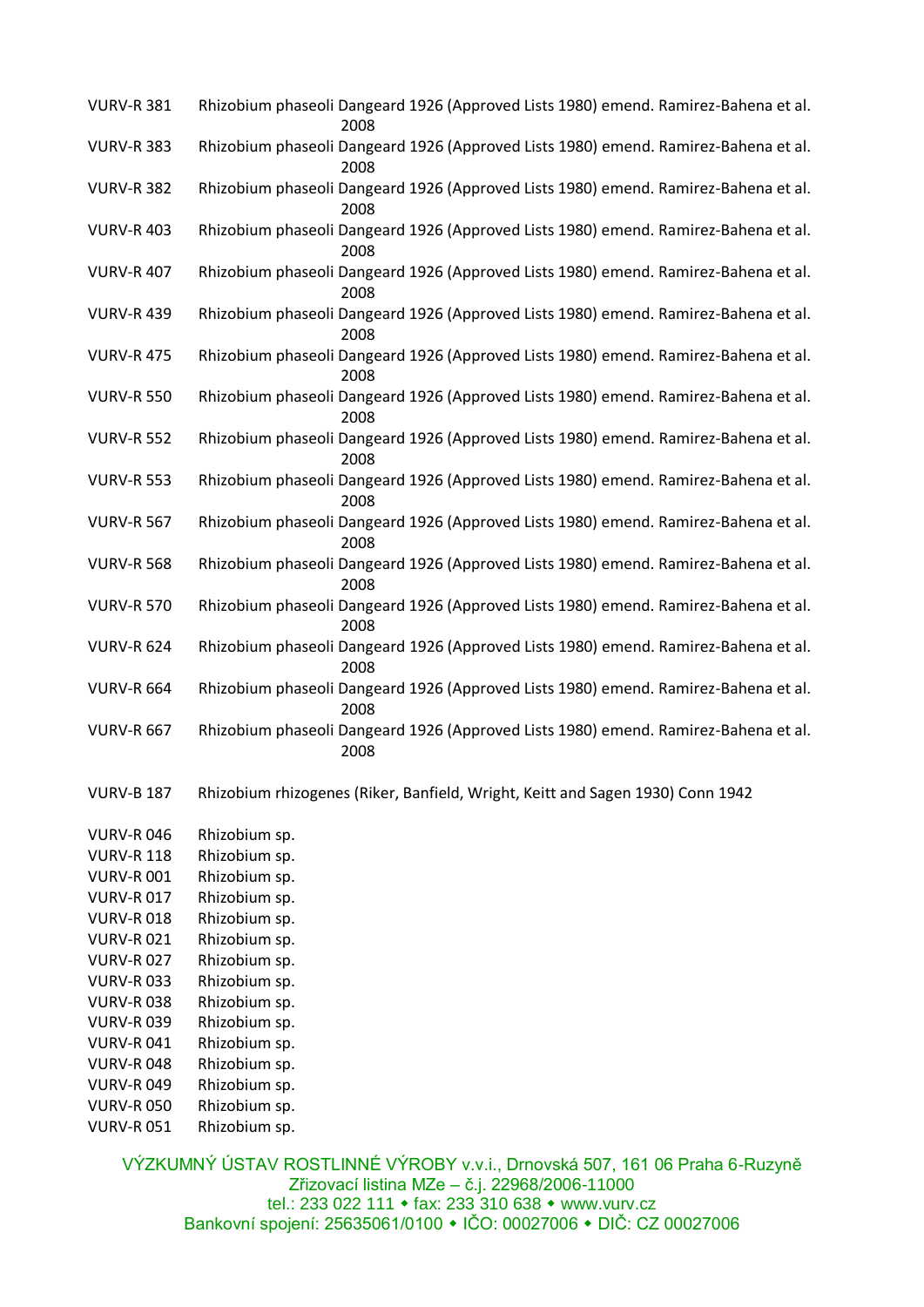| <b>VURV-R052</b>                       | Rhizobium sp. |
|----------------------------------------|---------------|
| <b>VURV-R054</b>                       | Rhizobium sp. |
| <b>VURV-R055</b>                       | Rhizobium sp. |
| <b>VURV-R056</b>                       | Rhizobium sp. |
| <b>VURV-R058</b>                       | Rhizobium sp. |
| <b>VURV-R060</b>                       | Rhizobium sp. |
| <b>VURV-R063</b>                       | Rhizobium sp. |
| <b>VURV-R099</b>                       | Rhizobium sp. |
| <b>VURV-R 102</b>                      | Rhizobium sp. |
| <b>VURV-R 103</b>                      | Rhizobium sp. |
| <b>VURV-R 107</b>                      | Rhizobium sp. |
| <b>VURV-R 142</b>                      | Rhizobium sp. |
| <b>VURV-R 188</b>                      | Rhizobium sp. |
| <b>VURV-R 191</b>                      | Rhizobium sp. |
| <b>VURV-R 258</b>                      | Rhizobium sp. |
| <b>VURV-R 259</b>                      | Rhizobium sp. |
| <b>VURV-R 260</b>                      | Rhizobium sp. |
| <b>VURV-R 323</b>                      | Rhizobium sp. |
| <b>VURV-R 355</b>                      | Rhizobium sp. |
| <b>VURV-R 356</b>                      | Rhizobium sp. |
| <b>VURV-R 357</b>                      | Rhizobium sp. |
| <b>VURV-R 359</b>                      | Rhizobium sp. |
| <b>VURV-R 361</b>                      | Rhizobium sp. |
| <b>VURV-R 362</b>                      | Rhizobium sp. |
| <b>VURV-R 364</b>                      | Rhizobium sp. |
| <b>VURV-R 378</b>                      | Rhizobium sp. |
| <b>VURV-R 379</b>                      | Rhizobium sp. |
| <b>VURV-R 380</b>                      |               |
| <b>VURV-R 384</b>                      | Rhizobium sp. |
|                                        | Rhizobium sp. |
| <b>VURV-R 390</b><br><b>VURV-R 394</b> | Rhizobium sp. |
|                                        | Rhizobium sp. |
| <b>VURV-R 421</b>                      | Rhizobium sp. |
| <b>VURV-R 423</b>                      | Rhizobium sp. |
| <b>VURV-R 424</b>                      | Rhizobium sp. |
| <b>VURV-R 425</b>                      | Rhizobium sp. |
| <b>VURV-R 427</b>                      | Rhizobium sp. |
| <b>VURV-R 426</b>                      | Rhizobium sp. |
| <b>VURV-R 428</b>                      | Rhizobium sp. |
| <b>VURV-R 429</b>                      | Rhizobium sp. |
| <b>VURV-R 430</b>                      | Rhizobium sp. |
| <b>VURV-R 431</b>                      | Rhizobium sp. |
| <b>VURV-R 432</b>                      | Rhizobium sp. |
| <b>VURV-R 433</b>                      | Rhizobium sp. |
| <b>VURV-R 434</b>                      | Rhizobium sp. |
| <b>VURV-R 452</b>                      | Rhizobium sp. |
| <b>VURV-R 520</b>                      | Rhizobium sp. |
| <b>VURV-R 530</b>                      | Rhizobium sp. |
| <b>VURV-R 534</b>                      | Rhizobium sp. |
| <b>VURV-R 535</b>                      | Rhizobium sp. |
| <b>VURV-R 533</b>                      | Rhizobium sp. |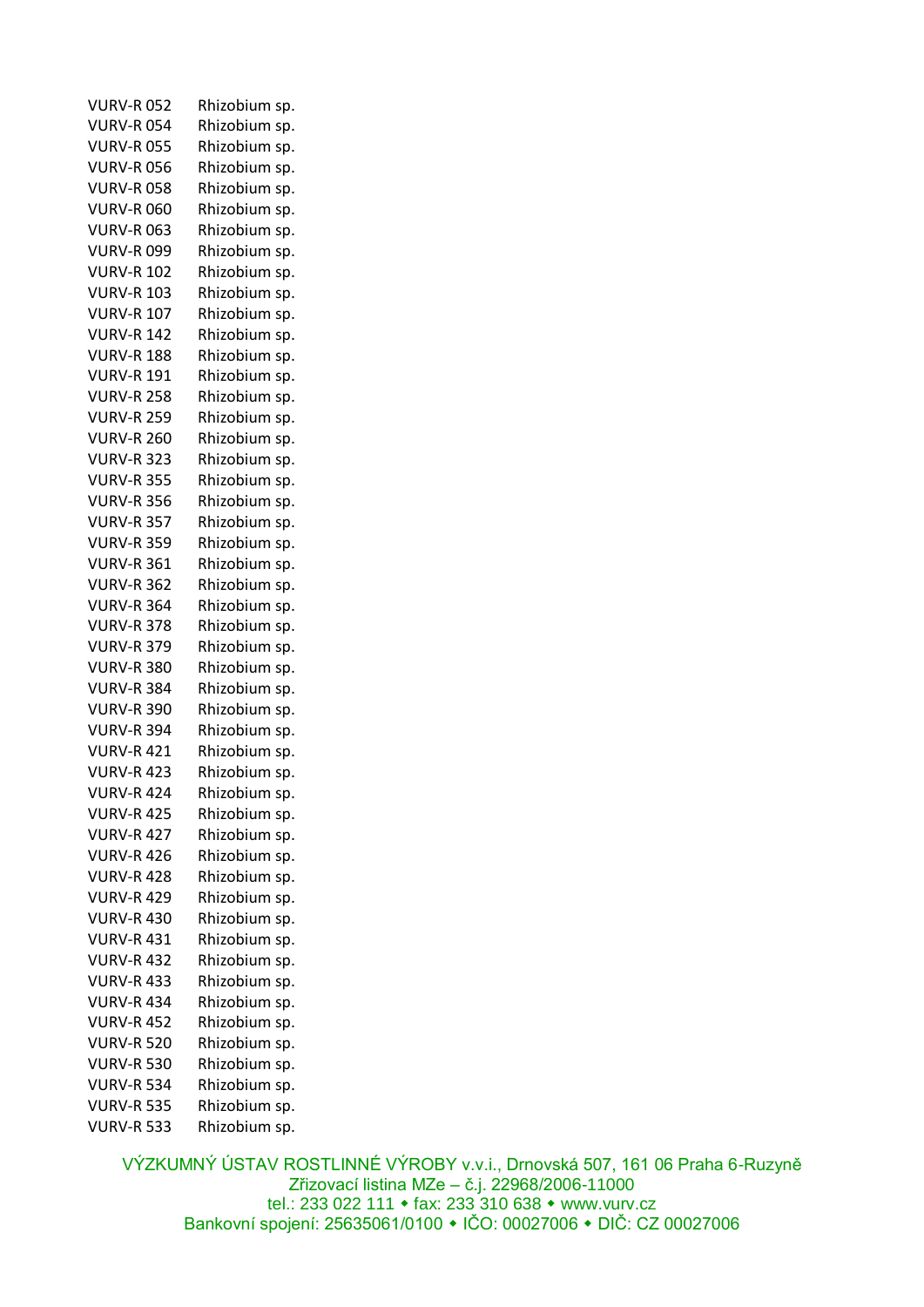| <b>VURV-R 545</b> | Rhizobium sp.                                                                                                                |
|-------------------|------------------------------------------------------------------------------------------------------------------------------|
| <b>VURV-R 548</b> | Rhizobium sp.                                                                                                                |
| <b>VURV-R 549</b> | Rhizobium sp.                                                                                                                |
| <b>VURV-R 551</b> | Rhizobium sp.                                                                                                                |
| <b>VURV-R 554</b> | Rhizobium sp.                                                                                                                |
| <b>VURV-R 555</b> | Rhizobium sp.                                                                                                                |
| <b>VURV-R 599</b> | Rhizobium sp.                                                                                                                |
| <b>VURV-R 601</b> | Rhizobium sp.                                                                                                                |
| <b>VURV-R 610</b> | Rhizobium sp.                                                                                                                |
| <b>VURV-R 611</b> | Rhizobium sp.                                                                                                                |
| <b>VURV-R 612</b> | Rhizobium sp.                                                                                                                |
| <b>VURV-R 616</b> | Rhizobium sp.                                                                                                                |
| <b>VURV-R 617</b> | Rhizobium sp.                                                                                                                |
| <b>VURV-R 669</b> | Rhizobium sp.                                                                                                                |
| <b>VURV-R 670</b> | Rhizobium sp.                                                                                                                |
| <b>VURV-R 671</b> | Rhizobium sp.                                                                                                                |
| <b>VURV-R 672</b> | Rhizobium sp.                                                                                                                |
| <b>VURV-R 673</b> | Rhizobium sp.                                                                                                                |
| <b>VURV-R 674</b> | Rhizobium sp.                                                                                                                |
| <b>VURV-R 683</b> | Rhizobium sp.                                                                                                                |
| <b>VURV-R 685</b> | Rhizobium sp.                                                                                                                |
| <b>VURV-R 689</b> | Rhizobium sp.                                                                                                                |
| <b>VURV-R 690</b> | Rhizobium sp.                                                                                                                |
| <b>VURV-R 731</b> | Rhizobium sp.                                                                                                                |
| <b>VURV-R 468</b> | Rhizobium sp.                                                                                                                |
| <b>VURV-R 746</b> | Rhizobium sp.                                                                                                                |
| <b>VURV-R 754</b> | Rhizobium sp.                                                                                                                |
| <b>VURV-R 546</b> | Rhizobium sp.                                                                                                                |
| <b>VURV-R 547</b> | Rhizobium sp.                                                                                                                |
| <b>VURV-R732</b>  | Rhizobium sp.                                                                                                                |
| <b>VURV-R757</b>  | Rhizobium sp.                                                                                                                |
|                   |                                                                                                                              |
| <b>VURV-R 508</b> | Sinorhizobium fredii (Scholla and Elkan 1984) Chen et al. 1988 emend. De Lajudie et al.<br>1994                              |
| <b>VURV-R034</b>  | Sinorhizobium fredii (Scholla and Elkan 1984) Chen et al. 1988 emend. De Lajudie et al.<br>1994                              |
| <b>VURV-R 040</b> | Sinorhizobium fredii (Scholla and Elkan 1984) Chen et al. 1988 emend. De Lajudie et al.<br>1994                              |
| <b>VURV-R088</b>  | Sinorhizobium fredii (Scholla and Elkan 1984) Chen et al. 1988 emend. De Lajudie et al.                                      |
| <b>VURV-R089</b>  | 1994<br>Sinorhizobium fredii (Scholla and Elkan 1984) Chen et al. 1988 emend. De Lajudie et al.                              |
| <b>VURV-R 104</b> | 1994<br>Sinorhizobium fredii (Scholla and Elkan 1984) Chen et al. 1988 emend. De Lajudie et al.                              |
| <b>VURV-R 106</b> | 1994<br>Sinorhizobium fredii (Scholla and Elkan 1984) Chen et al. 1988 emend. De Lajudie et al.<br>1994                      |
| <b>VURV-R 110</b> | Sinorhizobium fredii (Scholla and Elkan 1984) Chen et al. 1988 emend. De Lajudie et al.<br>1994                              |
| <b>VURV-R 131</b> | Sinorhizobium fredii (Scholla and Elkan 1984) Chen et al. 1988 emend. De Lajudie et al.<br>1994                              |
|                   |                                                                                                                              |
|                   | VÝZKUMNÝ ÚSTAV ROSTLINNÉ VÝROBY v.v.i., Drnovská 507, 161 06 Praha 6-Ruzyně<br>Zřizovací listina MZe – č.j. 22968/2006-11000 |

tel.: 233 022 111 fax: 233 310 638 www.vurv.cz

Bankovní spojení: 25635061/0100 IČO: 00027006 DIČ: CZ 00027006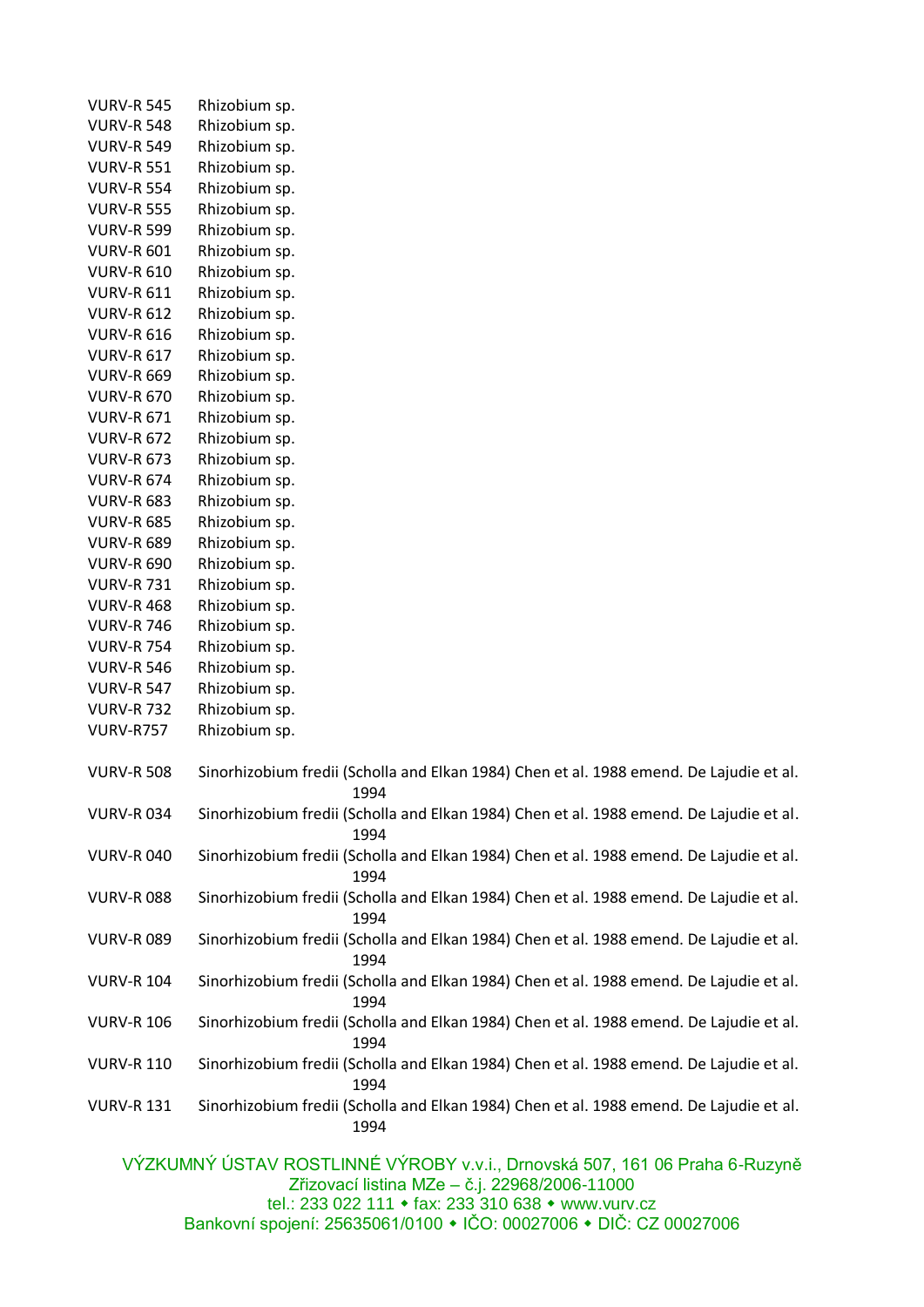| <b>VURV-R 132</b> | Sinorhizobium fredii (Scholla and Elkan 1984) Chen et al. 1988 emend. De Lajudie et al.<br>1994 |
|-------------------|-------------------------------------------------------------------------------------------------|
| <b>VURV-R 152</b> | Sinorhizobium fredii (Scholla and Elkan 1984) Chen et al. 1988 emend. De Lajudie et al.<br>1994 |
| <b>VURV-R 156</b> | Sinorhizobium fredii (Scholla and Elkan 1984) Chen et al. 1988 emend. De Lajudie et al.<br>1994 |
| <b>VURV-R 157</b> | Sinorhizobium fredii (Scholla and Elkan 1984) Chen et al. 1988 emend. De Lajudie et al.<br>1994 |
| <b>VURV-R 158</b> | Sinorhizobium fredii (Scholla and Elkan 1984) Chen et al. 1988 emend. De Lajudie et al.<br>1994 |
| <b>VURV-R 168</b> | Sinorhizobium fredii (Scholla and Elkan 1984) Chen et al. 1988 emend. De Lajudie et al.<br>1994 |
| <b>VURV-R 169</b> | Sinorhizobium fredii (Scholla and Elkan 1984) Chen et al. 1988 emend. De Lajudie et al.<br>1994 |
| <b>VURV-R 170</b> | Sinorhizobium fredii (Scholla and Elkan 1984) Chen et al. 1988 emend. De Lajudie et al.<br>1994 |
| <b>VURV-R 171</b> | Sinorhizobium fredii (Scholla and Elkan 1984) Chen et al. 1988 emend. De Lajudie et al.<br>1994 |
| <b>VURV-R 174</b> | Sinorhizobium fredii (Scholla and Elkan 1984) Chen et al. 1988 emend. De Lajudie et al.<br>1994 |
| <b>VURV-R 175</b> | Sinorhizobium fredii (Scholla and Elkan 1984) Chen et al. 1988 emend. De Lajudie et al.<br>1994 |
| <b>VURV-R 176</b> | Sinorhizobium fredii (Scholla and Elkan 1984) Chen et al. 1988 emend. De Lajudie et al.<br>1994 |
| <b>VURV-R 177</b> | Sinorhizobium fredii (Scholla and Elkan 1984) Chen et al. 1988 emend. De Lajudie et al.<br>1994 |
| <b>VURV-R 178</b> | Sinorhizobium fredii (Scholla and Elkan 1984) Chen et al. 1988 emend. De Lajudie et al.<br>1994 |
| <b>VURV-R 179</b> | Sinorhizobium fredii (Scholla and Elkan 1984) Chen et al. 1988 emend. De Lajudie et al.<br>1994 |
| <b>VURV-R 180</b> | Sinorhizobium fredii (Scholla and Elkan 1984) Chen et al. 1988 emend. De Lajudie et al.<br>1994 |
| <b>VURV-R 211</b> | Sinorhizobium fredii (Scholla and Elkan 1984) Chen et al. 1988 emend. De Lajudie et al.<br>1994 |
| <b>VURV-R 243</b> | Sinorhizobium fredii (Scholla and Elkan 1984) Chen et al. 1988 emend. De Lajudie et al.<br>1994 |
| <b>VURV-R 246</b> | Sinorhizobium fredii (Scholla and Elkan 1984) Chen et al. 1988 emend. De Lajudie et al.<br>1994 |
| <b>VURV-R 247</b> | Sinorhizobium fredii (Scholla and Elkan 1984) Chen et al. 1988 emend. De Lajudie et al.<br>1994 |
| <b>VURV-R 249</b> | Sinorhizobium fredii (Scholla and Elkan 1984) Chen et al. 1988 emend. De Lajudie et al.<br>1994 |
| <b>VURV-R 333</b> | Sinorhizobium fredii (Scholla and Elkan 1984) Chen et al. 1988 emend. De Lajudie et al.<br>1994 |
| <b>VURV-R 334</b> | Sinorhizobium fredii (Scholla and Elkan 1984) Chen et al. 1988 emend. De Lajudie et al.<br>1994 |
| <b>VURV-R 335</b> | Sinorhizobium fredii (Scholla and Elkan 1984) Chen et al. 1988 emend. De Lajudie et al.<br>1994 |
| <b>VURV-R 336</b> | Sinorhizobium fredii (Scholla and Elkan 1984) Chen et al. 1988 emend. De Lajudie et al.<br>1994 |
|                   | $\overrightarrow{N}$ zki IMNÝ LICTAV DOCTI IMNÉ VÝDODY $\overrightarrow{W}$ Domovské E07 404    |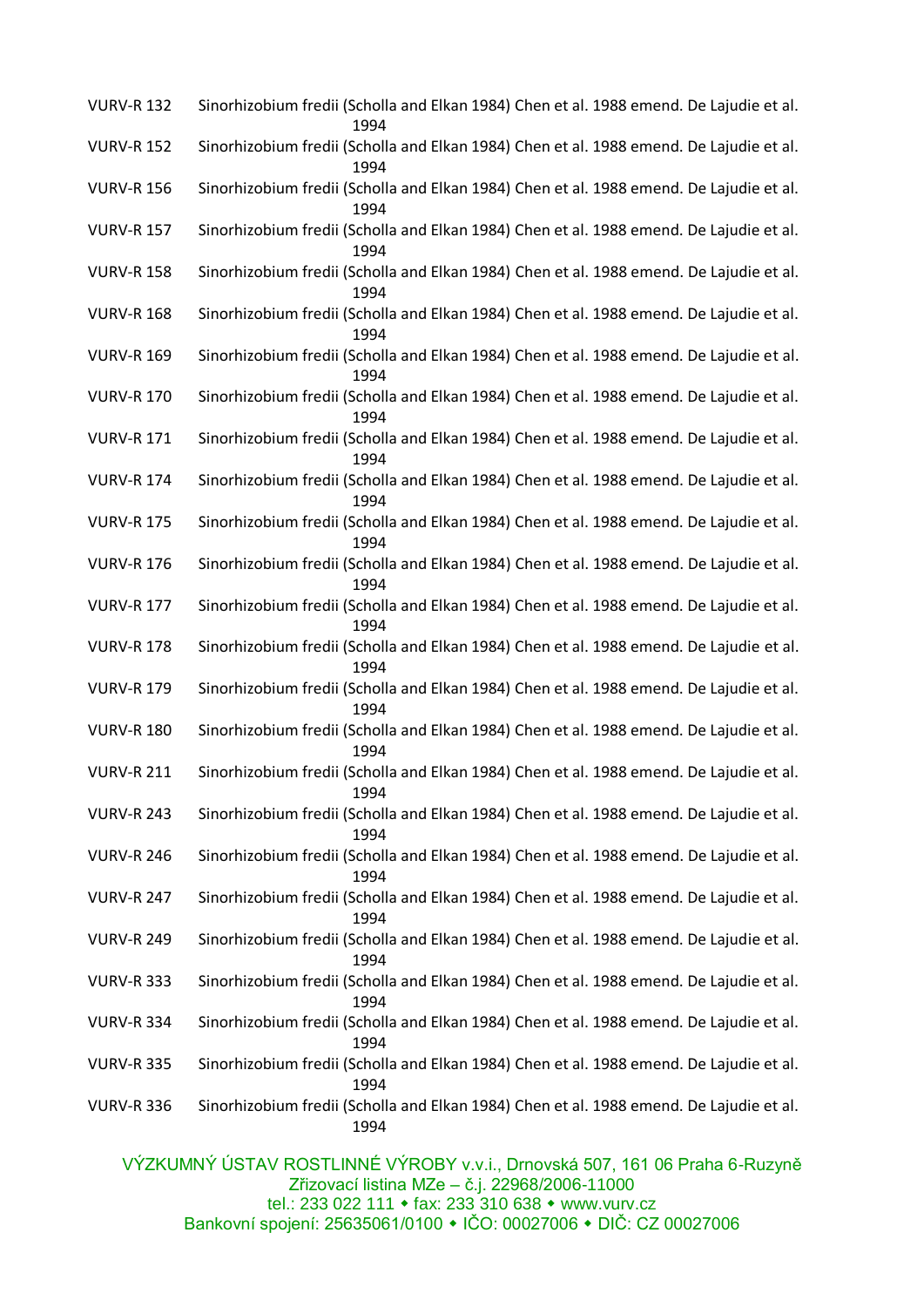| <b>VURV-R 337</b> | Sinorhizobium fredii (Scholla and Elkan 1984) Chen et al. 1988 emend. De Lajudie et al.<br>1994 |
|-------------------|-------------------------------------------------------------------------------------------------|
| <b>VURV-R 338</b> | Sinorhizobium fredii (Scholla and Elkan 1984) Chen et al. 1988 emend. De Lajudie et al.<br>1994 |
| <b>VURV-R 339</b> | Sinorhizobium fredii (Scholla and Elkan 1984) Chen et al. 1988 emend. De Lajudie et al.<br>1994 |
| <b>VURV-R 387</b> | Sinorhizobium fredii (Scholla and Elkan 1984) Chen et al. 1988 emend. De Lajudie et al.<br>1994 |
| <b>VURV-R 388</b> | Sinorhizobium fredii (Scholla and Elkan 1984) Chen et al. 1988 emend. De Lajudie et al.<br>1994 |
| <b>VURV-R 395</b> | Sinorhizobium fredii (Scholla and Elkan 1984) Chen et al. 1988 emend. De Lajudie et al.<br>1994 |
| <b>VURV-R 409</b> | Sinorhizobium fredii (Scholla and Elkan 1984) Chen et al. 1988 emend. De Lajudie et al.<br>1994 |
| <b>VURV-R 458</b> | Sinorhizobium fredii (Scholla and Elkan 1984) Chen et al. 1988 emend. De Lajudie et al.<br>1994 |
| <b>VURV-R 459</b> | Sinorhizobium fredii (Scholla and Elkan 1984) Chen et al. 1988 emend. De Lajudie et al.<br>1994 |
| <b>VURV-R 461</b> | Sinorhizobium fredii (Scholla and Elkan 1984) Chen et al. 1988 emend. De Lajudie et al.<br>1994 |
| <b>VURV-R 487</b> | Sinorhizobium fredii (Scholla and Elkan 1984) Chen et al. 1988 emend. De Lajudie et al.<br>1994 |
| <b>VURV-R 488</b> | Sinorhizobium fredii (Scholla and Elkan 1984) Chen et al. 1988 emend. De Lajudie et al.<br>1994 |
| <b>VURV-R 489</b> | Sinorhizobium fredii (Scholla and Elkan 1984) Chen et al. 1988 emend. De Lajudie et al.<br>1994 |
| <b>VURV-R 491</b> | Sinorhizobium fredii (Scholla and Elkan 1984) Chen et al. 1988 emend. De Lajudie et al.<br>1994 |
| <b>VURV-R 492</b> | Sinorhizobium fredii (Scholla and Elkan 1984) Chen et al. 1988 emend. De Lajudie et al.<br>1994 |
| <b>VURV-R 509</b> | Sinorhizobium fredii (Scholla and Elkan 1984) Chen et al. 1988 emend. De Lajudie et al.<br>1994 |
| <b>VURV-R 574</b> | Sinorhizobium fredii (Scholla and Elkan 1984) Chen et al. 1988 emend. De Lajudie et al.<br>1994 |
| <b>VURV-R 575</b> | Sinorhizobium fredii (Scholla and Elkan 1984) Chen et al. 1988 emend. De Lajudie et al.<br>1994 |
| <b>VURV-R 576</b> | Sinorhizobium fredii (Scholla and Elkan 1984) Chen et al. 1988 emend. De Lajudie et al.<br>1994 |
| <b>VURV-R 577</b> | Sinorhizobium fredii (Scholla and Elkan 1984) Chen et al. 1988 emend. De Lajudie et al.<br>1994 |
| <b>VURV-R 578</b> | Sinorhizobium fredii (Scholla and Elkan 1984) Chen et al. 1988 emend. De Lajudie et al.<br>1994 |
| <b>VURV-R 596</b> | Sinorhizobium fredii (Scholla and Elkan 1984) Chen et al. 1988 emend. De Lajudie et al.<br>1994 |
| <b>VURV-R 597</b> | Sinorhizobium fredii (Scholla and Elkan 1984) Chen et al. 1988 emend. De Lajudie et al.<br>1994 |
| <b>VURV-R 636</b> | Sinorhizobium fredii (Scholla and Elkan 1984) Chen et al. 1988 emend. De Lajudie et al.<br>1994 |
| <b>VURV-R 635</b> | Sinorhizobium fredii (Scholla and Elkan 1984) Chen et al. 1988 emend. De Lajudie et al.<br>1994 |
|                   | $\mathbf{R}$                                                                                    |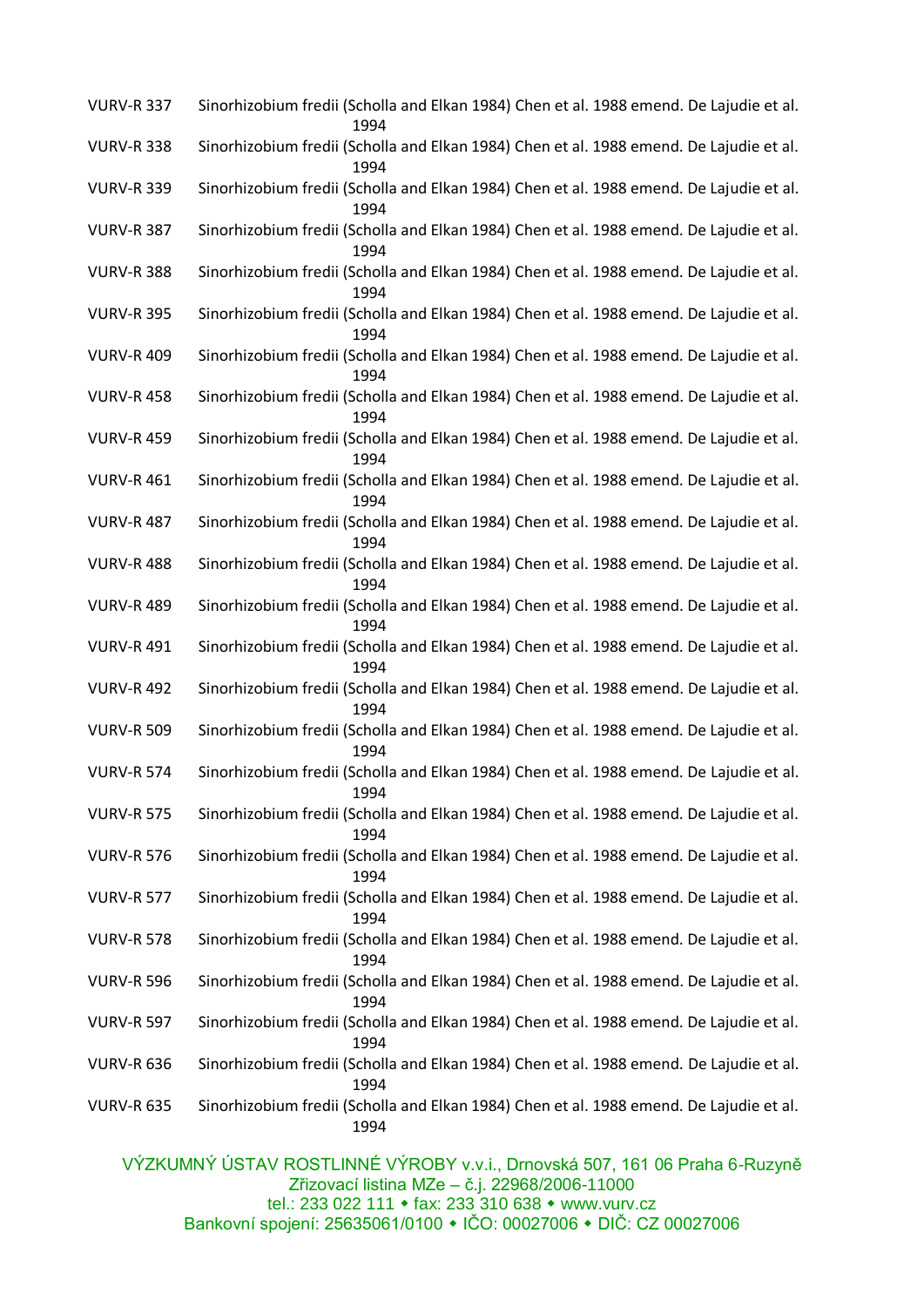| <b>VURV-R 637</b>                      | Sinorhizobium fredii (Scholla and Elkan 1984) Chen et al. 1988 emend. De Lajudie et al.<br>1994                                |
|----------------------------------------|--------------------------------------------------------------------------------------------------------------------------------|
| <b>VURV-R 638</b>                      | Sinorhizobium fredii (Scholla and Elkan 1984) Chen et al. 1988 emend. De Lajudie et al.<br>1994                                |
| <b>VURV-R 640</b>                      | Sinorhizobium fredii (Scholla and Elkan 1984) Chen et al. 1988 emend. De Lajudie et al.<br>1994                                |
| <b>VURV-R 668</b>                      | Sinorhizobium fredii (Scholla and Elkan 1984) Chen et al. 1988 emend. De Lajudie et al.<br>1994                                |
| <b>VURV-R 691</b>                      | Sinorhizobium fredii (Scholla and Elkan 1984) Chen et al. 1988 emend. De Lajudie et al.<br>1994                                |
| <b>VURV-R 518</b>                      | Sinorhizobium fredii (Scholla and Elkan 1984) Chen et al. 1988 emend. De Lajudie et al.<br>1994                                |
| <b>VURV-R 563</b>                      | Sinorhizobium fredii (Scholla and Elkan 1984) Chen et al. 1988 emend. De Lajudie et al.<br>1994                                |
| <b>VURV-R 587</b>                      | Sinorhizobium fredii (Scholla and Elkan 1984) Chen et al. 1988 emend. De Lajudie et al.<br>1994                                |
| <b>VURV-R 589</b>                      | Sinorhizobium fredii (Scholla and Elkan 1984) Chen et al. 1988 emend. De Lajudie et al.<br>1994                                |
| <b>VURV-R 595</b>                      | Sinorhizobium fredii (Scholla and Elkan 1984) Chen et al. 1988 emend. De Lajudie et al.<br>1994                                |
|                                        |                                                                                                                                |
| <b>VURV-R004</b>                       | Sinorhizobium meliloti (Dangeard 1926) De Lajudie et al. 1994                                                                  |
| <b>VURV-R 006</b>                      | Sinorhizobium meliloti (Dangeard 1926) De Lajudie et al. 1994                                                                  |
| <b>VURV-R012</b>                       | Sinorhizobium meliloti (Dangeard 1926) De Lajudie et al. 1994                                                                  |
| <b>VURV-R013</b>                       | Sinorhizobium meliloti (Dangeard 1926) De Lajudie et al. 1994                                                                  |
| <b>VURV-R016</b>                       | Sinorhizobium meliloti (Dangeard 1926) De Lajudie et al. 1994                                                                  |
| <b>VURV-R024</b>                       | Sinorhizobium meliloti (Dangeard 1926) De Lajudie et al. 1994                                                                  |
| <b>VURV-R 066</b>                      | Sinorhizobium meliloti (Dangeard 1926) De Lajudie et al. 1994                                                                  |
| <b>VURV-R 113</b>                      | Sinorhizobium meliloti (Dangeard 1926) De Lajudie et al. 1994                                                                  |
| <b>VURV-R 134</b>                      | Sinorhizobium meliloti (Dangeard 1926) De Lajudie et al. 1994                                                                  |
| <b>VURV-R 135</b>                      | Sinorhizobium meliloti (Dangeard 1926) De Lajudie et al. 1994                                                                  |
| <b>VURV-R 163</b>                      | Sinorhizobium meliloti (Dangeard 1926) De Lajudie et al. 1994                                                                  |
| <b>VURV-R 186</b><br><b>VURV-R 205</b> | Sinorhizobium meliloti (Dangeard 1926) De Lajudie et al. 1994<br>Sinorhizobium meliloti (Dangeard 1926) De Lajudie et al. 1994 |
|                                        |                                                                                                                                |
| <b>VURV-R 204</b><br><b>VURV-R 208</b> | Sinorhizobium meliloti (Dangeard 1926) De Lajudie et al. 1994                                                                  |
| <b>VURV-R 263</b>                      | Sinorhizobium meliloti (Dangeard 1926) De Lajudie et al. 1994                                                                  |
| <b>VURV-R 265</b>                      | Sinorhizobium meliloti (Dangeard 1926) De Lajudie et al. 1994<br>Sinorhizobium meliloti (Dangeard 1926) De Lajudie et al. 1994 |
| <b>VURV-R 267</b>                      | Sinorhizobium meliloti (Dangeard 1926) De Lajudie et al. 1994                                                                  |
| <b>VURV-R 268</b>                      | Sinorhizobium meliloti (Dangeard 1926) De Lajudie et al. 1994                                                                  |
| <b>VURV-R 269</b>                      | Sinorhizobium meliloti (Dangeard 1926) De Lajudie et al. 1994                                                                  |
| <b>VURV-R 299</b>                      | Sinorhizobium meliloti (Dangeard 1926) De Lajudie et al. 1994                                                                  |
| <b>VURV-R 301</b>                      | Sinorhizobium meliloti (Dangeard 1926) De Lajudie et al. 1994                                                                  |
| <b>VURV-R 303</b>                      | Sinorhizobium meliloti (Dangeard 1926) De Lajudie et al. 1994                                                                  |
| <b>VURV-R 304</b>                      | Sinorhizobium meliloti (Dangeard 1926) De Lajudie et al. 1994                                                                  |
| <b>VURV-R 308</b>                      | Sinorhizobium meliloti (Dangeard 1926) De Lajudie et al. 1994                                                                  |
| <b>VURV-R 309</b>                      | Sinorhizobium meliloti (Dangeard 1926) De Lajudie et al. 1994                                                                  |
| <b>VURV-R 313</b>                      | Sinorhizobium meliloti (Dangeard 1926) De Lajudie et al. 1994                                                                  |
| <b>VURV-R 316</b>                      | Sinorhizobium meliloti (Dangeard 1926) De Lajudie et al. 1994                                                                  |
| <b>VURV-R 318</b>                      | Sinorhizobium meliloti (Dangeard 1926) De Lajudie et al. 1994                                                                  |
|                                        |                                                                                                                                |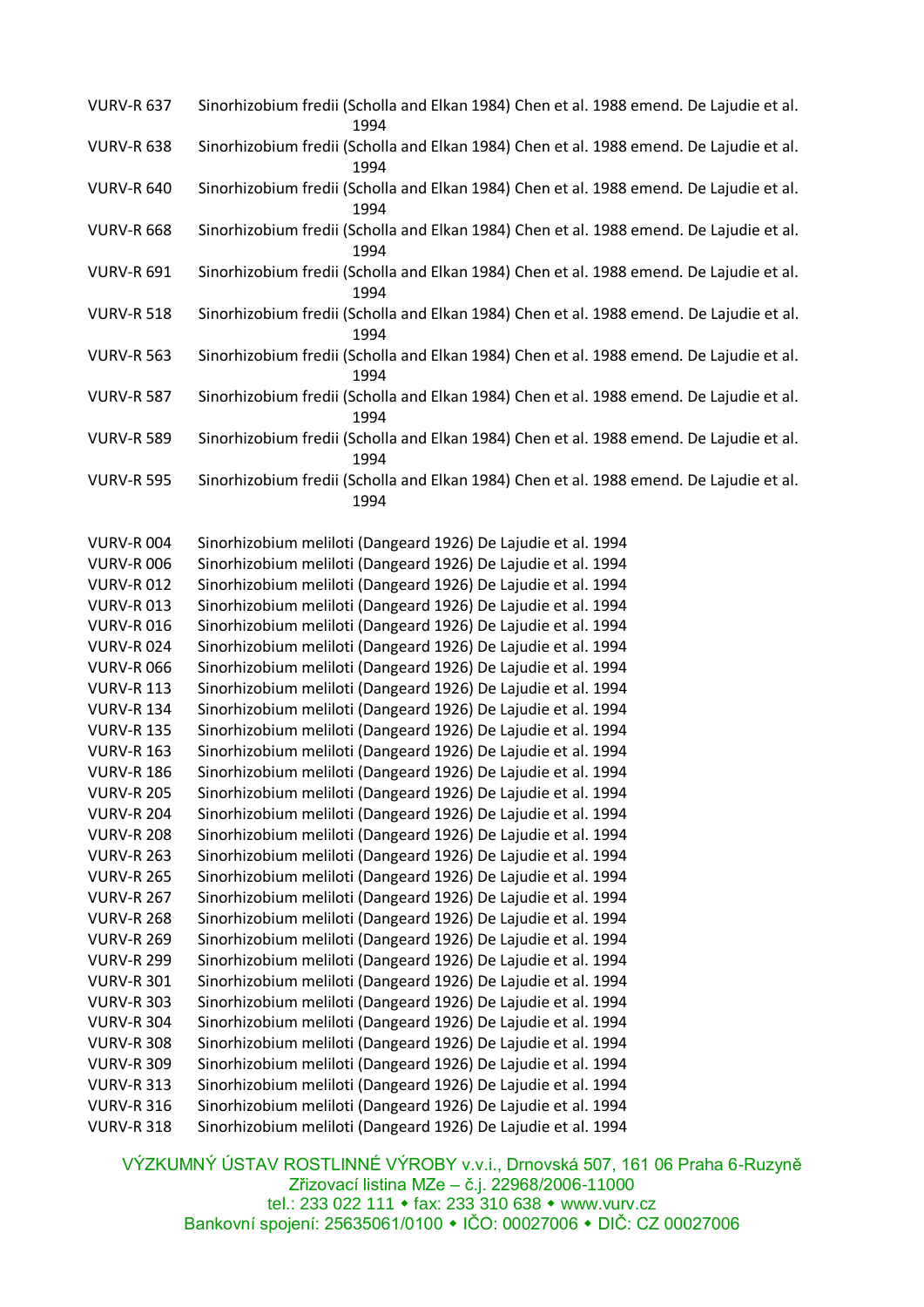| <b>VURV-R 320</b> | Sinorhizobium meliloti (Dangeard 1926) De Lajudie et al. 1994                                                                                |
|-------------------|----------------------------------------------------------------------------------------------------------------------------------------------|
| <b>VURV-R 322</b> | Sinorhizobium meliloti (Dangeard 1926) De Lajudie et al. 1994                                                                                |
| <b>VURV-R 373</b> | Sinorhizobium meliloti (Dangeard 1926) De Lajudie et al. 1994                                                                                |
| <b>VURV-R 417</b> | Sinorhizobium meliloti (Dangeard 1926) De Lajudie et al. 1994                                                                                |
| <b>VURV-R 418</b> | Sinorhizobium meliloti (Dangeard 1926) De Lajudie et al. 1994                                                                                |
| <b>VURV-R 419</b> | Sinorhizobium meliloti (Dangeard 1926) De Lajudie et al. 1994                                                                                |
| <b>VURV-R 420</b> | Sinorhizobium meliloti (Dangeard 1926) De Lajudie et al. 1994                                                                                |
| <b>VURV-R 437</b> | Sinorhizobium meliloti (Dangeard 1926) De Lajudie et al. 1994                                                                                |
| <b>VURV-R 469</b> | Sinorhizobium meliloti (Dangeard 1926) De Lajudie et al. 1994                                                                                |
| <b>VURV-R 470</b> | Sinorhizobium meliloti (Dangeard 1926) De Lajudie et al. 1994                                                                                |
| <b>VURV-R 472</b> | Sinorhizobium meliloti (Dangeard 1926) De Lajudie et al. 1994                                                                                |
| <b>VURV-R 494</b> | Sinorhizobium meliloti (Dangeard 1926) De Lajudie et al. 1994                                                                                |
| <b>VURV-R 528</b> | Sinorhizobium meliloti (Dangeard 1926) De Lajudie et al. 1994                                                                                |
| <b>VURV-R 557</b> | Sinorhizobium meliloti (Dangeard 1926) De Lajudie et al. 1994                                                                                |
| <b>VURV-R 602</b> | Sinorhizobium meliloti (Dangeard 1926) De Lajudie et al. 1994                                                                                |
| <b>VURV-R 694</b> | Sinorhizobium meliloti (Dangeard 1926) De Lajudie et al. 1994                                                                                |
| <b>VURV-R 735</b> | Sinorhizobium meliloti (Dangeard 1926) De Lajudie et al. 1994                                                                                |
| <b>VURV-R 736</b> | Sinorhizobium meliloti (Dangeard 1926) De Lajudie et al. 1994                                                                                |
| <b>VURV-R 737</b> | Sinorhizobium meliloti (Dangeard 1926) De Lajudie et al. 1994                                                                                |
| <b>VURV-R 740</b> | Sinorhizobium meliloti (Dangeard 1926) De Lajudie et al. 1994                                                                                |
| <b>VURV-R 741</b> | Sinorhizobium meliloti (Dangeard 1926) De Lajudie et al. 1994                                                                                |
| <b>VURV-R 751</b> | Sinorhizobium meliloti (Dangeard 1926) De Lajudie et al. 1994                                                                                |
| <b>VURV-R 752</b> | Sinorhizobium meliloti (Dangeard 1926) De Lajudie et al. 1994                                                                                |
| <b>VURV-R 753</b> | Sinorhizobium meliloti (Dangeard 1926) De Lajudie et al. 1994                                                                                |
|                   |                                                                                                                                              |
|                   |                                                                                                                                              |
| <b>VURV-B 144</b> |                                                                                                                                              |
| <b>VURV-B 230</b> | Stenotrophomonas maltophilia (Hugh 1981) Palleroni and Bradbury 1993<br>Stenotrophomonas maltophilia (Hugh 1981) Palleroni and Bradbury 1993 |
|                   |                                                                                                                                              |
| <b>VURV-B 001</b> | Streptomyces scabiei (ex Thaxter 1891) Lambert and Loria 1989                                                                                |
| <b>VURV-B 002</b> | Streptomyces scabiei (ex Thaxter 1891) Lambert and Loria 1989                                                                                |
| <b>VURV-B 004</b> | Streptomyces scabiei (ex Thaxter 1891) Lambert and Loria 1989                                                                                |
| <b>VURV-B 005</b> | Streptomyces scabiei (ex Thaxter 1891) Lambert and Loria 1989                                                                                |
| <b>VURV-B 006</b> | Streptomyces scabiei (ex Thaxter 1891) Lambert and Loria 1989                                                                                |
| <b>VURV-B 007</b> |                                                                                                                                              |
| <b>VURV-B 008</b> | Streptomyces scabiei (ex Thaxter 1891) Lambert and Loria 1989<br>Streptomyces scabiei (ex Thaxter 1891) Lambert and Loria 1989               |
| <b>VURV-B 009</b> | Streptomyces scabiei (ex Thaxter 1891) Lambert and Loria 1989                                                                                |
| <b>VURV-B 010</b> | Streptomyces scabiei (ex Thaxter 1891) Lambert and Loria 1989                                                                                |
| <b>VURV-B011</b>  | Streptomyces scabiei (ex Thaxter 1891) Lambert and Loria 1989                                                                                |
| <b>VURV-B012</b>  | Streptomyces scabiei (ex Thaxter 1891) Lambert and Loria 1989                                                                                |
| <b>VURV-B013</b>  |                                                                                                                                              |
| <b>VURV-B014</b>  | Streptomyces scabiei (ex Thaxter 1891) Lambert and Loria 1989<br>Streptomyces scabiei (ex Thaxter 1891) Lambert and Loria 1989               |
| <b>VURV-B015</b>  | Streptomyces scabiei (ex Thaxter 1891) Lambert and Loria 1989                                                                                |
| <b>VURV-B017</b>  | Streptomyces scabiei (ex Thaxter 1891) Lambert and Loria 1989                                                                                |
| <b>VURV-B018</b>  |                                                                                                                                              |
| <b>VURV-B 059</b> | Streptomyces scabiei (ex Thaxter 1891) Lambert and Loria 1989<br>Streptomyces scabiei (ex Thaxter 1891) Lambert and Loria 1989               |
| <b>VURV-B 060</b> | Streptomyces scabiei (ex Thaxter 1891) Lambert and Loria 1989                                                                                |
| <b>VURV-B 003</b> | Streptomyces scabiei (ex Thaxter 1891) Lambert and Loria 1989                                                                                |
|                   |                                                                                                                                              |
| <b>VURV-B 110</b> | Xanthomonas arboricola pv. juglandis A Vauterin et al. 1995                                                                                  |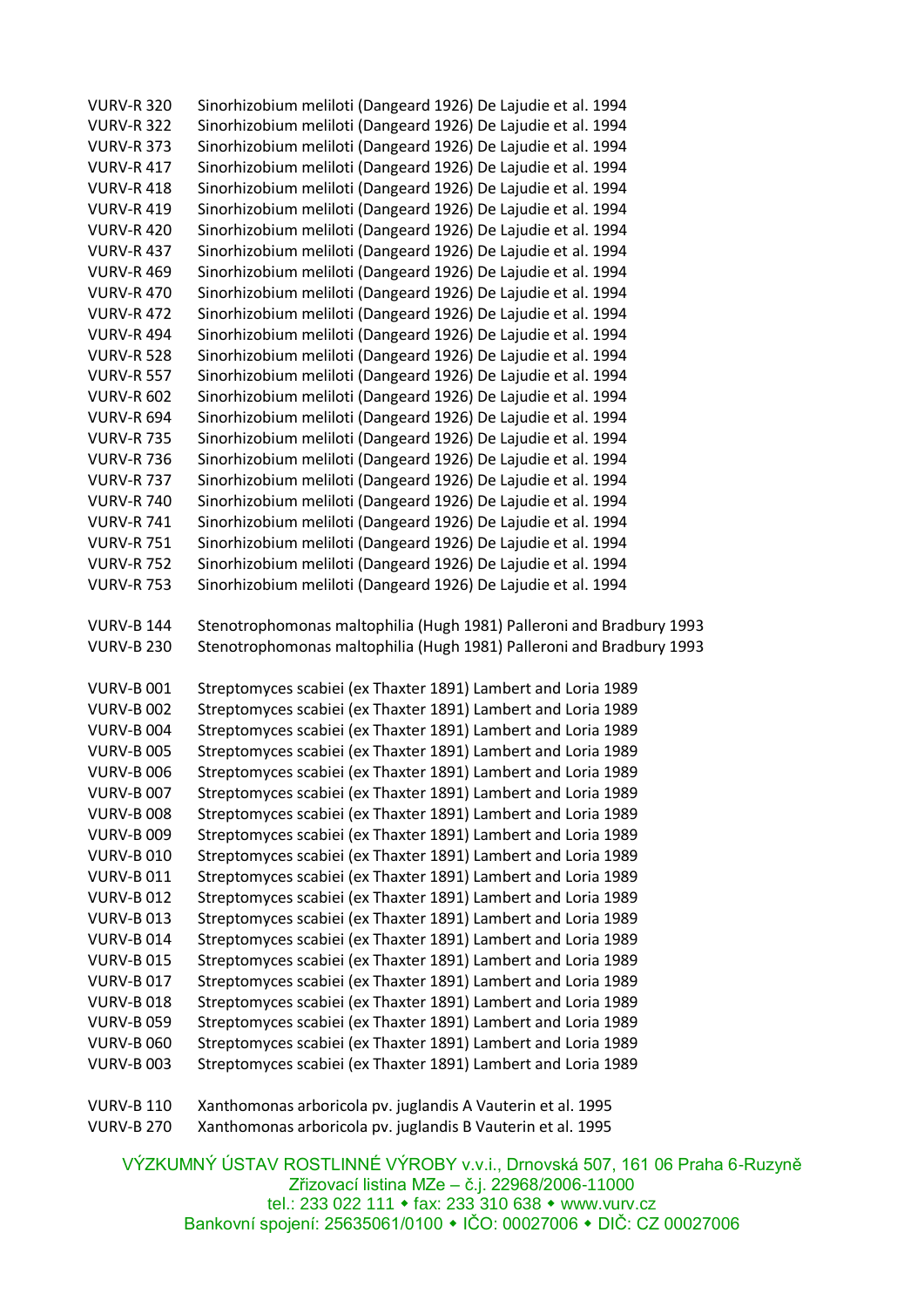- VURV-B 271 Xanthomonas axonopodis pv. vesicatoria Vauterin, Hoste, Kersters and Swings 1995
- VURV-B 106 Xanthomonas campestris (Pammel 1895) Dowson 1939 emend. Vauterin et al. 1995
- VURV-B 248 Xanthomonas campestris (Pammel 1895) Dowson 1939 emend. Vauterin et al. 1995
- VURV-B 250 Xanthomonas campestris (Pammel 1895) Dowson 1939 emend. Vauterin et al. 1995
- VURV-B 272 Xanthomonas euvesicatoria (Jones et al. 2006) Constantin et al. 2016
- VURV-B 247 Xanthomonas hortorum pv. hederae Vauterin et al. 1995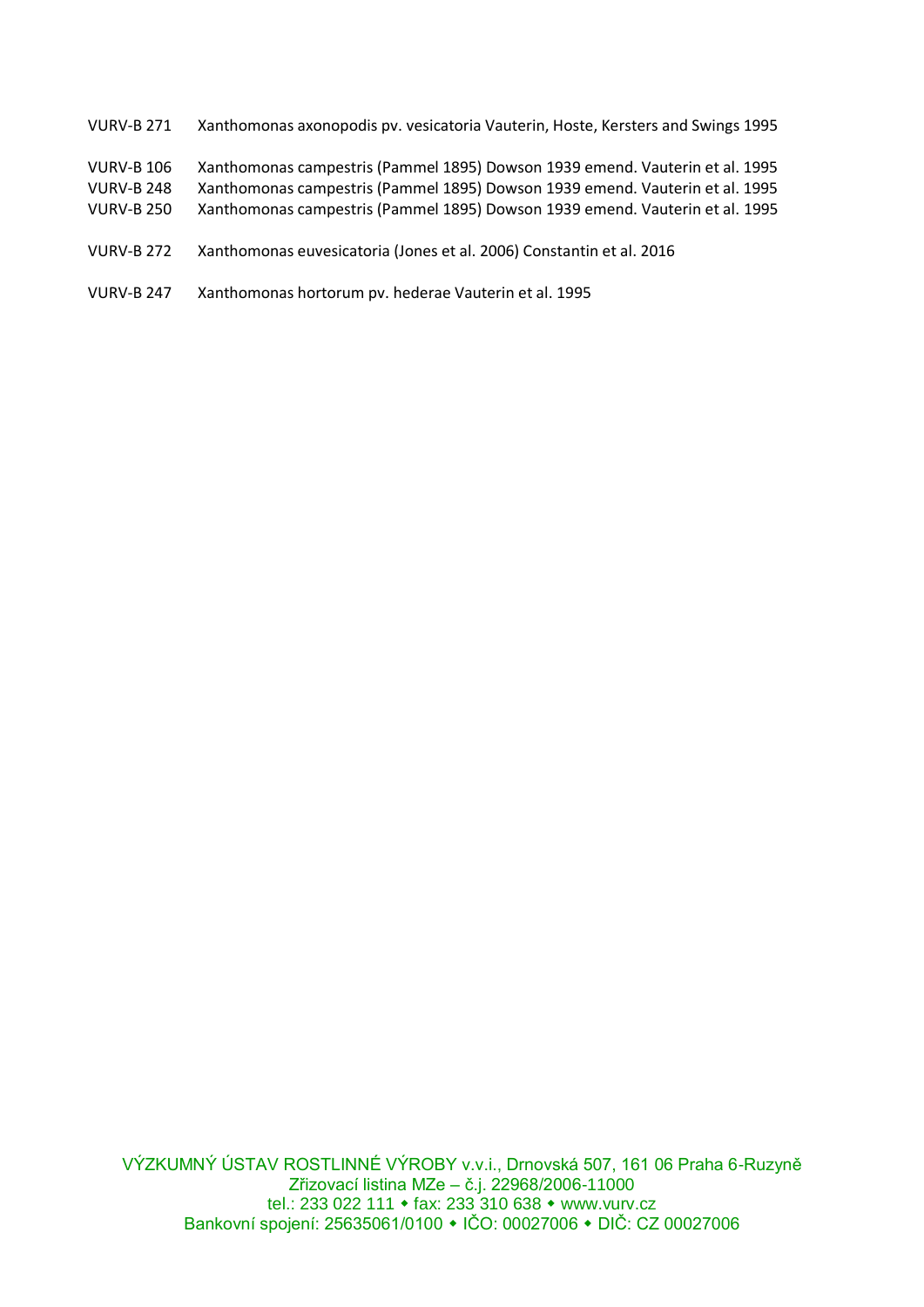## **Houby a houbám podobné mikroorganismy**

VÝZKUMNÝ ÚSTAV ROSTLINNÉ VÝROBY v.v.i., Drnovská 507, 161 06 Praha 6-Ruzyně VURV-F 155 Absidia corymbifera (Cohn) Saccardo & Trotter VURV-F 5008 Agaricus brasiliensis Fr. VURV-F 5071 Agrocybe aegerita (V. Brig.) Singer VURV-F 5051 Agrocybe aegerita (V. Brig.) Singer VURV-M 066 Agrocybe praecox (Pers.) Fayod VURV-M 067 Agrocybe praecox (Pers.) Fayod VURV-M 068 Agrocybe praecox (Pers.) Fayod VURV-M 069 Agrocybe praecox (Pers.) Fayod VURV-F 58 Alternaria alternata (Fries : Fries) von Keissler VURV-F 101 Alternaria alternata (Fries : Fries) von Keissler VURV-F 115 Alternaria alternata (Fries : Fries) von Keissler VURV-F 132 Alternaria alternata (Fries : Fries) von Keissler VURV-F 151 Alternaria alternata (Fries : Fries) von Keissler VURV-F 160 Alternaria alternata (Fries : Fries) von Keissler VURV-F 248 Alternaria alternata (Fries : Fries) von Keissler VURV-F 436 Alternaria alternata (Fries : Fries) von Keissler VURV-F 47 Alternaria alternata (Fries : Fries) von Keissler VURV-F 50 Alternaria alternata (Fries : Fries) von Keissler VURV-F 52 Alternaria alternata (Fries : Fries) von Keissler VURV-F 59 Alternaria alternata (Fries : Fries) von Keissler VURV-F 66 Alternaria alternata (Fries : Fries) von Keissler VURV-F 76 Alternaria alternata (Fries : Fries) von Keissler VURV-F 81 Alternaria alternata (Fries : Fries) von Keissler VURV-F 542 Alternaria brassicicola (Schwein.) Wiltshir VURV-F 543 Alternaria brassicicola (Schwein.) Wiltshir VURV-F 544 Alternaria brassicicola (Schwein.) Wiltshir VURV-F 545 Alternaria brassicicola (Schwein.) Wiltshir VURV-F 546 Alternaria brassicicola (Schwein.) Wiltshir VURV-F 547 Alternaria brassicicola (Schwein.) Wiltshir VURV-F 809 Alternaria brassicicola (Schwein.) Wiltshire VURV-F 548 Alternaria dauci (J.G. Kühn) J.W. Groves & Skolko VURV-F 549 Alternaria dauci (J.G. Kühn) J.W. Groves & Skolko VURV-F 550 Alternaria dauci (J.G. Kühn) J.W. Groves & Skolko VURV-F 551 Alternaria dauci (J.G. Kühn) J.W. Groves & Skolko VURV-F 552 Alternaria dauci (J.G. Kühn) J.W. Groves & Skolko VURV-F 553 Alternaria dauci (J.G. Kühn) J.W. Groves & Skolko VURV-F 554 Alternaria dauci (J.G. Kühn) J.W. Groves & Skolko VURV-F 555 Alternaria dauci (J.G. Kühn) J.W. Groves & Skolko VURV-F 709 Alternaria infectoria E.G. Simmons VURV-F 487 Annulohypoxylon multiforme (Fr.) Y.M. Ju, J.D. Rogers & H.M. Hsieh VURV-F 488 Annulohypoxylon multiforme (Fr.) Y.M. Ju, J.D. Rogers & H.M. Hsieh

Zřizovací listina MZe – č.j. 22968/2006-11000 tel.: 233 022 111 • fax: 233 310 638 • www.vurv.cz Bankovní spojení: 25635061/0100 • IČO: 00027006 • DIČ: CZ 00027006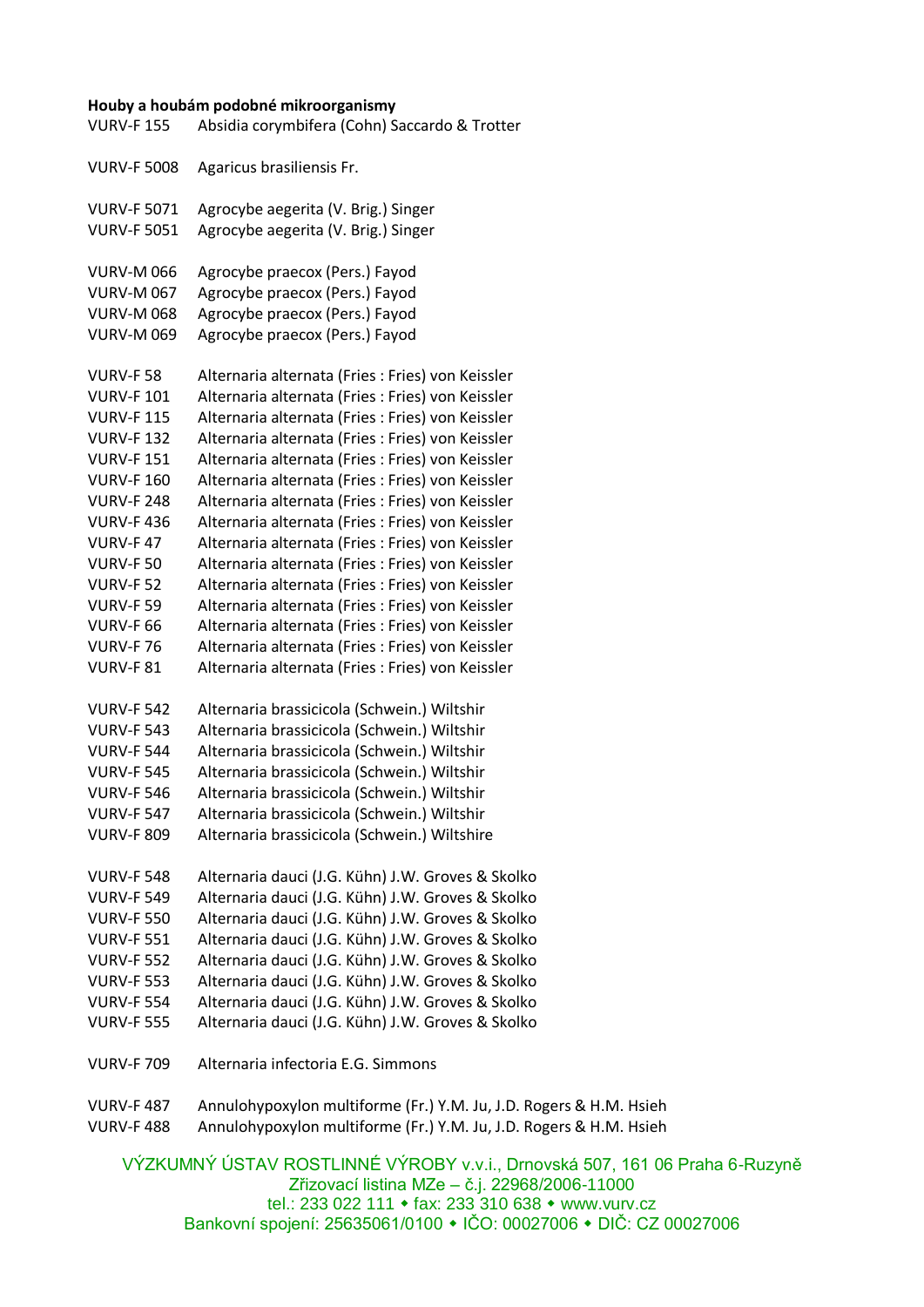| <b>VURV-F 285</b> | Apiospora montagnei Sacc.                     |
|-------------------|-----------------------------------------------|
| <b>VURV-F 316</b> | Apiospora montagnei Sacc.                     |
|                   |                                               |
| <b>VURV-F 284</b> | Arthrinium phaeospermum (Corda) M.B. Ellis    |
|                   |                                               |
| <b>VURV-F 240</b> | Arthrinium sp.                                |
|                   |                                               |
| <b>VURV-F 564</b> | Arthrobotrys oligospora Fresen.               |
| <b>VURV-F 565</b> | Arthrobotrys oligospora Fresen.               |
| <b>VURV-F 566</b> | Arthrobotrys oligospora Fresen.               |
|                   |                                               |
| <b>VURV-F 342</b> |                                               |
|                   | Ascochyta sp.                                 |
| <b>VURV-F 341</b> | Ascochyta sp.                                 |
|                   |                                               |
| <b>VURV-F 581</b> | Aspergillus pseudoglaucus Blochwitz           |
|                   |                                               |
| <b>VURV-F 283</b> | Aspergillus flavus Link                       |
| <b>VURV-F 582</b> | Aspergillus flavus Link                       |
| <b>VURV-F 583</b> | Aspergillus flavus Link                       |
| <b>VURV-F 584</b> | Aspergillus flavus Link                       |
| <b>VURV-F 630</b> | Aspergillus flavus Link                       |
| <b>VURV-F 778</b> | Aspergillus flavus Link                       |
|                   |                                               |
| <b>VURV-F 585</b> | Aspergillus fumigatus Fresen.                 |
| <b>VURV-F 620</b> | Aspergillus fumigatus Fresen.                 |
| <b>VURV-F172</b>  | Aspergillus fumigatus Fresen.                 |
|                   |                                               |
| <b>VURV-F 779</b> | Aspergillus niger Tiegh.                      |
| <b>VURV-F 822</b> | Aspergillus niger Tiegh.                      |
| <b>VURV-F173</b>  | Aspergillus niger Tiegh.                      |
|                   |                                               |
| <b>VURV-F138</b>  | Aspergillus ochraceus K. Wilhelm              |
|                   |                                               |
|                   |                                               |
| <b>VURV-F 159</b> | Aspergillus sclerotiorum G.A. Huber           |
| <b>VURV-F 605</b> | Aspergillus sclerotiorum G.A. Huber           |
|                   |                                               |
| <b>VURV-F 613</b> | Aspergillus tritici B.S. Mehrotra & M. Basu   |
| <b>VURV-F 614</b> | Aspergillus tritici B.S. Mehrotra & M. Basu   |
| <b>VURV-F 615</b> | Aspergillus tritici B.S. Mehrotra & M. Basu   |
| <b>VURV-F 616</b> | Aspergillus tritici B.S. Mehrotra & M. Basu   |
|                   |                                               |
| <b>VURV-F180</b>  | Aspergillus versicolor (Vuillemin) Tiraboschi |
|                   |                                               |
| <b>VURV-F 226</b> | Aureobasidium pullulans (de Bary) Arnaud      |
| <b>VURV-F 256</b> | Aureobasidium pullulans (de Bary) Arnaud      |
| <b>VURV-F 399</b> | Aureobasidium pullulans (de Bary) Arnaud      |
| <b>VURV-F 89</b>  | Aureobasidium pullulans (de Bary) Arnaud      |
| VURV-F 90         | Aureobasidium pullulans (de Bary) Arnaud      |
|                   |                                               |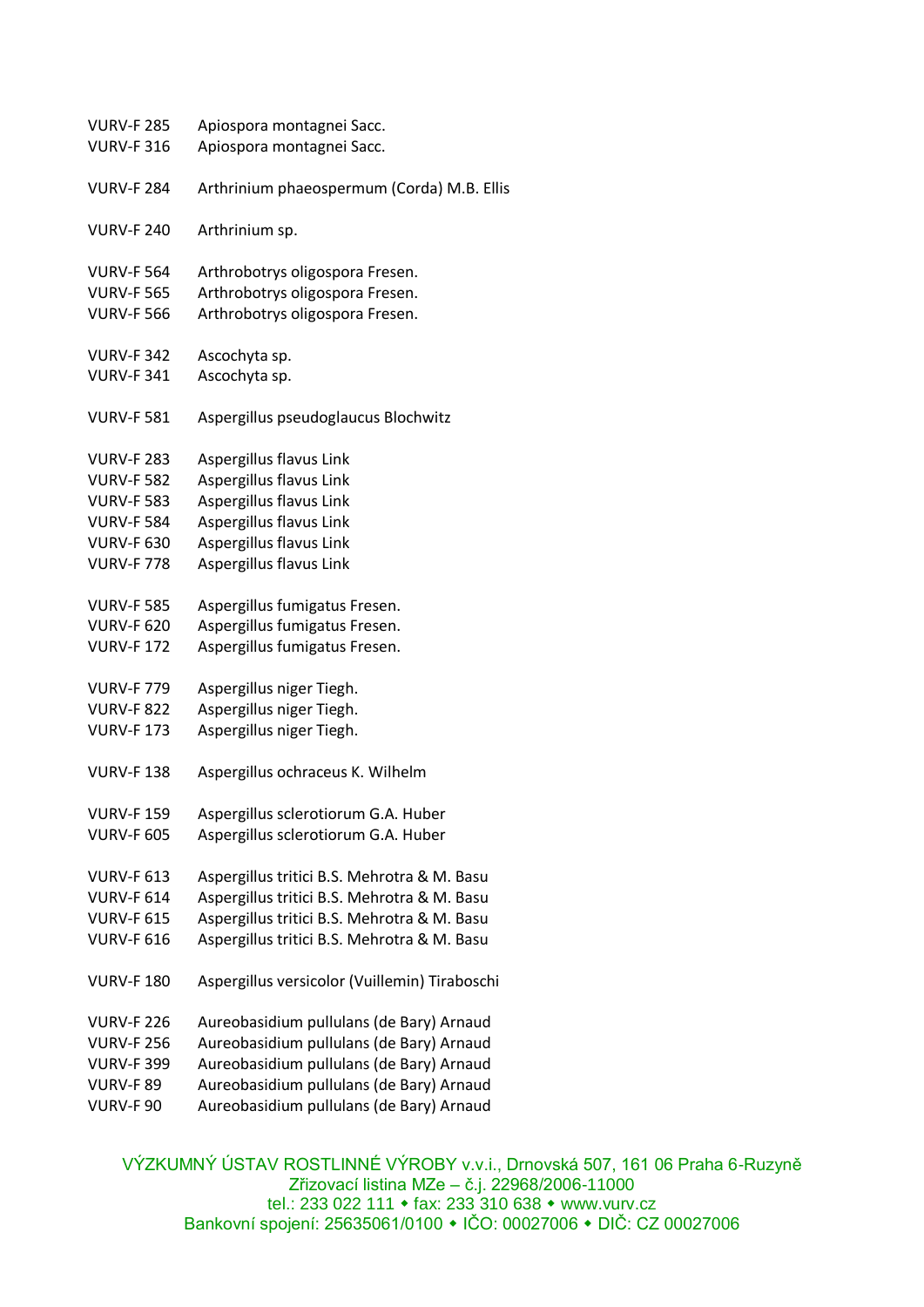VURV-F 340 Beauveria bassiana (Bals.-Criv.) Vuill. VURV-F 402 Beauveria bassiana (Bals.-Criv.) Vuill. VURV-F 415 Beauveria bassiana (Bals.-Criv.) Vuill. VURV-F 344 Beauveria felina (DC.) J.W. Carmich. VURV-F 662 Bipolaris sorokiniana (Sacc.) Shoemaker VURV-A B0203 Blumeria graminis (DC.) Speer VURV-A B0202 Blumeria graminis (DC.) Speer VURV-A B0205 Blumeria graminis (DC.) Speer VURV-A B0207 Blumeria graminis (DC.) Speer VURV-A B0301 Blumeria graminis (DC.) Speer VURV-A B0302 Blumeria graminis (DC.) Speer VURV-A B0303 Blumeria graminis (DC.) Speer VURV-A B0304 Blumeria graminis (DC.) Speer VURV-A B0305 Blumeria graminis (DC.) Speer VURV-A B0306 Blumeria graminis (DC.) Speer VURV-A B0307 Blumeria graminis (DC.) Speer VURV-A B0308 Blumeria graminis (DC.) Speer VURV-A B0309 Blumeria graminis (DC.) Speer VURV-A B0310 Blumeria graminis (DC.) Speer VURV-A B0311 Blumeria graminis (DC.) Speer VURV-F 64 Botryosphaeria stevensii Shoemaker VURV-F 65 Botryosphaeria stevensii Shoemaker VURV-F 166 Botrytis cinerea Persoon : Fries VURV-F 174 Botrytis cinerea Persoon : Fries VURV-F 179 Botrytis cinerea Persoon : Fries VURV-F 184 Botrytis cinerea Persoon : Fries VURV-F 4 Botrytis cinerea Persoon : Fries VURV-F 5 Botrytis cinerea Persoon : Fries VURV-F 506 Botrytis cinerea Persoon : Fries VURV-F 536 Botrytis cinerea Persoon : Fries VURV-F 537 Botrytis cinerea Persoon : Fries VURV-F 538 Botrytis cinerea Persoon : Fries VURV-F 539 Botrytis cinerea Persoon : Fries VURV-F 578 Botrytis cinerea Persoon : Fries VURV-F 652 Botrytis cinerea Persoon : Fries VURV-F 653 Botrytis cinerea Persoon : Fries VURV-F 321 Broomella acuta Shoemaker & E. Müll. VURV-F 811 Byssochlamys nivea Westling VURV-F 713 Cadophora luteo-olivacea (J.F.H. Beyma) T.C. Harr. & McNew VURV-F 698 Cadophora luteo-olivacea (J.F.H. Beyma) T.C. Harr. & McNew VURV-F 719 Cadophora luteo-olivacea (J.F.H. Beyma) T.C. Harr. & McNew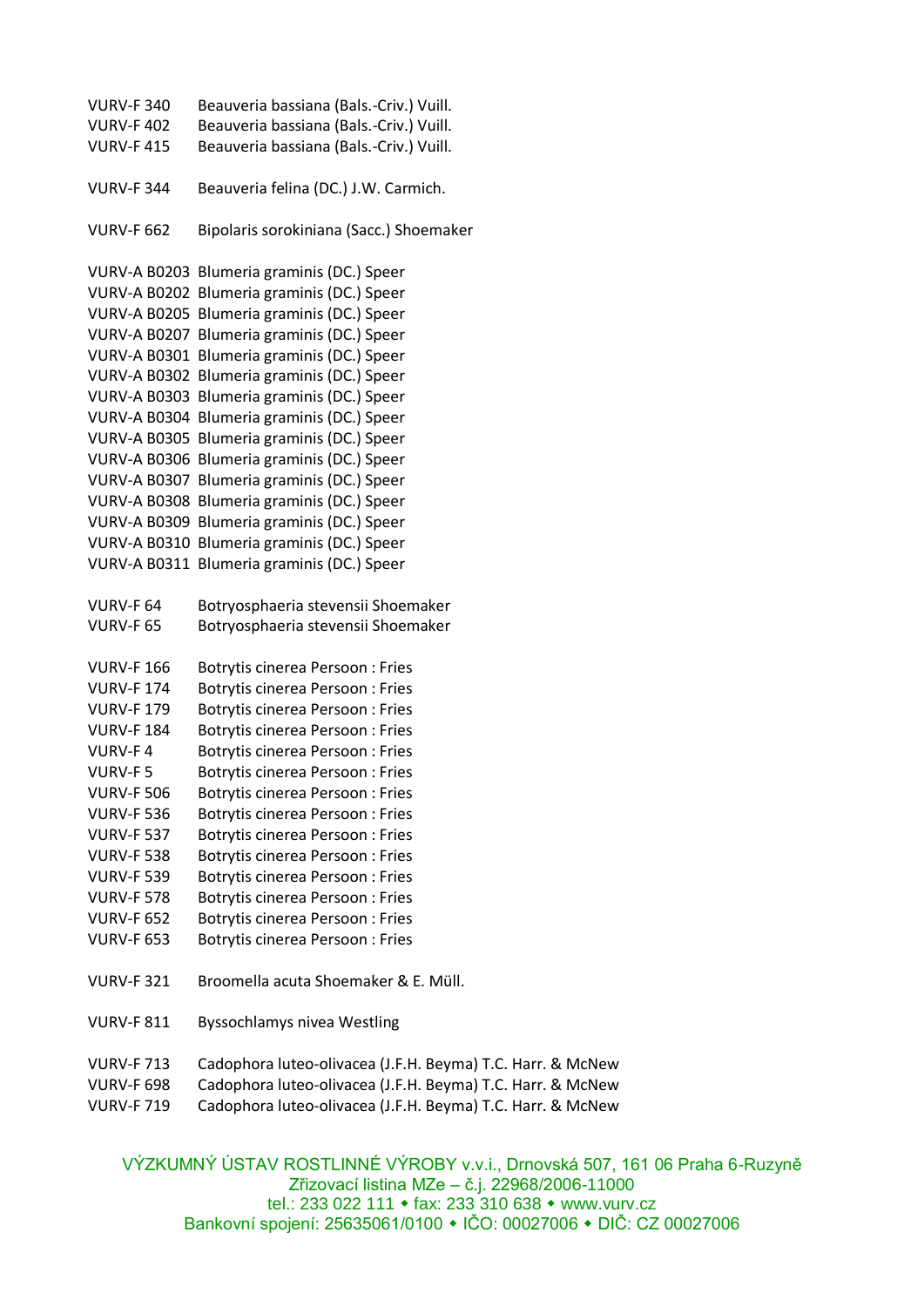| <b>VURV-F 309</b>                      | Ceratocystis laricicola Redfern & Minter                                                                                         |
|----------------------------------------|----------------------------------------------------------------------------------------------------------------------------------|
| <b>VURV-F 252</b>                      | Ceratocystis polonica (Siemaszko) C. Moreau                                                                                      |
| <b>VURV-F 315</b>                      | Ceratocystis polonica (Siemaszko) C. Moreau                                                                                      |
| <b>VURV-F141</b>                       | Chaetomium globosum Kunze: Fries                                                                                                 |
|                                        |                                                                                                                                  |
| <b>VURV-F 323</b>                      | Chaetomium sp.                                                                                                                   |
| <b>VURV-F 326</b>                      | Chaetomium sp.                                                                                                                   |
| <b>VURV-F403</b>                       | Chaetomium sp.                                                                                                                   |
|                                        |                                                                                                                                  |
| VURV-F18                               | Chalara sp.                                                                                                                      |
|                                        |                                                                                                                                  |
| <b>VURV-F455</b>                       | Chondrostereum purpureum (Persoon) Pouzar                                                                                        |
|                                        |                                                                                                                                  |
| <b>VURV-F717</b>                       | Cladosporium cladosporioides (Fresen.) de Vries                                                                                  |
| <b>VURV-F 769</b>                      | Cladosporium cladosporioides (Fresen.) de Vries                                                                                  |
| VURV-F48                               | Cladosporium cladosporioides (Fresen.) de Vries                                                                                  |
| <b>VURV-F 55</b>                       | Cladosporium cladosporioides (Fresen.) de Vries                                                                                  |
| <b>VURV-F79</b>                        | Cladosporium cladosporioides (Fresen.) de Vries                                                                                  |
| <b>VURV-F767</b>                       |                                                                                                                                  |
| <b>VURV-F78</b>                        | Cladosporium herbarum (Pers.) Link<br>Cladosporium herbarum (Pers.) Link                                                         |
| <b>VURV-F148</b>                       | Cladosporium herbarum (Pers.) Link                                                                                               |
| <b>VURV-F 400</b>                      | Cladosporium herbarum (Pers.) Link                                                                                               |
|                                        |                                                                                                                                  |
| <b>VURV-F 195</b>                      | Cladosporium macrocarpum Preuss                                                                                                  |
|                                        |                                                                                                                                  |
| <b>VURV-F177</b>                       | Cladosporium sphaerospermum Penzig                                                                                               |
|                                        |                                                                                                                                  |
| <b>VURV-F 5223</b>                     | Climacocystis borealis (Fr.) Kotl. & Pouzar                                                                                      |
|                                        |                                                                                                                                  |
| <b>VURV-F156</b>                       | Clonostachys rosea (Link) Schroers, Samuels, Seifert & W. Gams                                                                   |
| <b>VURV-F 224</b><br><b>VURV-F 346</b> | Clonostachys rosea (Link) Schroers, Samuels, Seifert & W. Gams<br>Clonostachys rosea (Link) Schroers, Samuels, Seifert & W. Gams |
| <b>VURV-F 573</b>                      |                                                                                                                                  |
| <b>VURV-F 574</b>                      | Clonostachys rosea (Link) Schroers, Samuels, Seifert & W. Gams<br>Clonostachys rosea (Link) Schroers, Samuels, Seifert & W. Gams |
| <b>VURV-F 575</b>                      | Clonostachys rosea (Link) Schroers, Samuels, Seifert & W. Gams                                                                   |
| <b>VURV-F 576</b>                      | Clonostachys rosea (Link) Schroers, Samuels, Seifert & W. Gams                                                                   |
| <b>VURV-F 677</b>                      | Clonostachys rosea (Link) Schroers, Samuels, Seifert & W. Gams                                                                   |
| <b>VURV-F725</b>                       | Clonostachys rosea (Link) Schroers, Samuels, Seifert & W. Gams                                                                   |
| <b>VURV-F 726</b>                      | Clonostachys rosea (Link) Schroers, Samuels, Seifert & W. Gams                                                                   |
| <b>VURV-F 754</b>                      | Clonostachys rosea (Link) Schroers, Samuels, Seifert & W. Gams                                                                   |
| <b>VURV-F 755</b>                      | Clonostachys rosea (Link) Schroers, Samuels, Seifert & W. Gams                                                                   |
| <b>VURV-F 756</b>                      | Clonostachys rosea (Link) Schroers, Samuels, Seifert & W. Gams                                                                   |
| <b>VURV-F 682</b>                      | Clonostachys rosea (Link) Schroers, Samuels, Seifert & W. Gams                                                                   |
| <b>VURV-F 700</b>                      | Clonostachys rosea (Link) Schroers, Samuels, Seifert & W. Gams                                                                   |
| <b>VURV-F 701</b>                      | Clonostachys rosea (Link) Schroers, Samuels, Seifert & W. Gams                                                                   |
|                                        |                                                                                                                                  |
| <b>VURV-F438</b>                       | Cochliobolus sativus (S. Ito & Kuribayashi) Drechsler ex Dastur                                                                  |
| <b>VURV-F 439</b>                      | Cochliobolus sativus (S. Ito & Kuribayashi) Drechsler ex Dastur                                                                  |
|                                        |                                                                                                                                  |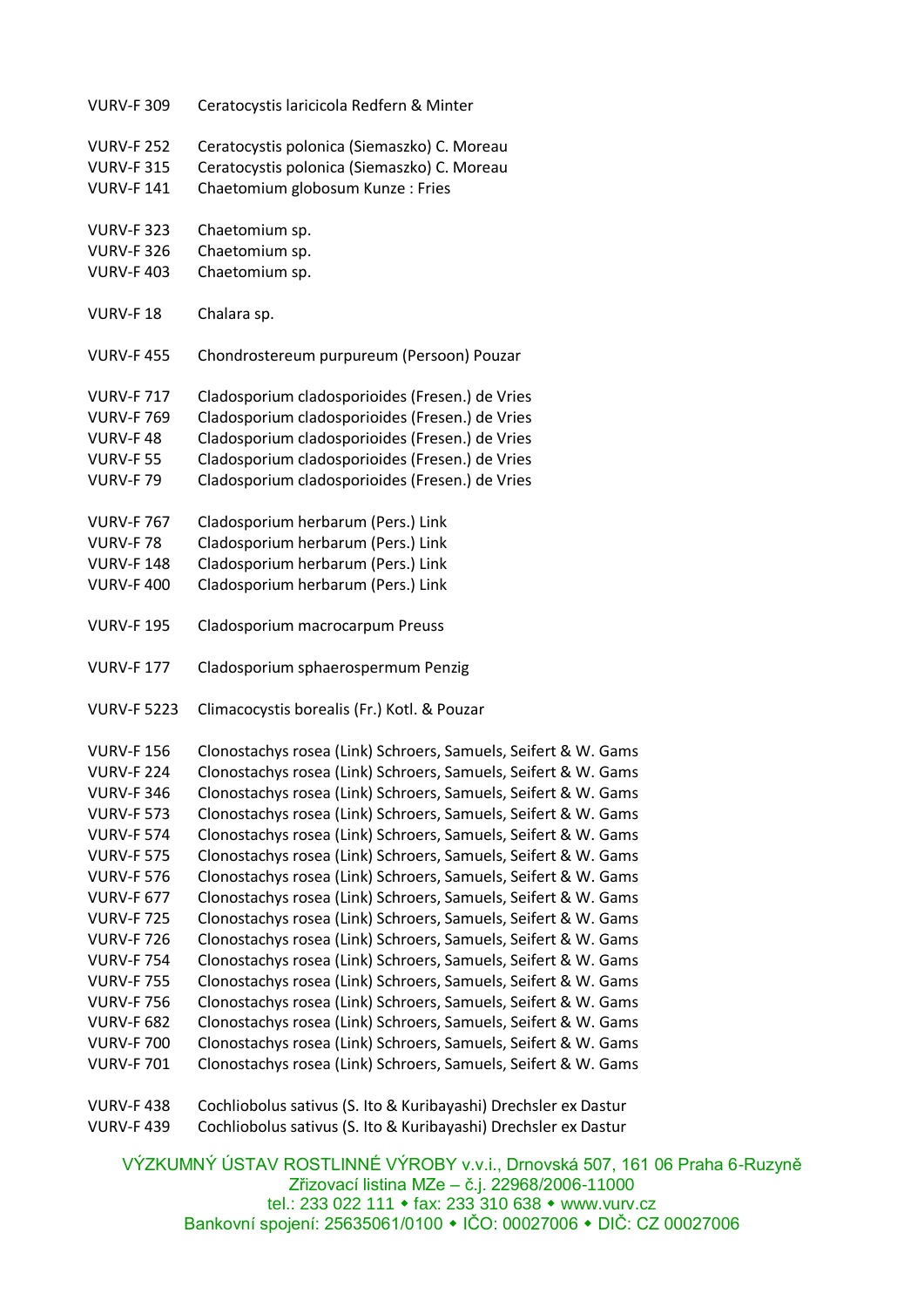| <b>VURV-F440</b>   | Cochliobolus sativus (S. Ito & Kuribayashi) Drechsler ex Dastur                |
|--------------------|--------------------------------------------------------------------------------|
| <b>VURV-F70</b>    | Cochliobolus sativus (S. Ito & Kuribayashi) Drechsler ex Dastur                |
| <b>VURV-F 82</b>   | Cochliobolus sativus (S. Ito & Kuribayashi) Drechsler ex Dastur                |
|                    |                                                                                |
| <b>VURV-F 260</b>  | Colletotrichum acutatum J.H. Simmonds                                          |
| <b>VURV-F 261</b>  | Colletotrichum acutatum J.H. Simmonds                                          |
| <b>VURV-F 262</b>  | Colletotrichum acutatum J.H. Simmonds                                          |
| <b>VURV-F 263</b>  | Colletotrichum acutatum J.H. Simmonds                                          |
| <b>VURV-F 264</b>  | Colletotrichum acutatum J.H. Simmonds                                          |
| <b>VURV-F 265</b>  | Colletotrichum acutatum J.H. Simmonds                                          |
| <b>VURV-F 266</b>  | Colletotrichum acutatum J.H. Simmonds                                          |
| <b>VURV-F 305</b>  | Colletotrichum acutatum J.H. Simmonds                                          |
| <b>VURV-F 306</b>  | Colletotrichum acutatum J.H. Simmonds                                          |
| <b>VURV-F 351</b>  | Colletotrichum acutatum J.H. Simmonds                                          |
| <b>VURV-F 352</b>  | Colletotrichum acutatum J.H. Simmonds                                          |
| <b>VURV-F 375</b>  | Colletotrichum acutatum J.H. Simmonds                                          |
| <b>VURV-F 376</b>  | Colletotrichum acutatum J.H. Simmonds                                          |
| <b>VURV-F 395</b>  | Colletotrichum acutatum J.H. Simmonds                                          |
| <b>VURV-F 396</b>  | Colletotrichum acutatum J.H. Simmonds                                          |
| <b>VURV-F406</b>   | Colletotrichum acutatum J.H. Simmonds                                          |
| <b>VURV-F419</b>   | Colletotrichum acutatum J.H. Simmonds                                          |
| <b>VURV-F 246</b>  | Colletotrichum acutatum J.H. Simmonds                                          |
|                    |                                                                                |
| <b>VURV-F 569</b>  | Colletotrichum coccodes (Wallr.) S. Hughe                                      |
| <b>VURV-F17</b>    | Colletotrichum musae (Berkeley & M.A. Curtis) von Arx                          |
| <b>VURV-F 380</b>  | Colletotrichum sp.                                                             |
|                    |                                                                                |
| <b>VURV-F128</b>   | Coniothyrium sporulosum (W. Gams & Domsch) Aa                                  |
| <b>VURV-F 5057</b> |                                                                                |
| <b>VURV-F 5097</b> | Coprinus comatus (O.F. Müll.) Pers.<br>Coprinus comatus (O.F. Müll.) Pers.     |
| <b>VURV-F 5162</b> | Coprinus comatus (O.F. Müll.) Pers.                                            |
| <b>VURV-F 5174</b> |                                                                                |
| <b>VURV-F 5235</b> | Coprinus comatus (O.F. Müll.) Pers.<br>Coprinus comatus (O.F. Müll.) Pers.     |
|                    |                                                                                |
| <b>VURV-M 070</b>  | Coprinus comatus (O.F.Müll.) Pers.                                             |
| <b>VURV-M071</b>   | Coprinus comatus (O.F.Müll.) Pers.                                             |
| <b>VURV-M072</b>   | Coprinus comatus (O.F.Müll.) Pers.                                             |
| <b>VURV-M073</b>   | Coprinus comatus (O.F.Müll.) Pers.                                             |
| <b>VURV-F 5234</b> | Coprinus comatus (O.F.Müll.) Pers.                                             |
| <b>VURV-F424</b>   | Coprinus sp.                                                                   |
| <b>VURV-F 5056</b> | Cordyceps militaris (L.) Link                                                  |
| <b>VURV-F 5158</b> | Cordyceps militaris (L.) Link                                                  |
|                    |                                                                                |
| <b>VURV-F 149</b>  | Coryneum sp.                                                                   |
| <b>VURV-F 507</b>  | Cryptosporiopsis kienholzii Seifert, Spotts & Lévesque                         |
|                    | $\overline{N}$ zki imaný líctav docti imalé $\overline{N}$ dody $\overline{N}$ |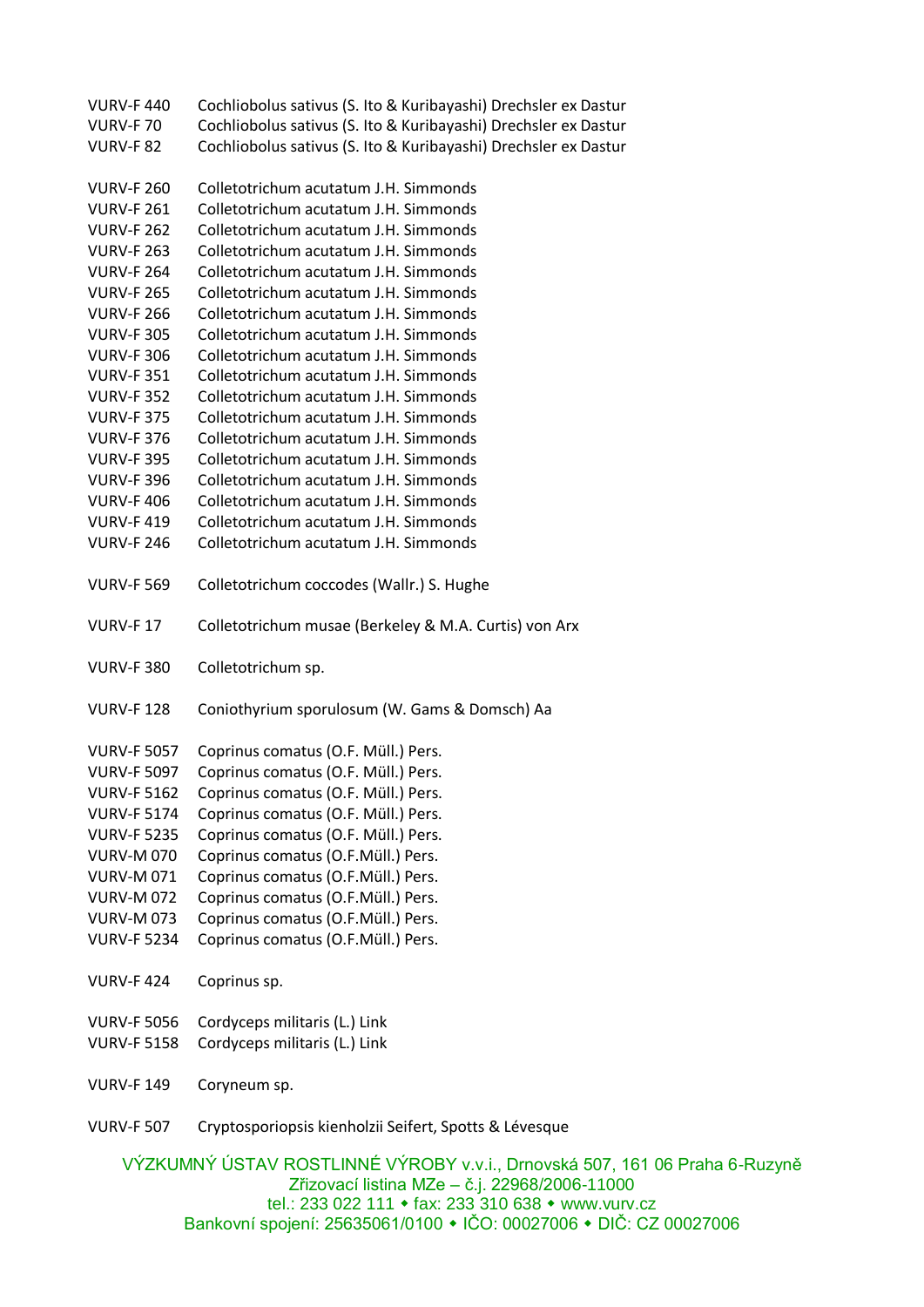| <b>VURV-F 508</b>  | Cryptosporiopsis kienholzii Seifert, Spotts & Lévesque                                           |
|--------------------|--------------------------------------------------------------------------------------------------|
| <b>VURV-F 509</b>  | Cryptosporiopsis kienholzii Seifert, Spotts & Lévesque                                           |
|                    |                                                                                                  |
| <b>VURV-F21</b>    | Cryptosporiopsis radicicola Kowalski & Bartnik<br>Cryptosporiopsis radicicola Kowalski & Bartnik |
| <b>VURV-F19</b>    |                                                                                                  |
| <b>VURV-F 20</b>   | Cryptosporiopsis radicicola Kowalski & Bartnik                                                   |
| <b>VURV-F35</b>    | Cryptosporiopsis radicicola Kowalski & Bartnik                                                   |
| <b>VURV-F116</b>   | Cunninghamella echinulata (Thaxt.) Thaxt. ex Blakeslee                                           |
| <b>VURV-F 194</b>  | Desmazierella acicola Libert                                                                     |
| <b>VURV-F 26</b>   | Dicyma sp.                                                                                       |
| <b>VURV-F727</b>   | Diplodia seriata De Not.                                                                         |
| <b>VURV-F 325</b>  | Didymosphaeria igniaria C. Booth                                                                 |
| <b>VURV-M074</b>   | Disciotis venosa (Pers.) Arnould                                                                 |
| <b>VURV-M075</b>   | Disciotis venosa (Pers.) Arnould                                                                 |
| <b>VURV-F 314</b>  | Discohainesia oenotherae (Cooke & Ellis) Nannf.                                                  |
| <b>VURV-F130</b>   | Epicoccum nigrum Link                                                                            |
| <b>VURV-F 244</b>  | Epicoccum nigrum Link                                                                            |
| <b>VURV-F401</b>   | Epicoccum nigrum Link                                                                            |
| <b>VURV-F 57</b>   | Epicoccum nigrum Link                                                                            |
|                    |                                                                                                  |
| <b>VURV-F131</b>   | Esteya vermicola Tzean et al.                                                                    |
|                    |                                                                                                  |
| <b>VURV-F176</b>   | Eurotium repens de Bary                                                                          |
| <b>VURV-F134</b>   |                                                                                                  |
|                    | Eurotium rubrum Jos. König et al.                                                                |
| <b>VURV-F 5054</b> | Flammulina velutipes (Curtis) Singer                                                             |
| <b>VURV-F 5119</b> | Flammulina velutipes (Curtis) Singer                                                             |
| <b>VURV-F 5183</b> | Flammulina velutipes (Curtis) Singer                                                             |
| <b>VURV-F 5237</b> | Flammulina velutipes (Curtis) Singer                                                             |
| <b>VURV-M019</b>   | Flammulina velutipes (Curtis) Singer                                                             |
| <b>VURV-M076</b>   | Flammulina velutipes (Curtis) Singer                                                             |
| <b>VURV-M 077</b>  | Flammulina velutipes (Curtis) Singer                                                             |
| <b>VURV-M078</b>   | Flammulina velutipes (Curtis) Singer                                                             |
| <b>VURV-M079</b>   | Flammulina velutipes (Curtis) Singer                                                             |
| <b>VURV-M080</b>   | Flammulina velutipes (Curtis) Singer                                                             |
| <b>VURV-M081</b>   | Flammulina velutipes (Curtis) Singer                                                             |
| <b>VURV-M 082</b>  | Flammulina velutipes (Curtis) Singer                                                             |
| <b>VURV-M083</b>   | Flammulina velutipes (Curtis) Singer                                                             |
|                    |                                                                                                  |

VURV-M 084 Fomitopsis betulina (Bull.) B.K. Cui, M.L. Han & Y.C. Dai VURV-M 085 Fomitopsis betulina (Bull.) B.K. Cui, M.L. Han & Y.C. Dai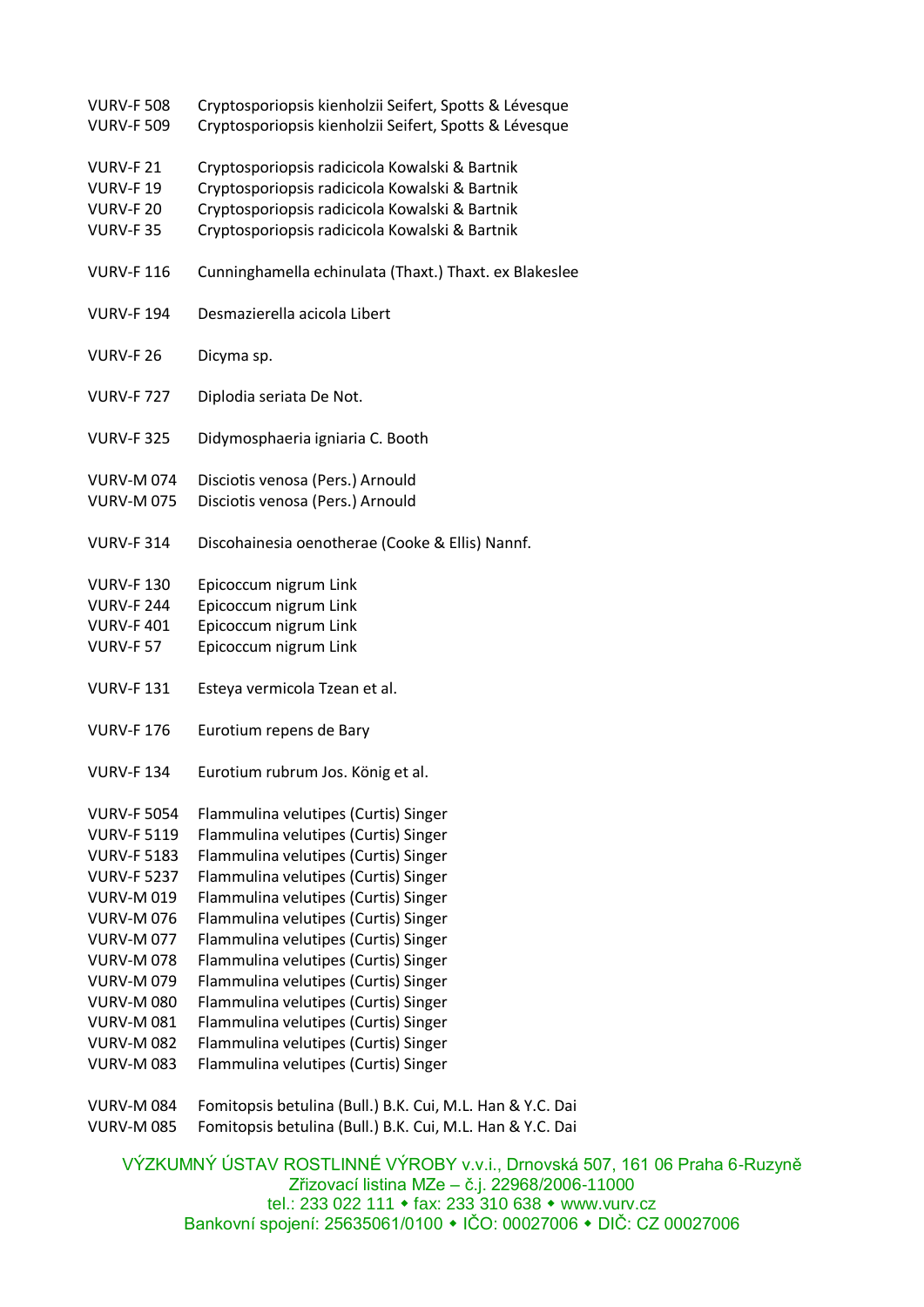| <b>VURV-M086</b>   | Fomitopsis betulina (Bull.) B.K. Cui, M.L. Han & Y.C. Dai |
|--------------------|-----------------------------------------------------------|
| <b>VURV-M087</b>   | Fomitopsis betulina (Bull.) B.K. Cui, M.L. Han & Y.C. Dai |
|                    |                                                           |
| <b>VURV-F 5238</b> | Fomitopsis pinicola (Sw.) P. Karst.                       |
|                    |                                                           |
| <b>VURV-F758</b>   | Fusarium acuminatum Ellis & Everh.                        |
| <b>VURV-F 834</b>  | Fusarium acuminatum Ellis & Everh.                        |
| <b>VURV-F 837</b>  | Fusarium acuminatum Ellis & Everh.                        |
| <b>VURV-F 269</b>  | Fusarium acuminatum Ellis & Everh.                        |
|                    |                                                           |
| <b>VURV-F 760</b>  | Fusarium avenaceum (Fr.) Sacc.                            |
| <b>VURV-F 763</b>  | Fusarium avenaceum (Fr.) Sacc.                            |
| <b>VURV-F 828</b>  | Fusarium avenaceum (Fr.) Sacc.                            |
|                    |                                                           |
| <b>VURV-F 835</b>  | Fusarium avenaceum (Fr.) Sacc.                            |
| <b>VURV-F 836</b>  | Fusarium avenaceum (Fr.) Sacc.                            |
| <b>VURV-F161</b>   | Fusarium avenaceum (Fr.) Sacc.                            |
| <b>VURV-F 268</b>  | Fusarium avenaceum (Fr.) Sacc.                            |
|                    |                                                           |
| <b>VURV-F178</b>   | Fusarium culmorum (W.G. Smith) Saccardo                   |
| <b>VURV-F 206</b>  | Fusarium culmorum (W.G. Smith) Saccardo                   |
| <b>VURV-F 207</b>  | Fusarium culmorum (W.G. Smith) Saccardo                   |
| <b>VURV-F 242</b>  | Fusarium culmorum (W.G. Smith) Saccardo                   |
| <b>VURV-F 297</b>  | Fusarium culmorum (W.G. Smith) Saccardo                   |
| <b>VURV-F 353</b>  | Fusarium culmorum (W.G. Smith) Saccardo                   |
| <b>VURV-F 362</b>  | Fusarium culmorum (W.G. Smith) Saccardo                   |
| <b>VURV-F 367</b>  | Fusarium culmorum (W.G. Smith) Saccardo                   |
| <b>VURV-F 370</b>  | Fusarium culmorum (W.G. Smith) Saccardo                   |
| <b>VURV-F425</b>   | Fusarium culmorum (W.G. Smith) Saccardo                   |
| <b>VURV-F494</b>   | Fusarium culmorum (W.G. Smith) Saccardo                   |
|                    |                                                           |
| <b>VURV-F 190</b>  | Fusarium cf. equiseti (Corda) Sacc.                       |
|                    |                                                           |
| <b>VURV-F 759</b>  | Fusarium equiseti (Corda) Sacc.                           |
| <b>VURV-F 825</b>  | Fusarium equiseti (Corda) Sacc.                           |
| <b>VURV-F 833</b>  | Fusarium equiseti (Corda) Sacc.                           |
|                    |                                                           |
| <b>VURV-F 281</b>  | Fusarium graminearum Schwabe                              |
| <b>VURV-F189</b>   | Fusarium graminearum Schwabe                              |
| <b>VURV-F 211</b>  | Fusarium graminearum Schwabe                              |
| <b>VURV-F 212</b>  | Fusarium graminearum Schwabe                              |
| <b>VURV-F 213</b>  | Fusarium graminearum Schwabe                              |
| <b>VURV-F 220</b>  | Fusarium graminearum Schwabe                              |
| <b>VURV-F 221</b>  | Fusarium graminearum Schwabe                              |
| <b>VURV-F 274</b>  | Fusarium graminearum Schwabe                              |
| <b>VURV-F 354</b>  | Fusarium graminearum Schwabe                              |
|                    |                                                           |
| <b>VURV-F 355</b>  | Fusarium graminearum Schwabe                              |
| <b>VURV-F356</b>   | Fusarium graminearum Schwabe                              |
| <b>VURV-F 357</b>  | Fusarium graminearum Schwabe                              |
| <b>VURV-F 358</b>  | Fusarium graminearum Schwabe                              |
| <b>VURV-F 359</b>  | Fusarium graminearum Schwabe                              |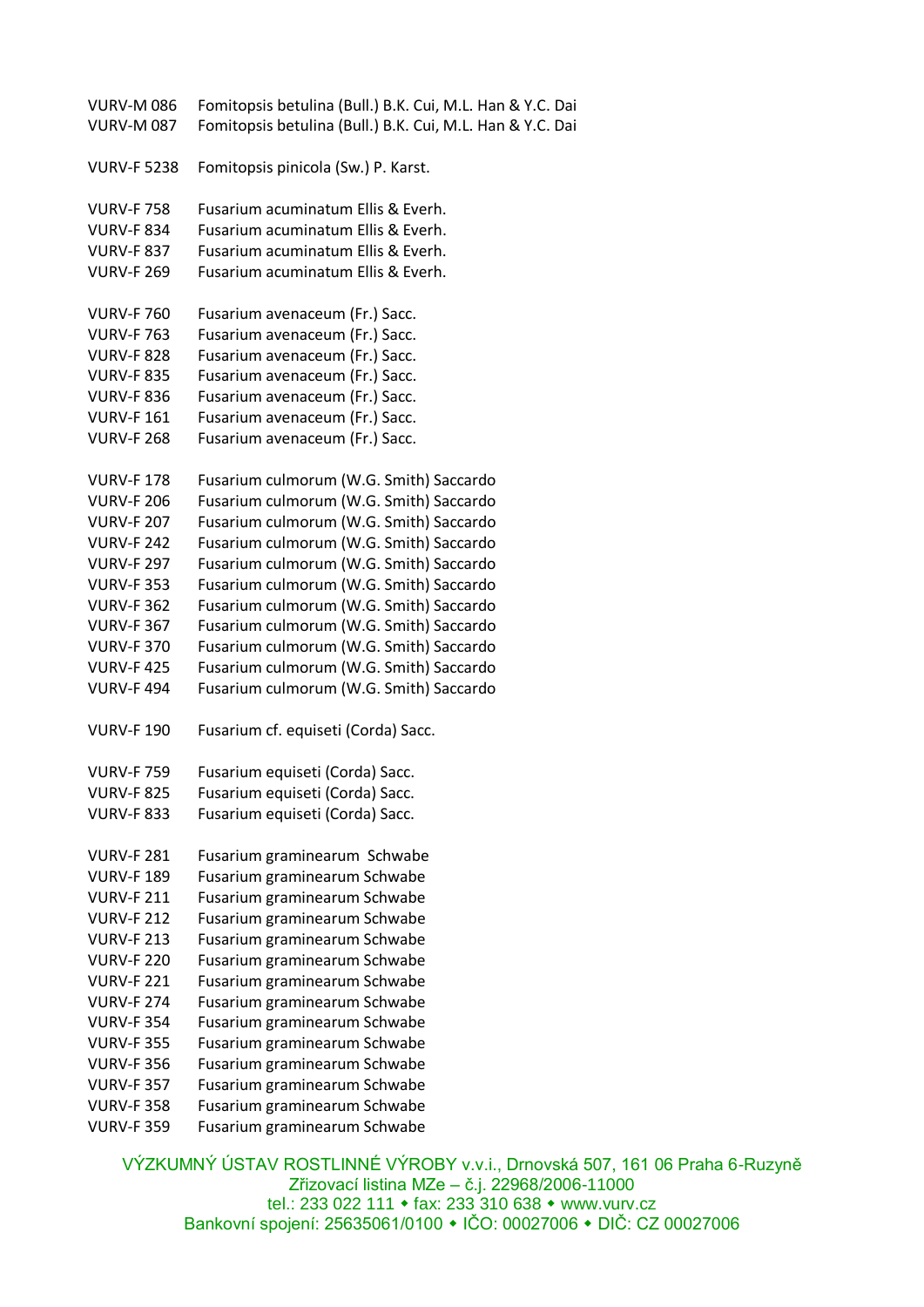| <b>VURV-F 360</b> | Fusarium graminearum Schwabe                                                |
|-------------------|-----------------------------------------------------------------------------|
| <b>VURV-F 361</b> | Fusarium graminearum Schwabe                                                |
| <b>VURV-F 363</b> | Fusarium graminearum Schwabe                                                |
| <b>VURV-F 364</b> | Fusarium graminearum Schwabe                                                |
| <b>VURV-F 365</b> | Fusarium graminearum Schwabe                                                |
| <b>VURV-F 366</b> | Fusarium graminearum Schwabe                                                |
| <b>VURV-F 368</b> | Fusarium graminearum Schwabe                                                |
| <b>VURV-F 369</b> | Fusarium graminearum Schwabe                                                |
| <b>VURV-F 381</b> | Fusarium graminearum Schwabe                                                |
|                   |                                                                             |
| <b>VURV-F139</b>  | Fusarium incarnatum (Roberge) Saccardo                                      |
| <b>VURV-F 227</b> | Fusarium incarnatum (Roberge) Saccardo                                      |
|                   |                                                                             |
| VURV-F 69         | Fusarium oxysporum f.sp. pisi (van Hall) race 1 Snyder et Hansen            |
| <b>VURV-F 67</b>  | Fusarium oxysporum f.sp. pisi (van Hall) race 2 Snyder et Hansen            |
| VURV-F 68         | Fusarium oxysporum f.sp. pisi (van Hall) race 5 Snyder et Hansen            |
| <b>VURV-F83</b>   | Fusarium oxysporum f.sp. pisi (van Hall) race 6 (Linford) Snyder et Hansen  |
|                   |                                                                             |
| <b>VURV-F 163</b> | Fusarium oxysporum Schltdl.                                                 |
| <b>VURV-F497</b>  | Fusarium oxysporum Schltdl.                                                 |
| <b>VURV-F 705</b> | Fusarium oxysporum Schltdl.                                                 |
| <b>VURV-F 830</b> | Fusarium oxysporum Schltdl.                                                 |
|                   |                                                                             |
| <b>VURV-F145</b>  | Fusarium poae (Peck) Wollenweber                                            |
| <b>VURV-F 208</b> | Fusarium poae (Peck) Wollenweber                                            |
| <b>VURV-F 209</b> | Fusarium poae (Peck) Wollenweber                                            |
| <b>VURV-F 210</b> | Fusarium poae (Peck) Wollenweber                                            |
| <b>VURV-F 267</b> | Fusarium poae (Peck) Wollenweber                                            |
| <b>VURV-F 271</b> | Fusarium poae (Peck) Wollenweber                                            |
| <b>VURV-F 51</b>  | Fusarium poae (Peck) Wollenweber                                            |
| VURV-F 63         | Fusarium poae (Peck) Wollenweber                                            |
|                   | Fusarium poae (Peck) Wollenweber                                            |
| <b>VURV-F77</b>   |                                                                             |
|                   | VURV-F 826 Fusarium proliferatum (Matsush.) Nirenberg                       |
| <b>VURV-F153</b>  | Fusarium proliferatum (Matsush.) Nirenberg                                  |
| <b>VURV-F 228</b> | Fusarium proliferatum (Matsush.) Nirenberg                                  |
| <b>VURV-F 229</b> | Fusarium proliferatum (Matsush.) Nirenberg                                  |
|                   |                                                                             |
| <b>VURV-F 680</b> | Fusarium redolens Wollenw.                                                  |
| <b>VURV-F 831</b> | Fusarium redolens Wollenw.                                                  |
| <b>VURV-F 832</b> | Fusarium redolens Wollenw.                                                  |
|                   |                                                                             |
| <b>VURV-F 294</b> | Fusarium sambucinum Fuckel                                                  |
| <b>VURV-F 696</b> | Fusarium sambucinum Fuckel                                                  |
|                   |                                                                             |
| <b>VURV-F 296</b> | Fusarium scirpi Lambotte & Fautrey                                          |
|                   |                                                                             |
| <b>VURV-F 295</b> | Fusarium semitectum Berkeley & Ravenel                                      |
|                   |                                                                             |
| <b>VURV-F 704</b> | Fusarium solani (Mart.) Sacc.                                               |
|                   |                                                                             |
|                   | VÝZKUMNÝ ÚSTAV ROSTLINNÉ VÝROBY v.v.i., Drnovská 507, 161 06 Praha 6-Ruzyně |

Zřizovací listina MZe – č.j. 22968/2006-11000 tel.: 233 022 111 fax: 233 310 638 www.vurv.cz Bankovní spojení: 25635061/0100 IČO: 00027006 DIČ: CZ 00027006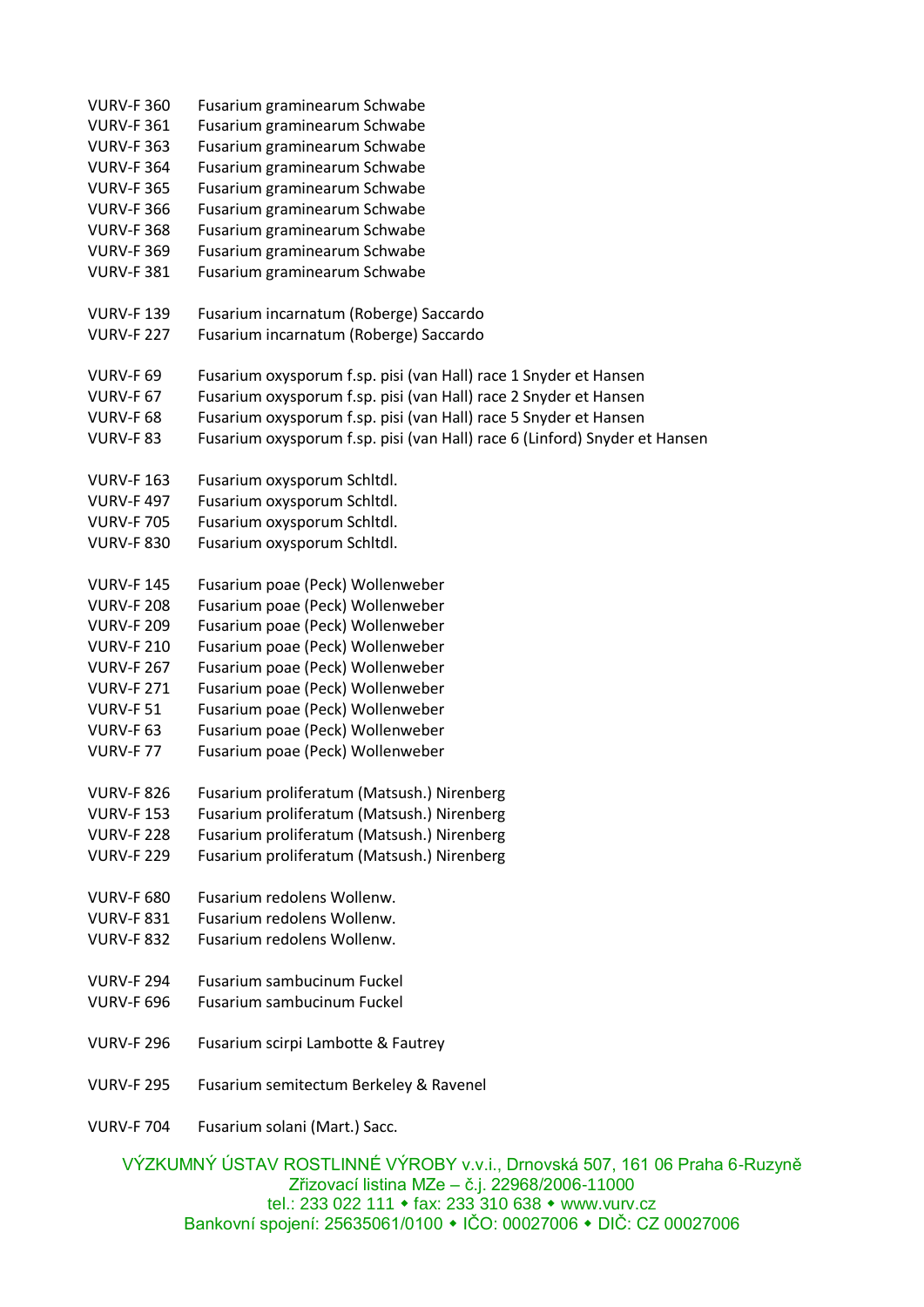| <b>VURV-F 829</b>  | Fusarium solani (Mart.) Sacc.                                                  |
|--------------------|--------------------------------------------------------------------------------|
| <b>VURV-F 803</b>  | Fusarium sporotrichioides Sherb.                                               |
| <b>VURV-F 804</b>  | Fusarium sporotrichioides Sherb.                                               |
| <b>VURV-F 827</b>  | Fusarium sporotrichioides Sherb.                                               |
| <b>VURV-F146</b>   | Fusarium sporotrichioides Sherb.                                               |
| <b>VURV-F 205</b>  | Fusarium sporotrichioides Sherb.                                               |
| <b>VURV-F 239</b>  | Fusarium sporotrichioides Sherb.                                               |
| <b>VURV-F 339</b>  | Fusarium sporotrichioides Sherb.                                               |
|                    |                                                                                |
| <b>VURV-F 214</b>  | Fusarium subglutinans (Wollenweber & Reinking) P.E. Nelson, Toussoun & Marasas |
| <b>VURV-F 215</b>  | Fusarium subglutinans (Wollenweber & Reinking) P.E. Nelson, Toussoun & Marasas |
| <b>VURV-F 216</b>  | Fusarium subglutinans (Wollenweber & Reinking) P.E. Nelson, Toussoun & Marasas |
| <b>VURV-F 270</b>  | Fusarium subglutinans (Wollenweber & Reinking) P.E. Nelson, Toussoun & Marasas |
| <b>VURV-F 280</b>  | Fusarium subglutinans (Wollenweber & Reinking) P.E. Nelson, Toussoun & Marasas |
|                    |                                                                                |
| <b>VURV-F 204</b>  | Fusarium tricinctum (Corda) Saccardo                                           |
| <b>VURV-F 254</b>  | Fusarium tricinctum (Corda) Saccardo                                           |
| <b>VURV-F405</b>   | Fusarium tricinctum (Corda) Saccardo                                           |
|                    |                                                                                |
| <b>VURV-F154</b>   | Fusarium verticillioides (Saccardo) Nirenberg                                  |
| <b>VURV-F 217</b>  | Fusarium verticillioides (Saccardo) Nirenberg                                  |
| <b>VURV-F 218</b>  | Fusarium verticillioides (Saccardo) Nirenberg                                  |
| <b>VURV-F 219</b>  | Fusarium verticillioides (Saccardo) Nirenberg                                  |
|                    |                                                                                |
| <b>VURV-F 5225</b> | Ganoderma adspersum (Schulzer) Donk                                            |
| <b>VURV-M 090</b>  | Ganoderma applanatum (Pers.) Pat.                                              |
|                    |                                                                                |
| <b>VURV-F 5035</b> | Ganoderma carnosum Pat.                                                        |
| <b>VURV-M 091</b>  | Ganoderma carnosum Pat.                                                        |
| <b>VURV-F 5100</b> | Ganoderma hoehnelianum Bres.                                                   |
| <b>VURV-F 5102</b> | Ganoderma hoehnelianum Bres.                                                   |
|                    |                                                                                |
| <b>VURV-F 5101</b> | Ganoderma lingzhi (Bull.) Pers.                                                |
| <b>VURV-F 5104</b> | Ganoderma lingzhi (Bull.) Pers.                                                |
| <b>VURV-F 5105</b> | Ganoderma lingzhi (Bull.) Pers.                                                |
| <b>VURV-F 5099</b> | Ganoderma lingzhi (Bull.) Pers.                                                |
|                    |                                                                                |
| <b>VURV-F 5065</b> | Ganoderma lipsiense (Batsch) G.F. Atk.                                         |
| <b>VURV-F 5085</b> | Ganoderma lipsiense (Batsch) G.F. Atk.                                         |
| <b>VURV-F 5096</b> | Ganoderma lipsiense (Batsch) G.F. Atk.                                         |
|                    |                                                                                |
| <b>VURV-M088</b>   | Ganoderma lucidum (Curtis) P. Karst                                            |
| <b>VURV-M 089</b>  | Ganoderma lucidum (Curtis) P. Karst                                            |
| <b>VURV-F 5009</b> | Ganoderma lucidum (Curtis) P. Karst.                                           |
| <b>VURV-F 5064</b> | Ganoderma lucidum (Curtis) P. Karst.                                           |
| <b>VURV-F 5103</b> | Ganoderma lucidum (Curtis) P. Karst.                                           |
| <b>VURV-F 5106</b> | Ganoderma lucidum (Curtis) P. Karst.                                           |
|                    |                                                                                |
|                    |                                                                                |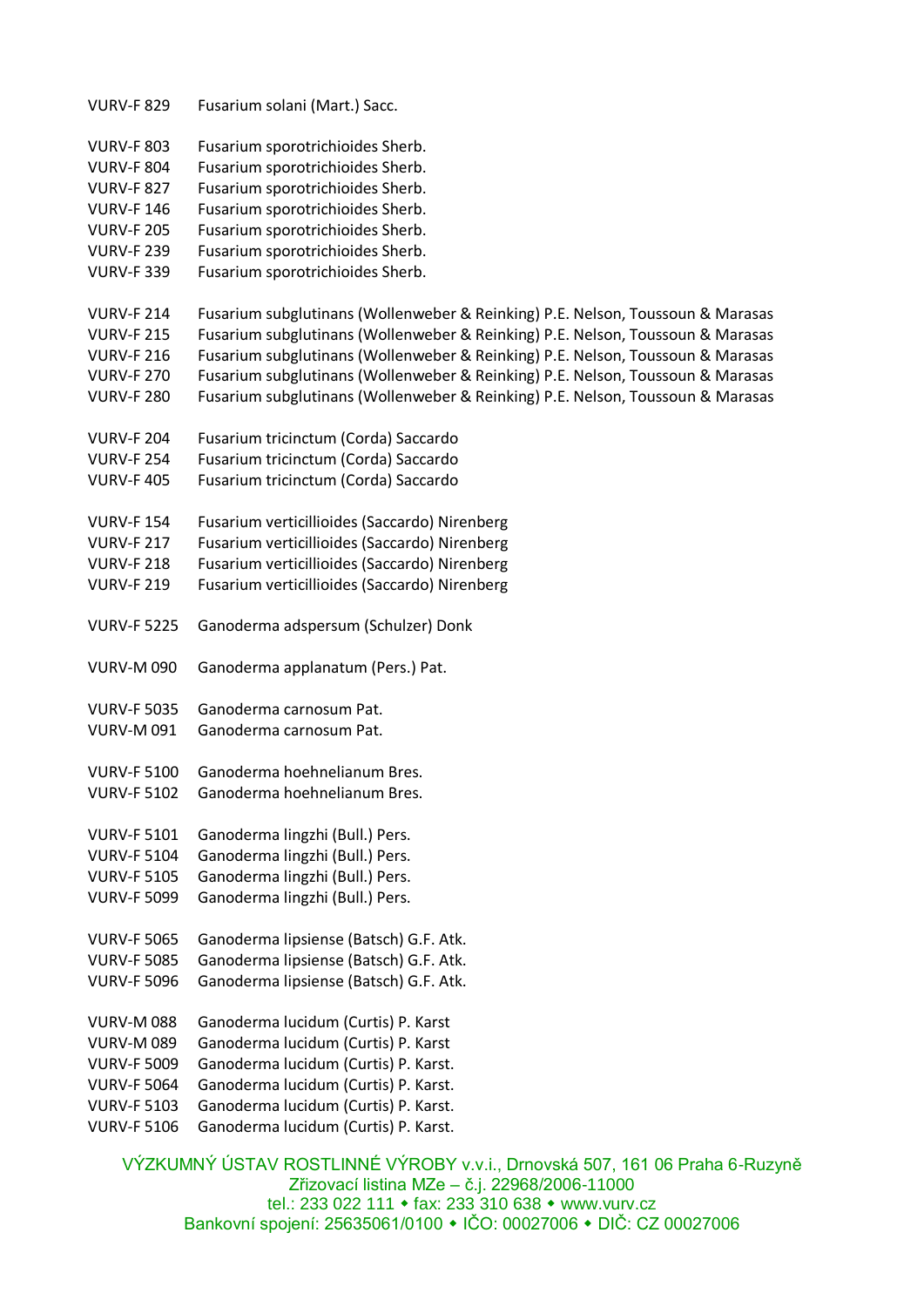| <b>VURV-F 5222</b> | Ganoderma lucidum (Curtis) P. Karst.                         |
|--------------------|--------------------------------------------------------------|
| <b>VURV-F 5010</b> | Ganoderma resinaceum Boud.                                   |
| <b>VURV-F 5069</b> | Ganoderma resinaceum Boud.                                   |
| <b>VURV-F 259</b>  | Geniculosporium sp.                                          |
| <b>VURV-F142</b>   | Geomyces pannorum (Link) Sigler & J.W. Carmichael            |
| <b>VURV-F 28</b>   | Geosmithia putterillii (Thom) Pitt                           |
| <b>VURV-F95</b>    | Geosmithia putterillii (Thom) Pitt                           |
| <b>VURV-F96</b>    | Geosmithia putterillii (Thom) Pitt                           |
| <b>VURV-F127</b>   | Geotrichum candidum Link: Fries                              |
| <b>VURV-F 808</b>  | Gibellulopsis nigrescens (Pethybr.) Zare, W. Gams & Summerb. |
| <b>VURV-F 53</b>   | Gliocladium catenulatum Gilman & Abbott                      |
| <b>VURV-F 147</b>  | Gliocladium catenulatum Gilman & Abbott                      |
| <b>VURV-F420</b>   | Glomerella cingulata (Stoneman) Spaulding & H. Schrenk       |
| VURV-F94           | Gonatobotrys simplex Corda                                   |
| <b>VURV-F 5063</b> | Grifola frondosa (Dicks.) Gray                               |
| <b>VURV-M018</b>   | Grifola frondosa (Dicks.) Gray                               |
| <b>VURV-F 307</b>  | Grosmannia penicillata (Grosmann) Siemaszko                  |
| <b>VURV-F 320</b>  | Grosmannia penicillata (Grosmann) Siemaszko                  |
| <b>VURV-F 308</b>  | Grosmannia piceaperda (Rumbold) Goid.                        |
| <b>VURV-F 319</b>  | Grosmannia piceaperda (Rumbold) Goid.                        |
| <b>VURV-M 092</b>  | Gyromitra infula (Schaeff.) Quél.                            |
| <b>VURV-F 5187</b> | Hericium coralloides (Scop.) Pers.                           |
| <b>VURV-M011</b>   | Hericium coralloides (Scop.) Pers.                           |
| <b>VURV-M 093</b>  | Hericium coralloides (Scop.) Pers.                           |
| <b>VURV-M 094</b>  | Hericium coralloides (Scop.) Pers.                           |
| <b>VURV-M 095</b>  | Hericium coralloides (Scop.) Pers.                           |
| <b>VURV-M 096</b>  | Hericium coralloides (Scop.) Pers.                           |
| <b>VURV-M 097</b>  | Hericium coralloides (Scop.) Pers.                           |
| <b>VURV-F 5059</b> | Hericium erinaceus (Bull.) Pers.                             |
| <b>VURV-F 5060</b> | Hericium erinaceus (Bull.) Pers.                             |
| <b>VURV-F 5087</b> | Hericium erinaceus (Bull.) Pers.                             |
| <b>VURV-F 5098</b> | Hericium erinaceus (Bull.) Pers.                             |
| <b>VURV-F 5130</b> | Hericium erinaceus (Bull.) Pers.                             |
| <b>VURV-F 5165</b> | Hericium erinaceus (Bull.) Pers.                             |
| <b>VURV-F 5200</b> | Hericium erinaceus (Bull.) Pers.                             |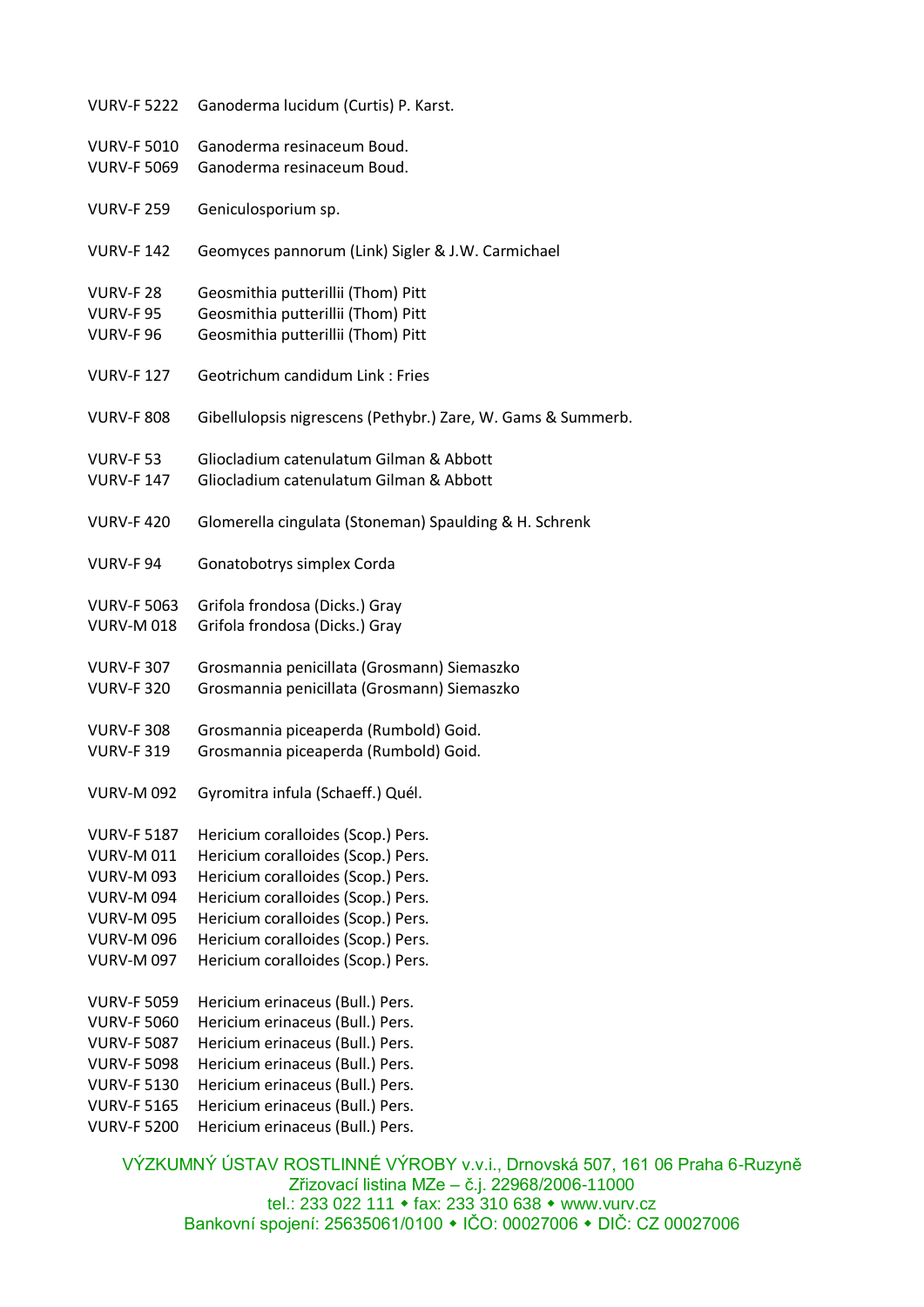| <b>VURV-M 010</b><br><b>VURV-M 131</b> | Hericium erinaceus (Bull.) Pers.<br>Hericium erinaceus (Bull.) Pers. |
|----------------------------------------|----------------------------------------------------------------------|
| <b>VURV-F143</b>                       | Heterobasidion abietum Niemelä & Korhonen                            |
| <b>VURV-F 257</b>                      | Heterobasidion parviporum Niemelä & Korhonen                         |
| <b>VURV-F 345</b>                      | Heterobasidion parviporum x abietinum Niemelä & Korhonen             |
| <b>VURV-F 5061</b>                     | Hirneola auricula-judae (Bull.) Berk.                                |
| <b>VURV-F 86</b>                       | Humicola fuscoatra Traaen                                            |
| <b>VURV-F129</b>                       | Humicola fuscoatra Traaen                                            |
| <b>VURV-F 5239</b>                     | Hypholoma fasciculare (Huds.) P. Kumm.                               |
| <b>VURV-F481</b>                       | Hypoxylon fragiforme (Pers.) J. Kickx                                |
| <b>VURV-F482</b>                       | Hypoxylon fragiforme (Pers.) J. Kickx                                |
| <b>VURV-F483</b>                       | Hypoxylon fragiforme (Pers.) J. Kickx                                |
| <b>VURV-F484</b>                       | Hypoxylon howeanum Peck                                              |
| <b>VURV-F485</b>                       | Hypoxylon howeanum Peck                                              |
| <b>VURV-F486</b>                       | Hypoxylon howeanum Peck                                              |
| <b>VURV-F 5058</b>                     | Hypsizygus marmoreus (Peck) H.E. Bigelow                             |
| <b>VURV-F 5093</b>                     | Hypsizygus marmoreus (Peck) H.E. Bigelow                             |
| <b>VURV-F 5094</b>                     | Hypsizygus marmoreus (Peck) H.E. Bigelow                             |
| <b>VURV-F 5006</b>                     | Hypsizygus tessulatus (Bull.) Singer                                 |
| <b>VURV-F 5185</b>                     | Hypsizygus ulmarius (Bull.: Fr.) Redhead                             |
| <b>VURV-F 821</b>                      | Itersonilia perplexans Derx                                          |
| <b>VURV-F489</b>                       | Kretzschmaria deusta (Hoffmann) P.M.D. Martin                        |
| <b>VURV-F 5184</b>                     | Kuehneromyces mutabilis (Schaeff.) Singer & A.H. Sm.                 |
| <b>VURV-F 5066</b>                     | Laetiporus sulphureus (Bull.) Murrill                                |
| <b>VURV-F 5163</b>                     | Laetiporus sulphureus (Bull.) Murrill                                |
| <b>VURV-F 5224</b>                     | Laetiporus sulphureus (Bull.) Murrill                                |
| <b>VURV-M 098</b>                      | Laetiporus sulphureus (Bull.) Murrill                                |
| <b>VURV-M 099</b>                      | Laetiporus sulphureus (Bull.) Murrill                                |
| <b>VURV-M 100</b>                      | Laetiporus sulphureus (Bull.) Murrill                                |
| <b>VURV-M 136</b>                      | Laetiporus sulphureus (Bull.) Murrill                                |
| <b>VURV-M 101</b>                      | Langermannia gigantea (Batsch) Rostk.                                |
| <b>VURV-F421</b>                       | Lecanicillium fungicola (Preuss) Zare & W. Gams                      |
| <b>VURV-F422</b>                       | Lecanicillium fungicola (Preuss) Zare & W. Gams                      |
|                                        | $\frac{1}{2}$                                                        |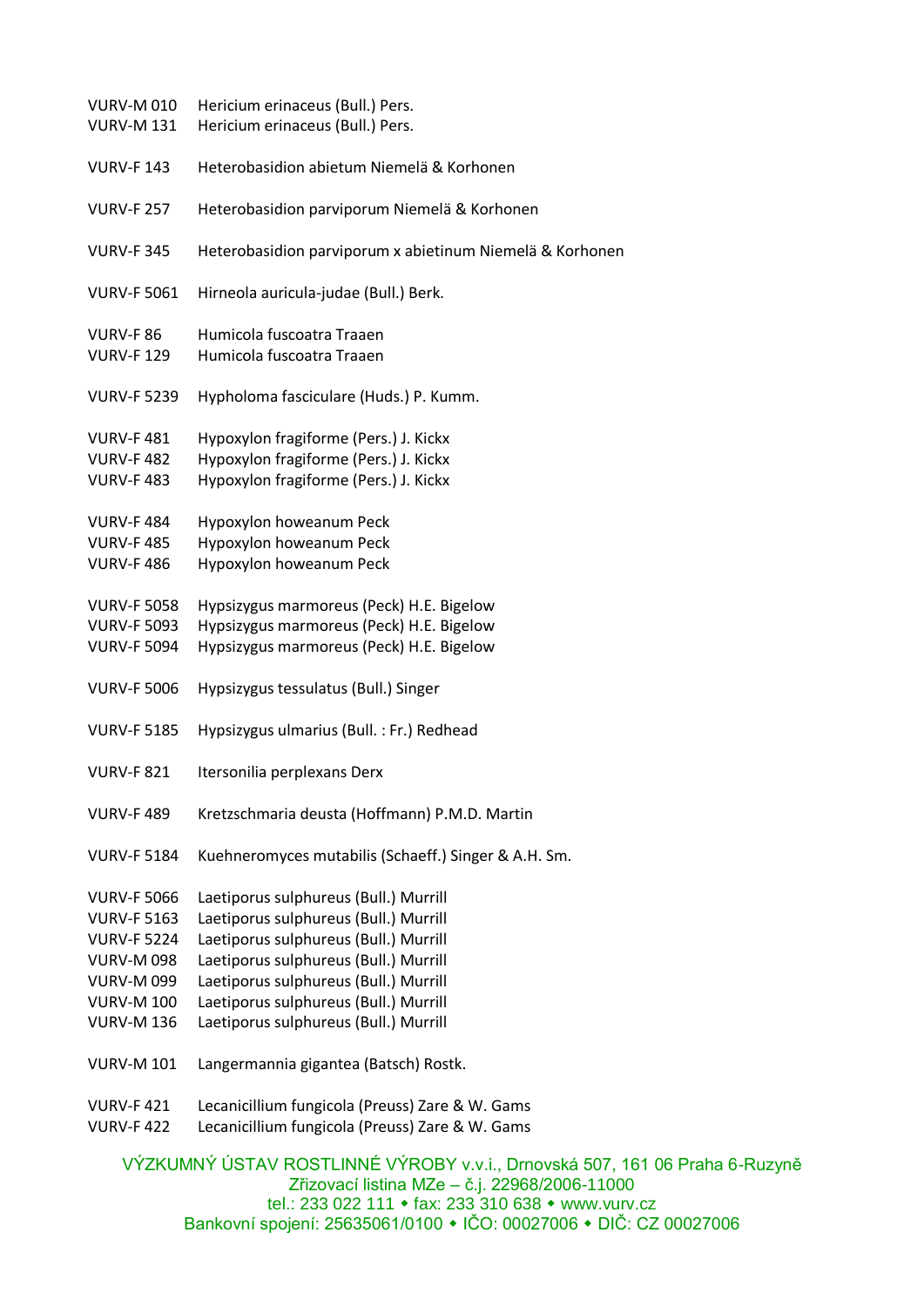| <b>VURV-F164</b>   | Lecanicillium muscarium (Petch) Zare & W. Gams                |
|--------------------|---------------------------------------------------------------|
| <b>VURV-F 5052</b> | Lentinula edodes (Berk.) Pegler                               |
| <b>VURV-F 5118</b> | Lentinula edodes (Berk.) Pegler                               |
| <b>VURV-F 5159</b> | Lentinula edodes (Berk.) Pegler                               |
| <b>VURV-F 5201</b> | Lentinula edodes (Berk.) Pegler                               |
| <b>VURV-M 102</b>  | Lepista personata (Fr.) Cooke                                 |
| <b>VURV-M 103</b>  | Lepista personata (Fr.) Cooke                                 |
| <b>VURV-F 600</b>  | Leptosphaeria maculans (Sowerby) P. Karst.                    |
| <b>VURV-F 5092</b> | Leratiomyces percevalii (Berk. & Broome) Bridge & Spooner     |
| <b>VURV-F 693</b>  | Leucosporidium golubevii Gadanho, J.P. Samp. & R. Bauer       |
| <b>VURV-F 5062</b> | Macrolepiota procera (Scop.) Singer                           |
| <b>VURV-M 104</b>  | Meripulus giganteus (Pers.) P. Karst.                         |
| <b>VURV-M 105</b>  | Meripulus giganteus (Pers.) P. Karst.                         |
| <b>VURV-M 106</b>  | Meripulus giganteus (Pers.) P. Karst.                         |
| <b>VURV-M 107</b>  | Meripulus giganteus (Pers.) P. Karst.                         |
| <b>VURV-M 108</b>  | Meripulus giganteus (Pers.) P. Karst.                         |
| <b>VURV-M 132</b>  | Meripulus giganteus (Pers.) P. Karst.                         |
| <b>VURV-F 505</b>  | Metschnikowia pulcherrima Pitt & M.W. Mill                    |
| <b>VURV-F 824</b>  | Meyerozyma guilliermondii (Wick.) Kurtzman & M. Suzuki        |
| <b>VURV-F 203</b>  | Microdochium bolleyi (R. Sprague) de Hoog & Hermanides-Nijhof |
| <b>VURV-M 001</b>  | Mitrophora semilibera (DC.) Lév.                              |
| <b>VURV-M 109</b>  | Mitrophora semilibera (DC.) Lév.                              |
| <b>VURV-M 110</b>  | Mitrophora semilibera (DC.) Lév.                              |
| <b>VURV-M 111</b>  | Mitrophora semilibera (DC.) Lév.                              |
| <b>VURV-M 112</b>  | Mitrophora semilibera (DC.) Lév.                              |
| <b>VURV-M 113</b>  | Mitrophora semilibera (DC.) Lév.                              |
| <b>VURV-M 114</b>  | Mitrophora semilibera (DC.) Lév.                              |
| <b>VURV-M 115</b>  | Mitrophora semilibera (DC.) Lév.                              |
| <b>VURV-F412</b>   | Monilinia fructigena (Aderh. & Ruhland) Honey                 |
| <b>VURV-F498</b>   | Monilinia fructigena (Aderh. & Ruhland) Honey                 |
| <b>VURV-F499</b>   | Monilinia fructigena (Aderh. & Ruhland) Honey                 |
| <b>VURV-F 500</b>  | Monilinia fructigena (Aderh. & Ruhland) Honey                 |
| <b>VURV-F 501</b>  | Monilinia fructigena (Aderh. & Ruhland) Honey                 |
| <b>VURV-F411</b>   | Monilinia laxa (Aderh. & Ruhland) Honey                       |
| <b>VURV-F 502</b>  | Monilinia laxa (Aderh. & Ruhland) Honey                       |
| <b>VURV-F 503</b>  | Monilinia laxa (Aderh. & Ruhland) Honey                       |
|                    | VÝZKLIMNÝ LÍSTAV POSTLINNÉ VÝPORY V.V.I. Drnovská 507. 161 (  |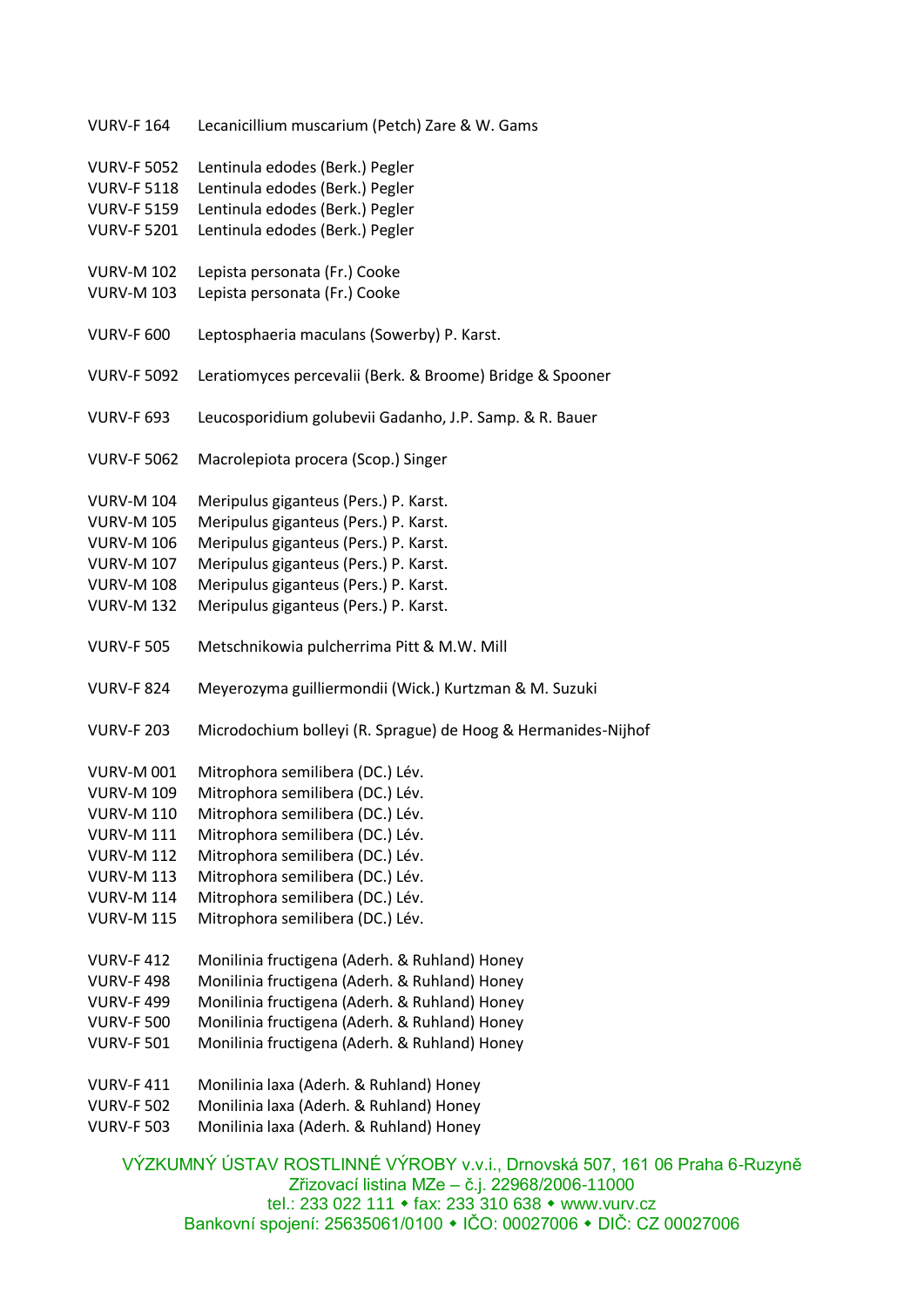| <b>VURV-F 87</b>   | Monodictys glauca (Cooke & Harkness) S. Hughes           |
|--------------------|----------------------------------------------------------|
| <b>VURV-M020</b>   | Morchella americana Clowez & C. Matherly                 |
|                    |                                                          |
| <b>VURV-F 5053</b> | Morchella conica Pers.                                   |
|                    |                                                          |
| <b>VURV-M024</b>   | Morchella eohespera Beug, M.W., Voitk, A., O'Donnell, K. |
| <b>VURV-M 025</b>  | Morchella eohespera Beug, M.W., Voitk, A., O'Donnell, K. |
| <b>VURV-M026</b>   | Morchella eohespera Beug, M.W., Voitk, A., O'Donnell, K. |
| <b>VURV-M 004</b>  | Morchella eohespera Beug, M.W., Voitk, A., O'Donnell, K. |
| <b>VURV-M 135</b>  | Morchella esculenta (L.) Pers.                           |
| <b>VURV-M 002</b>  | Morchella esculenta (L.) Pers.                           |
| <b>VURV-M 003</b>  | Morchella esculenta (L.) Pers.                           |
| <b>VURV-M027</b>   | Morchella esculenta (L.) Pers.                           |
| <b>VURV-M029</b>   | Morchella esculenta (L.) Pers.                           |
| <b>VURV-M030</b>   | Morchella esculenta (L.) Pers.                           |
| <b>VURV-M028</b>   | Morchella esculenta (L.) Pers.                           |
|                    |                                                          |
| <b>VURV-M032</b>   | Morchella importuna M. Kuo, O'Donnell & T.J. Volk        |
| <b>VURV-M033</b>   | Morchella importuna M. Kuo, O'Donnell & T.J. Volk        |
| <b>VURV-M034</b>   | Morchella importuna M. Kuo, O'Donnell & T.J. Volk        |
| <b>VURV-M035</b>   | Morchella importuna M. Kuo, O'Donnell & T.J. Volk        |
| <b>VURV-M036</b>   | Morchella importuna M. Kuo, O'Donnell & T.J. Volk        |
| <b>VURV-M037</b>   | Morchella importuna M. Kuo, O'Donnell & T.J. Volk        |
| <b>VURV-M038</b>   | Morchella importuna M. Kuo, O'Donnell & T.J. Volk        |
| <b>VURV-M039</b>   | Morchella importuna M. Kuo, O'Donnell & T.J. Volk        |
| <b>VURV-M040</b>   | Morchella importuna M. Kuo, O'Donnell & T.J. Volk        |
| <b>VURV-M041</b>   | Morchella importuna M. Kuo, O'Donnell & T.J. Volk        |
| <b>VURV-M 042</b>  | Morchella importuna M. Kuo, O'Donnell & T.J. Volk        |
| <b>VURV-M 043</b>  | Morchella importuna M. Kuo, O'Donnell & T.J. Volk        |
| <b>VURV-M 044</b>  | Morchella importuna M. Kuo, O'Donnell & T.J. Volk        |
| <b>VURV-M 045</b>  | Morchella importuna M. Kuo, O'Donnell & T.J. Volk        |
| <b>VURV-M 046</b>  | Morchella importuna M. Kuo, O'Donnell & T.J. Volk        |
| <b>VURV-M 047</b>  | Morchella importuna M. Kuo, O'Donnell & T.J. Volk        |
| <b>VURV-M 048</b>  | Morchella importuna M. Kuo, O'Donnell & T.J. Volk        |
| <b>VURV-M 049</b>  | Morchella importuna M. Kuo, O'Donnell & T.J. Volk        |
| <b>VURV-M 050</b>  | Morchella importuna M. Kuo, O'Donnell & T.J. Volk        |
| <b>VURV-M 051</b>  | Morchella sp.                                            |
| <b>VURV-M 052</b>  | Morchella sp.                                            |
| <b>VURV-M 053</b>  | Morchella sp.                                            |
| <b>VURV-M054</b>   | Morchella sp.                                            |
| <b>VURV-M 055</b>  | Morchella sp.                                            |
| <b>VURV-M 137</b>  | Morchella sp.                                            |
| <b>VURV-M 005</b>  | Morchella sp.                                            |
| <b>VURV-M021</b>   | Morchella sp.                                            |
| <b>VURV-M 022</b>  | Morchella sp.                                            |
| <b>VURV-M023</b>   | Morchella sp.                                            |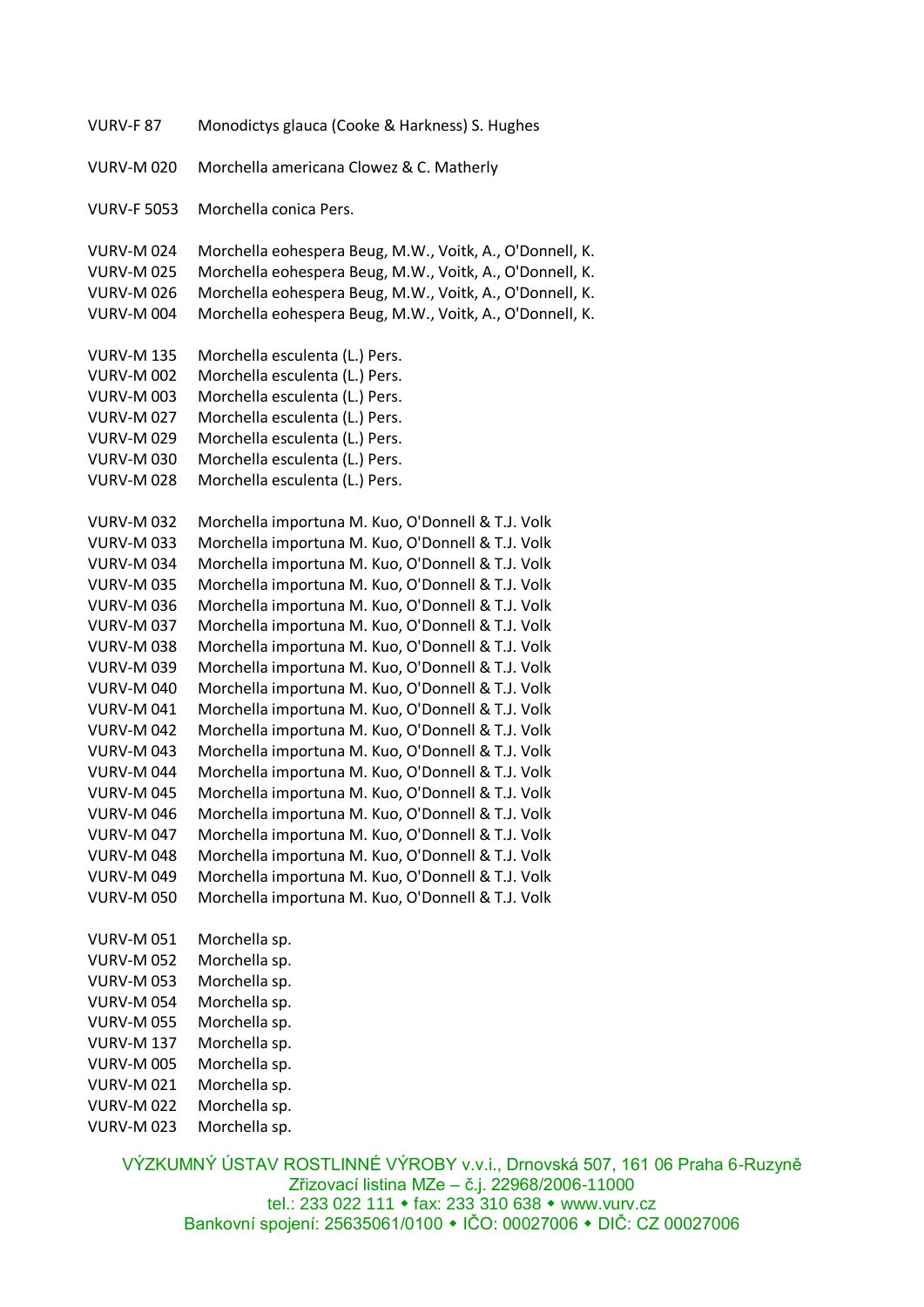VURV-M 031 Morchella sp. VURV-M 056 Morchella sp. VURV-M 116 Mucidula mucida (Schrad.) Pat. VURV-M 117 Mucidula mucida (Schrad.) Pat. VURV-F 5189 Mucidula mucida (Schrad.) Pat. VURV-F 136 Mucor circinelloides Tieghem VURV-F 165 Mucor dimorphosporus Lendner VURV-F 675 Mucor moelleri (Vuill.) Lendn. VURV-F 384 Mycosphaerella graminicola (Fuckel) J. Schröt. VURV-F 385 Mycosphaerella graminicola (Fuckel) J. Schröt. VURV-F 386 Mycosphaerella graminicola (Fuckel) J. Schröt. VURV-F 387 Mycosphaerella graminicola (Fuckel) J. Schröt. VURV-F 388 Mycosphaerella graminicola (Fuckel) J. Schröt. VURV-F 472 Mycosphaerella graminicola (Fuckel) J. Schröt. VURV-F 473 Mycosphaerella graminicola (Fuckel) J. Schröt. VURV-F 474 Mycosphaerella graminicola (Fuckel) J. Schröt. VURV-F 492 Mycosphaerella graminicola (Fuckel) J. Schröt. VURV-F 493 Mycosphaerella graminicola (Fuckel) J. Schröt. VURV-F 523 Mycosphaerella graminicola (Fuckel) J. Schröt. VURV-F 524 Mycosphaerella graminicola (Fuckel) J. Schröt. VURV-F 525 Mycosphaerella graminicola (Fuckel) J. Schröt. VURV-F 526 Mycosphaerella graminicola (Fuckel) J. Schröt. VURV-F 527 Mycosphaerella graminicola (Fuckel) J. Schröt. VURV-F 528 Mycosphaerella graminicola (Fuckel) J. Schröt. VURV-F 529 Mycosphaerella graminicola (Fuckel) J. Schröt. VURV-F 530 Mycosphaerella graminicola (Fuckel) J. Schröt. VURV-F 560 Mycosphaerella graminicola (Fuckel) J. Schröt. VURV-F 561 Mycosphaerella graminicola (Fuckel) J. Schröt. VURV-F 562 Mycosphaerella graminicola (Fuckel) J. Schröt. VURV-F 563 Mycosphaerella graminicola (Fuckel) J. Schröt. VURV-F 327 Nectria cinnabarina (Tode) Fr. VURV-F 330 Nectria cinnabarina (Tode) Fr. VURV-F 185 Nemania serpens (Pers.) Gray VURV-F 286 Nemania serpens (Pers.) Gray VURV-F 91 Nemania serpens (Pers.) Gray VURV-F 663 Nemania serpens (Pers.) Gray VURV-F 393 Neofabraea alba (E.J. Guthrie) Verkley VURV-F 394 Neofabraea alba (E.J. Guthrie) Verkley VURV-F 397 Neofabraea alba (E.J. Guthrie) Verkley VURV-F 456 Neofabraea alba (E.J. Guthrie) Verkley VURV-F 457 Neofabraea alba (E.J. Guthrie) Verkley VURV-F 458 Neofabraea alba (E.J. Guthrie) Verkley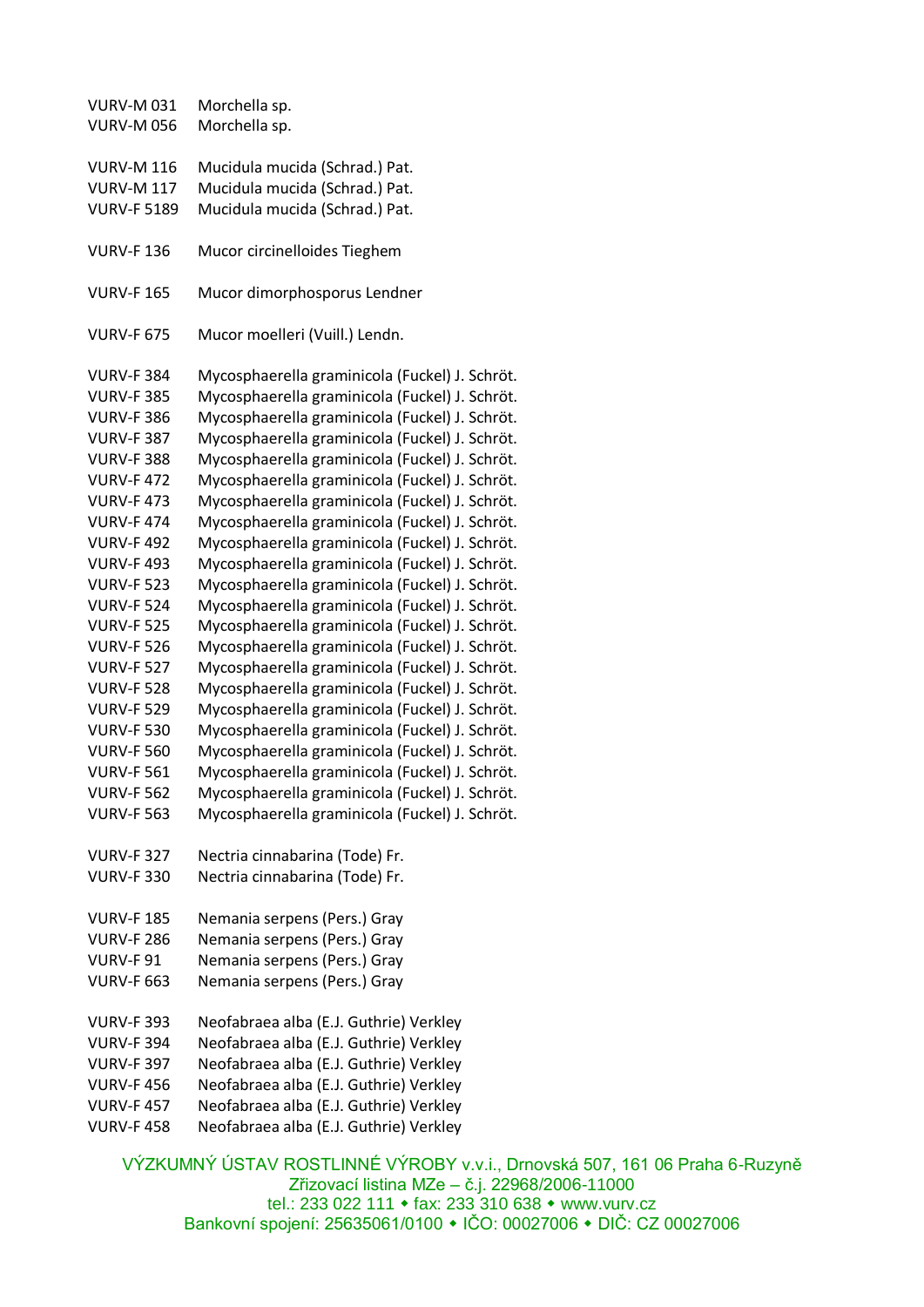| <b>VURV-F459</b>  | Neofabraea alba (E.J. Guthrie) Verkley                               |
|-------------------|----------------------------------------------------------------------|
| <b>VURV-F460</b>  | Neofabraea alba (E.J. Guthrie) Verkley                               |
| <b>VURV-F461</b>  | Neofabraea alba (E.J. Guthrie) Verkley                               |
| <b>VURV-F462</b>  | Neofabraea alba (E.J. Guthrie) Verkley                               |
| <b>VURV-F463</b>  | Neofabraea alba (E.J. Guthrie) Verkley                               |
| <b>VURV-F464</b>  | Neofabraea alba (E.J. Guthrie) Verkley                               |
| <b>VURV-F465</b>  | Neofabraea alba (E.J. Guthrie) Verkley                               |
| <b>VURV-F466</b>  | Neofabraea alba (E.J. Guthrie) Verkley                               |
| <b>VURV-F467</b>  | Neofabraea alba (E.J. Guthrie) Verkley                               |
| <b>VURV-F 510</b> | Neofabraea alba (E.J. Guthrie) Verkley                               |
| <b>VURV-F 511</b> | Neofabraea alba (E.J. Guthrie) Verkley                               |
| <b>VURV-F 512</b> | Neofabraea alba (E.J. Guthrie) Verkley                               |
|                   |                                                                      |
| <b>VURV-F 398</b> | Neofabraea perennans (Kienholz) Dugan, R.G. Roberts & G.G. Grove     |
| <b>VURV-F468</b>  | Neofabraea perennans (Kienholz) Dugan, R.G. Roberts & G.G. Grove     |
| <b>VURV-F 513</b> | Neofabraea perennans (Kienholz) Dugan, R.G. Roberts & G.G. Grove     |
| <b>VURV-F 514</b> | Neofabraea perennans (Kienholz) Dugan, R.G. Roberts & G.G. Grove     |
| <b>VURV-F 515</b> | Neofabraea perennans (Kienholz) Dugan, R.G. Roberts & G.G. Grove     |
| <b>VURV-F 516</b> | Neofabraea perennans (Kienholz) Dugan, R.G. Roberts & G.G. Grove     |
|                   |                                                                      |
| <b>VURV-F 328</b> | Neonectria galligena (Bres.) Rossman & Samuels                       |
| <b>VURV-F 329</b> | Neonectria galligena (Bres.) Rossman & Samuels                       |
|                   |                                                                      |
| <b>VURV-F 197</b> | Nodulisporium sp.                                                    |
|                   |                                                                      |
| <b>VURV-F 301</b> | Oculimacula acuformis (Boerema, R. Pieters & Hamers) Crous & W. Gams |
|                   |                                                                      |
| <b>VURV-F 300</b> | Oculimacula yallundae (Wallwork & Spooner) Crous & W. Gams           |
|                   |                                                                      |
| <b>VURV-F 241</b> | Oidiodendron sp.                                                     |
|                   |                                                                      |
| <b>VURV-F 253</b> | Ophiostoma bicolor R.W. Davidson & D.E. Wells                        |
|                   |                                                                      |
| <b>VURV-F182</b>  | Ophiostoma grandicarpum (Kowalski et Butin) Rulamort                 |
| <b>VURV-F 302</b> | Ophiostoma grandicarpum (Kowalski et Butin) Rulamort                 |
| <b>VURV-F 303</b> | Ophiostoma grandicarpum (Kowalski et Butin) Rulamort                 |
|                   |                                                                      |
| <b>VURV-F 276</b> | Ophiostoma minus (Hedgcock) Sydow & P. Sydow                         |
|                   |                                                                      |
| <b>VURV-F 277</b> | Ophiostoma novo-ulmi Brasier                                         |
| <b>VURV-F 278</b> | Ophiostoma novo-ulmi Brasier                                         |
| <b>VURV-F 279</b> | Ophiostoma novo-ulmi Brasier                                         |
| <b>VURV-F 331</b> | Ophiostoma novo-ulmi Brasier                                         |
| <b>VURV-F 332</b> | Ophiostoma novo-ulmi Brasier                                         |
| <b>VURV-F 333</b> | Ophiostoma novo-ulmi Brasier                                         |
| <b>VURV-F 334</b> | Ophiostoma novo-ulmi Brasier                                         |
|                   |                                                                      |
|                   |                                                                      |

- VURV-F 31 Ophiostoma quercus (Georgevitch) Nannfeldt
- VURV-F 232 Ophiostoma quercus (Georgevitch) Nannfeldt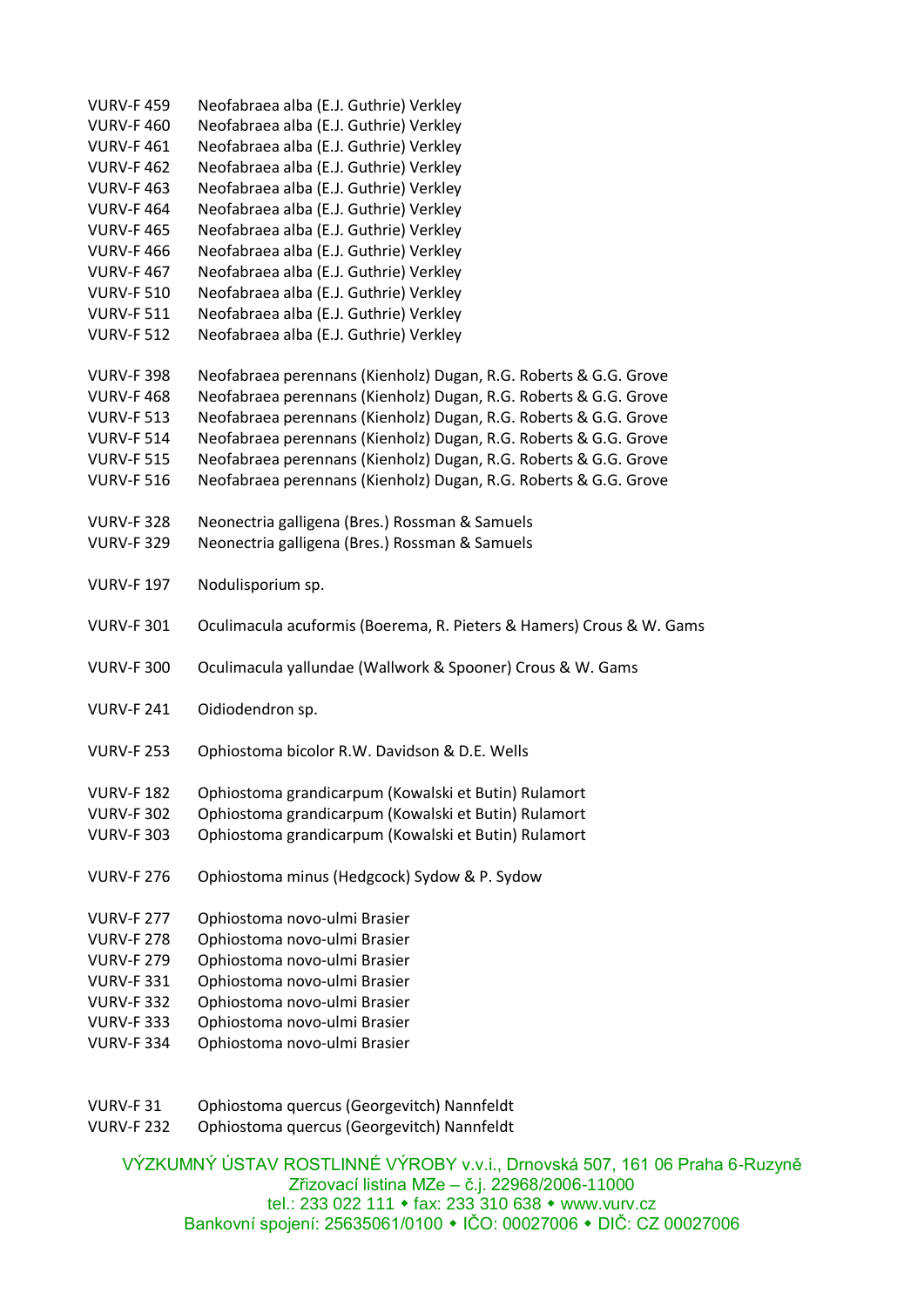| <b>VURV-F 236</b>  | Ophiostoma quercus (Georgevitch) Nannfeldt      |
|--------------------|-------------------------------------------------|
| <b>VURV-F 237</b>  | Ophiostoma quercus (Georgevitch) Nannfeldt      |
| <b>VURV-F 317</b>  | Ophiostoma quercus (Georgevitch) Nannfeldt      |
|                    |                                                 |
| <b>VURV-F181</b>   | Ophiostoma stenoceras (Robak) Melin et Nannf.   |
|                    |                                                 |
| <b>VURV-F 243</b>  | Ophiostoma piceae (Münch) Sydow & P. Sydow      |
| <b>VURV-F 251</b>  | Ophiostoma piceae (Münch) Sydow & P. Sydow      |
| <b>VURV-F 318</b>  | Ophiostoma piceae (Münch) Sydow & P. Sydow      |
|                    |                                                 |
| <b>VURV-F186</b>   | Paecilomyces marquandii (Massee) S. Hughes      |
|                    |                                                 |
| <b>VURV-F 504</b>  | Paecilomyces variotii Bainier                   |
|                    |                                                 |
| <b>VURV-F 5033</b> | Panelus sp.                                     |
|                    |                                                 |
| <b>VURV-F 292</b>  | Penicillium brevicompactum Dierckx              |
| <b>VURV-F 298</b>  | Penicillium brevicompactum Dierckx              |
|                    |                                                 |
| <b>VURV-F 720</b>  | Penicillium citreonigrum Dierckx                |
|                    |                                                 |
| <b>VURV-F 586</b>  | Penicillium citrinum Thom                       |
|                    |                                                 |
| <b>VURV-F 200</b>  | Penicillium corylophilum Dierckx                |
| <b>VURV-F 225</b>  | Penicillium corylophilum Dierckx                |
| <b>VURV-F 589</b>  | Penicillium corylophilum Dierckx                |
| <b>VURV-F 590</b>  | Penicillium corylophilum Dierckx                |
| <b>VURV-F722</b>   | Penicillium corylophilum Dierckx                |
| <b>VURV-F724</b>   | Penicillium corylophilum Dierckx                |
| <b>VURV-F 640</b>  | Penicillium corylophilum Dierckx                |
| <b>VURV-F 641</b>  | Penicillium corylophilum Dierckx                |
| <b>VURV-F 642</b>  | Penicillium corylophilum Dierckx                |
|                    |                                                 |
| <b>VURV-F191</b>   | Penicillium crustosum Thom                      |
| <b>VURV-F 291</b>  | Penicillium crustosum Thom                      |
| <b>VURV-F 594</b>  | Penicillium crustosum Thom                      |
| <b>VURV-F 595</b>  | Penicillium crustosum Thom                      |
|                    |                                                 |
| <b>VURV-F133</b>   | Penicillium digitatum (Persoon: Fries) Saccardo |
|                    |                                                 |
| <b>VURV-F 774</b>  | Penicillium expansum Link                       |
| <b>VURV-F 776</b>  | Penicillium expansum Link                       |
| <b>VURV-F 192</b>  | Penicillium expansum Link                       |
| <b>VURV-F 293</b>  | Penicillium expansum Link                       |
| <b>VURV-F 389</b>  | Penicillium expansum Link                       |
| <b>VURV-F 587</b>  | Penicillium expansum Link                       |
| <b>VURV-F 588</b>  | Penicillium expansum Link                       |
| <b>VURV-F 631</b>  | Penicillium expansum Link                       |
| <b>VURV-F 632</b>  | Penicillium expansum Link                       |
| <b>VURV-F 633</b>  | Penicillium expansum Link                       |
|                    |                                                 |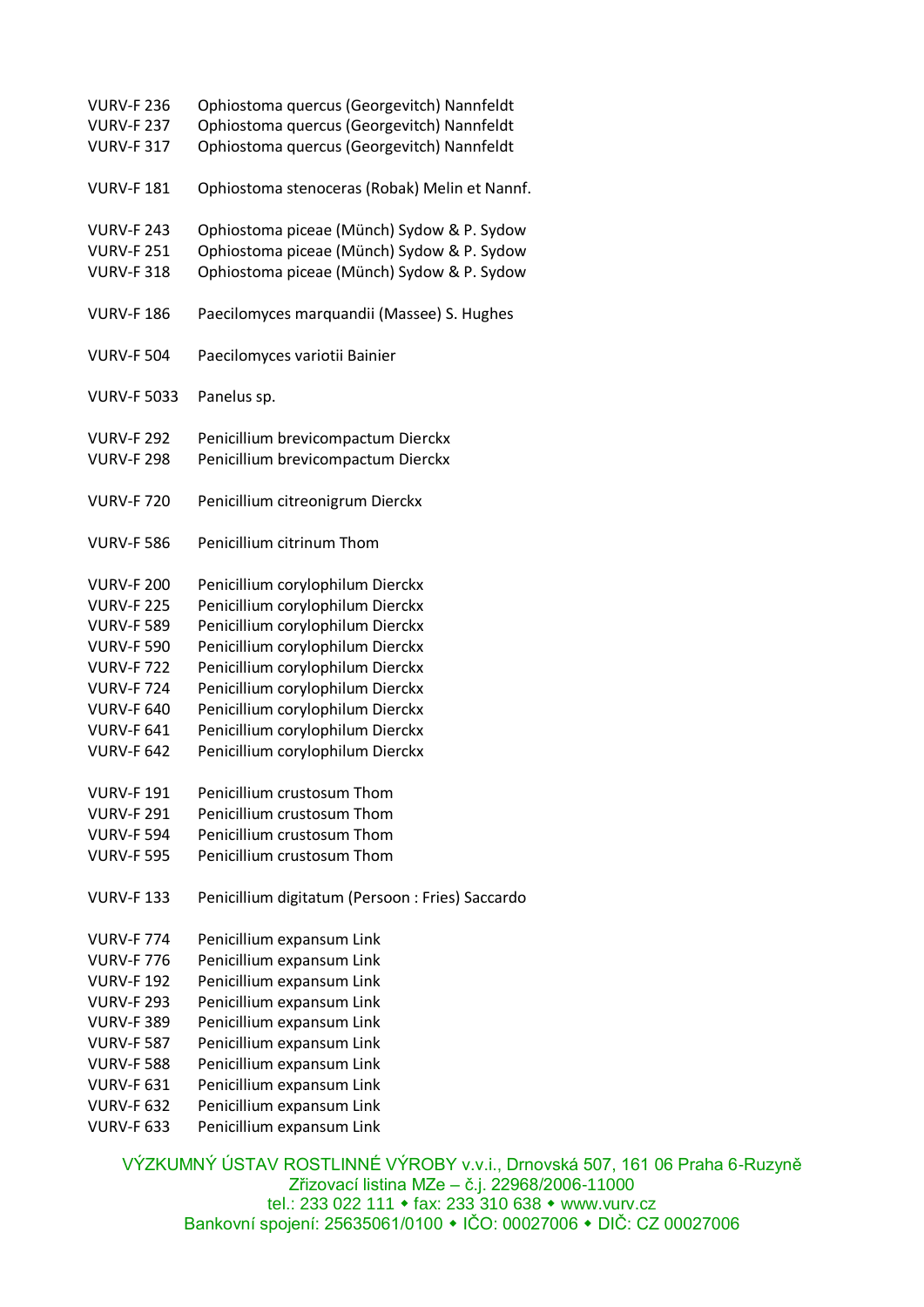| <b>VURV-F 299</b> | Penicillium glabrum (Wehmer) Westling                      |
|-------------------|------------------------------------------------------------|
| <b>VURV-F 628</b> | Penicillium glabrum (Wehmer) Westling                      |
| <b>VURV-F 193</b> | Penicillium griseofulvum Dierckx                           |
| <b>VURV-F 223</b> | Penicillium hordei Stolk                                   |
| <b>VURV-F 626</b> | Penicillium charlesii G. Sm.                               |
| <b>VURV-F 639</b> | Penicillium charlesii G. Sm.                               |
| <b>VURV-F175</b>  | Penicillium chrysogenum Thom                               |
| <b>VURV-F 287</b> | Penicillium chrysogenum Thom                               |
| <b>VURV-F 645</b> | Penicillium chrysogenum Thom                               |
| <b>VURV-F 646</b> | Penicillium chrysogenum Thom                               |
| <b>VURV-F 272</b> | Penicillium minioluteum Dierckx                            |
| <b>VURV-F 780</b> | Penicillium ochrochloron Biourge                           |
| <b>VURV-F 199</b> | Penicillium olsonii Bainier & Sartory                      |
| <b>VURV-F 823</b> | Penicillium polonicum K.W. Zaleski                         |
| <b>VURV-F135</b>  | Penicillium pulvillorum Turfitt                            |
| <b>VURV-F 290</b> | Penicillium purpurogenum var. rubrisclerotium Thom         |
| <b>VURV-F158</b>  | Penicillium purpurogenum Stoll                             |
| <b>VURV-F 288</b> | Penicillium scabrosum Frisvad, Samson & Stolk              |
| <b>VURV-F417</b>  | Penicillium solitum Westling                               |
| <b>VURV-F 289</b> | Penicillium spinulosum Thom                                |
| <b>VURV-F 162</b> | Penicillium thomii Maire                                   |
| <b>VURV-F 592</b> | Penicillium viridicatum complex Westling                   |
| <b>VURV-F 593</b> | Penicillium viridicatum complex Westling                   |
| <b>VURV-F157</b>  | Penicillium viridicatum Westling                           |
| <b>VURV-F 591</b> | Penicillium viridicatum Westling                           |
| <b>VURV-F 629</b> | Penicillium viridicatum Westling                           |
| <b>VURV-F152</b>  | Pezicula cinnamomea (DeCandolle: Fries) Saccardo           |
| <b>VURV-F 22</b>  | Pezicula cinnamomea (DeCandolle: Fries) Saccardo           |
| <b>VURV-F 117</b> | Phaeoacremonium rubrigenum W. Gams, Crous & M.J. Wingfield |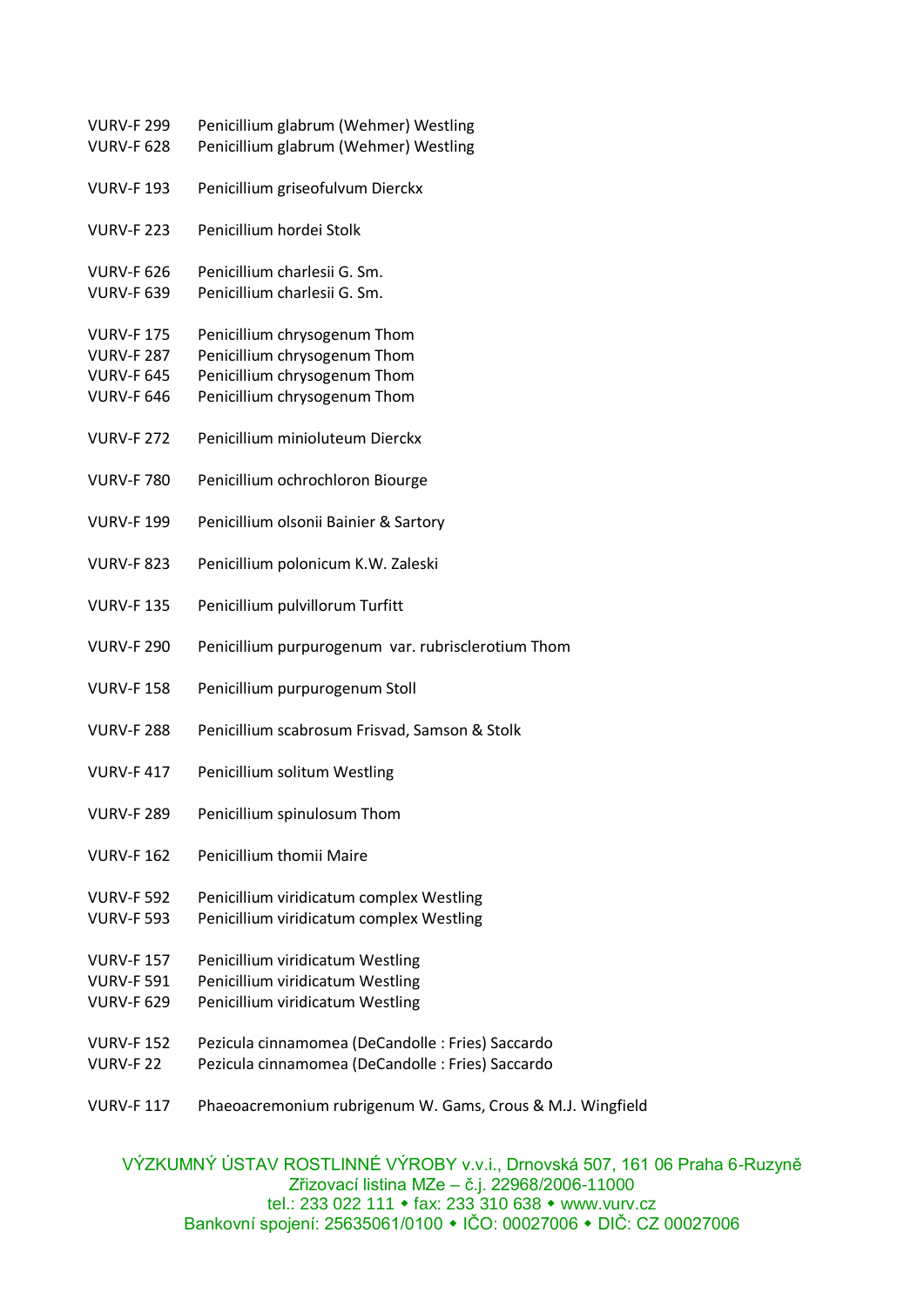| <b>VURV-F 372</b><br><b>VURV-F429</b><br><b>VURV-F431</b> | Phaeosphaeria nodorum (E. Müll.) Hedjar<br>Phaeosphaeria nodorum (E. Müll.) Hedjar<br>Phaeosphaeria nodorum (E. Müll.) Hedjar |
|-----------------------------------------------------------|-------------------------------------------------------------------------------------------------------------------------------|
| <b>VURV-F 5046</b>                                        | Phellinus alni (Bondartsev) Parmasto                                                                                          |
| <b>VURV-F 5073</b>                                        | Phellinus baumii Pilát                                                                                                        |
| <b>VURV-F 5043</b>                                        | Phellinus chrysoloma Fr.) Donk                                                                                                |
| <b>VURV-F 5036</b>                                        | Phellinus igniarius (L.) Quél.                                                                                                |
| <b>VURV-F 5014</b>                                        | Phellinus linteus (Berk. & M.A. Curtis) Teng                                                                                  |
| <b>VURV-F 5045</b>                                        | Phellinus linteus (Berk. & M.A. Curtis) Teng                                                                                  |
| <b>VURV-F 5074</b>                                        | Phellinus linteus Berk. & M.A. Curtis) Teng                                                                                   |
| <b>VURV-F 5044</b>                                        | Phellinus punctatus (Fr.) Pilát                                                                                               |
| <b>VURV-F 5072</b>                                        | Phellinus sp.                                                                                                                 |
| <b>VURV-F198</b>                                          | Phialocephala bactrospora W.B. Kendrick                                                                                       |
| <b>VURV-F30</b>                                           | Phialophora sp.                                                                                                               |
| <b>VURV-F98</b>                                           | Phialophora sp.                                                                                                               |
| <b>VURV-F 5160</b>                                        | Pholiota nameko (T. Itô) S. Ito & S. Imai                                                                                     |
| <b>VURV-F 5161</b>                                        | Pholiota nameko (T. Itô) S. Ito & S. Imai                                                                                     |
| <b>VURV-F 336</b>                                         | Phoma macdonaldii Boerema                                                                                                     |
| <b>VURV-F112</b>                                          | Phomopsis cf. mali (Schulzer & Sacc.) Died.                                                                                   |
| <b>VURV-F113</b>                                          | Phomopsis cf. mali (Schulzer & Sacc.) Died.                                                                                   |
| <b>VURV-F2</b>                                            | Phomopsis mali (Schulzer & Sacc.) Died.                                                                                       |
| VURV-F1                                                   | Phomopsis mali (Schulzer & Sacc.) Died.                                                                                       |
| <b>VURV-F 556</b>                                         | Phomopsis sp.                                                                                                                 |
| <b>VURV-F 557</b>                                         | Phomopsis sp.                                                                                                                 |
| <b>VURV-F 558</b>                                         | Phomopsis sp.                                                                                                                 |
| <b>VURV-F 247</b>                                         | Phomopsis viticola Sacc.                                                                                                      |
| <b>VURV-F92</b>                                           | Phomopsis viticola Sacc.                                                                                                      |
| VURV-F93                                                  | Phomopsis viticola Sacc.                                                                                                      |
| <b>VURV-F781</b>                                          | Phytophthora cactorum (Lebert & Cohn) J. Schröt.                                                                              |
| <b>VURV-F782</b>                                          | Phytophthora cactorum (Lebert & Cohn) J. Schröt.                                                                              |
| <b>VURV-F783</b>                                          | Phytophthora cactorum (Lebert & Cohn) J. Schröt.                                                                              |
| <b>VURV-F 784</b>                                         | Phytophthora cactorum (Lebert & Cohn) J. Schröt.                                                                              |
| <b>VURV-F 785</b>                                         | Phytophthora cactorum (Lebert & Cohn) J. Schröt.                                                                              |
|                                                           |                                                                                                                               |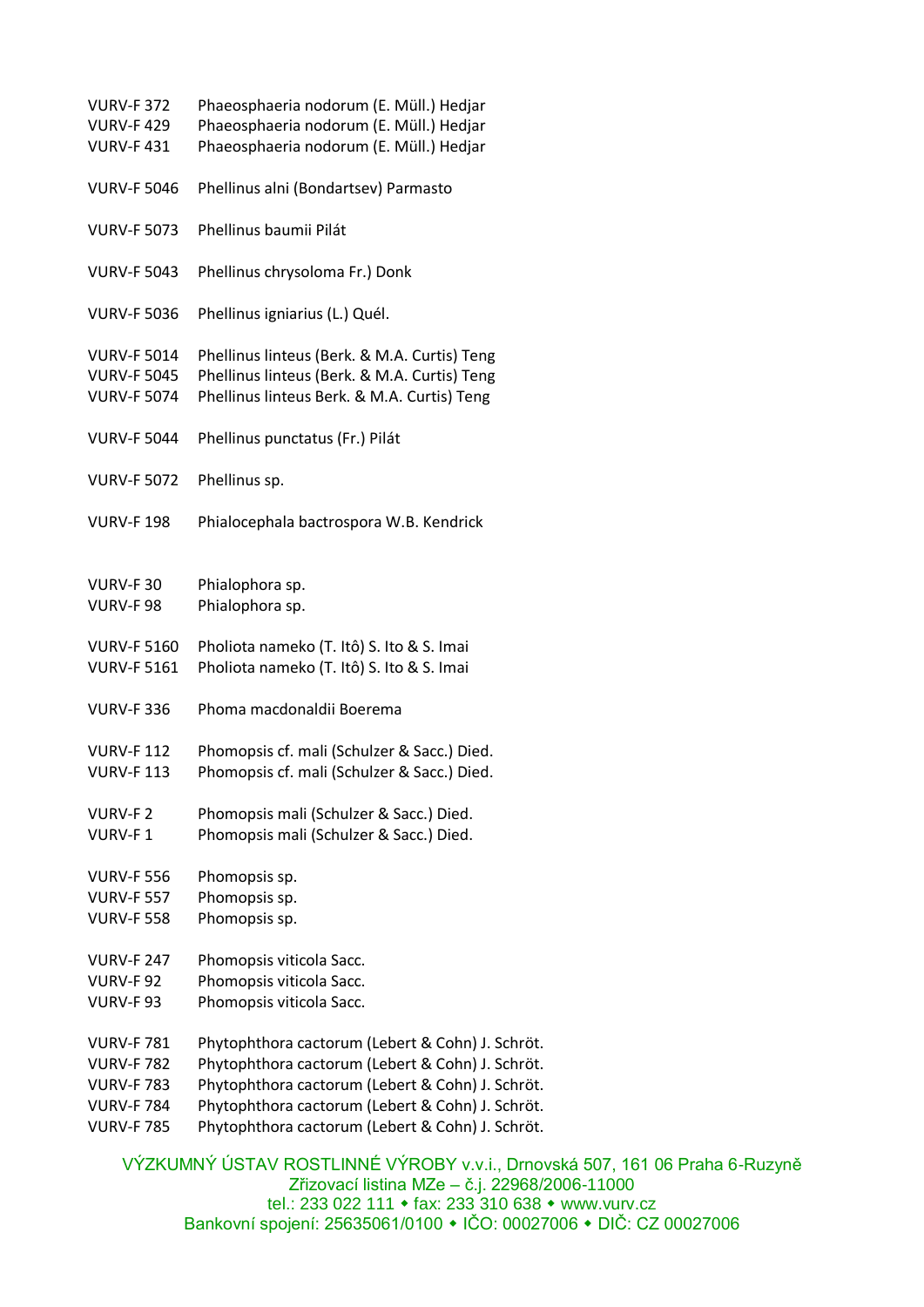| <b>VURV-F 786</b> | Phytophthora cactorum (Lebert & Cohn) J. Schröt.                                    |
|-------------------|-------------------------------------------------------------------------------------|
| <b>VURV-F 787</b> | Phytophthora cactorum (Lebert & Cohn) J. Schröt.                                    |
| <b>VURV-F788</b>  | Phytophthora cactorum (Lebert & Cohn) J. Schröt.                                    |
| <b>VURV-F 789</b> | Phytophthora cactorum (Lebert & Cohn) J. Schröt.                                    |
| <b>VURV-F 790</b> | Phytophthora cactorum (Lebert & Cohn) J. Schröt.                                    |
| <b>VURV-F791</b>  | Phytophthora cactorum (Lebert & Cohn) J. Schröt.                                    |
| <b>VURV-F 795</b> | Phytophthora cactorum (Lebert & Cohn) J. Schröt.                                    |
| <b>VURV-F 796</b> | Phytophthora cactorum (Lebert & Cohn) J. Schröt.                                    |
| <b>VURV-F 797</b> | Phytophthora cactorum (Lebert & Cohn) J. Schröt.                                    |
| <b>VURV-F 798</b> | Phytophthora cactorum (Lebert & Cohn) J. Schröt.                                    |
| <b>VURV-F 799</b> | Phytophthora cactorum (Lebert & Cohn) J. Schröt.                                    |
| <b>VURV-F 800</b> | Phytophthora cactorum (Lebert & Cohn) J. Schröt.                                    |
| <b>VURV-F 801</b> | Phytophthora cactorum (Lebert & Cohn) J. Schröt.                                    |
| <b>VURV-F 802</b> | Phytophthora cactorum (Lebert & Cohn) J. Schröt.                                    |
| <b>VURV-F 816</b> | Phytophthora cactorum (Lebert & Cohn) J. Schröt.                                    |
| <b>VURV-F 817</b> | Phytophthora cactorum (Lebert & Cohn) J. Schröt.                                    |
| <b>VURV-F 818</b> | Phytophthora cactorum (Lebert & Cohn) J. Schröt.                                    |
| <b>VURV-F 674</b> | Phytophthora cactorum (Lebert & Cohn) J. Schröt                                     |
| <b>VURV-F738</b>  | Phytophthora cactorum (Lebert & Cohn) J. Schröt                                     |
| <b>VURV-F739</b>  | Phytophthora cactorum (Lebert & Cohn) J. Schröt                                     |
| <b>VURV-F 740</b> | Phytophthora cactorum (Lebert & Cohn) J. Schröt                                     |
| <b>VURV-F741</b>  | Phytophthora cactorum (Lebert & Cohn) J. Schröt                                     |
| <b>VURV-F 745</b> | Phytophthora cactorum (Lebert & Cohn) J. Schröt                                     |
| <b>VURV-F748</b>  | Phytophthora cactorum (Lebert & Cohn) J. Schröt                                     |
| <b>VURV-F 750</b> | Phytophthora cactorum (Lebert & Cohn) J. Schröt                                     |
| <b>VURV-F751</b>  | Phytophthora cactorum (Lebert & Cohn) J. Schröt                                     |
| <b>VURV-F 752</b> | Phytophthora cactorum (Lebert & Cohn) J. Schröt                                     |
|                   |                                                                                     |
| VURV-F40          | Phytophthora cinamommi Rands                                                        |
| <b>VURV-F42</b>   | Phytophthora cinamommi Rands                                                        |
|                   |                                                                                     |
| <b>VURV-F 658</b> | Phytophthora citrophthora (R.E. Sm. & E.H. Sm.) Leonian                             |
| <b>VURV-F734</b>  | Phytophthora citrophthora (R.E. Sm. & E.H. Sm.) Leonian                             |
|                   |                                                                                     |
| VURV-F41          | Phytophthora nicotianae van Breda de Haan                                           |
| VURV-F43          | Phytophthora nicotianae van Breda de Haan                                           |
|                   |                                                                                     |
| <b>VURV-F 654</b> | Phytophthora plurivora T. Jung & T.I. Burgess                                       |
|                   |                                                                                     |
| <b>VURV-F 668</b> |                                                                                     |
| <b>VURV-F 659</b> | Phytopythium litorale (Nechw.) Abad, de Cock, Bala, Robideau, Lodhi & Lévesque      |
|                   | Phytopythium litorale (Nechw.) Abad, de Cock, Bala, Robideau, Lodhi & Lévesque      |
|                   |                                                                                     |
| <b>VURV-F 657</b> | Phytopythium mercuriale (Belbahri, B. Paul & Lefort) Abad, de Cock                  |
|                   |                                                                                     |
| <b>VURV-F 749</b> | Phytopythium montanum (Nechw.) Abad, de Cock, Bala, Robideau, A.M. Lodhi & Lévesque |
|                   |                                                                                     |
| <b>VURV-F742</b>  | Phytopythium vexans (de Bary) Abad, de Cock, Bala, Robideau, A.M. Lodhi & Lévesque  |
| <b>VURV-F 810</b> | Pilidium concavum (Desm.) Höhn.                                                     |
|                   |                                                                                     |
|                   |                                                                                     |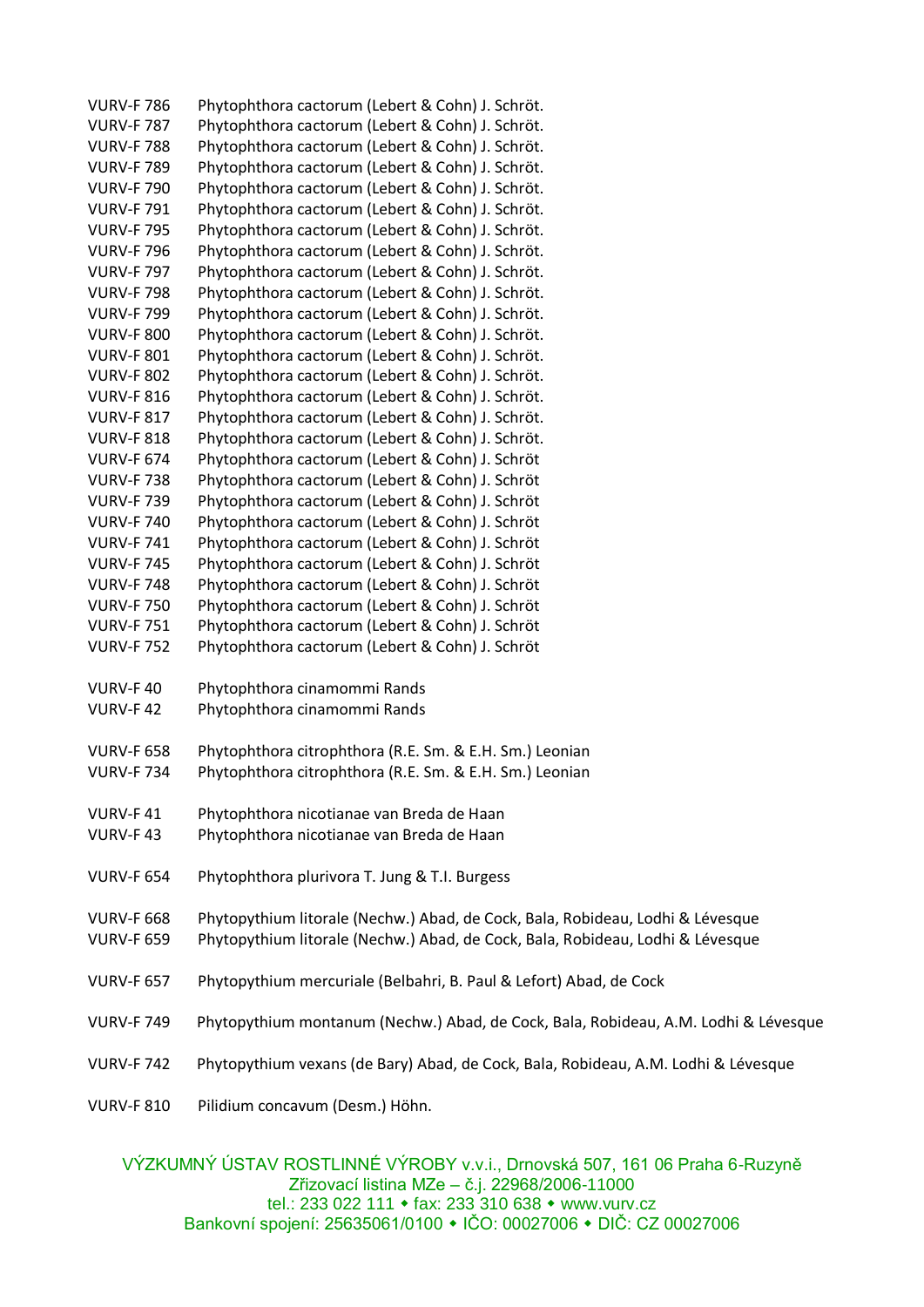VURV-F 140 Pithomyces chartarum (Berkeley & M.A. Curtis) M.B. Ellis VURV-F 404 Pithomyces chartarum (Berkeley & M.A. Curtis) M.B. Ellis VURV-F 114 Pleurophoma cava (Schulzer) Boerema, Loerakker & Hamers VURV-F 5067 Pleurotus citrinopileatus Singer VURV-F 5114 Pleurotus citrinopileatus Singer VURV-F 5164 Pleurotus citrinopileatus Singer VURV-F 5004 Pleurotus cystidiosus O.K. Mill. VURV-F 5003 Pleurotus eryngii (DC.) Quél. VURV-F 5029 Pleurotus eryngii (DC.) Quél. VURV-F 5031 Pleurotus eryngii (DC.) Quél. VURV-F 5032 Pleurotus eryngii (DC.) Quél. VURV-F 5157 Pleurotus eryngii (DC.) Quél. VURV-F 5178 Pleurotus eryngii (DC.) Quél. VURV-F 5181 Pleurotus eryngii (DC.) Quél. VURV-F 5182 Pleurotus eryngii (DC.) Quél. VURV-F 5013 Pleurotus flabellatus (Berk. & Broome) Sacc. VURV-F 5027 Pleurotus flabellatus (Berk. & Broome) Sacc. VURV-F 5007 Pleurotus nebrodensis (Inzenga) Quél. VURV-F 5095 Pleurotus nebrodensis (Inzenga) Quél. VURV-F 5012 Pleurotus opuntiae (Durieu & Lév.) Sacc. VURV-F 5075 Pleurotus ostreatus (Jacq.) P. Kumm. VURV-F 5001 Pleurotus ostreatus (Jacq.) P. Kumm. VURV-F 5002 Pleurotus ostreatus (Jacq.) P. Kumm. VURV-F 5017 Pleurotus ostreatus (Jacq.) P. Kumm. VURV-F 5019 Pleurotus ostreatus (Jacq.) P. Kumm. VURV-F 5022 Pleurotus ostreatus (Jacq.) P. Kumm. VURV-F 5030 Pleurotus ostreatus (Jacq.) P. Kumm. VURV-F 5117 Pleurotus ostreatus (Jacq.) P. Kumm. VURV-F 5141 Pleurotus ostreatus (Jacq.) P. Kumm. VURV-F 5142 Pleurotus ostreatus (Jacq.) P. Kumm. VURV-F 5143 Pleurotus ostreatus (Jacq.) P. Kumm. VURV-F 5144 Pleurotus ostreatus (Jacq.) P. Kumm. VURV-F 5145 Pleurotus ostreatus (Jacq.) P. Kumm. VURV-F 5146 Pleurotus ostreatus (Jacq.) P. Kumm. VURV-F 5147 Pleurotus ostreatus (Jacq.) P. Kumm. VURV-F 5148 Pleurotus ostreatus (Jacq.) P. Kumm. VURV-F 5149 Pleurotus ostreatus (Jacq.) P. Kumm. VURV-F 5150 Pleurotus ostreatus (Jacq.) P. Kumm. VURV-F 5151 Pleurotus ostreatus (Jacq.) P. Kumm. VURV-F 5153 Pleurotus ostreatus (Jacq.) P. Kumm. VURV-F 5155 Pleurotus ostreatus (Jacq.) P. Kumm. VURV-F 5156 Pleurotus ostreatus (Jacq.) P. Kumm.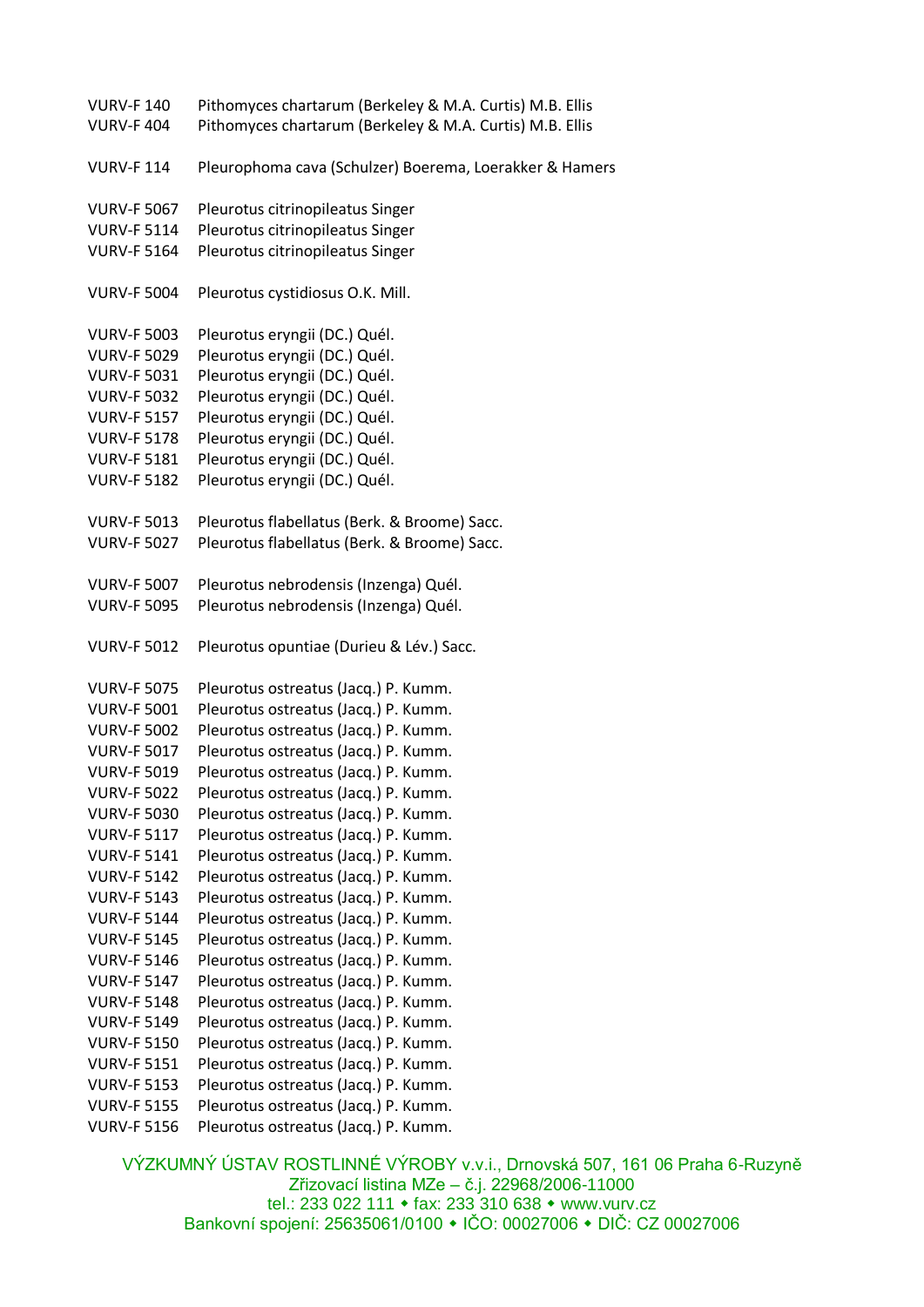VURV-F 5172 Pleurotus ostreatus (Jacq.) P. Kumm. VURV-F 5173 Pleurotus ostreatus (Jacq.) P. Kumm. VURV-F 5177 Pleurotus ostreatus (Jacq.) P. Kumm. VURV-F 5179 Pleurotus ostreatus (Jacq.) P. Kumm. VURV-F 5192 Pleurotus ostreatus (Jacq.) P. Kumm. VURV-F 5221 Pleurotus ostreatus (Jacq.) P. Kumm. VURV-F 5236 Pleurotus ostreatus (Jacq.) P. Kumm. VURV-M 012 Pleurotus ostreatus (Jacq.) P. Kumm. VURV-M 013 Pleurotus ostreatus (Jacq.) P. Kumm. VURV-M 118 Pleurotus ostreatus (Jacq.) P. Kumm. VURV-M 119 Pleurotus ostreatus (Jacq.) P. Kumm. VURV-M 120 Pleurotus ostreatus (Jacq.) P. Kumm. VURV-M 121 Pleurotus ostreatus (Jacq.) P. Kumm. VURV-F 5011 Pleurotus pulmonarius (Fr.) Quél. VURV-F 5015 Pleurotus pulmonarius (Fr.) Quél. VURV-F 5023 Pleurotus pulmonarius (Fr.) Quél. VURV-F 5025 Pleurotus pulmonarius (Fr.) Quél. VURV-F 5086 Pleurotus pulmonarius (Fr.) Quél. VURV-F 5116 Pleurotus pulmonarius (Fr.) Quél. VURV-F 5127 Pleurotus pulmonarius (Fr.) Quél. VURV-F 5128 Pleurotus pulmonarius (Fr.) Quél. VURV-F 5129 Pleurotus pulmonarius (Fr.) Quél. VURV-F 5152 Pleurotus pulmonarius (Fr.) Quél. VURV-F 5154 Pleurotus pulmonarius (Fr.) Quél. VURV-F 5166 Pleurotus pulmonarius (Fr.) Quél. VURV-F 5167 Pleurotus pulmonarius (Fr.) Quél. VURV-F 5168 Pleurotus pulmonarius (Fr.) Quél. VURV-F 5169 Pleurotus pulmonarius (Fr.) Quél. VURV-F 5170 Pleurotus pulmonarius (Fr.) Quél. VURV-F 5171 Pleurotus pulmonarius (Fr.) Quél. VURV-F 681 Pseudeurotium ovale Stolk VURV-F 5068 Psilocybe cubensis (Earle) Singer VURV-A G0058 Puccinia graminis Pars. VURV-A G69 Puccinia graminis Pers. VURV-A 64 A Puccinia graminis Pers. VURV-A G425 Puccinia graminis Pers. VURV-A G425B Puccinia graminis Pers. VURV-A G324 Puccinia graminis Pers. VURV-A G964 Puccinia graminis Pers. VURV-A G269 Puccinia graminis Pers. VURV-A G927 Puccinia graminis Pers. VURV-A G327 Puccinia graminis Pers. VURV-A G530 Puccinia graminis Pers. VURV-A Sr11 Puccinia graminis Pers. VURV-A G18LG Puccinia graminis Pers. VURV-A 1728 Puccinia graminis Pers.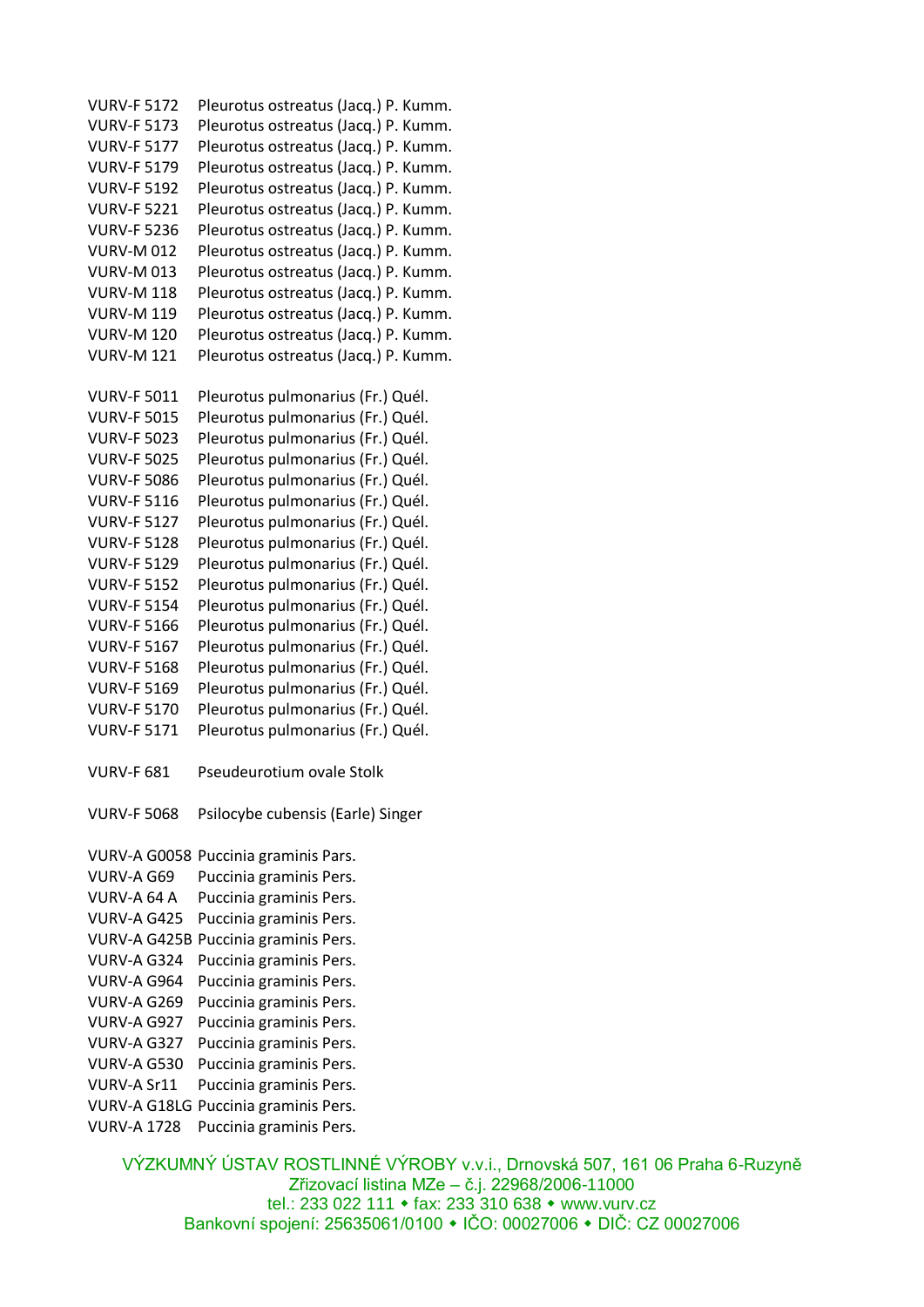VURV-A G2106 Puccinia graminis Pers. VURV-A G 207 Puccinia graminis Pers. VURV-A G802 Puccinia graminis Pers. VURV-A G 268 Puccinia graminis Pers. VURV-A G2011 Puccinia graminis Pers. VURV-A G334 Puccinia graminis Pers. VURV-A G324B Puccinia graminis Pers. VURV-A G927B Puccinia graminis Pers. VURV-A G802B Puccinia graminis Pers. VURV-A G207 Puccinia graminis Pers. VURV-A G334B Puccinia graminis Pers. VURV-A G268 Puccinia graminis Pers. VURV-A G9743 Puccinia graminis Pers. VURV-A G9744 Puccinia graminis Pers. VURV-A G9745 Puccinia graminis Pers. VURV-A G9746 Puccinia graminis Pers. VURV-A G9951 Puccinia graminis Pers. VURV-A G0038 Puccinia graminis Pers. VURV-A G0039 Puccinia graminis Pers. VURV-A G0040 Puccinia graminis Pers. VURV-A G0041 Puccinia graminis Pers. VURV-A G0042 Puccinia graminis Pers. VURV-A G0043 Puccinia graminis Pers. VURV-A G0044 Puccinia graminis Pers. VURV-A G0045 Puccinia graminis Pers. VURV-A G0046 Puccinia graminis Pers. VURV-A G0047 Puccinia graminis Pers. VURV-A G0048 Puccinia graminis Pers. VURV-A G0049 Puccinia graminis Pers. VURV-A G0050 Puccinia graminis Pers. VURV-A G0051 Puccinia graminis Pers. VURV-A G0052 Puccinia graminis Pers. VURV-A G0053 Puccinia graminis Pers. VURV-A G0054 Puccinia graminis Pers. VURV-A G0055 Puccinia graminis Pers. VURV-A G0056 Puccinia graminis Pers. VURV-A G0057 Puccinia graminis Pers. VURV-A G0059 Puccinia graminis Pers. VURV-A G0060 Puccinia graminis Pers. VURV-A G0061 Puccinia graminis Pers. VURV-A G0062 Puccinia graminis Pers. VURV-A G0063 Puccinia graminis Pers. VURV-A G0064 Puccinia graminis Pers. VURV-A G0065 Puccinia graminis Pers. VURV-A G0066 Puccinia graminis Pers. VURV-A G0067 Puccinia graminis Pers. VURV-A G0068 Puccinia graminis Pers. VURV-A G0069 Puccinia graminis Pers. VURV-A G0070 Puccinia graminis Pers. VURV-A G0071 Puccinia graminis Pers.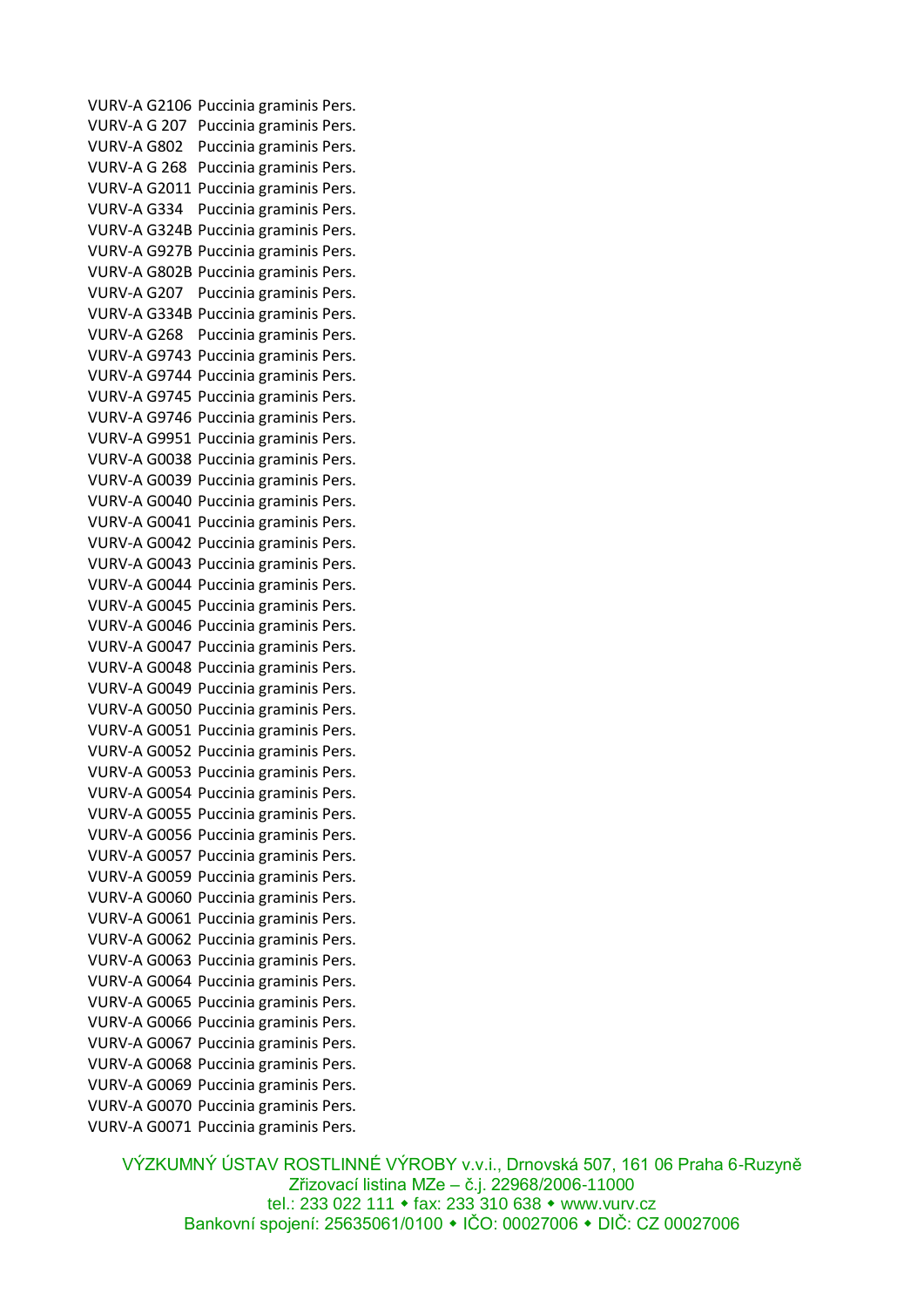VURV-A G0072 Puccinia graminis Pers. VURV-A G9952 Puccinia graminis Pers. VURV-A G9953 Puccinia graminis Pers. VURV-A G9954 Puccinia graminis Pers. VURV-A G9955 Puccinia graminis Pers. VURV-A G9956 Puccinia graminis Pers. VURV-A G9957 Puccinia graminis Pers. VURV-A G9958 Puccinia graminis Pers. VURV-A G0073 Puccinia graminis Pers. VURV-A G0074 Puccinia graminis Pers. VURV-A G0075 Puccinia graminis Pers. VURV-A G0076 Puccinia graminis Pers. VURV-A G0077 Puccinia graminis Pers. VURV-A G0078 Puccinia graminis Pers. VURV-A G0079 Puccinia graminis Pers. VURV-A G0080 Puccinia graminis Pers. VURV-A G0081 Puccinia graminis Pers. VURV-A G0082 Puccinia graminis Pers. VURV-A G0083 Puccinia graminis Pers. VURV-A G0084 Puccinia graminis Pers. VURV-A G0085 Puccinia graminis Pers. VURV-A G0086 Puccinia graminis Pers. VURV-A G0087 Puccinia graminis Pers. VURV-A G0088 Puccinia graminis Pers. VURV-A G0089 Puccinia graminis Pers. VURV-A G0090 Puccinia graminis Pers. VURV-A G0091 Puccinia graminis Pers. VURV-A G0092 Puccinia graminis Pers. VURV-A G0093 Puccinia graminis Pers. VURV-A G0094 Puccinia graminis Pers. VURV-A G0095 Puccinia graminis Pers. VURV-A G0096 Puccinia graminis Pers. VURV-A G0097 Puccinia graminis Pers. VURV-A G0098 Puccinia graminis Pers. VURV-A G0099 Puccinia graminis Pers. VURV-A G0100 Puccinia graminis Pers. VURV-A G0101 Puccinia graminis Pers. VURV-A G0102 Puccinia graminis Pers. VURV-A G0103 Puccinia graminis Pers. VURV-A G0104 Puccinia graminis Pers. VURV-A G0105 Puccinia graminis Pers. VURV-A G0106 Puccinia graminis Pers. VURV-A G0107 Puccinia graminis Pers. VURV-A G0108 Puccinia graminis Pers.

VURV-A 9001 Puccinia recondita Roberge ex Desm. VURV-A 9002 Puccinia recondita Roberge ex Desm. VURV-A 9003B Puccinia recondita Roberge ex Desm. VURV-A 9004 Puccinia recondita Roberge ex Desm. VURV-A 9005 Puccinia recondita Roberge ex Desm.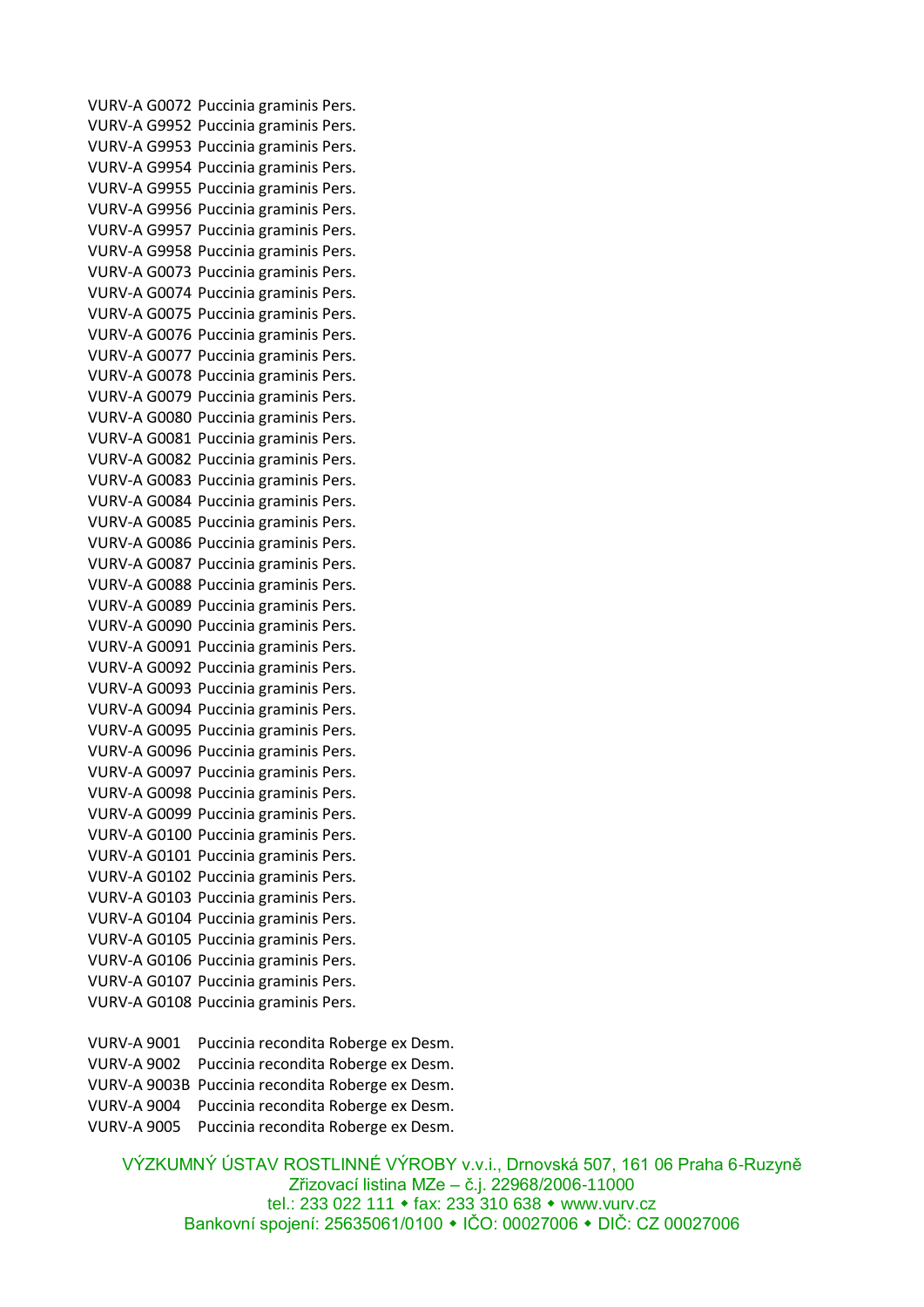VURV-A 9002B Puccinia recondita Roberge ex Desm. VURV-A 9003 Puccinia recondita Roberge ex Desm. VURV-A 9005B Puccinia recondita Roberge ex Desm. VURV-A 9006 Puccinia recondita Roberge ex Desm. VURV-A 9008 Puccinia recondita Roberge ex Desm. VURV-A 9009 Puccinia recondita Roberge ex Desm. VURV-A 9009B Puccinia recondita Roberge ex Desm. VURV-A 9010 Puccinia recondita Roberge ex Desm. VURV-A 9010B Puccinia recondita Roberge ex Desm. VURV-A 9011 Puccinia recondita Roberge ex Desm. VURV-A 9011B Puccinia recondita Roberge ex Desm. VURV-A 9012 Puccinia recondita Roberge ex Desm. VURV-A 9012B Puccinia recondita Roberge ex Desm. VURV-A 9013 Puccinia recondita Roberge ex Desm. VURV-A 9014 Puccinia recondita Roberge ex Desm. VURV-A 9012C Puccinia recondita Roberge ex Desm. VURV-A 9015 Puccinia recondita Roberge ex Desm. VURV-A 9016 Puccinia recondita Roberge ex Desm. VURV-A 9016B Puccinia recondita Roberge ex Desm. VURV-A 9017 Puccinia recondita Roberge ex Desm. VURV-A 9017B Puccinia recondita Roberge ex Desm. VURV-A 9018C Puccinia recondita Roberge ex Desm. VURV-A 9018 Puccinia recondita Roberge ex Desm. VURV-A 9018B Puccinia recondita Roberge ex Desm. VURV-A 9019 Puccinia recondita Roberge ex Desm. VURV-A 9020 Puccinia recondita Roberge ex Desm. VURV-A 9021 Puccinia recondita Roberge ex Desm. VURV-A 9021B Puccinia recondita Roberge ex Desm. VURV-A 9022 Puccinia recondita Roberge ex Desm. VURV-A 9023 Puccinia recondita Roberge ex Desm. VURV-A 9024 Puccinia recondita Roberge ex Desm. VURV-A 9025 Puccinia recondita Roberge ex Desm. VURV-A 9026 Puccinia recondita Roberge ex Desm. VURV-A 9027 Puccinia recondita Roberge ex Desm. VURV-A 9031 Puccinia recondita Roberge ex Desm. VURV-A 9031B Puccinia recondita Roberge ex Desm. VURV-A 9032 Puccinia recondita Roberge ex Desm. VURV-A 9033 Puccinia recondita Roberge ex Desm. VURV-A 9034 Puccinia recondita Roberge ex Desm. VURV-A 9034B Puccinia recondita Roberge ex Desm. VURV-A 9035 Puccinia recondita Roberge ex Desm. VURV-A 9036 Puccinia recondita Roberge ex Desm. VURV-A 9037 Puccinia recondita Roberge ex Desm. VURV-A 9039 Puccinia recondita Roberge ex Desm. VURV-A 9040 Puccinia recondita Roberge ex Desm. VURV-A 9004B Puccinia recondita Roberge ex Desm. VURV-A 9041 Puccinia recondita Roberge ex Desm. VURV-A 9041B Puccinia recondita Roberge ex Desm. VURV-A 9042B Puccinia recondita Roberge ex Desm. VURV-A 9042 Puccinia recondita Roberge ex Desm.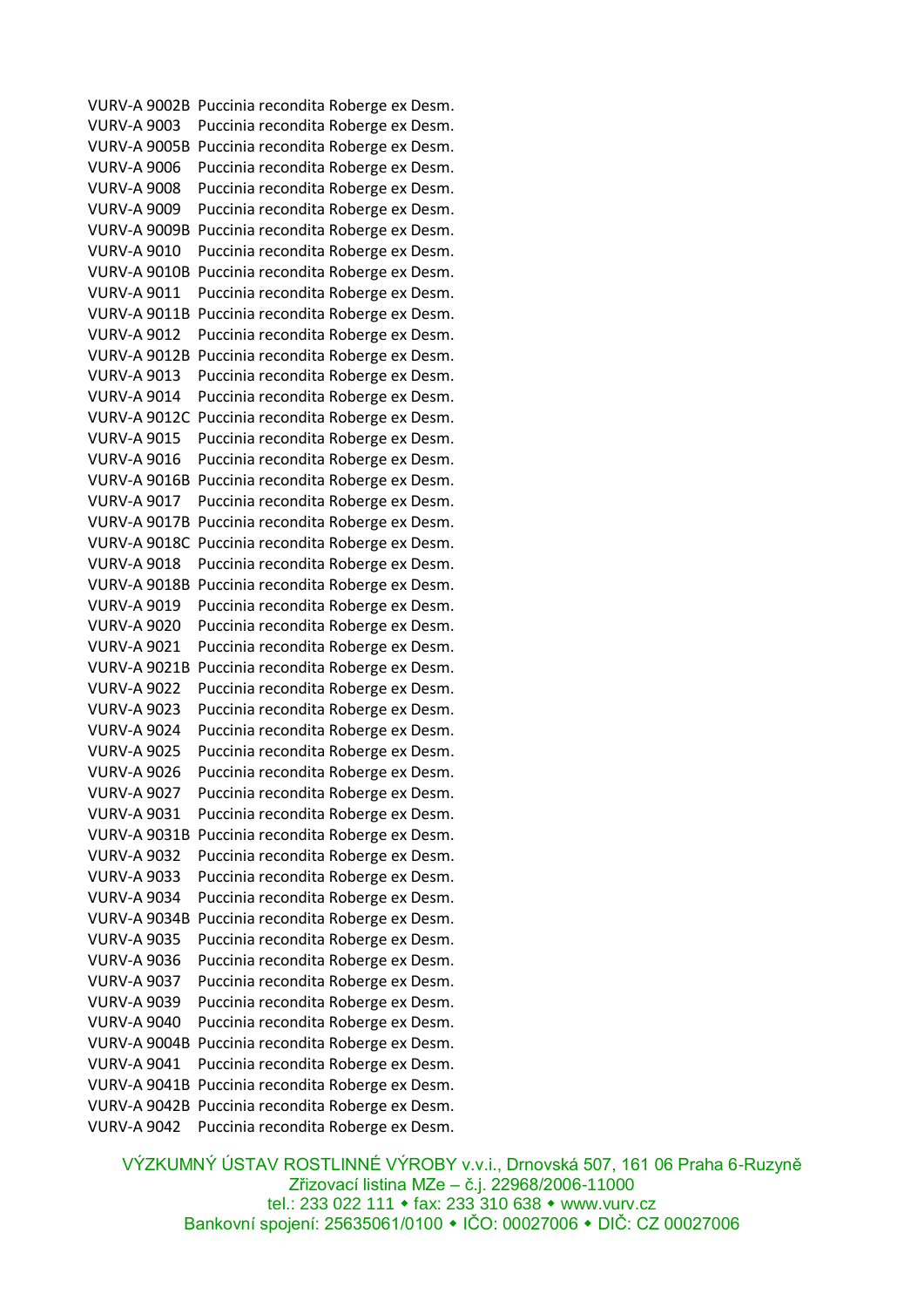VURV-A 9042C Puccinia recondita Roberge ex Desm. VURV-A 9042D Puccinia recondita Roberge ex Desm. VURV-A 9043 Puccinia recondita Roberge ex Desm. VURV-A 9044 Puccinia recondita Roberge ex Desm. VURV-A 9045 Puccinia recondita Roberge ex Desm. VURV-A 9045B Puccinia recondita Roberge ex Desm. VURV-A 9045C Puccinia recondita Roberge ex Desm. VURV-A 9045D Puccinia recondita Roberge ex Desm. VURV-A 9046 Puccinia recondita Roberge ex Desm. VURV-A 9047 Puccinia recondita Roberge ex Desm. VURV-A 9047C Puccinia recondita Roberge ex Desm. VURV-A 9047 Puccinia recondita Roberge ex Desm. VURV-A 9047D Puccinia recondita Roberge ex Desm. VURV-A 9047E Puccinia recondita Roberge ex Desm. VURV-A 9047B Puccinia recondita Roberge ex Desm. VURV-A 9048 Puccinia recondita Roberge ex Desm. VURV-A 9049 Puccinia recondita Roberge ex Desm. VURV-A 9050 Puccinia recondita Roberge ex Desm. VURV-A 9052 Puccinia recondita Roberge ex Desm. VURV-A 9053 Puccinia recondita Roberge ex Desm. VURV-A 9054 Puccinia recondita Roberge ex Desm. VURV-A 9055 Puccinia recondita Roberge ex Desm. VURV-A 9056 Puccinia recondita Roberge ex Desm. VURV-A 9057 Puccinia recondita Roberge ex Desm. VURV-A 9058 Puccinia recondita Roberge ex Desm. VURV-A 9059 Puccinia recondita Roberge ex Desm. VURV-A 9060 Puccinia recondita Roberge ex Desm. VURV-A 9061 Puccinia recondita Roberge ex Desm. VURV-A 9062 Puccinia recondita Roberge ex Desm. VURV-A 9063 Puccinia recondita Roberge ex Desm. VURV-A 9064 Puccinia recondita Roberge ex Desm. VURV-A 9065 Puccinia recondita Roberge ex Desm. VURV-A 9066 Puccinia recondita Roberge ex Desm. VURV-A 9067 Puccinia recondita Roberge ex Desm. VURV-A 9068 Puccinia recondita Roberge ex Desm. VURV-A 9069 Puccinia recondita Roberge ex Desm. VURV-A 9070 Puccinia recondita Roberge ex Desm. VURV-A 9071 Puccinia recondita Roberge ex Desm. VURV-A 9072 Puccinia recondita Roberge ex Desm. VURV-A 9073 Puccinia recondita Roberge ex Desm. VURV-A 9074 Puccinia recondita Roberge ex Desm. VURV-A 9075 Puccinia recondita Roberge ex Desm. VURV-A 9077 Puccinia recondita Roberge ex Desm. VURV-A 9078 Puccinia recondita Roberge ex Desm. VURV-A 9079 Puccinia recondita Roberge ex Desm. VURV-A 9080 Puccinia recondita Roberge ex Desm. VURV-A 9081 Puccinia recondita Roberge ex Desm. VURV-A 9082 Puccinia recondita Roberge ex Desm. VURV-A 9083 Puccinia recondita Roberge ex Desm. VURV-A 9084 Puccinia recondita Roberge ex Desm.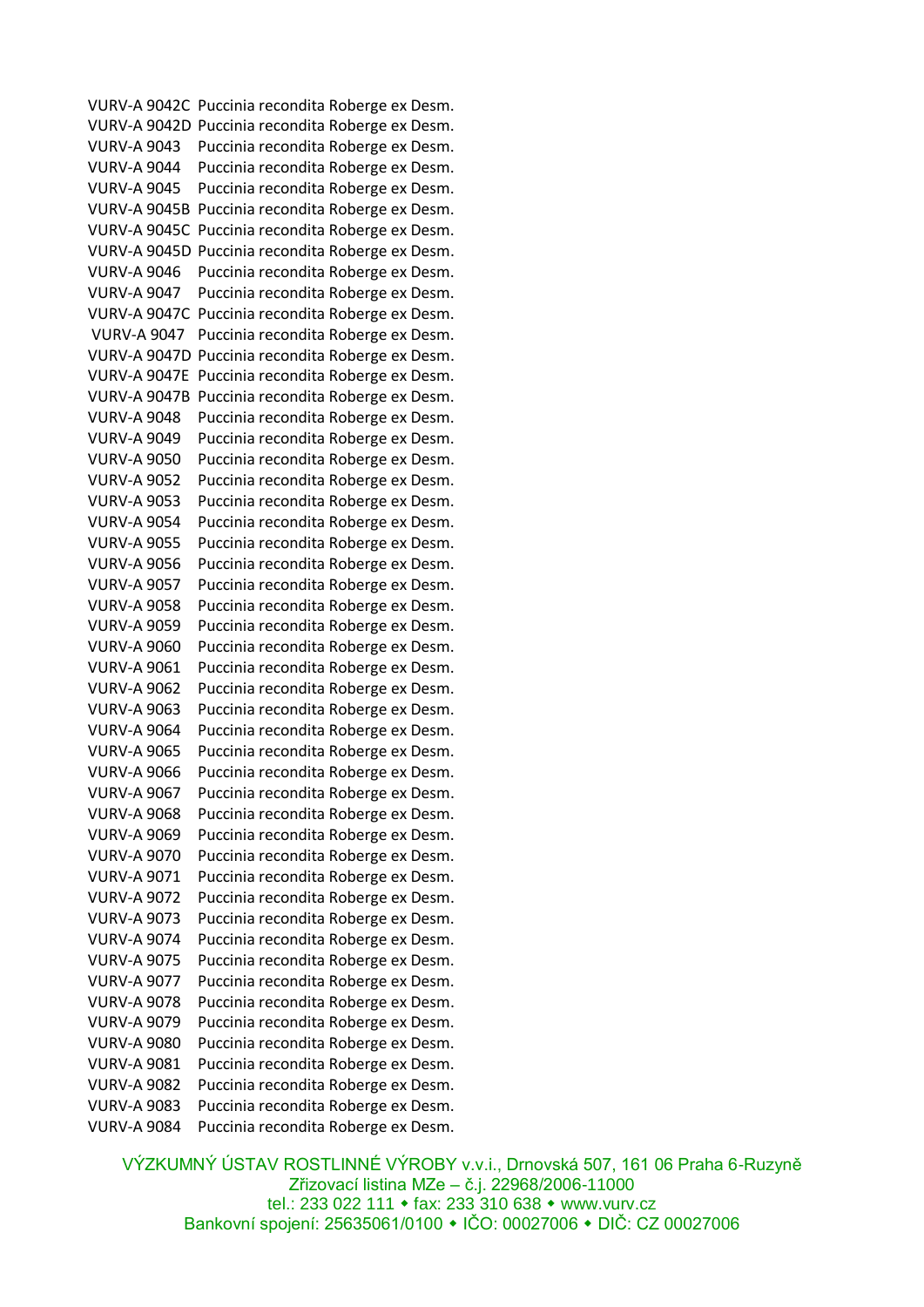VURV-A 9086 Puccinia recondita Roberge ex Desm. VURV-A 9087 Puccinia recondita Roberge ex Desm. VURV-A 9088 Puccinia recondita Roberge ex Desm. VURV-A 9089 Puccinia recondita Roberge ex Desm. VURV-A 9090 Puccinia recondita Roberge ex Desm. VURV-A 9091 Puccinia recondita Roberge ex Desm. VURV-A 9092 Puccinia recondita Roberge ex Desm. VURV-A 9093 Puccinia recondita Roberge ex Desm. VURV-A 9094 Puccinia recondita Roberge ex Desm. VURV-A 9095 Puccinia recondita Roberge ex Desm. VURV-A 9096 Puccinia recondita Roberge ex Desm. VURV-A 9097B Puccinia recondita Roberge ex Desm. VURV-A 9098B Puccinia recondita Roberge ex Desm. VURV-A 9099B Puccinia recondita Roberge ex Desm. VURV-A 9100B Puccinia recondita Roberge ex Desm. VURV-A 9101 Puccinia recondita Roberge ex Desm. VURV-A 9102 Puccinia recondita Roberge ex Desm. VURV-A 9103 Puccinia recondita Roberge ex Desm. VURV-A 9104B Puccinia recondita Roberge ex Desm. VURV-A 9105B Puccinia recondita Roberge ex Desm. VURV-A 9106 Puccinia recondita Roberge ex Desm. VURV-A 9107B Puccinia recondita Roberge ex Desm. VURV-A 9108B Puccinia recondita Roberge ex Desm. VURV-A 9109B Puccinia recondita Roberge ex Desm. VURV-A 9110B Puccinia recondita Roberge ex Desm. VURV-A 9111B Puccinia recondita Roberge ex Desm. VURV-A 9112B Puccinia recondita Roberge ex Desm. VURV-A 9113B Puccinia recondita Roberge ex Desm. VURV-A 9114B Puccinia recondita Roberge ex Desm. VURV-A 9115 Puccinia recondita Roberge ex Desm. VURV-A 9116 Puccinia recondita Roberge ex Desm. VURV-A 9117B Puccinia recondita Roberge ex Desm. VURV-A 9118B Puccinia recondita Roberge ex Desm. VURV-A 9119B Puccinia recondita Roberge ex Desm. VURV-A 9120B Puccinia recondita Roberge ex Desm. VURV-A 9121 Puccinia recondita Roberge ex Desm. VURV-A 9122B Puccinia recondita Roberge ex Desm. VURV-A 9123B Puccinia recondita Roberge ex Desm. VURV-A 9124B Puccinia recondita Roberge ex Desm. VURV-A 9125B Puccinia recondita Roberge ex Desm. VURV-A 9126B Puccinia recondita Roberge ex Desm. VURV-A 9127B Puccinia recondita Roberge ex Desm. VURV-A 9128B Puccinia recondita Roberge ex Desm. VURV-A 9129B Puccinia recondita Roberge ex Desm. VURV-A 9130B Puccinia recondita Roberge ex Desm. VURV-A 9131B Puccinia recondita Roberge ex Desm. VURV-A 9132 Puccinia recondita Roberge ex Desm. VURV-A 9324 Puccinia recondita Roberge ex Desm. VURV-A 9325 Puccinia recondita Roberge ex Desm. VURV-A 9326 Puccinia recondita Roberge ex Desm.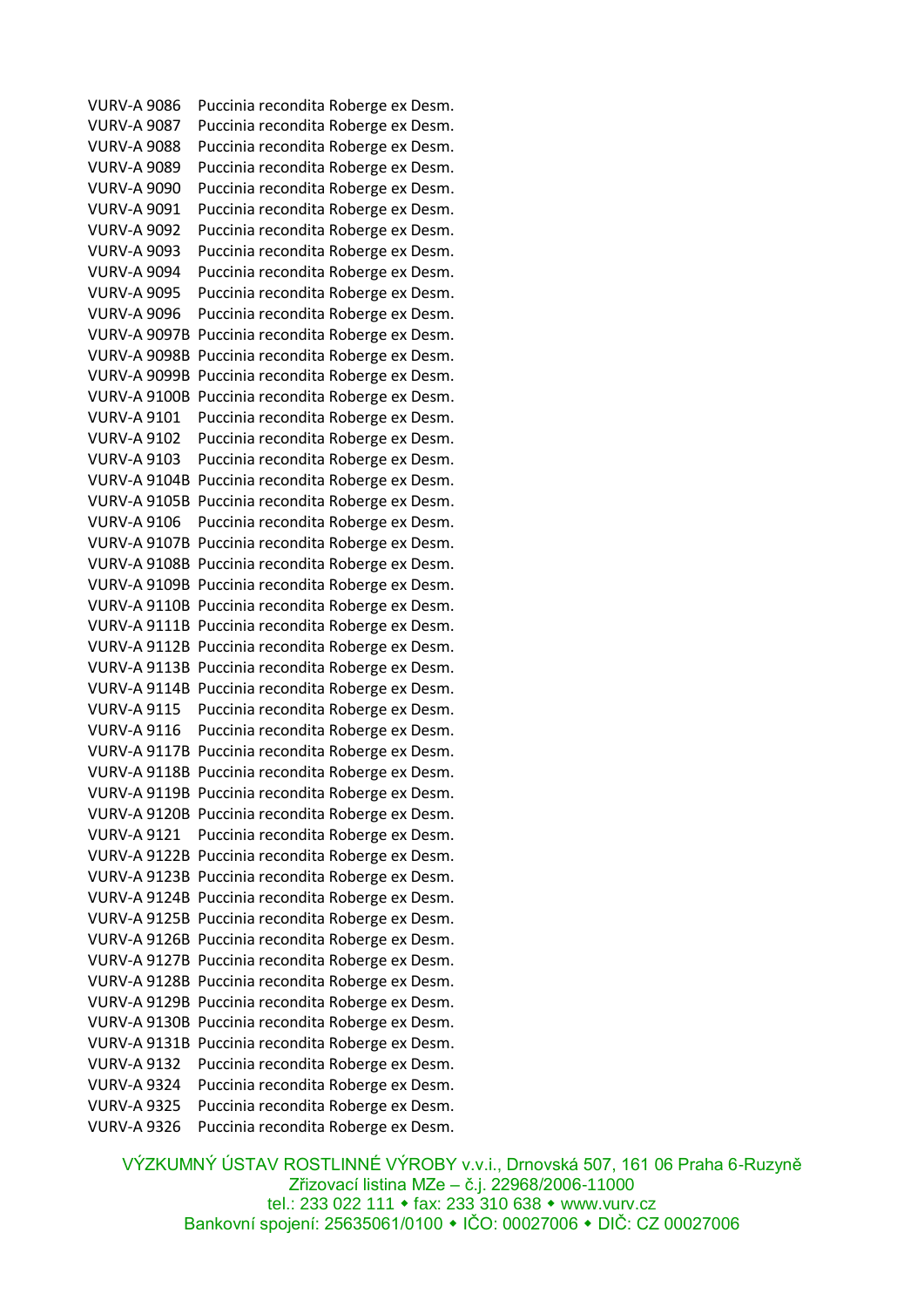VURV-A 9327 Puccinia recondita Roberge ex Desm. VURV-A 9328 Puccinia recondita Roberge ex Desm. VURV-A 9329 Puccinia recondita Roberge ex Desm. VURV-A 9330 Puccinia recondita Roberge ex Desm. VURV-A 9331 Puccinia recondita Roberge ex Desm. VURV-A 9332 Puccinia recondita Roberge ex Desm. VURV-A 9333 Puccinia recondita Roberge ex Desm. VURV-A 9334 Puccinia recondita Roberge ex Desm. VURV-A 9335 Puccinia recondita Roberge ex Desm. VURV-A 9336 Puccinia recondita Roberge ex Desm. VURV-A 9337 Puccinia recondita Roberge ex Desm. VURV-A 9338 Puccinia recondita Roberge ex Desm. VURV-A 9339 Puccinia recondita Roberge ex Desm. VURV-A 9340 Puccinia recondita Roberge ex Desm. VURV-A 9341 Puccinia recondita Roberge ex Desm. VURV-A 9342 Puccinia recondita Roberge ex Desm. VURV-A 9343 Puccinia recondita Roberge ex Desm. VURV-A 9344 Puccinia recondita Roberge ex Desm. VURV-A 9345 Puccinia recondita Roberge ex Desm. VURV-A 9346 Puccinia recondita Roberge ex Desm. VURV-A 9347 Puccinia recondita Roberge ex Desm. VURV-A 9348 Puccinia recondita Roberge ex Desm. VURV-A 9349 Puccinia recondita Roberge ex Desm. VURV-A 9350 Puccinia recondita Roberge ex Desm. VURV-A 9352 Puccinia recondita Roberge ex Desm. VURV-A 9353 Puccinia recondita Roberge ex Desm. VURV-A 9354 Puccinia recondita Roberge ex Desm. VURV-A 9355 Puccinia recondita Roberge ex Desm. VURV-A 9356 Puccinia recondita Roberge ex Desm. VURV-A 9357 Puccinia recondita Roberge ex Desm. VURV-A 9358 Puccinia recondita Roberge ex Desm. VURV-A 9359 Puccinia recondita Roberge ex Desm. VURV-A 9360 Puccinia recondita Roberge ex Desm. VURV-A 9361 Puccinia recondita Roberge ex Desm. VURV-A 9362 Puccinia recondita Roberge ex Desm. VURV-A 9363 Puccinia recondita Roberge ex Desm. VURV-A 9364 Puccinia recondita Roberge ex Desm. VURV-A 9365 Puccinia recondita Roberge ex Desm. VURV-A 9366 Puccinia recondita Roberge ex Desm. VURV-A 9367 Puccinia recondita Roberge ex Desm. VURV-A 9368 Puccinia recondita Roberge ex Desm. VURV-A 9369 Puccinia recondita Roberge ex Desm. VURV-A 9370 Puccinia recondita Roberge ex Desm. VURV-A 9371 Puccinia recondita Roberge ex Desm. VURV-A 9372 Puccinia recondita Roberge ex Desm. VURV-A 9373 Puccinia recondita Roberge ex Desm. VURV-A 9374 Puccinia recondita Roberge ex Desm. VURV-A 9375 Puccinia recondita Roberge ex Desm. VURV-A 9376 Puccinia recondita Roberge ex Desm. VURV-A 9377 Puccinia recondita Roberge ex Desm.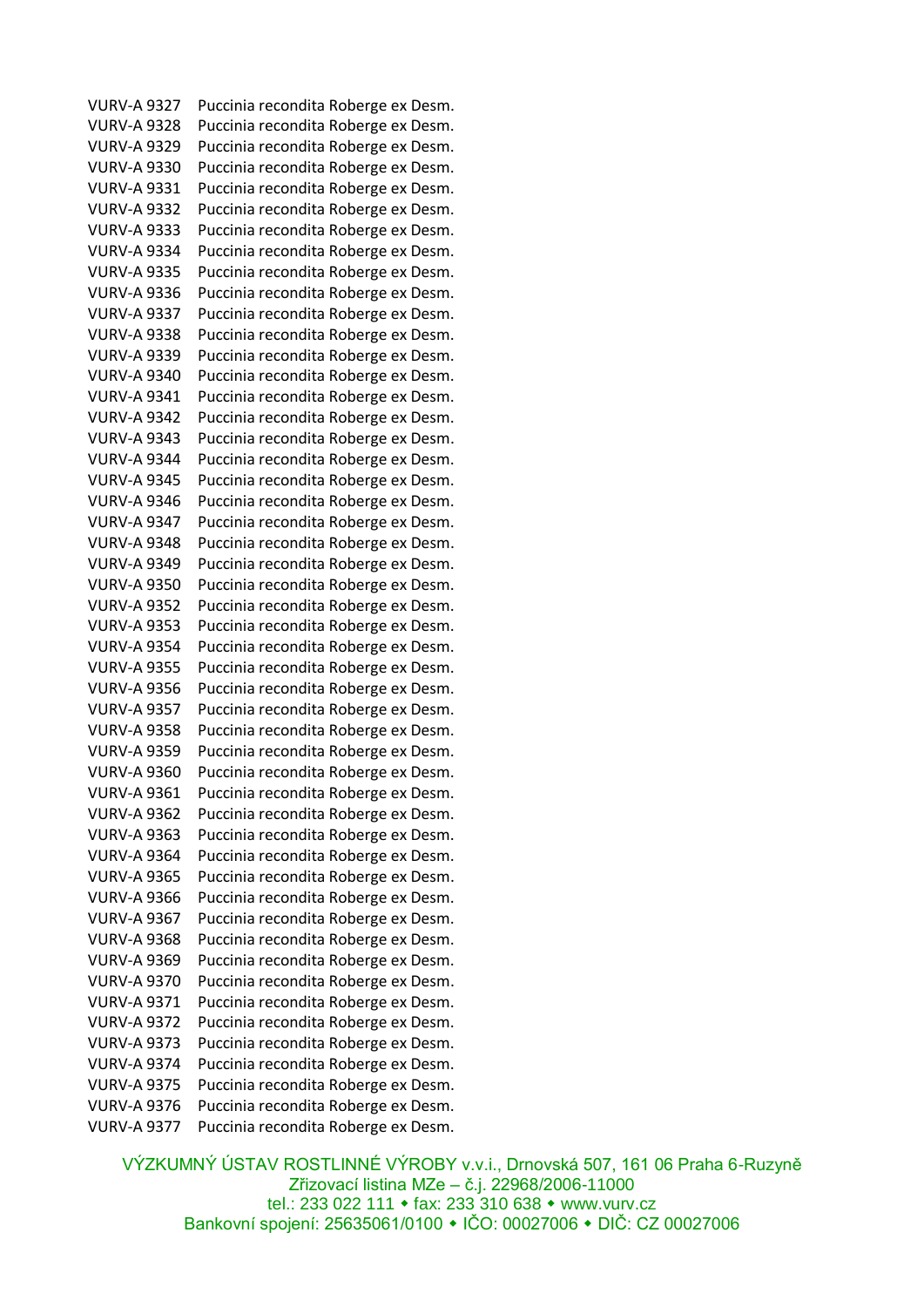VURV-A 9378 Puccinia recondita Roberge ex Desm. VURV-A 9379 Puccinia recondita Roberge ex Desm. VURV-A 9380 Puccinia recondita Roberge ex Desm. VURV-A 9381 Puccinia recondita Roberge ex Desm. VURV-A 9382 Puccinia recondita Roberge ex Desm. VURV-A 9383 Puccinia recondita Roberge ex Desm. VURV-A 9384 Puccinia recondita Roberge ex Desm. VURV-A 9385 Puccinia recondita Roberge ex Desm. VURV-A 9097 Puccinia recondita Roberge ex Desm. VURV-A 9098 Puccinia recondita Roberge ex Desm. VURV-A 9099 Puccinia recondita Roberge ex Desm. VURV-A 9100 Puccinia recondita Roberge ex Desm. VURV-A 9101B Puccinia recondita Roberge ex Desm. VURV-A 9102B Puccinia recondita Roberge ex Desm. VURV-A 9103B Puccinia recondita Roberge ex Desm. VURV-A 9104 Puccinia recondita Roberge ex Desm. VURV-A 9105 Puccinia recondita Roberge ex Desm. VURV-A 9106B Puccinia recondita Roberge ex Desm. VURV-A 9107 Puccinia recondita Roberge ex Desm. VURV-A 9108 Puccinia recondita Roberge ex Desm. VURV-A 9109 Puccinia recondita Roberge ex Desm. VURV-A 9110 Puccinia recondita Roberge ex Desm. VURV-A 9111 Puccinia recondita Roberge ex Desm. VURV-A 9112 Puccinia recondita Roberge ex Desm. VURV-A 9113 Puccinia recondita Roberge ex Desm. VURV-A 9114 Puccinia recondita Roberge ex Desm. VURV-A 9115B Puccinia recondita Roberge ex Desm. VURV-A 9116B Puccinia recondita Roberge ex Desm. VURV-A 9117 Puccinia recondita Roberge ex Desm. VURV-A 9118 Puccinia recondita Roberge ex Desm. VURV-A 9119 Puccinia recondita Roberge ex Desm. VURV-A 9120 Puccinia recondita Roberge ex Desm. VURV-A 9121B Puccinia recondita Roberge ex Desm. VURV-A 9122 Puccinia recondita Roberge ex Desm. VURV-A 9123 Puccinia recondita Roberge ex Desm. VURV-A 9124 Puccinia recondita Roberge ex Desm. VURV-A 9125 Puccinia recondita Roberge ex Desm. VURV-A 9126 Puccinia recondita Roberge ex Desm. VURV-A 9127 Puccinia recondita Roberge ex Desm. VURV-A 9128 Puccinia recondita Roberge ex Desm. VURV-A 9129 Puccinia recondita Roberge ex Desm. VURV-A 9130 Puccinia recondita Roberge ex Desm. VURV-A 9131 Puccinia recondita Roberge ex Desm. VURV-A 9132B Puccinia recondita Roberge ex Desm. VURV-A 9133 Puccinia recondita Roberge ex Desm. VURV-A 9134 Puccinia recondita Roberge ex Desm. VURV-A 9135 Puccinia recondita Roberge ex Desm. VURV-A 9136 Puccinia recondita Roberge ex Desm. VURV-A 9137 Puccinia recondita Roberge ex Desm. VURV-A 9138 Puccinia recondita Roberge ex Desm.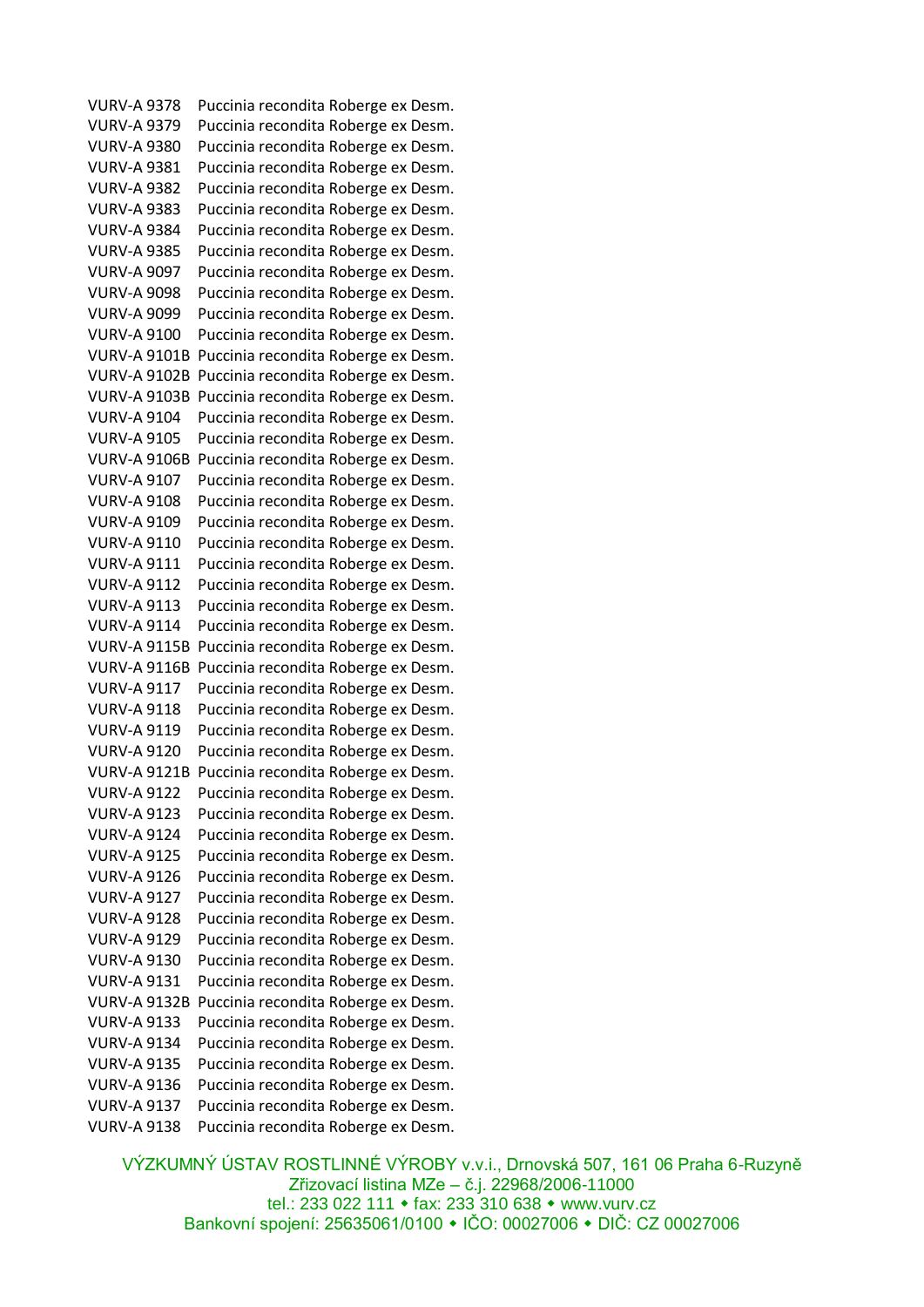VURV-A 9139 Puccinia recondita Roberge ex Desm. VURV-A 9140 Puccinia recondita Roberge ex Desm. VURV-A 9141 Puccinia recondita Roberge ex Desm. VURV-A 9142 Puccinia recondita Roberge ex Desm. VURV-A 9143 Puccinia recondita Roberge ex Desm. VURV-A 9144 Puccinia recondita Roberge ex Desm. VURV-A 9145 Puccinia recondita Roberge ex Desm. VURV-A 9146 Puccinia recondita Roberge ex Desm. VURV-A 9147 Puccinia recondita Roberge ex Desm. VURV-A 9148 Puccinia recondita Roberge ex Desm. VURV-A 9149 Puccinia recondita Roberge ex Desm. VURV-A 9150 Puccinia recondita Roberge ex Desm. VURV-A 9151 Puccinia recondita Roberge ex Desm. VURV-A 9152 Puccinia recondita Roberge ex Desm. VURV-A 9153 Puccinia recondita Roberge ex Desm. VURV-A 9154 Puccinia recondita Roberge ex Desm. VURV-A 9155 Puccinia recondita Roberge ex Desm. VURV-A 9156 Puccinia recondita Roberge ex Desm. VURV-A 9157 Puccinia recondita Roberge ex Desm. VURV-A 9158 Puccinia recondita Roberge ex Desm. VURV-A 9159 Puccinia recondita Roberge ex Desm. VURV-A 9160 Puccinia recondita Roberge ex Desm. VURV-A 9161 Puccinia recondita Roberge ex Desm. VURV-A 9162 Puccinia recondita Roberge ex Desm. VURV-A 9163 Puccinia recondita Roberge ex Desm. VURV-A 9164 Puccinia recondita Roberge ex Desm. VURV-A 9165 Puccinia recondita Roberge ex Desm. VURV-A 9166 Puccinia recondita Roberge ex Desm. VURV-A 9167 Puccinia recondita Roberge ex Desm. VURV-A 9168 Puccinia recondita Roberge ex Desm. VURV-A 9169 Puccinia recondita Roberge ex Desm. VURV-A 9170 Puccinia recondita Roberge ex Desm. VURV-A 9171 Puccinia recondita Roberge ex Desm. VURV-A 9172 Puccinia recondita Roberge ex Desm. VURV-A 9173 Puccinia recondita Roberge ex Desm. VURV-A 9174 Puccinia recondita Roberge ex Desm. VURV-A 9175 Puccinia recondita Roberge ex Desm. VURV-A 9176 Puccinia recondita Roberge ex Desm. VURV-A 9177 Puccinia recondita Roberge ex Desm. VURV-A 9178 Puccinia recondita Roberge ex Desm. VURV-A 9179 Puccinia recondita Roberge ex Desm. VURV-A 9180 Puccinia recondita Roberge ex Desm. VURV-A 9181 Puccinia recondita Roberge ex Desm. VURV-A 9182 Puccinia recondita Roberge ex Desm. VURV-A 9183 Puccinia recondita Roberge ex Desm. VURV-A 9184 Puccinia recondita Roberge ex Desm. VURV-A 9185 Puccinia recondita Roberge ex Desm. VURV-A 9186 Puccinia recondita Roberge ex Desm. VURV-A 9187 Puccinia recondita Roberge ex Desm. VURV-A 9188 Puccinia recondita Roberge ex Desm.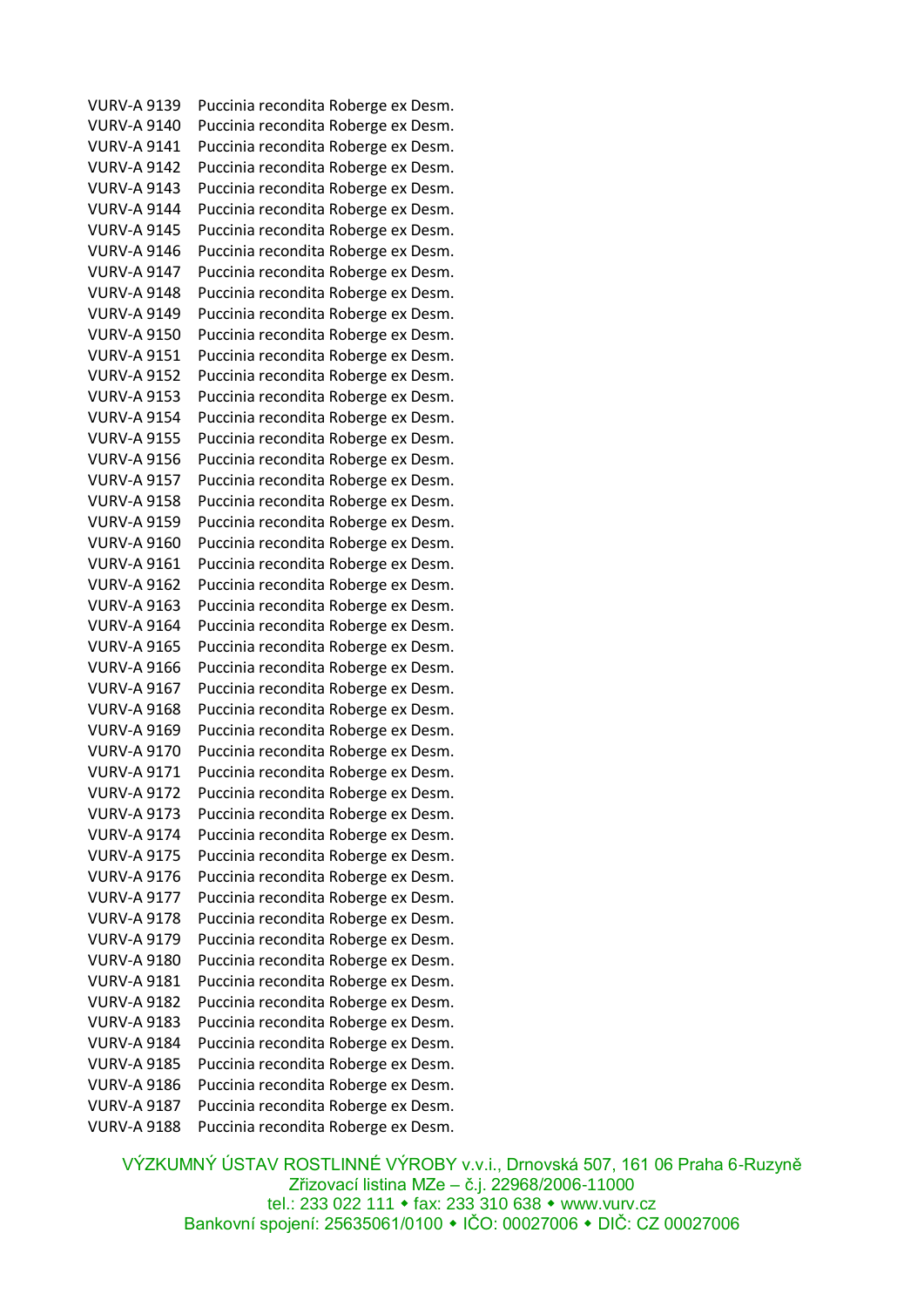VURV-A 9189 Puccinia recondita Roberge ex Desm. VURV-A 9190 Puccinia recondita Roberge ex Desm. VURV-A 9191 Puccinia recondita Roberge ex Desm. VURV-A 9192 Puccinia recondita Roberge ex Desm. VURV-A 9193 Puccinia recondita Roberge ex Desm. VURV-A 9194 Puccinia recondita Roberge ex Desm. VURV-A 9195 Puccinia recondita Roberge ex Desm. VURV-A 9196 Puccinia recondita Roberge ex Desm. VURV-A Yr I Puccinia striiformis Westend. VURV-A Yr II Puccinia striiformis Westend. VURV-A 9387 Puccinia triticina Erikss. VURV-A 9388 Puccinia triticina Erikss. VURV-A 9389 Puccinia triticina Erikss. VURV-A 9390 Puccinia triticina Erikss. VURV-A 9391 Puccinia triticina Erikss. VURV-A 9392 Puccinia triticina Erikss. VURV-A 9393 Puccinia triticina Erikss. VURV-A 9394 Puccinia triticina Erikss. VURV-A 9395 Puccinia triticina Erikss. VURV-A 9396 Puccinia triticina Erikss. VURV-A 9397 Puccinia triticina Erikss. VURV-A 9398 Puccinia triticina Erikss. VURV-A 9399 Puccinia triticina Erikss. VURV-A 9400 Puccinia triticina Erikss. VURV-A 9401 Puccinia triticina Erikss. VURV-A 9402 Puccinia triticina Erikss. VURV-A 9403 Puccinia triticina Erikss. VURV-A 9404 Puccinia triticina Erikss. VURV-A 9405 Puccinia triticina Erikss. VURV-A 9406 Puccinia triticina Erikss. VURV-A 9407 Puccinia triticina Erikss. VURV-A 9408 Puccinia triticina Erikss. VURV-A 9409 Puccinia triticina Erikss. VURV-A 9410 Puccinia triticina Erikss. VURV-A 9311 Puccinia triticina Erikss. VURV-A 9412 Puccinia triticina Erikss. VURV-A 9413 Puccinia triticina Erikss. VURV-A 9414 Puccinia triticina Erikss. VURV-A 9415 Puccinia triticina Erikss. VURV-A 9416 Puccinia triticina Erikss. VURV-A 9417 Puccinia triticina Erikss. VURV-A 9418 Puccinia triticina Erikss. VURV-A 9419 Puccinia triticina Erikss. VURV-A 9420 Puccinia triticina Erikss. VURV-A 9421 Puccinia triticina Erikss. VURV-A 9422 Puccinia triticina Erikss. VURV-A 9423 Puccinia triticina Erikss. VURV-A 9424 Puccinia triticina Erikss.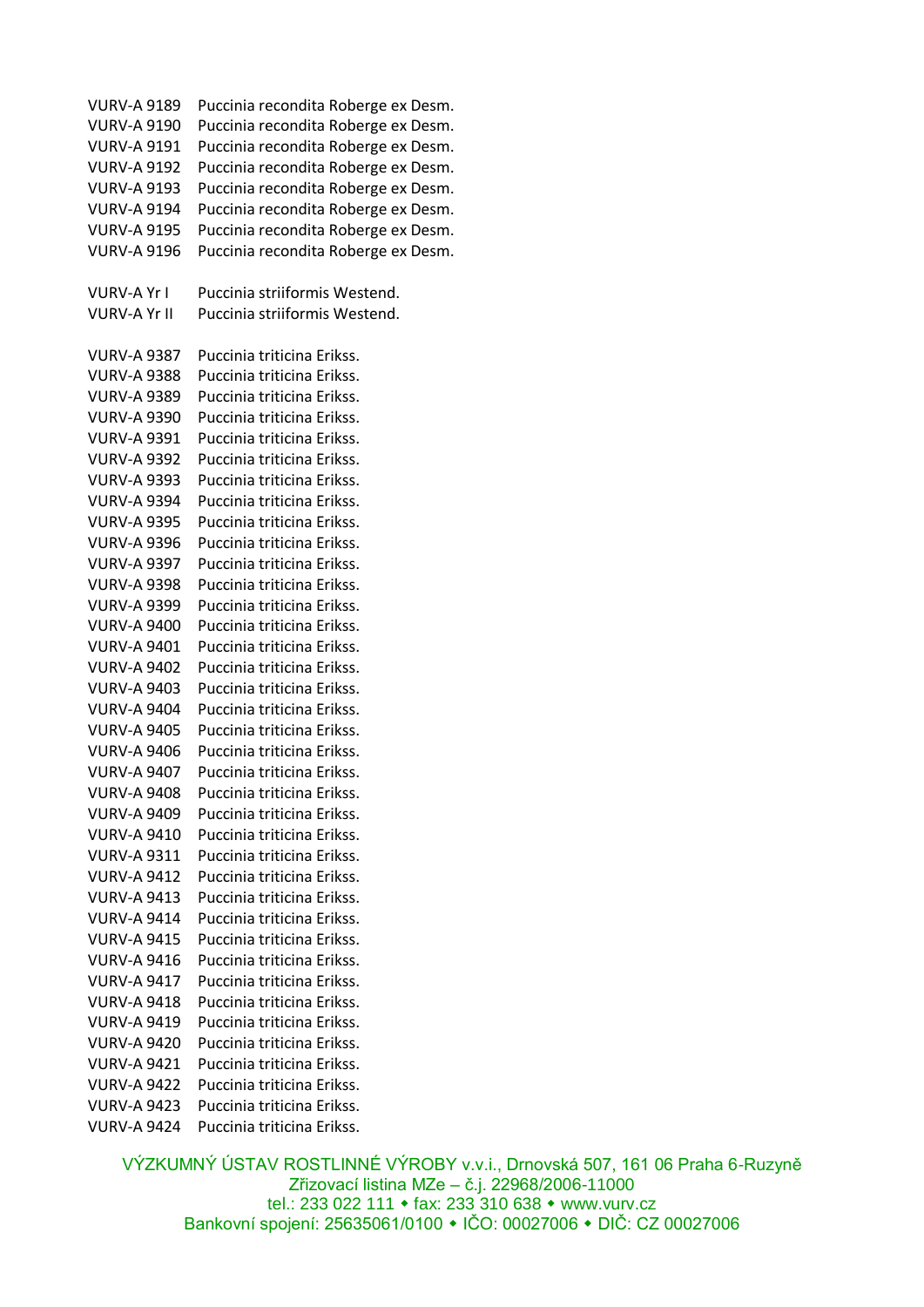VURV-A 9425 Puccinia triticina Erikss. VURV-A 9426 Puccinia triticina Erikss. VURV-A 9427 Puccinia triticina Erikss. VURV-A 9428 Puccinia triticina Erikss. VURV-A 9429 Puccinia triticina Erikss. VURV-A 9430 Puccinia triticina Erikss. VURV-A 9431 Puccinia triticina Erikss. VURV-A 9432 Puccinia triticina Erikss. VURV-A 9433 Puccinia triticina Erikss. VURV-A 9434 Puccinia triticina Erikss. VURV-A 9435 Puccinia triticina Erikss. VURV-A 9436 Puccinia triticina Erikss. VURV-A 9437 Puccinia triticina Erikss. VURV-A 9438 Puccinia triticina Erikss. VURV-A 9439 Puccinia triticina Erikss. VURV-A 9440 Puccinia triticina Erikss. VURV-A 9441 Puccinia triticina Erikss. VURV-A 9442 Puccinia triticina Erikss. VURV-A 9443 Puccinia triticina Erikss. VURV-A 9444 Puccinia triticina Erikss. VURV-A 9445 Puccinia triticina Erikss. VURV-A 9446 Puccinia triticina Erikss. VURV-A 9447 Puccinia triticina Erikss. VURV-A 9448 Puccinia triticina Erikss. VURV-A 9449 Puccinia triticina Erikss. VURV-A 9450 Puccinia triticina Erikss. VURV-A 9451 Puccinia triticina Erikss. VURV-A 9452 Puccinia triticina Erikss. VURV-A 9453 Puccinia triticina Erikss. VURV-A 9454 Puccinia triticina Erikss. VURV-A 9455 Puccinia triticina Erikss. VURV-A 9456 Puccinia triticina Erikss. VURV-A 9457 Puccinia triticina Erikss. VURV-A 9458 Puccinia triticina Erikss. VURV-A 9459 Puccinia triticina Erikss. VURV-A 9460 Puccinia triticina Erikss. VURV-A 9461 Puccinia triticina Erikss. VURV-A 9462 Puccinia triticina Erikss. VURV-A 9463 Puccinia triticina Erikss. VURV-A 9464 Puccinia triticina Erikss. VURV-A 9465 Puccinia triticina Erikss. VURV-A 9466 Puccinia triticina Erikss. VURV-A 9467 Puccinia triticina Erikss. VURV-A 9468 Puccinia triticina Erikss. VURV-A 9469 Puccinia triticina Erikss. VURV-A 9470 Puccinia triticina Erikss. VURV-A 9471 Puccinia triticina Erikss. VURV-A 9472 Puccinia triticina Erikss. VURV-A 9473 Puccinia triticina Erikss. VURV-A 9474 Puccinia triticina Erikss.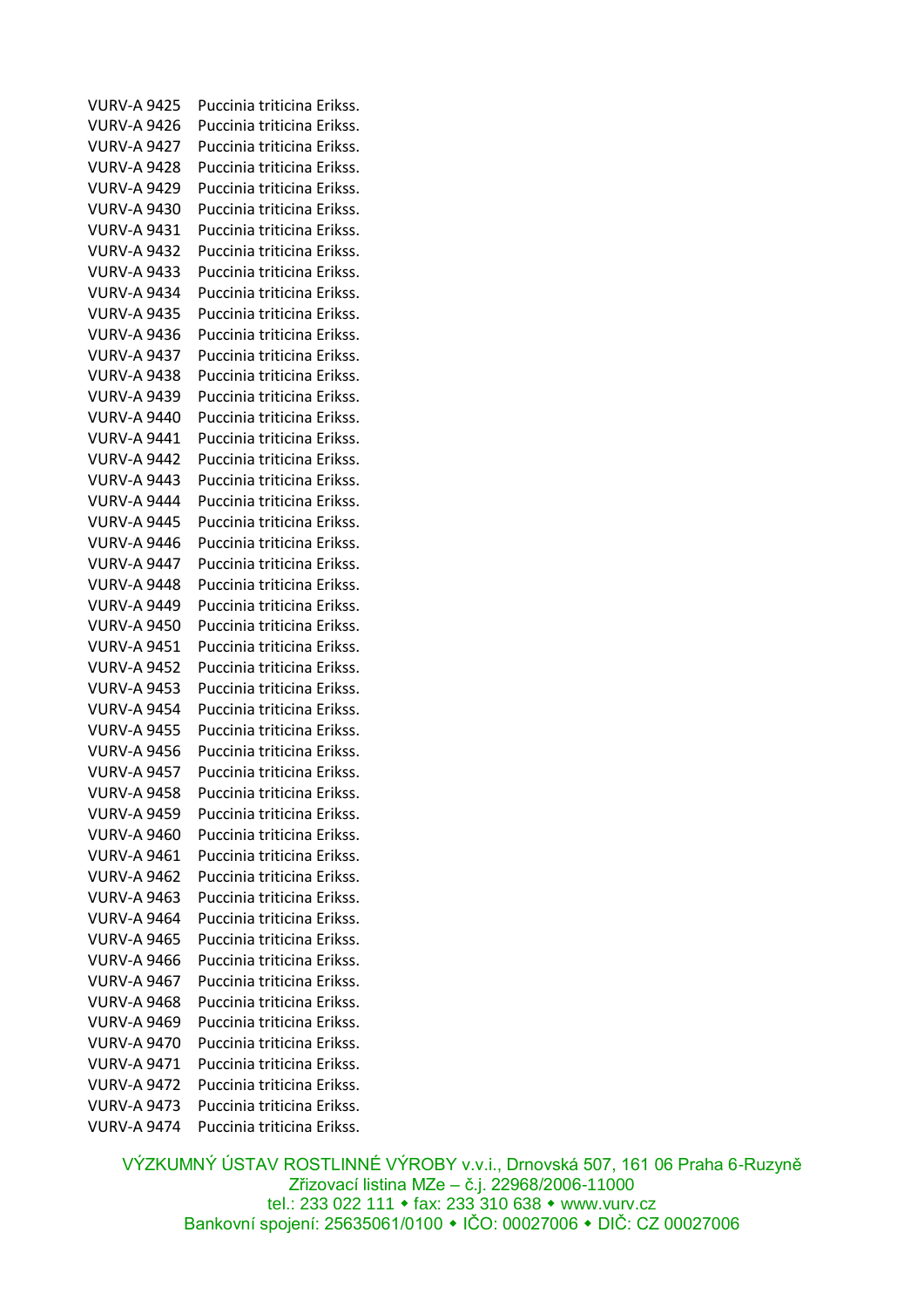VURV-A 9475 Puccinia triticina Erikss. VURV-A 9476 Puccinia triticina Erikss. VURV-A 9477 Puccinia triticina Erikss. VURV-A 9478 Puccinia triticina Erikss. VURV-A 9479 Puccinia triticina Erikss. VURV-A 9480 Puccinia triticina Erikss. VURV-A 9481 Puccinia triticina Erikss. VURV-A 9482 Puccinia triticina Erikss. VURV-A 9483 Puccinia triticina Erikss. VURV-A 9484 Puccinia triticina Erikss. VURV-A 9485 Puccinia triticina Erikss. VURV-A 9486 Puccinia triticina Erikss. VURV-A 9487 Puccinia triticina Erikss. VURV-A 9488 Puccinia triticina Erikss. VURV-A 9489 Puccinia triticina Erikss. VURV-A 9490 Puccinia triticina Erikss. VURV-A 9491 Puccinia triticina Erikss. VURV-A 9492 Puccinia triticina Erikss. VURV-A 9493 Puccinia triticina Erikss. VURV-A 9494 Puccinia triticina Erikss. VURV-A 9495 Puccinia triticina Erikss. VURV-A 9496 Puccinia triticina Erikss. VURV-A 9497 Puccinia triticina Erikss. VURV-A 9498 Puccinia triticina Erikss. VURV-A 9499 Puccinia triticina Erikss. VURV-A 9500 Puccinia triticina Erikss. VURV-A 9501 Puccinia triticina Erikss. VURV-A 9502 Puccinia triticina Erikss. VURV-A 9503 Puccinia triticina Erikss. VURV-A 9504 Puccinia triticina Erikss. VURV-A 9505 Puccinia triticina Erikss. VURV-A 9506 Puccinia triticina Erikss. VURV-A 9507 Puccinia triticina Erikss. VURV-A 9508 Puccinia triticina Erikss. VURV-A 9509 Puccinia triticina Erikss. VURV-A 9510 Puccinia triticina Erikss. VURV-A 9511 Puccinia triticina Erikss. VURV-A 9512 Puccinia triticina Erikss. VURV-A 9513 Puccinia triticina Erikss. VURV-A 9514 Puccinia triticina Erikss. VURV-A 9515 Puccinia triticina Erikss. VURV-A 9516 Puccinia triticina Erikss. VURV-A 9517 Puccinia triticina Erikss. VURV-A 9518 Puccinia triticina Erikss. VURV-A 9519 Puccinia triticina Erikss. VURV-A 9520 Puccinia triticina Erikss. VURV-A 9521 Puccinia triticina Erikss. VURV-A 9522 Puccinia triticina Erikss. VURV-A 9523 Puccinia triticina Erikss. VURV-A 9524 Puccinia triticina Erikss.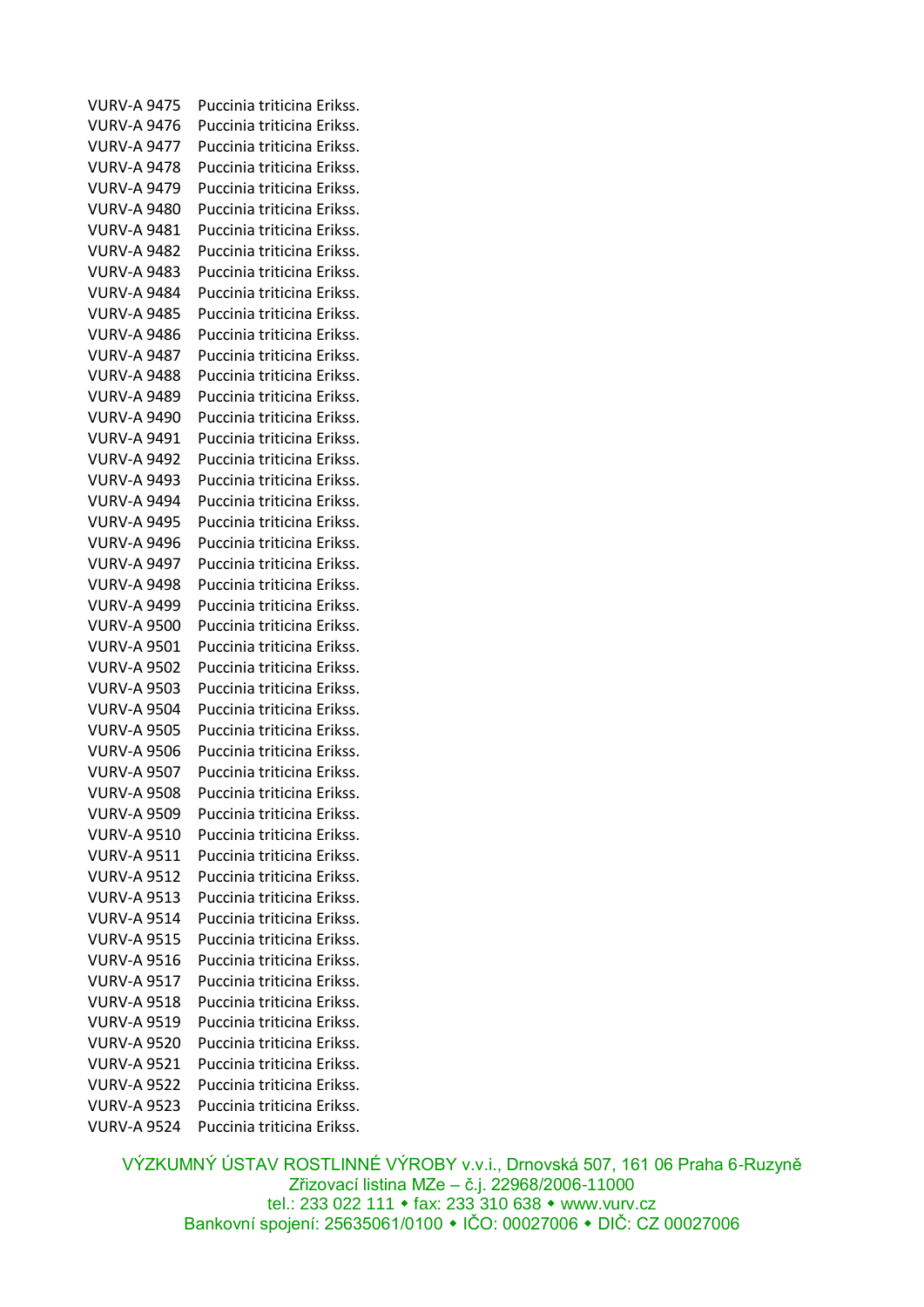VURV-A 9525 Puccinia triticina Erikss. VURV-A 9526 Puccinia triticina Erikss. VURV-A 9527 Puccinia triticina Erikss. VURV-A 9528 Puccinia triticina Erikss. VURV-A 9529 Puccinia triticina Erikss. VURV-A 9530 Puccinia triticina Erikss. VURV-A 9531 Puccinia triticina Erikss. VURV-A 9532 Puccinia triticina Erikss. VURV-A 9533 Puccinia triticina Erikss. VURV-A 9534 Puccinia triticina Erikss. VURV-A 9535 Puccinia triticina Erikss. VURV-A 9536 Puccinia triticina Erikss. VURV-A 9537 Puccinia triticina Erikss. VURV-A 9538 Puccinia triticina Erikss. VURV-A 9539 Puccinia triticina Erikss. VURV-A 9540 Puccinia triticina Erikss. VURV-A 9541 Puccinia triticina Erikss. VURV-A 9542 Puccinia triticina Erikss. VURV-A 9543 Puccinia triticina Erikss. VURV-A 9544 Puccinia triticina Erikss. VURV-A 9545 Puccinia triticina Erikss. VURV-A 9546 Puccinia triticina Erikss. VURV-A 9547 Puccinia triticina Erikss. VURV-A 9548 Puccinia triticina Erikss. VURV-A 9549 Puccinia triticina Erikss. VURV-A 9550 Puccinia triticina Erikss. VURV-A 9551 Puccinia triticina Erikss. VURV-A 9552 Puccinia triticina Erikss. VURV-A 9553 Puccinia triticina Erikss. VURV-A 9554 Puccinia triticina Erikss. VURV-A 9555 Puccinia triticina Erikss. VURV-A 9556 Puccinia triticina Erikss. VURV-A 9557 Puccinia triticina Erikss. VURV-A 9558 Puccinia triticina Erikss. VURV-A 9559 Puccinia triticina Erikss. VURV-A 9560 Puccinia triticina Erikss. VURV-A 9561 Puccinia triticina Erikss. VURV-A 9562 Puccinia triticina Erikss. VURV-A 9563 Puccinia triticina Erikss. VURV-A 9564 Puccinia triticina Erikss. VURV-A 9565 Puccinia triticina Erikss. VURV-A 9566 Puccinia triticina Erikss. VURV-A 9567 Puccinia triticina Erikss. VURV-A 9568 Puccinia triticina Erikss. VURV-A 9569 Puccinia triticina Erikss. VURV-A 9570 Puccinia triticina Erikss. VURV-A 9571 Puccinia triticina Erikss. VURV-A 9572 Puccinia triticina Erikss. VURV-A 9573 Puccinia triticina Erikss. VURV-A 9574 Puccinia triticina Erikss.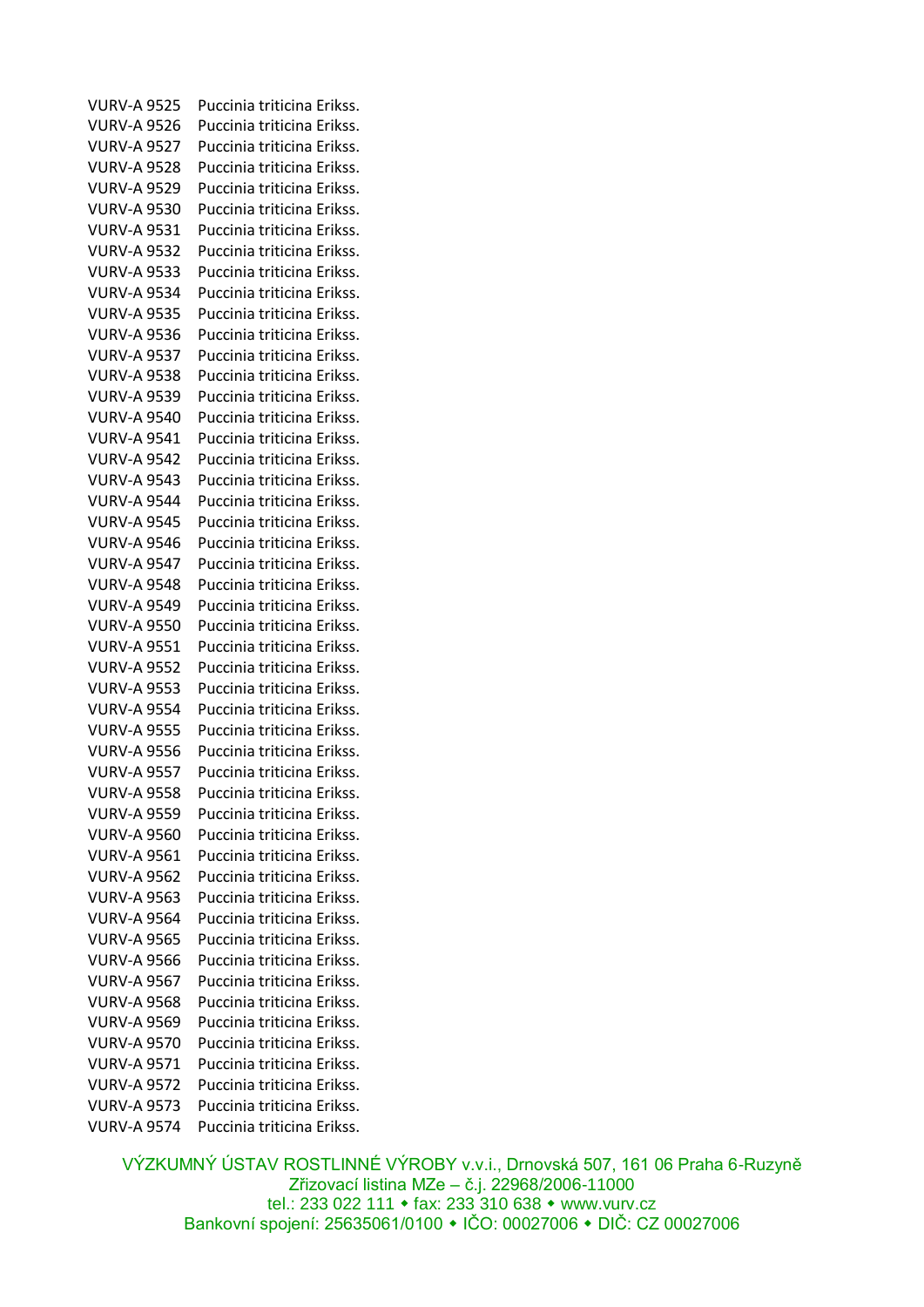VURV-A 9575 Puccinia triticina Erikss. VURV-A 9576 Puccinia triticina Erikss. VURV-A 9577 Puccinia triticina Erikss. VURV-A 9578 Puccinia triticina Erikss. VURV-A 9579 Puccinia triticina Erikss. VURV-A 9580 Puccinia triticina Erikss. VURV-A 9581 Puccinia triticina Erikss. VURV-A 9582 Puccinia triticina Erikss. VURV-A 9583 Puccinia triticina Erikss. VURV-A 9584 Puccinia triticina Erikss. VURV-A 9585 Puccinia triticina Erikss. VURV-A 9586 Puccinia triticina Erikss. VURV-A 9587 Puccinia triticina Erikss. VURV-A 9588 Puccinia triticina Erikss. VURV-A 9589 Puccinia triticina Erikss. VURV-A 9590 Puccinia triticina Erikss. VURV-A 9591 Puccinia triticina Erikss. VURV-A 9592 Puccinia triticina Erikss. VURV-A 9593 Puccinia triticina Erikss. VURV-A 9594 Puccinia triticina Erikss. VURV-A 9595 Puccinia triticina Erikss. VURV-A 9596 Puccinia triticina Erikss. VURV-A 9597 Puccinia triticina Erikss. VURV-A 9598 Puccinia triticina Erikss. VURV-A 9599 Puccinia triticina Erikss. VURV-A 9600 Puccinia triticina Erikss. VURV-A 9601 Puccinia triticina Erikss. VURV-A 9602 Puccinia triticina Erikss. VURV-A 9603 Puccinia triticina Erikss. VURV-A 9604 Puccinia triticina Erikss. VURV-A 9605 Puccinia triticina Erikss. VURV-A 9607 Puccinia triticina Erikss. VURV-A 9608 Puccinia triticina Erikss. VURV-A 9609 Puccinia triticina Erikss. VURV-A 9610 Puccinia triticina Erikss. VURV-A 9611 Puccinia triticina Erikss. VURV-A 9612 Puccinia triticina Erikss. VURV-A 9613 Puccinia triticina Erikss. VURV-A 9614 Puccinia triticina Erikss. VURV-A 9615 Puccinia triticina Erikss. VURV-A 9616 Puccinia triticina Erikss. VURV-A 9617 Puccinia triticina Erikss. VURV-A 9618 Puccinia triticina Erikss. VURV-A 9619 Puccinia triticina Erikss. VURV-A 9620 Puccinia triticina Erikss. VURV-A 9621 Puccinia triticina Erikss. VURV-A 9622 Puccinia triticina Erikss. VURV-A 9623 Puccinia triticina Erikss. VURV-A 9624 Puccinia triticina Erikss. VURV-A 9625 Puccinia triticina Erikss.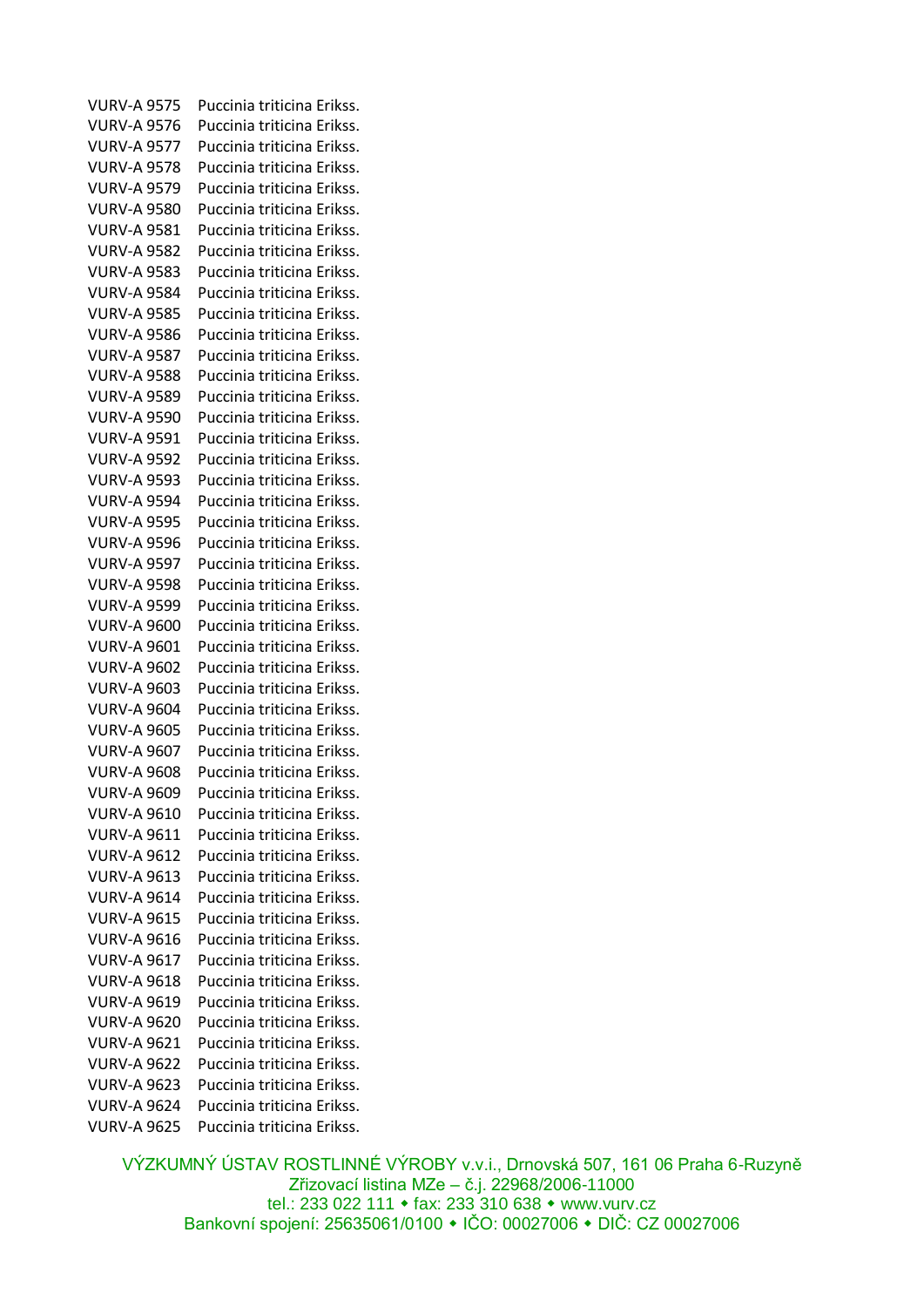VURV-A 9626 Puccinia triticina Erikss. VURV-A 9627 Puccinia triticina Erikss. VURV-A 9628 Puccinia triticina Erikss. VURV-A 9629 Puccinia triticina Erikss. VURV-A 9630 Puccinia triticina Erikss. VURV-A 9631 Puccinia triticina Erikss. VURV-A 9632 Puccinia triticina Erikss. VURV-A 9633 Puccinia triticina Erikss. VURV-A 9634 Puccinia triticina Erikss. VURV-A 9635 Puccinia triticina Erikss. VURV-A 9636 Puccinia triticina Erikss. VURV-A 9637 Puccinia triticina Erikss. VURV-A 9638 Puccinia triticina Erikss. VURV-A 9639 Puccinia triticina Erikss. VURV-A 9640 Puccinia triticina Erikss. VURV-A 9641 Puccinia triticina Erikss. VURV-A 9642 Puccinia triticina Erikss. VURV-A 9643 Puccinia triticina Erikss. VURV-A 9644 Puccinia triticina Erikss. VURV-A 9645 Puccinia triticina Erikss. VURV-A 9646 Puccinia triticina Erikss. VURV-A 9647 Puccinia triticina Erikss. VURV-A 9648 Puccinia triticina Erikss. VURV-A 9649 Puccinia triticina Erikss. VURV-A 9650 Puccinia triticina Erikss. VURV-A 9651 Puccinia triticina Erikss. VURV-A 9652 Puccinia triticina Erikss. VURV-A 9653 Puccinia triticina Erikss. VURV-A 9654 Puccinia triticina Erikss. VURV-A 9655 Puccinia triticina Erikss. VURV-A 9656 Puccinia triticina Erikss. VURV-A 9657 Puccinia triticina Erikss. VURV-A 9658 Puccinia triticina Erikss. VURV-A 9659 Puccinia triticina Erikss. VURV-A 9660 Puccinia triticina Erikss. VURV-A 9661 Puccinia triticina Erikss. VURV-A 9662 Puccinia triticina Erikss. VURV-A 9663 Puccinia triticina Erikss. VURV-A 9664 Puccinia triticina Erikss. VURV-A 9665 Puccinia triticina Erikss. VURV-A 9666 Puccinia triticina Erikss. VURV-A 9667 Puccinia triticina Erikss. VURV-A 9667A Puccinia triticina Erikss. VURV-A 9667B Puccinia triticina Erikss. VURV-A 9667C Puccinia triticina Erikss. VURV-A 9667D Puccinia triticina Erikss. VURV-A 9668 Puccinia triticina Erikss. VURV-A 9669 Puccinia triticina Erikss. VURV-A 9670 Puccinia triticina Erikss. VURV-A 9671 Puccinia triticina Erikss.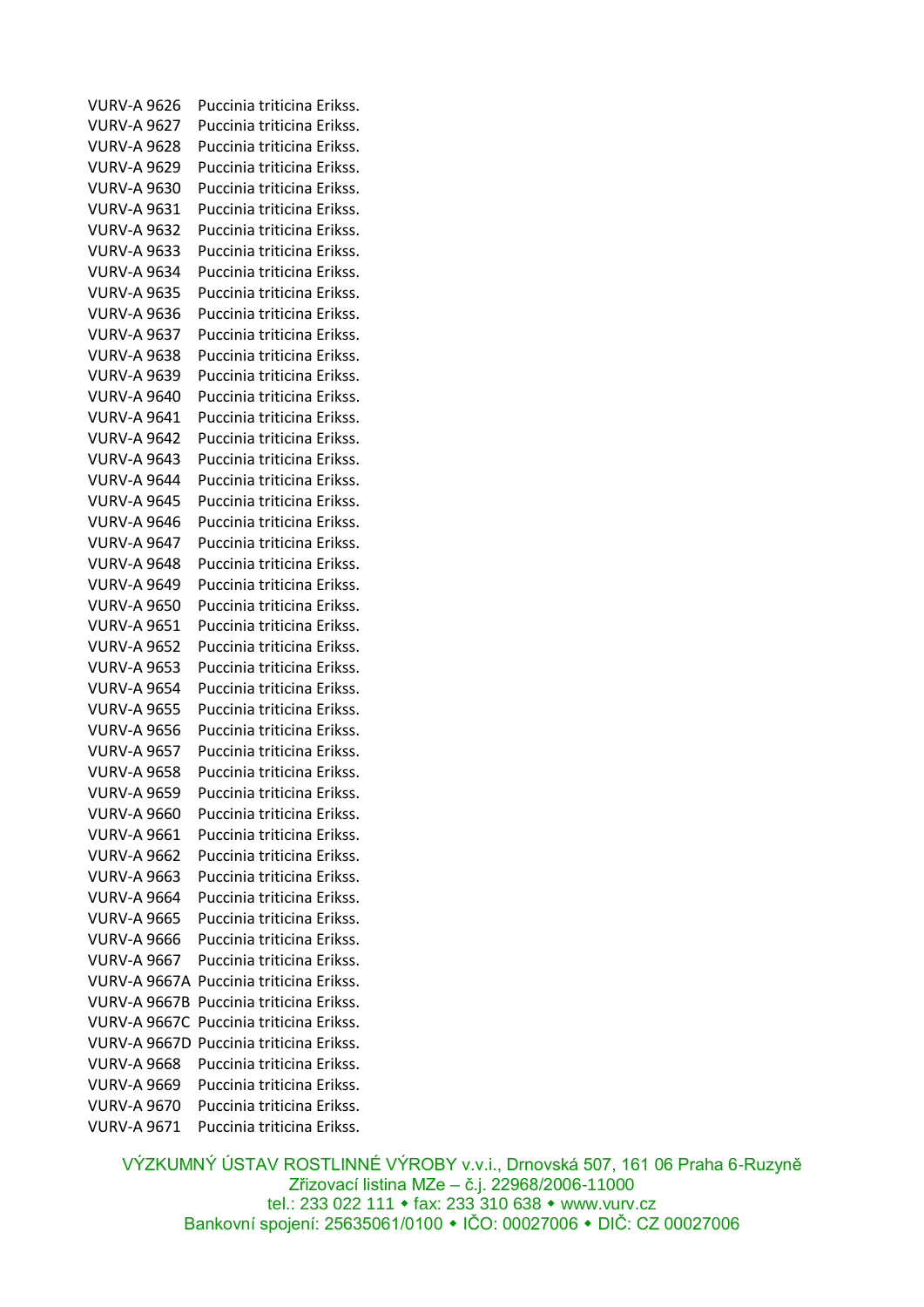VURV-A 9672 Puccinia triticina Erikss. VURV-A 9673 Puccinia triticina Erikss. VURV-A 9674 Puccinia triticina Erikss. VURV-A 9675 Puccinia triticina Erikss. VURV-A 9676 Puccinia triticina Erikss. VURV-A 9677 Puccinia triticina Erikss. VURV-A 9678 Puccinia triticina Erikss. VURV-A 9679 Puccinia triticina Erikss. VURV-A 9679A Puccinia triticina Erikss. VURV-A 9680 Puccinia triticina Erikss. VURV-A 9681 Puccinia triticina Erikss. VURV-A 9682 Puccinia triticina Erikss. VURV-A 9683 Puccinia triticina Erikss. VURV-A 9684 Puccinia triticina Erikss. VURV-A 9685 Puccinia triticina Erikss. VURV-A 9686 Puccinia triticina Erikss. VURV-A 9687 Puccinia triticina Erikss. VURV-A 9688 Puccinia triticina Erikss. VURV-A 9689 Puccinia triticina Erikss. VURV-A 9690 Puccinia triticina Erikss. VURV-A 9691 Puccinia triticina Erikss. VURV-A 9692 Puccinia triticina Erikss. VURV-A 9693 Puccinia triticina Erikss. VURV-A 9694 Puccinia triticina Erikss. VURV-A 9695 Puccinia triticina Erikss. VURV-A 9696 Puccinia triticina Erikss. VURV-A 9697 Puccinia triticina Erikss. VURV-A 9698 Puccinia triticina Erikss. VURV-A 9699 Puccinia triticina Erikss. VURV-A 9700 Puccinia triticina Erikss. VURV-A 9701 Puccinia triticina Erikss. VURV-A 9702 Puccinia triticina Erikss. VURV-A 9703 Puccinia triticina Erikss. VURV-A 9704 Puccinia triticina Erikss. VURV-A 9705 Puccinia triticina Erikss. VURV-A 9706 Puccinia triticina Erikss. VURV-A 9707 Puccinia triticina Erikss. VURV-A 9708 Puccinia triticina Erikss. VURV-A 9709 Puccinia triticina Erikss. VURV-A 9710 Puccinia triticina Erikss. VURV-A 9711 Puccinia triticina Erikss. VURV-A 9712 Puccinia triticina Erikss. VURV-A 9713 Puccinia triticina Erikss. VURV-A 9714 Puccinia triticina Erikss. VURV-A 9715 Puccinia triticina Erikss. VURV-A 9716 Puccinia triticina Erikss. VURV-A 9717 Puccinia triticina Erikss. VURV-A 9718 Puccinia triticina Erikss. VURV-A 9719 Puccinia triticina Erikss. VURV-A 9720 Puccinia triticina Erikss.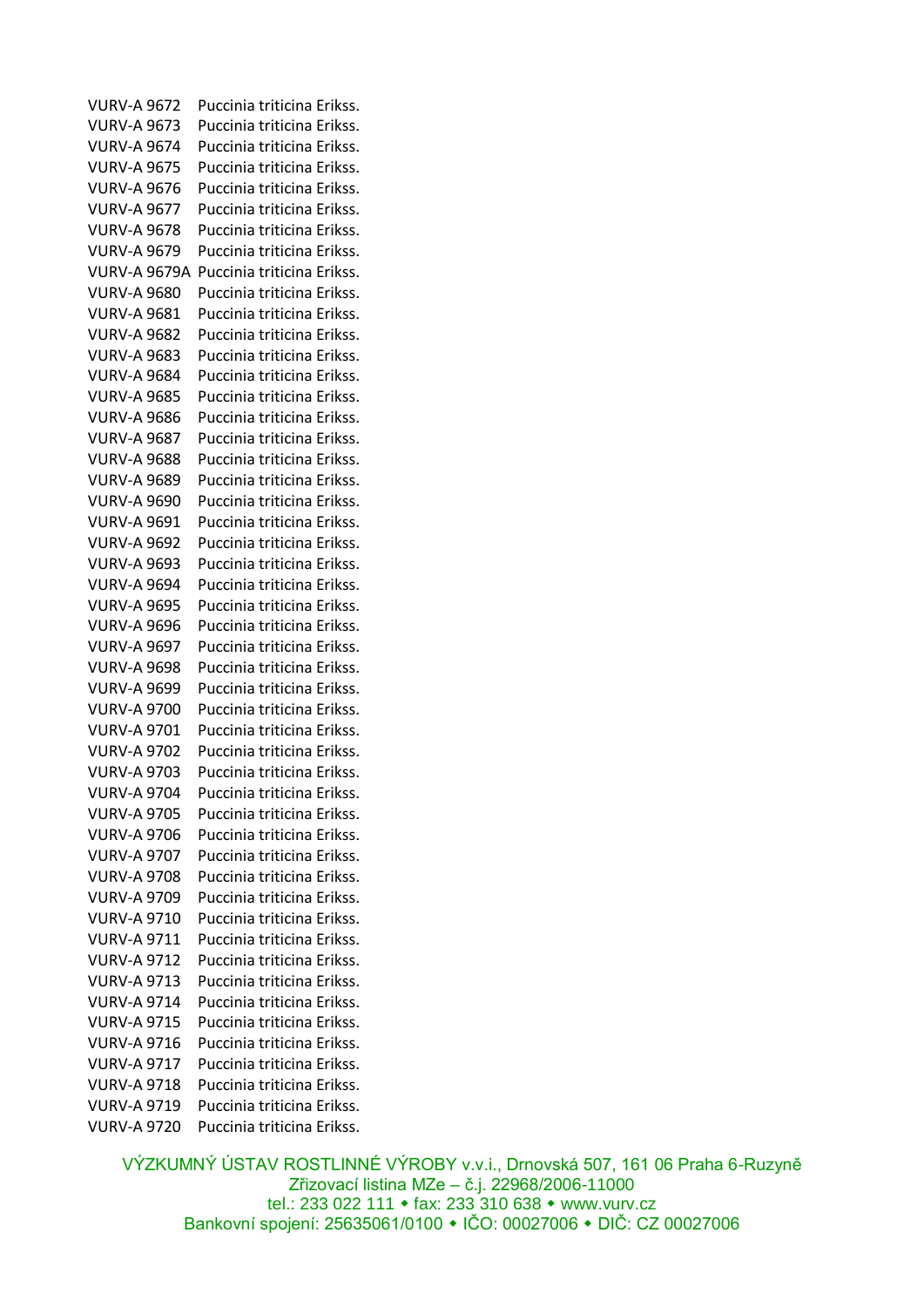VURV-A 9721 Puccinia triticina Erikss. VURV-A 9722 Puccinia triticina Erikss. VURV-A 9723 Puccinia triticina Erikss. VURV-A 9724 Puccinia triticina Erikss. VURV-A 9725 Puccinia triticina Erikss. VURV-A 9726 Puccinia triticina Erikss. VURV-A 9727 Puccinia triticina Erikss. VURV-A 9728 Puccinia triticina Erikss. VURV-A 9729 Puccinia triticina Erikss. VURV-A 9730 Puccinia triticina Erikss. VURV-A 9731 Puccinia triticina Erikss. VURV-A 9732 Puccinia triticina Erikss. VURV-A 9733 Puccinia triticina Erikss. VURV-A 9734 Puccinia triticina Erikss. VURV-A 9735 Puccinia triticina Erikss. VURV-A 9736 Puccinia triticina Erikss. VURV-A 9737 Puccinia triticina Erikss. VURV-A 9738 Puccinia triticina Erikss. VURV-A 9739 Puccinia triticina Erikss. VURV-A 9740 Puccinia triticina Erikss. VURV-A 9741 Puccinia triticina Erikss. VURV-A 9742 Puccinia triticina Erikss. VURV-A 9743 Puccinia triticina Erikss. VURV-A 9747 Puccinia triticina Erikss. VURV-A 9748 Puccinia triticina Erikss. VURV-A 9749 Puccinia triticina Erikss. VURV-A 9750 Puccinia triticina Erikss. VURV-A 9751 Puccinia triticina Erikss. VURV-A 9752 Puccinia triticina Erikss. VURV-A 9753 Puccinia triticina Erikss. VURV-A 9754 Puccinia triticina Erikss. VURV-A 9755 Puccinia triticina Erikss. VURV-A 9756 Puccinia triticina Erikss. VURV-A 9757 Puccinia triticina Erikss. VURV-A 9758 Puccinia triticina Erikss. VURV-A 9759 Puccinia triticina Erikss. VURV-A 9760 Puccinia triticina Erikss. VURV-A 9761 Puccinia triticina Erikss. VURV-A 9762 Puccinia triticina Erikss. VURV-A 9763 Puccinia triticina Erikss. VURV-A 9764 Puccinia triticina Erikss. VURV-A 9765 Puccinia triticina Erikss. VURV-A 9766 Puccinia triticina Erikss. VURV-A 9767 Puccinia triticina Erikss. VURV-A 9768 Puccinia triticina Erikss. VURV-A 9769 Puccinia triticina Erikss. VURV-A 9770 Puccinia triticina Erikss. VURV-A 9771 Puccinia triticina Erikss. VURV-A 9772 Puccinia triticina Erikss. VURV-A 9773 Puccinia triticina Erikss.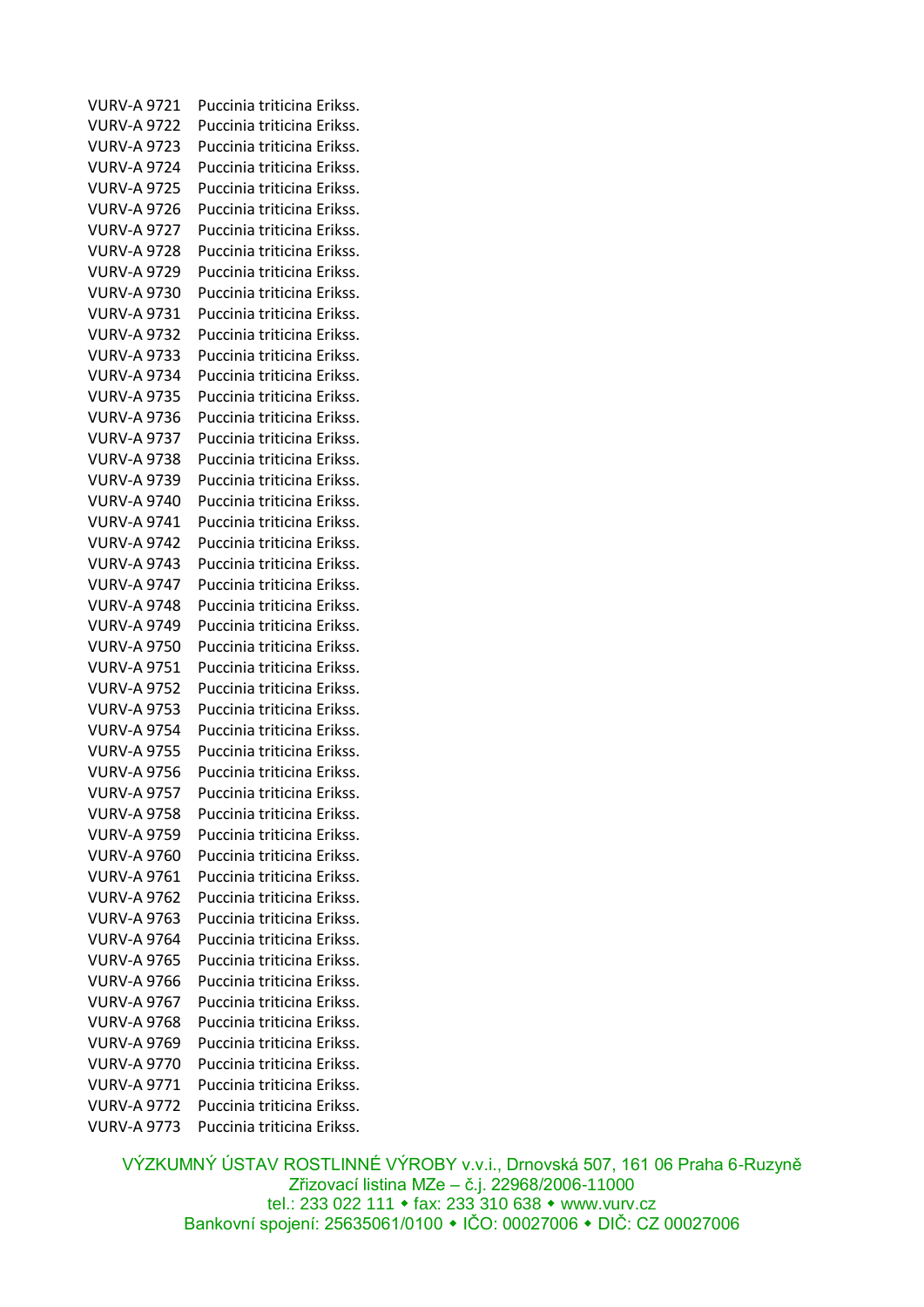VURV-A 9774 Puccinia triticina Erikss. VURV-A 9775 Puccinia triticina Erikss. VURV-A 9776 Puccinia triticina Erikss. VURV-A 9777 Puccinia triticina Erikss. VURV-A 9778 Puccinia triticina Erikss. VURV-A 9779 Puccinia triticina Erikss. VURV-A 9780 Puccinia triticina Erikss. VURV-A 9781 Puccinia triticina Erikss. VURV-A 9782 Puccinia triticina Erikss. VURV-A 9783 Puccinia triticina Erikss. VURV-A 9784 Puccinia triticina Erikss. VURV-A 9785 Puccinia triticina Erikss. VURV-A 9786 Puccinia triticina Erikss. VURV-A 9787 Puccinia triticina Erikss. VURV-A 9788 Puccinia triticina Erikss. VURV-A 9789 Puccinia triticina Erikss. VURV-A 9790 Puccinia triticina Erikss. VURV-A 9791 Puccinia triticina Erikss. VURV-A 9792 Puccinia triticina Erikss. VURV-A 9793 Puccinia triticina Erikss. VURV-A 9794 Puccinia triticina Erikss. VURV-A 9795 Puccinia triticina Erikss. VURV-A 9796 Puccinia triticina Erikss. VURV-A 9797 Puccinia triticina Erikss. VURV-A 9798 Puccinia triticina Erikss. VURV-A 9799 Puccinia triticina Erikss. VURV-A 9800 Puccinia triticina Erikss. VURV-A 9801 Puccinia triticina Erikss. VURV-A 9802 Puccinia triticina Erikss. VURV-A 9803 Puccinia triticina Erikss. VURV-A 9804 Puccinia triticina Erikss. VURV-A 9805 Puccinia triticina Erikss. VURV-A 9806 Puccinia triticina Erikss. VURV-A 9807 Puccinia triticina Erikss. VURV-A 9808 Puccinia triticina Erikss. VURV-A 9809 Puccinia triticina Erikss. VURV-A 9810 Puccinia triticina Erikss. VURV-A 9811 Puccinia triticina Erikss. VURV-A 9812 Puccinia triticina Erikss. VURV-A 9813 Puccinia triticina Erikss. VURV-A 9814 Puccinia triticina Erikss. VURV-A 9815 Puccinia triticina Erikss. VURV-A 9816 Puccinia triticina Erikss. VURV-A 9817 Puccinia triticina Erikss. VURV-A 9818 Puccinia triticina Erikss. VURV-A 9819 Puccinia triticina Erikss. VURV-A 9820 Puccinia triticina Erikss. VURV-A 9821 Puccinia triticina Erikss. VURV-A 9822 Puccinia triticina Erikss. VURV-A 9823 Puccinia triticina Erikss.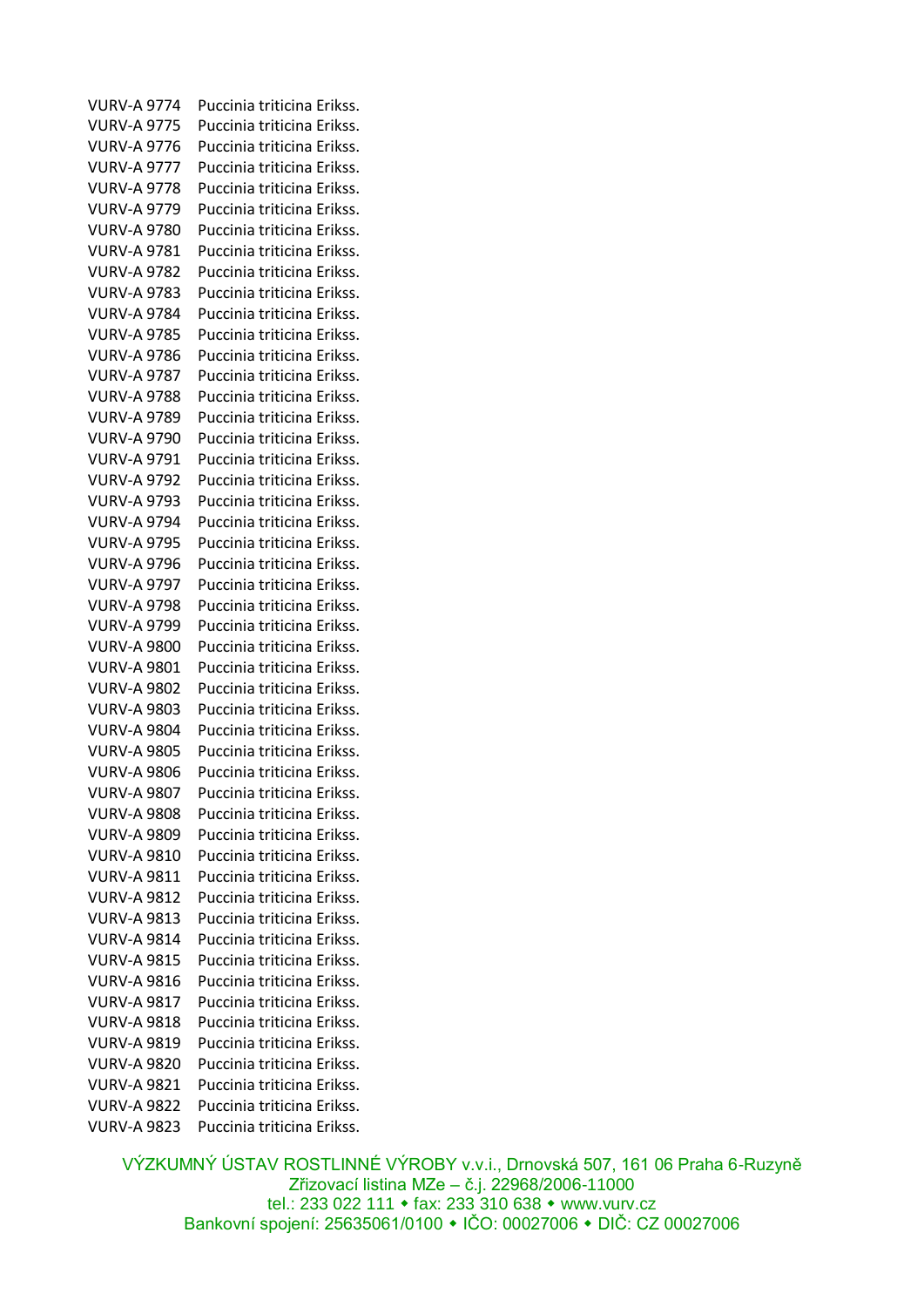VURV-A 9824 Puccinia triticina Erikss. VURV-A 9825 Puccinia triticina Erikss. VURV-A 9827 Puccinia triticina Erikss. VURV-A 9828 Puccinia triticina Erikss. VURV-A 9829 Puccinia triticina Erikss. VURV-A 9830 Puccinia triticina Erikss. VURV-A 9831 Puccinia triticina Erikss. VURV-A 9832 Puccinia triticina Erikss. VURV-A 9833 Puccinia triticina Erikss. VURV-A 9834 Puccinia triticina Erikss. VURV-A 9835 Puccinia triticina Erikss. VURV-A 9836 Puccinia triticina Erikss. VURV-A 9837 Puccinia triticina Erikss. VURV-A 9838 Puccinia triticina Erikss. VURV-A 9839 Puccinia triticina Erikss. VURV-A 9840 Puccinia triticina Erikss. VURV-A 9841 Puccinia triticina Erikss. VURV-A 9842 Puccinia triticina Erikss. VURV-A 9843 Puccinia triticina Erikss. VURV-A 9844 Puccinia triticina Erikss. VURV-A 9845 Puccinia triticina Erikss. VURV-A 9846 Puccinia triticina Erikss. VURV-A 9847 Puccinia triticina Erikss. VURV-A 9848 Puccinia triticina Erikss. VURV-A 9849 Puccinia triticina Erikss. VURV-A 9850 Puccinia triticina Erikss. VURV-A 9851 Puccinia triticina Erikss. VURV-A 9852 Puccinia triticina Erikss. VURV-A 9853 Puccinia triticina Erikss. VURV-A 9854 Puccinia triticina Erikss. VURV-A 9855 Puccinia triticina Erikss. VURV-A 9856 Puccinia triticina Erikss. VURV-A 9856A Puccinia triticina Erikss. VURV-A 9857 Puccinia triticina Erikss. VURV-A 9858 Puccinia triticina Erikss. VURV-A 9859 Puccinia triticina Erikss. VURV-A 9860 Puccinia triticina Erikss. VURV-A 9861 Puccinia triticina Erikss. VURV-A 9862 Puccinia triticina Erikss. VURV-A 9863 Puccinia triticina Erikss. VURV-A 9864 Puccinia triticina Erikss. VURV-A 9865 Puccinia triticina Erikss. VURV-A 9866 Puccinia triticina Erikss. VURV-A 9867 Puccinia triticina Erikss. VURV-A 9868 Puccinia triticina Erikss. VURV-A 9869 Puccinia triticina Erikss. VURV-A 9870 Puccinia triticina Erikss. VURV-A 9871 Puccinia triticina Erikss. VURV-A 9872 Puccinia triticina Erikss. VURV-A 9873 Puccinia triticina Erikss.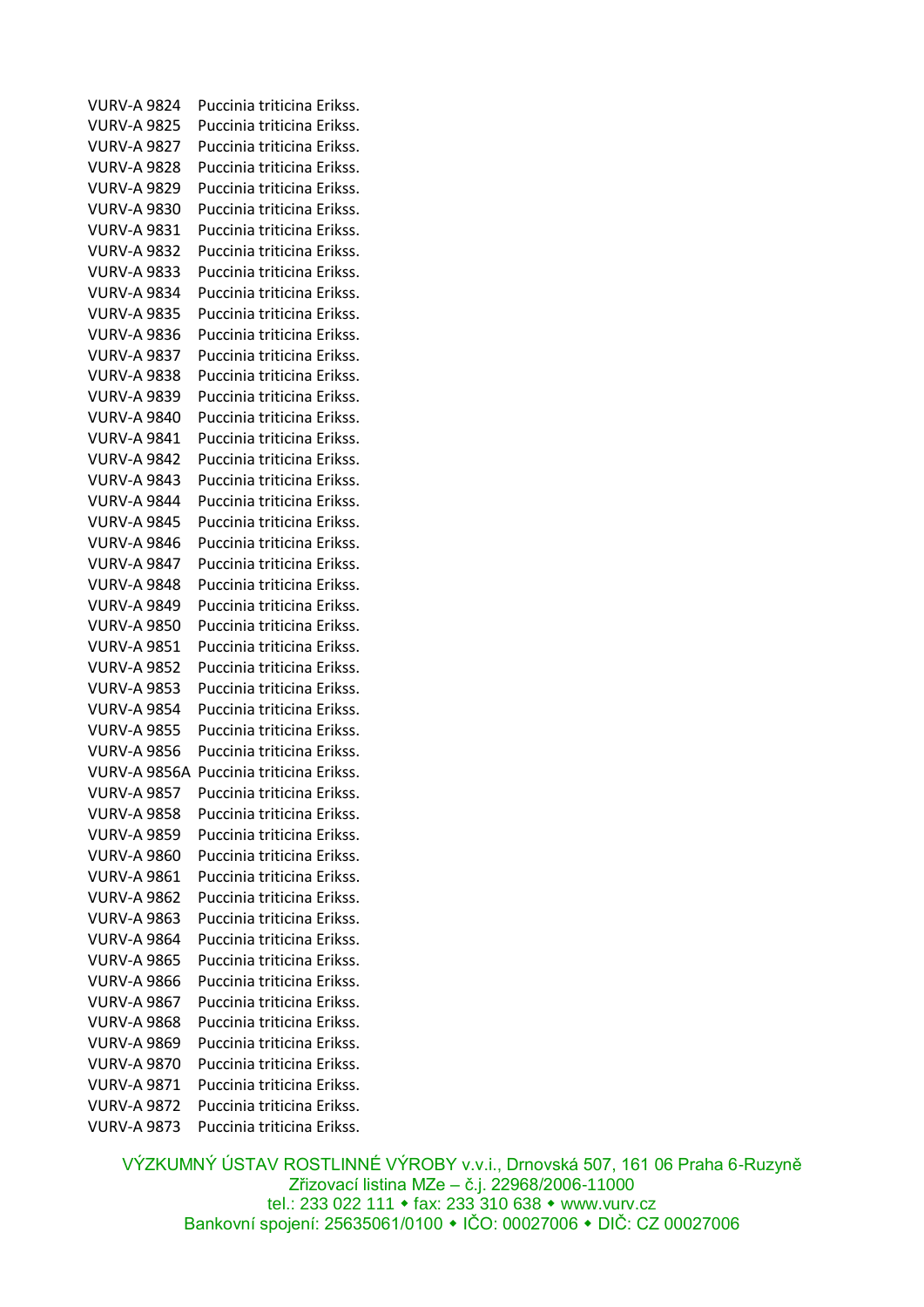VURV-A 9874 Puccinia triticina Erikss. VURV-A 9875 Puccinia triticina Erikss. VURV-A 9876 Puccinia triticina Erikss. VURV-A 9877 Puccinia triticina Erikss. VURV-A 9878 Puccinia triticina Erikss. VURV-A 9879 Puccinia triticina Erikss. VURV-A 9880 Puccinia triticina Erikss. VURV-A 9881 Puccinia triticina Erikss. VURV-A 9882 Puccinia triticina Erikss. VURV-A 9883 Puccinia triticina Erikss. VURV-A 9884 Puccinia triticina Erikss. VURV-A 9885 Puccinia triticina Erikss. VURV-A 9886 Puccinia triticina Erikss. VURV-A 9887 Puccinia triticina Erikss. VURV-A 9888 Puccinia triticina Erikss. VURV-A 9889 Puccinia triticina Erikss. VURV-A 9890 Puccinia triticina Erikss. VURV-A 9891 Puccinia triticina Erikss. VURV-A 9892 Puccinia triticina Erikss. VURV-A 9893 Puccinia triticina Erikss. VURV-A 9894 Puccinia triticina Erikss. VURV-A 9895 Puccinia triticina Erikss. VURV-A 9896 Puccinia triticina Erikss. VURV-A T9897 Puccinia triticina Erikss. VURV-A T9898 Puccinia triticina Erikss. VURV-A T9899 Puccinia triticina Erikss. VURV-A T9900 Puccinia triticina Erikss. VURV-A T9901 Puccinia triticina Erikss. VURV-A T9902 Puccinia triticina Erikss. VURV-A T9903 Puccinia triticina Erikss. VURV-A T9904 Puccinia triticina Erikss. VURV-A T9905 Puccinia triticina Erikss. VURV-A T9906 Puccinia triticina Erikss. VURV-A T9907 Puccinia triticina Erikss. VURV-A T9908 Puccinia triticina Erikss. VURV-A T9909 Puccinia triticina Erikss. VURV-A T9910 Puccinia triticina Erikss. VURV-A T9911 Puccinia triticina Erikss. VURV-A T9912 Puccinia triticina Erikss. VURV-A T9913 Puccinia triticina Erikss. VURV-A T9914 Puccinia triticina Erikss. VURV-A T9915 Puccinia triticina Erikss. VURV-A T9916 Puccinia triticina Erikss. VURV-A T9917 Puccinia triticina Erikss. VURV-A T9918 Puccinia triticina Erikss. VURV-A T9919 Puccinia triticina Erikss. VURV-A T9920 Puccinia triticina Erikss. VURV-A T9921 Puccinia triticina Erikss. VURV-A T9922 Puccinia triticina Erikss. VURV-A T9923 Puccinia triticina Erikss.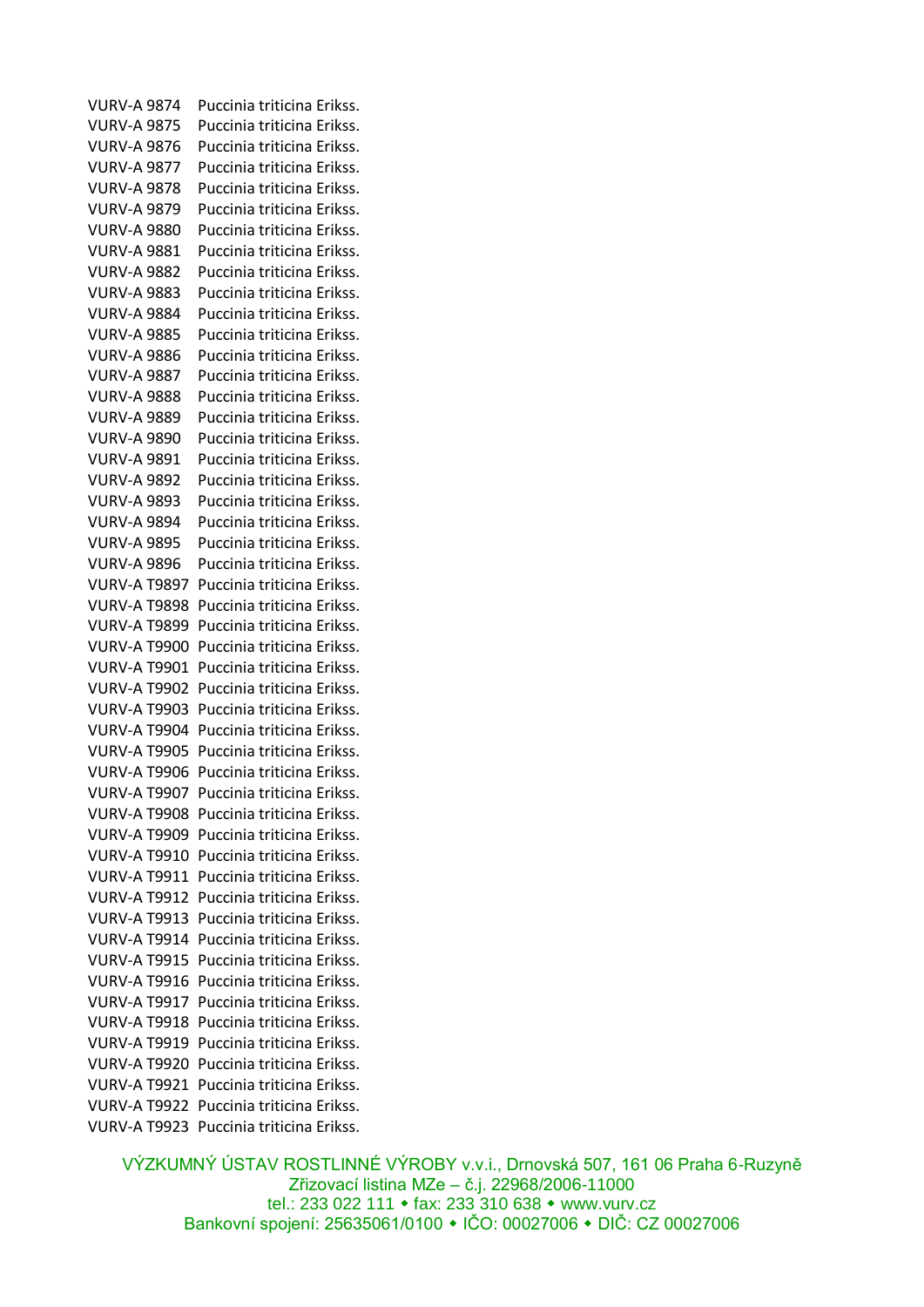VURV-A T9924 Puccinia triticina Erikss. VURV-A T9925 Puccinia triticina Erikss. VURV-A T9926 Puccinia triticina Erikss. VURV-A T9927 Puccinia triticina Erikss. VURV-A T9928 Puccinia triticina Erikss. VURV-A T9929 Puccinia triticina Erikss. VURV-A T9930 Puccinia triticina Erikss. VURV-A T9931 Puccinia triticina Erikss. VURV-A T9932 Puccinia triticina Erikss. VURV-A T9933 Puccinia triticina Erikss. VURV-A T9934 Puccinia triticina Erikss. VURV-A T9935 Puccinia triticina Erikss. VURV-A T9936 Puccinia triticina Erikss. VURV-A T9937 Puccinia triticina Erikss. VURV-A T9938 Puccinia triticina Erikss. VURV-A T9939 Puccinia triticina Erikss. VURV-A T9940 Puccinia triticina Erikss. VURV-A T9941 Puccinia triticina Erikss. VURV-A T9942 Puccinia triticina Erikss. VURV-A T9943 Puccinia triticina Erikss. VURV-A T9944 Puccinia triticina Erikss. VURV-A T9945 Puccinia triticina Erikss. VURV-A T9946 Puccinia triticina Erikss. VURV-A T9947 Puccinia triticina Erikss. VURV-A T9948 Puccinia triticina Erikss. VURV-A T9949 Puccinia triticina Erikss. VURV-A T9950 Puccinia triticina Erikss. VURV-A T9962 Puccinia triticina Erikss. VURV-A T9963 Puccinia triticina Erikss. VURV-A T9964 Puccinia triticina Erikss. VURV-A T9965 Puccinia triticina Erikss. VURV-A T9966 Puccinia triticina Erikss. VURV-A T9967 Puccinia triticina Erikss. VURV-A T9968 Puccinia triticina Erikss. VURV-A T9969 Puccinia triticina Erikss. VURV-A T9970 Puccinia triticina Erikss. VURV-A T9972 Puccinia triticina Erikss. VURV-A T9973 Puccinia triticina Erikss. VURV-A T9974 Puccinia triticina Erikss. VURV-A T9975 Puccinia triticina Erikss. VURV-A T9976 Puccinia triticina Erikss. VURV-A T9977 Puccinia triticina Erikss. VURV-A T9978 Puccinia triticina Erikss. VURV-A T9979 Puccinia triticina Erikss. VURV-A T9980 Puccinia triticina Erikss. VURV-A T9981 Puccinia triticina Erikss. VURV-A T9982 Puccinia triticina Erikss. VURV-A T9983 Puccinia triticina Erikss. VURV-A T9984 Puccinia triticina Erikss. VURV-A T9985 Puccinia triticina Erikss.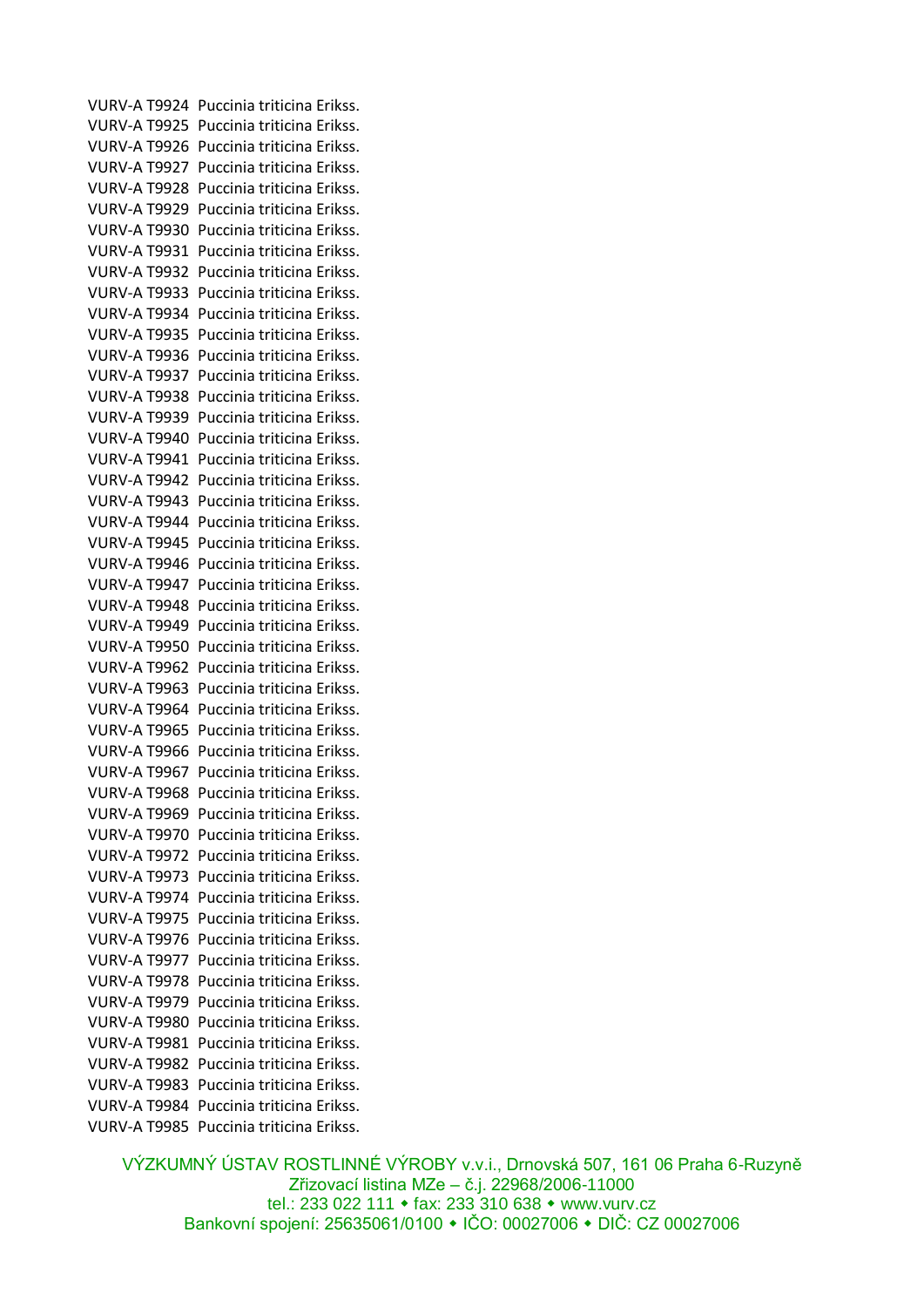VURV-A T9986 Puccinia triticina Erikss. VURV-A T9987 Puccinia triticina Erikss. VURV-A T9988 Puccinia triticina Erikss. VURV-A T9989 Puccinia triticina Erikss. VURV-A T9990 Puccinia triticina Erikss. VURV-A T9991 Puccinia triticina Erikss. VURV-A T9992 Puccinia triticina Erikss. VURV-A T9993 Puccinia triticina Erikss. VURV-A T9994 Puccinia triticina Erikss. VURV-A T9995 Puccinia triticina Erikss. VURV-A T9996 Puccinia triticina Erikss. VURV-A T9997 Puccinia triticina Erikss. VURV-A T9998 Puccinia triticina Erikss. VURV-A T9999 Puccinia triticina Erikss. VURV-A T0001 Puccinia triticina Erikss. VURV-A T0002 Puccinia triticina Erikss. VURV-A T0003 Puccinia triticina Erikss. VURV-A T0004 Puccinia triticina Erikss. VURV-A T0005 Puccinia triticina Erikss. VURV-A T0006 Puccinia triticina Erikss. VURV-A T0007 Puccinia triticina Erikss. VURV-A T0008 Puccinia triticina Erikss. VURV-A T0009 Puccinia triticina Erikss. VURV-A T0010 Puccinia triticina Erikss. VURV-A T0011 Puccinia triticina Erikss. VURV-A T0012 Puccinia triticina Erikss. VURV-A T0013 Puccinia triticina Erikss. VURV-A T0014 Puccinia triticina Erikss. VURV-A T0015 Puccinia triticina Erikss. VURV-A T0016 Puccinia triticina Erikss. VURV-A T0017 Puccinia triticina Erikss. VURV-A T0018 Puccinia triticina Erikss. VURV-A T0019 Puccinia triticina Erikss. VURV-A T0020 Puccinia triticina Erikss. VURV-A T0021 Puccinia triticina Erikss. VURV-A T0022 Puccinia triticina Erikss. VURV-A T0023 Puccinia triticina Erikss. VURV-A T0024 Puccinia triticina Erikss. VURV-A T0025 Puccinia triticina Erikss. VURV-A T0026 Puccinia triticina Erikss. VURV-A T0027 Puccinia triticina Erikss. VURV-A T0028 Puccinia triticina Erikss. VURV-A T0029 Puccinia triticina Erikss. VURV-A T0030 Puccinia triticina Erikss. VURV-A T0031 Puccinia triticina Erikss. VURV-A T0032 Puccinia triticina Erikss. VURV-A T0033 Puccinia triticina Erikss. VURV-A T0034 Puccinia triticina Erikss. VURV-A T0035 Puccinia triticina Erikss. VURV-A T0036 Puccinia triticina Erikss.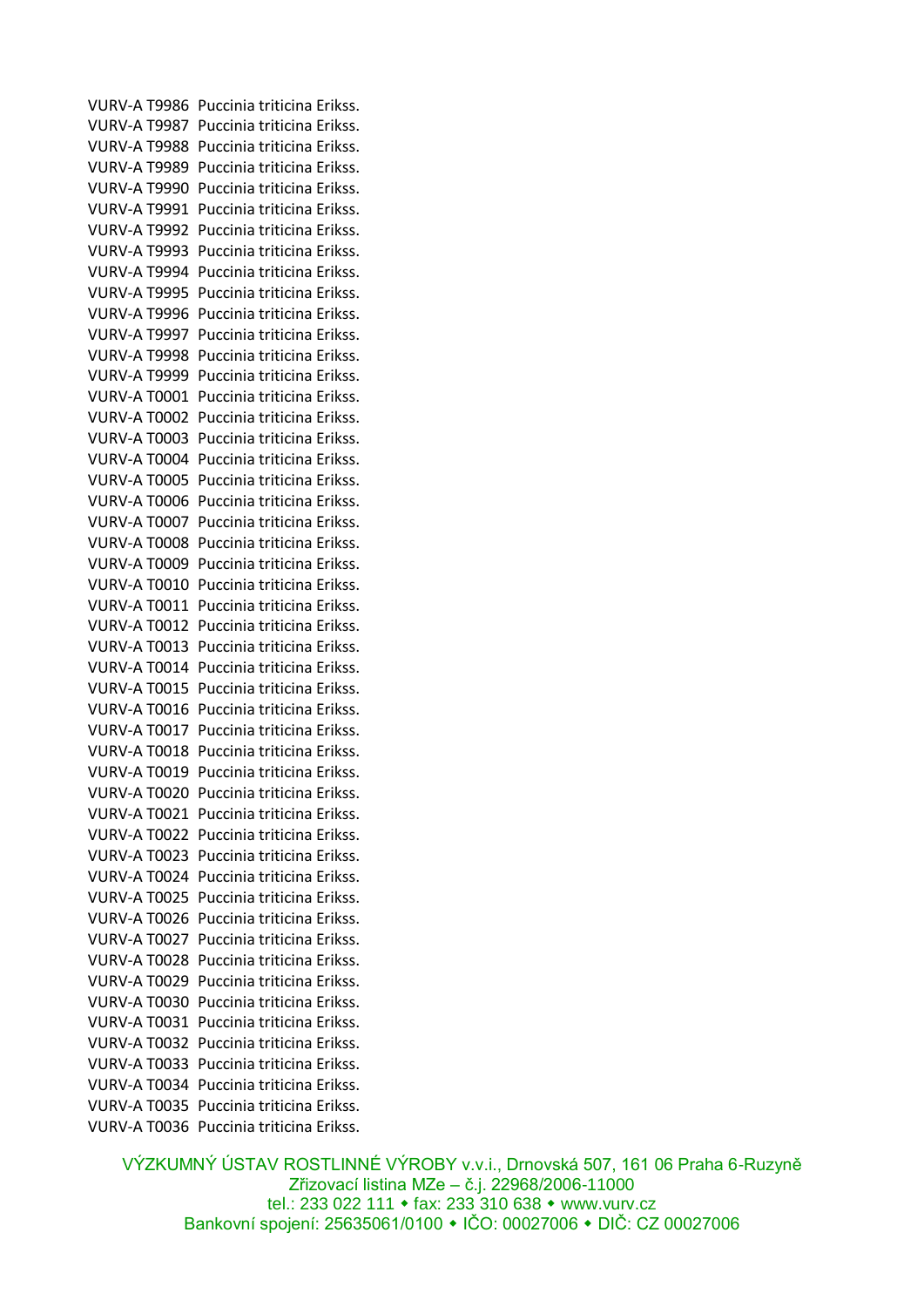VURV-A T0037 Puccinia triticina Erikss. VURV-A T0102 Puccinia triticina Erikss. VURV-A T0103 Puccinia triticina Erikss. VURV-A T0104 Puccinia triticina Erikss. VURV-A T0106 Puccinia triticina Erikss. VURV-A T0111 Puccinia triticina Erikss. VURV-A T0119 Puccinia triticina Erikss. VURV-A T0124 Puccinia triticina Erikss. VURV-A T0126 Puccinia triticina Erikss. VURV-A T0127 Puccinia triticina Erikss. VURV-A T0133 Puccinia triticina Erikss. VURV-A T0134 Puccinia triticina Erikss. VURV-A T0140 Puccinia triticina Erikss. VURV-A T0163 Puccinia triticina Erikss. VURV-A T0164 Puccinia triticina Erikss. VURV-A T0169 Puccinia triticina Erikss. VURV-A T0171 Puccinia triticina Erikss. VURV-A T0175 Puccinia triticina Erikss. VURV-A T0176 Puccinia triticina Erikss. VURV-A T0178 Puccinia triticina Erikss. VURV-A T0180 Puccinia triticina Erikss. VURV-A T0186 Puccinia triticina Erikss. VURV-A T0187 Puccinia triticina Erikss. VURV-A T0190 Puccinia triticina Erikss. VURV-A T0192 Puccinia triticina Erikss. VURV-A T0194 Puccinia triticina Erikss. VURV-A T0196 Puccinia triticina Erikss. VURV-A T0198 Puccinia triticina Erikss. VURV-A T0199 Puccinia triticina Erikss. VURV-A T0212 Puccinia triticina Erikss. VURV-A T0214 Puccinia triticina Erikss. VURV-A T0216 Puccinia triticina Erikss. VURV-A T0217 Puccinia triticina Erikss. VURV-A T0218 Puccinia triticina Erikss. VURV-A T0221 Puccinia triticina Erikss. VURV-A T0224 Puccinia triticina Erikss. VURV-A T2225 Puccinia triticina Erikss. VURV-A T0232 Puccinia triticina Erikss. VURV-A T0285 Puccinia triticina Erikss. VURV-A T0286 Puccinia triticina Erikss. VURV-A T0287 Puccinia triticina Erikss. VURV-A T0289 Puccinia triticina Erikss. VURV-A T0290 Puccinia triticina Erikss. VURV-A T0291 Puccinia triticina Erikss. VURV-A T0292 Puccinia triticina Erikss. VURV-A T0293 Puccinia triticina Erikss. VURV-A T0294 Puccinia triticina Erikss. VURV-A T0295 Puccinia triticina Erikss. VURV-A T0296 Puccinia triticina Erikss. VURV-A T0297 Puccinia triticina Erikss.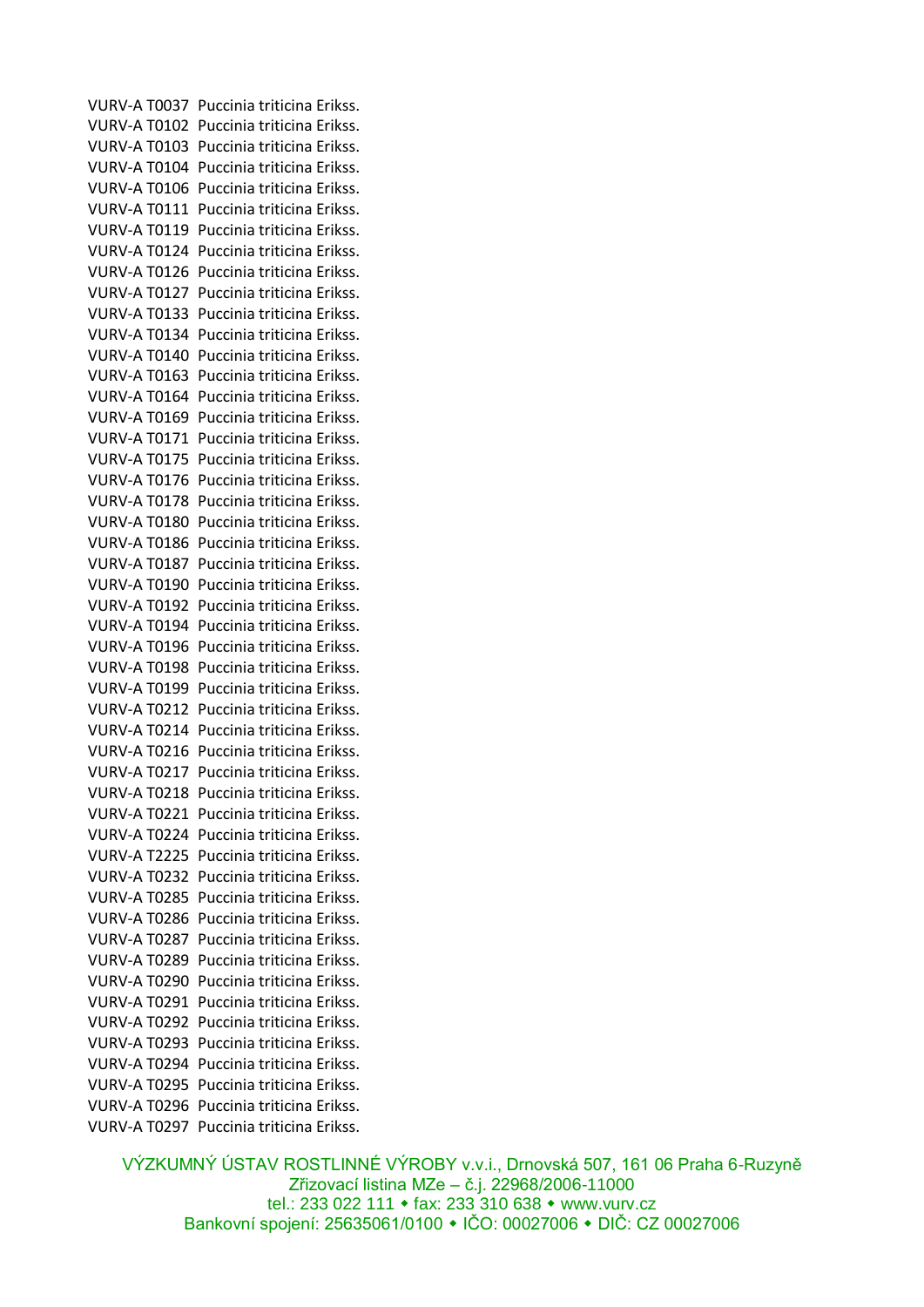VURV-A T0298 Puccinia triticina Erikss. VURV-A T0299 Puccinia triticina Erikss. VURV-A T0300 Puccinia triticina Erikss. VURV-A T0301 Puccinia triticina Erikss. VURV-A T0302 Puccinia triticina Erikss. VURV-A T0303 Puccinia triticina Erikss. VURV-A T0304 Puccinia triticina Erikss. VURV-A T0305 Puccinia triticina Erikss. VURV-A T0306 Puccinia triticina Erikss. VURV-A T0307 Puccinia triticina Erikss. VURV-A T0308 Puccinia triticina Erikss. VURV-A T0309 Puccinia triticina Erikss. VURV-A T0310 Puccinia triticina Erikss. VURV-A T0311 Puccinia triticina Erikss. VURV-A T0312 Puccinia triticina Erikss. VURV-A T0313 Puccinia triticina Erikss. VURV-A T0314 Puccinia triticina Erikss. VURV-A T0315 Puccinia triticina Erikss. VURV-A T0316 Puccinia triticina Erikss. VURV-A T0317 Puccinia triticina Erikss. VURV-A T0318 Puccinia triticina Erikss. VURV-A T0319 Puccinia triticina Erikss. VURV-A T0320 Puccinia triticina Erikss. VURV-A T0321 Puccinia triticina Erikss. VURV-A T0322 Puccinia triticina Erikss. VURV-A T0323 Puccinia triticina Erikss. VURV-A T0288 Puccinia triticina Erikss.

- VURV-F 444 Pyrenophora teres f. maculata Smed.-Pet. VURV-F 445 Pyrenophora teres f. maculata Smed.-Pet. VURV-F 446 Pyrenophora teres f. maculata Smed.-Pet. VURV-F 447 Pyrenophora teres f. maculata Smed.-Pet. VURV-F 448 Pyrenophora teres f. maculata Smed.-Pet. VURV-F 449 Pyrenophora teres f. maculata Smed.-Pet.
- VURV-F 441 Pyrenophora teres f. teres Drechsler
- VURV-F 442 Pyrenophora teres f. teres Drechsler
- VURV-F 443 Pyrenophora teres f. teres Drechsler
- VURV-F 450 Pyrenophora teres f. teres Drechsler
- VURV-F 451 Pyrenophora teres f. teres Drechsler
- VURV-F 452 Pyrenophora teres f. teres Drechsler
- VURV-F 453 Pyrenophora teres f. teres Drechsler
- VURV-F 454 Pyrenophora teres f. teres Drechsler
- VURV-F 426 Pyrenophora tritici-repentis (Diedicke) Drechsler
- VURV-F 427 Pyrenophora tritici-repentis (Diedicke) Drechsler
- VURV-F 60 Pyrenophora tritici-repentis (Diedicke) Drechsler
- VURV-F 61 Pyrenophora tritici-repentis (Diedicke) Drechsler
- VURV-F 62 Pyrenophora tritici-repentis (Diedicke) Drechsler
- VURV-F 71 Pyrenophora tritici-repentis (Diedicke) Drechsler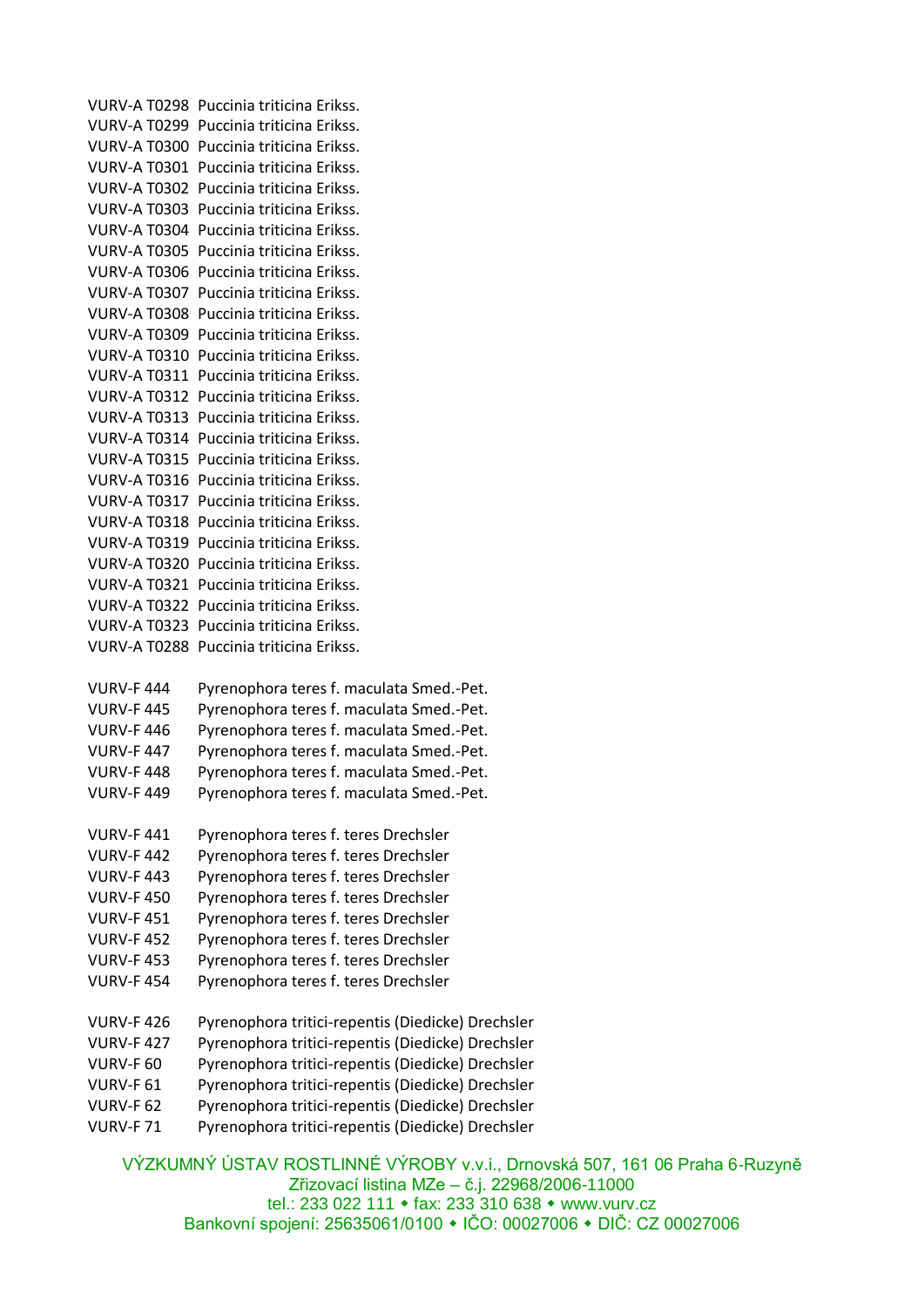| <b>VURV-F72</b>   | Pyrenophora tritici-repentis (Diedicke) Drechsler  |
|-------------------|----------------------------------------------------|
| <b>VURV-F 669</b> | Pythium aphanidermatum (Edson) Fitzp.              |
| <b>VURV-F 670</b> | Pythium conidiophorum Jokl                         |
| <b>VURV-F 660</b> | Pythium dissotocum Drechsler                       |
| <b>VURV-F 671</b> | Pythium dissotocum Drechsler                       |
| <b>VURV-F 673</b> | Pythium dissotocum Drechsler                       |
| <b>VURV-F729</b>  | Pythium dissotocum Drechsler                       |
| <b>VURV-F730</b>  | Pythium dissotocum Drechsler                       |
| <b>VURV-F732</b>  | Pythium dissotocum Drechsler                       |
| <b>VURV-F733</b>  | Pythium dissotocum Drechsler                       |
| <b>VURV-F 743</b> | Pythium dissotocum Drechsler                       |
| <b>VURV-F731</b>  | Pythium heterothallicum W.A. Campb. & F.F. Hendrix |
| <b>VURV-F735</b>  | Pythium irregulare Buisman                         |
| <b>VURV-F736</b>  | Pythium irregulare Buisman                         |
| <b>VURV-F 571</b> | Pythium sp.                                        |
| VURV-F39          | Pythium ultimum Trow                               |
| <b>VURV-F744</b>  | Pythium ultimum Trow                               |
| <b>VURV-F 819</b> | Pythium ultimum Trow                               |
| <b>VURV-F469</b>  | Ramularia collo-cygni B. Sutton & J.M. Waller      |
| <b>VURV-F470</b>  | Ramularia collo-cygni B. Sutton & J.M. Waller      |
| <b>VURV-F471</b>  | Ramularia collo-cygni B. Sutton & J.M. Waller      |
| <b>VURV-F490</b>  | Ramularia collo-cygni B. Sutton & J.M. Waller      |
| <b>VURV-F491</b>  | Ramularia collo-cygni B. Sutton & J.M. Waller      |
| <b>VURV-F 382</b> | Ramularia collo-cygni B. Sutton & J.M. Waller      |
| <b>VURV-F383</b>  | Ramularia collo-cygni B. Sutton & J.M. Waller      |
| <b>VURV-F794</b>  | Rhodotorula glutinis (Fresen.) F.C. Harrison       |
| <b>VURV-M 122</b> | Sarcoscypha austriaca (Beck ex Sacc.) Boud.        |
| <b>VURV-M 124</b> | Sarcoscypha austriaca (Beck ex Sacc.) Boud.        |
| <b>VURV-M 125</b> | Sarcoscypha austriaca (Beck ex Sacc.) Boud.        |
| <b>VURV-M 126</b> | Sarcoscypha coccinea (Gray) Boud.                  |
| <b>VURV-F 699</b> | Sarocladium strictum (W. Gams) Summerb.            |
| <b>VURV-F137</b>  | Sarocladium strictum (W. Gams) Summerb.            |
| VURV-F3           | Sclerotinia sclerotiorum (Libert) de Bary          |
| <b>VURV-F 540</b> | Sclerotinia sclerotiorum (Libert) de Bary          |
| <b>VURV-F 541</b> | Sclerotinia sclerotiorum (Libert) de Bary          |
| <b>VURV-F187</b>  | Scolecobasidium sp.                                |
|                   |                                                    |

VÝZKUMNÝ ÚSTAV ROSTLINNÉ VÝROBY v.v.i., Drnovská 507, 161 06 Praha 6-Ruzyně Zřizovací listina MZe – č.j. 22968/2006-11000 tel.: 233 022 111 fax: 233 310 638 www.vurv.cz Bankovní spojení: 25635061/0100 IČO: 00027006 DIČ: CZ 00027006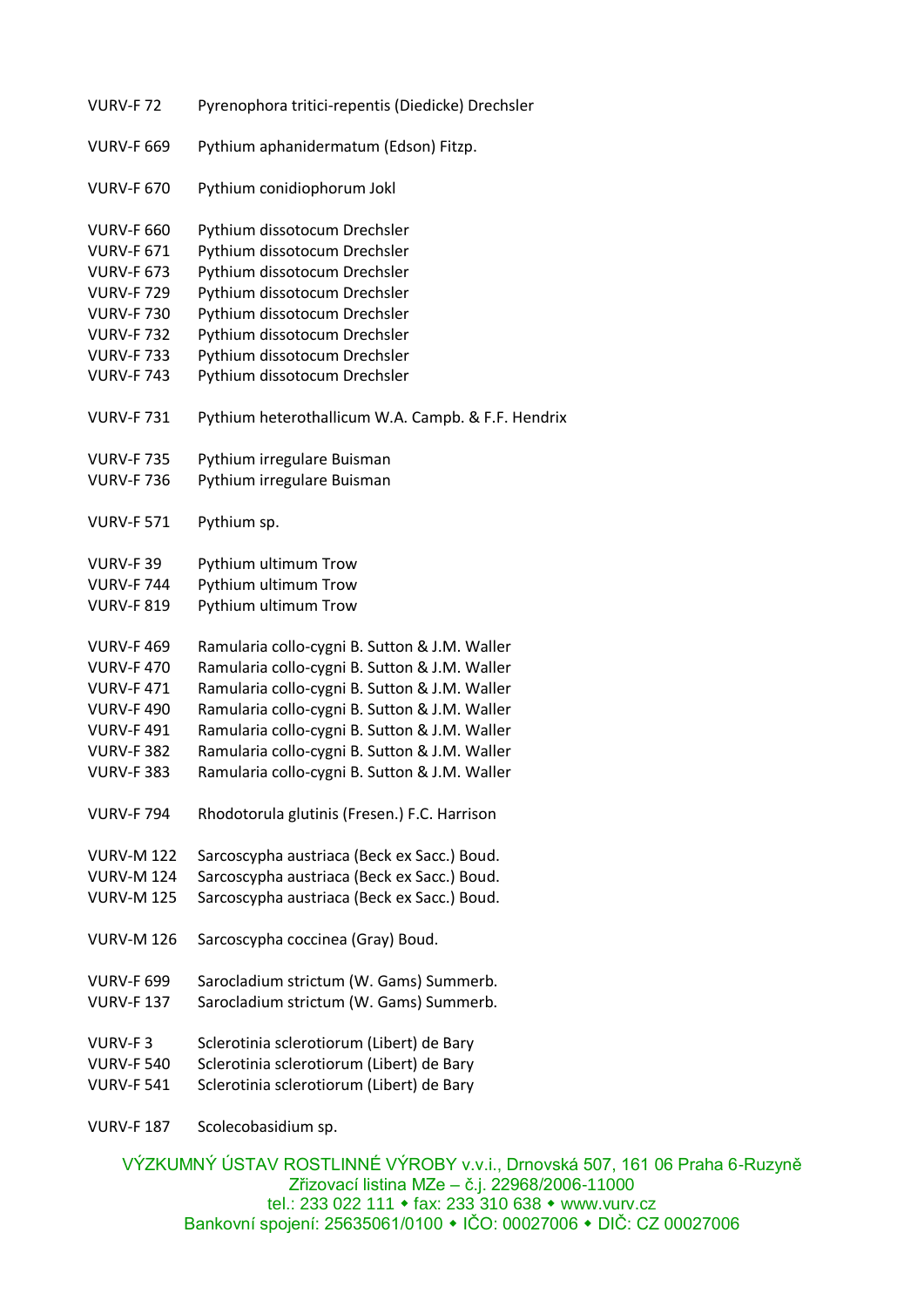| <b>VURV-F144</b>   | Scopulariopsis brumptii Salvanet-Duval               |
|--------------------|------------------------------------------------------|
| <b>VURV-F110</b>   | Seimatosporium cf. pestalozzioides (Sacc.) B. Sutton |
| <b>VURV-F111</b>   | Seimatosporium cf. pestalozzioides (Sacc.) B. Sutton |
| <b>VURV-F 123</b>  | Seimatosporium cf. pestalozzioides (Sacc.) B. Sutton |
| <b>VURV-F124</b>   | Seimatosporium sp.                                   |
| <b>VURV-M 127</b>  | Schizophyllum commune Fr.:Fr.                        |
| <b>VURV-F 518</b>  | Schizophyllum commune Fr.:Fr.                        |
| <b>VURV-F 519</b>  | Schizophyllum commune Fr.:Fr.                        |
| <b>VURV-F 520</b>  | Schizophyllum commune Fr.:Fr.                        |
| <b>VURV-F 521</b>  | Schizophyllum commune Fr.:Fr.                        |
| <b>VURV-F 522</b>  | Schizophyllum commune Fr.:Fr.                        |
| <b>VURV-F 5202</b> | Sistotrema brinkmannii (Bres.) J. Erikss.            |
| <b>VURV-F418</b>   | Sordaria fimicola (Roberge ex Desm.) Ces. & De Not.  |
| <b>VURV-F423</b>   | Sordaria fimicola (Roberge ex Desm.) Ces. & De Not.  |
| <b>VURV-F 678</b>  | Sordaria fimicola (Roberge ex Desm.) Ces. & De Not.  |
| <b>VURV-F 5188</b> | Sparasis sp.                                         |
| <b>VURV-F 5055</b> | Sparassis crispa (Wulfen) Fr.                        |
| <b>VURV-M014</b>   | Sparassis crispa (Wulfen) Fr.                        |
| <b>VURV-M015</b>   | Sparassis crispa (Wulfen) Fr.                        |
| <b>VURV-F 222</b>  | Venturia inaequalis (Cooke) G. Winter                |
| <b>VURV-F 249</b>  | Venturia inaequalis (Cooke) G. Winter                |
| <b>VURV-F 250</b>  | Venturia inaequalis (Cooke) G. Winter                |
| <b>VURV-F407</b>   | Venturia inaequalis (Cooke) G. Winter                |
| <b>VURV-F408</b>   | Venturia inaequalis (Cooke) G. Winter                |
| <b>VURV-F435</b>   | Venturia inaequalis (Cooke) G. Winter                |
| <b>VURV-M 060</b>  | Verpa bohemica (Krombh.) J. Schröt.                  |
| <b>VURV-M061</b>   | Verpa bohemica (Krombh.) J. Schröt.                  |
| <b>VURV-M 062</b>  | Verpa bohemica (Krombh.) J. Schröt.                  |
| <b>VURV-M 007</b>  | Verpa bohemica (Krombh.) J. Schröt.                  |
| <b>VURV-M 006</b>  | Verpa bohemica (Krombh.) J. Schröt.                  |
| <b>VURV-M057</b>   | Verpa bohemica (Krombh.) J. Schröt.                  |
| <b>VURV-M 058</b>  | Verpa bohemica (Krombh.) J. Schröt.                  |
| <b>VURV-M059</b>   | Verpa bohemica (Krombh.) J. Schröt.                  |
| <b>VURV-M 133</b>  | Verpa bohemica (Krombh.) J. Schröt.                  |
| <b>VURV-M 134</b>  | Verpa bohemica (Krombh.) J. Schröt.                  |
| <b>VURV-M063</b>   | Verpa conica (O.F. Müll.) Sw.                        |
| <b>VURV-M064</b>   | Verpa conica (O.F. Müll.) Sw.                        |
| <b>VURV-M065</b>   | Verpa conica (O.F. Müll.) Sw.                        |
| <b>VURV-M 008</b>  | Verpa conica (O.F. Müll.) Sw.                        |

VÝZKUMNÝ ÚSTAV ROSTLINNÉ VÝROBY v.v.i., Drnovská 507, 161 06 Praha 6-Ruzyně Zřizovací listina MZe – č.j. 22968/2006-11000 tel.: 233 022 111 fax: 233 310 638 www.vurv.cz Bankovní spojení: 25635061/0100 IČO: 00027006 DIČ: CZ 00027006